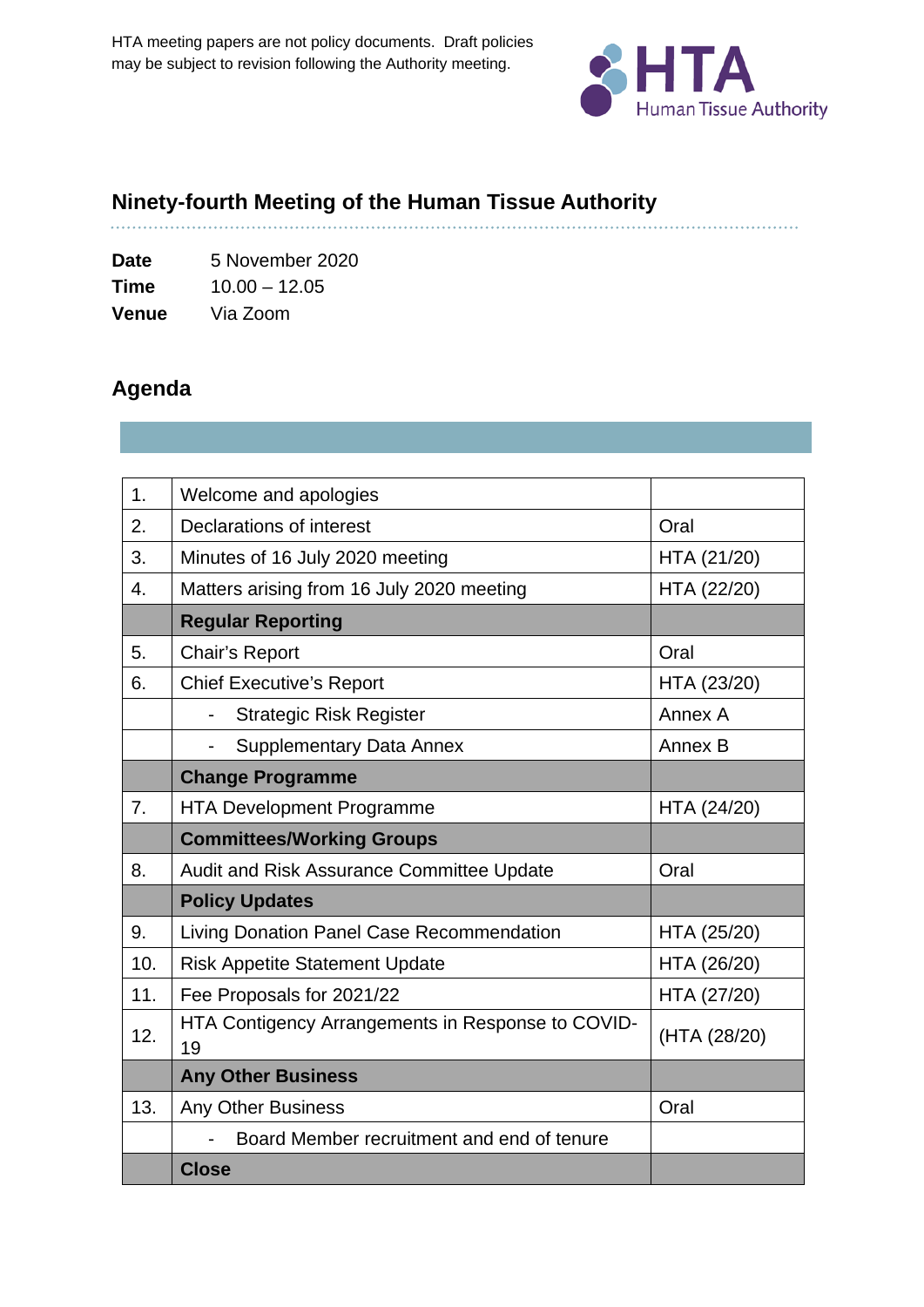

#### **Minutes of the ninety-third meeting of the Human Tissue Authority**

| <b>Date</b> | 16 July 2020 |
|-------------|--------------|
|             |              |

**Venue** Zoom meeting

**Protective OFFICIAL** 

**Marking** 

#### **Present**

| <b>Members</b>             | In attendance                                 |
|----------------------------|-----------------------------------------------|
| Lynne Berry (HTA Chair)    | Allan Marriott-Smith (Chief Executive)        |
| Dr. Stuart Dollow          | Richard Sydee (Director of Resources)         |
| Amanda Gibbon              | Louise Dineley, (Director of Data, Technology |
| Prof. Andrew (Andy) Hall   | and Development)                              |
| William (Bill) Horne       | Nicolette Harrison (Director of Regulation)   |
| Glenn Houston              | Amy Thomas (Head of Development)              |
| Prof. Penney Lewis         | Nima Sharma (Board Secretary; minute taking)  |
| <b>Bishop Graham Usher</b> |                                               |
| Dr. Lorna Williamson, OBE  | <b>Observers</b>                              |
| Prof. Anthony Warrens      |                                               |
| Prof. Gary Crowe           | Jacky Cooper, Department of Health and        |
| Dr. Hossam Abdalla         | Social Care (DHSC)                            |
| Dr. Charmaine Griffiths    |                                               |
|                            |                                               |
| <b>Apologies</b>           |                                               |
| None                       |                                               |

| <b>Item</b> | Title                                                                                                                                                                                            | <b>Action</b> |
|-------------|--------------------------------------------------------------------------------------------------------------------------------------------------------------------------------------------------|---------------|
| Item 1      | <b>Welcome and apologies</b>                                                                                                                                                                     |               |
|             | 1. The Chair welcomed Members, attendees and observers to the<br>ninety-third meeting of the Board of the Human Tissue<br>Authority (HTA).<br>2. The Chair welcomed Jacky Cooper to the meeting. |               |
|             |                                                                                                                                                                                                  |               |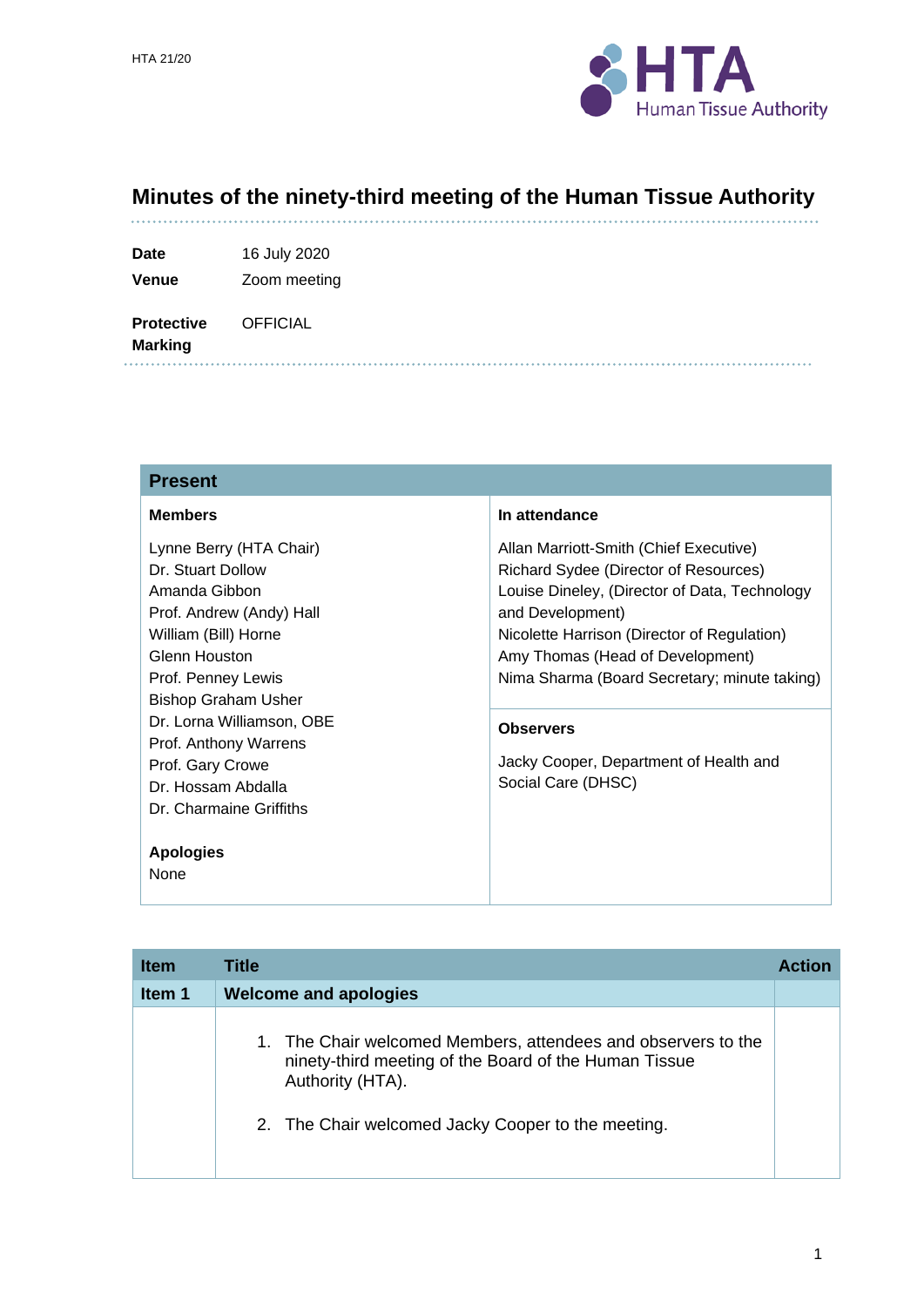| Item <sub>2</sub> | <b>Declarations of Interest</b>                                                                                                                                                                                                                                                                                                                                                                                                                                                                                                                                                                                                                                                                     |  |
|-------------------|-----------------------------------------------------------------------------------------------------------------------------------------------------------------------------------------------------------------------------------------------------------------------------------------------------------------------------------------------------------------------------------------------------------------------------------------------------------------------------------------------------------------------------------------------------------------------------------------------------------------------------------------------------------------------------------------------------|--|
|                   | 3. The Chair asked Members to declare any personal or<br>pecuniary interests that they may have in relation to this<br>meeting's agenda; none were declared.                                                                                                                                                                                                                                                                                                                                                                                                                                                                                                                                        |  |
| Item <sub>3</sub> | Minutes of 6 February 2020 meeting [HTA 13/20]                                                                                                                                                                                                                                                                                                                                                                                                                                                                                                                                                                                                                                                      |  |
|                   | 4. The Chair requested Members' comments on the minutes for<br>factual accuracy. There were no further comments made.<br>The Board approved the minutes.<br>5.                                                                                                                                                                                                                                                                                                                                                                                                                                                                                                                                      |  |
| Item 4            | Item 4 Matters arising from the 18 July 2019, 7 November 2019 and<br>7 May 2020 meeting - HTA (14/20)                                                                                                                                                                                                                                                                                                                                                                                                                                                                                                                                                                                               |  |
|                   | The Chair informed Members that actions two and five would<br>6.<br>be dealt with under agenda item 11.<br>7. Nicky Harrison was asked to provide an update on actions one<br>and three in the matters arising log. Nicky confirmed that<br>Louise Dineley had emailed Members with some further<br>information on SAEARs in HA sector and that fuller accounts<br>on trends would be provided at item 7. In relation to action<br>three Nicky confirmed that further discussion with Louise<br>Dineley, in the use of statistical process control for data<br>analysis would be explored as part of our data development<br>plans.<br>The Board noted the content of this item.<br>8.              |  |
| Item <sub>5</sub> | <b>Chair's Report [Oral]</b>                                                                                                                                                                                                                                                                                                                                                                                                                                                                                                                                                                                                                                                                        |  |
|                   | The Chair provided an update on the Stakeholder meetings<br>9.<br>attended in quarters four of 2019/20 and quarter one, as well as<br>the plans for upcoming meetings. She confirmed that there was<br>considerable interest from other Chairs and Chief Executives in<br>working collaboratively with the HTA and follow up meetings<br>have been requested by partners. Greater collaboration is a<br>theme of her objectives as set by the Department of Health and<br>Social Care.<br>10. She informed Members that she met with Lord Bethell, Minister<br>for Innovation, who is very much interested in the work of the<br>HTA, in particular our work on COVID-19 and mortuary<br>licensing. |  |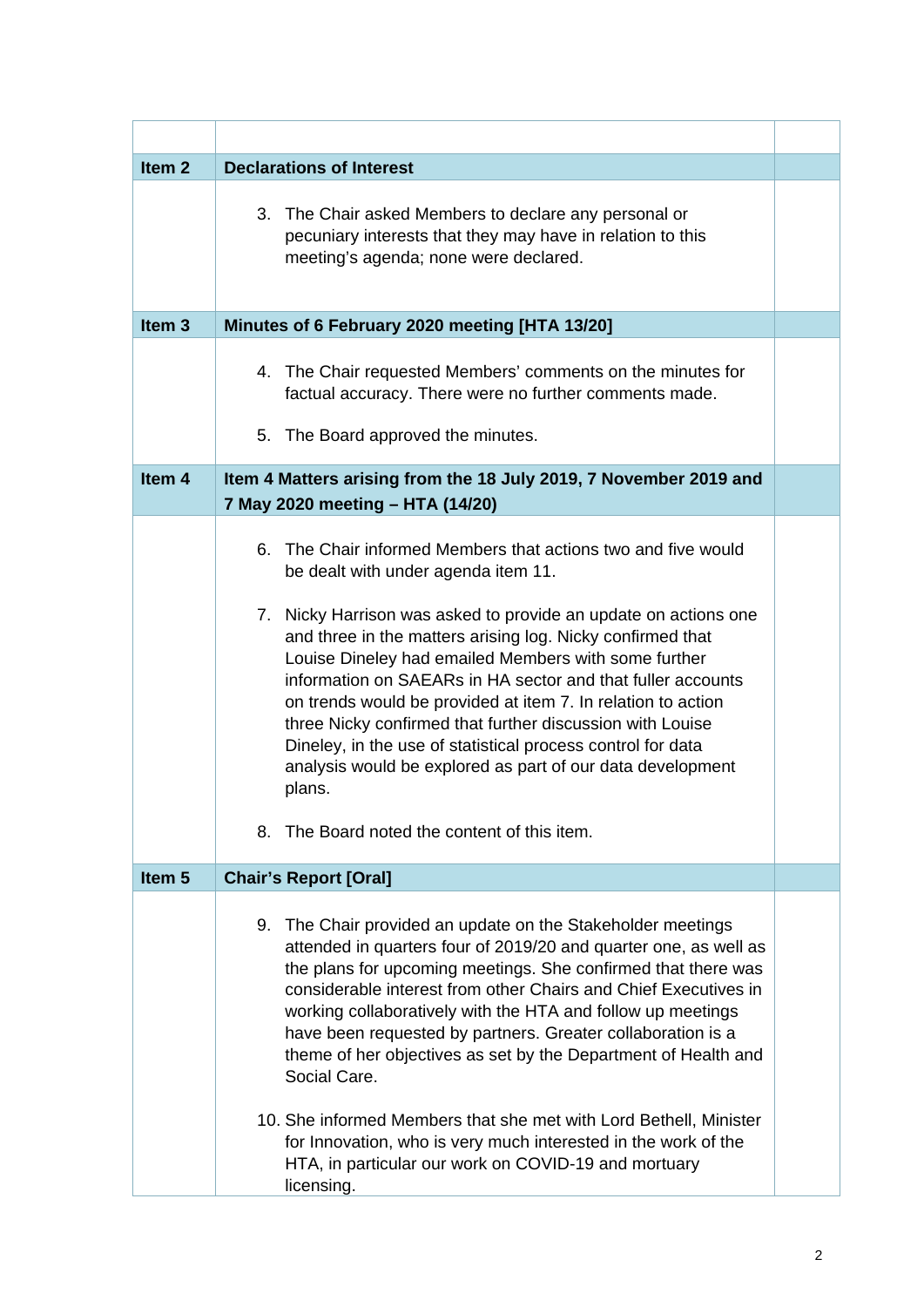|                   | 11. She confirmed that Bill Horne's tenure had been extended for<br>up to a year while a recruitment exercise takes place. There<br>were no further updates on whether the Members appointed by<br>the Secretary of State in England would have their terms<br>extended. Jacky Cooper informed the Board that the decision<br>on short term extensions was currently with Ministers.                     |  |
|-------------------|----------------------------------------------------------------------------------------------------------------------------------------------------------------------------------------------------------------------------------------------------------------------------------------------------------------------------------------------------------------------------------------------------------|--|
|                   | 12. Members were also informed Bishop Graham Usher had taken<br>the decision to step down as HTA Board Member early with a<br>date yet to be determined. Graham was thanked for his<br>contribution to the Board.                                                                                                                                                                                        |  |
|                   | 13. She also highlighted that there would be further discussion<br>around the chairing of working groups which would be linked<br>with the internal audit of the HTA's corporate governance which<br>will commence shortly.                                                                                                                                                                              |  |
|                   | 14. The Board was informed that the HTA received a letter from the<br>Department of Health and Social Care thanking the HTA for<br>working at pace on temporary mortuary licensing arrangements<br>as well as the implementation of deemed consent legislation.                                                                                                                                          |  |
|                   | 15. The Board noted the content of this update.                                                                                                                                                                                                                                                                                                                                                          |  |
|                   |                                                                                                                                                                                                                                                                                                                                                                                                          |  |
| Item <sub>6</sub> | <b>Chief Executive's Report [HTA 15/20]</b>                                                                                                                                                                                                                                                                                                                                                              |  |
|                   | 16. Allan Marriott-Smith presented this item.                                                                                                                                                                                                                                                                                                                                                            |  |
|                   | 17. Allan summarised the report and confirmed that a decision had<br>been taken that inspections would not resume in quarter three.<br>The HTA is currently working towards recommencing<br>inspections of establishments in the human application sector<br>from January 2021.                                                                                                                          |  |
|                   | 18. He emphasised that there are a number of considerations to be<br>satisfied before resuming inspections, such as travel safety,<br>health and safety protocols, personal and protective equipment<br>as well as the regional infection rates. He also stated that a<br>decision on return to inspection for the sectors regulated under<br>the Human Tissue Act 2004 would be taken in quarter three. |  |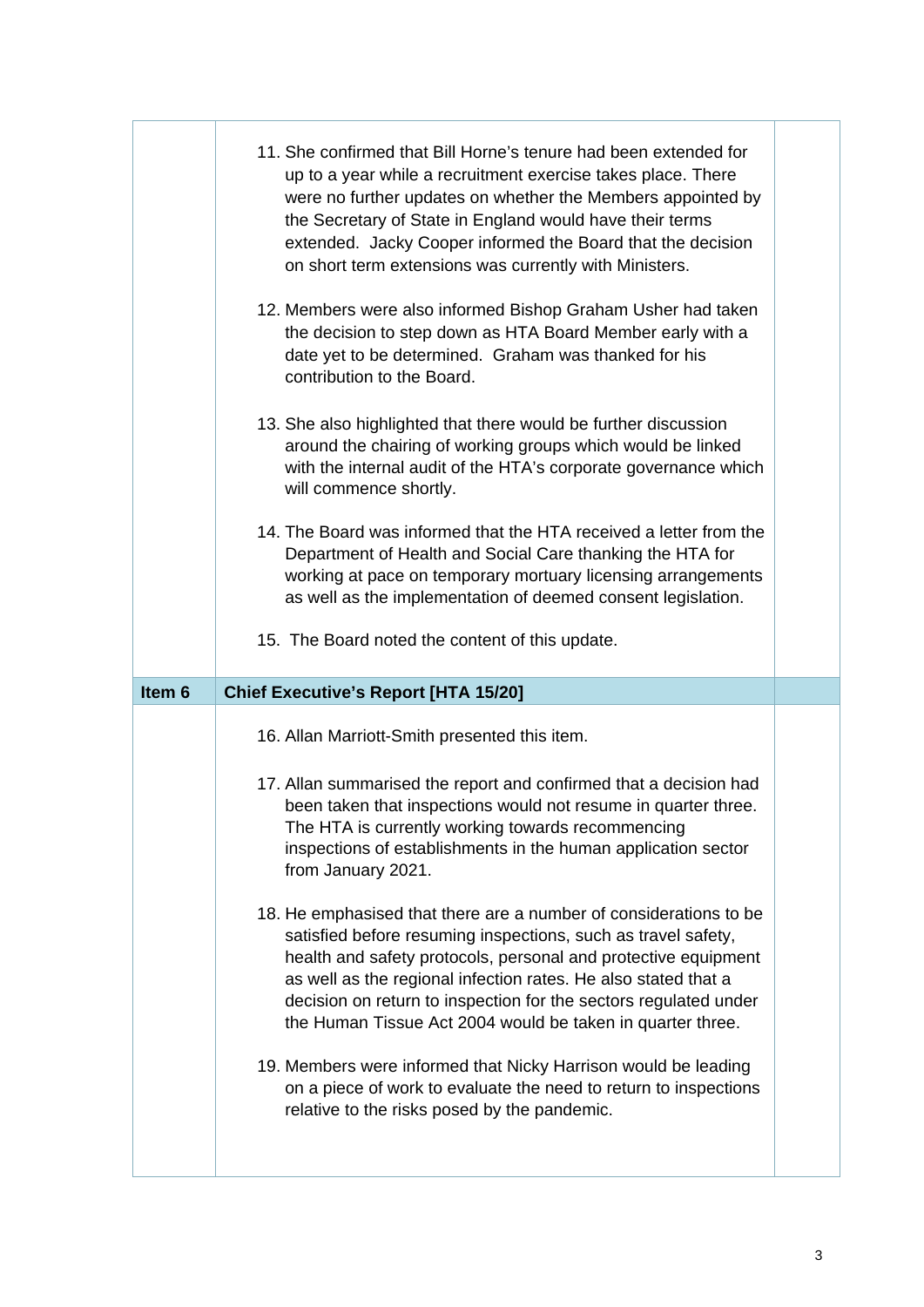|                   | 20. Members were also informed that the HTA is prepared for the                                                                                                                                                                                                                                                                                                                                          |  |
|-------------------|----------------------------------------------------------------------------------------------------------------------------------------------------------------------------------------------------------------------------------------------------------------------------------------------------------------------------------------------------------------------------------------------------------|--|
|                   | end of the EU exit transition period, with work around import                                                                                                                                                                                                                                                                                                                                            |  |
|                   | and export licence requirements underway.                                                                                                                                                                                                                                                                                                                                                                |  |
|                   | 21. Richard Sydee provided an update to the Board on the HTA's<br>quarter one financial position. He confirmed that the position<br>was balanced with a spend within budget. Uncommitted budget<br>would be directed to priority development projects.                                                                                                                                                   |  |
|                   | 22. Members were informed that the HTA could absorb up to<br>around a five per cent reduction in licences if HTA<br>establishments exit the market. The HTA would assess the<br>likely impact of reduced licensing by September.                                                                                                                                                                         |  |
|                   | 23. Members highlighted that there was a discrepancy on the table<br>presented on page five of the report. Richard Sydee confirmed<br>that this would be corrected post meeting.                                                                                                                                                                                                                         |  |
|                   | 24. The Board congratulated the Executive on HTA accreditation<br>under the Race at Work Charter and Disability Confident<br>Charter.                                                                                                                                                                                                                                                                    |  |
|                   | 25. The Board noted the content of this report.                                                                                                                                                                                                                                                                                                                                                          |  |
| Item <sub>7</sub> | <b>Business Continuity- Regulatory Update [HTA 16/20]</b>                                                                                                                                                                                                                                                                                                                                                |  |
|                   |                                                                                                                                                                                                                                                                                                                                                                                                          |  |
|                   | 26. Nicky Harrison presented this item to the Board.                                                                                                                                                                                                                                                                                                                                                     |  |
|                   | 27. She asked the Board for any specific questions and reiterated<br>that quarter one had been challenging and that the HTA had<br>maintained a full range of regulatory activity, except for site visit<br>inspections.                                                                                                                                                                                 |  |
|                   | 28. The Board highlighted their concerns over a reduction in the<br>number of HTA Reportable Incidents reported to the HTA<br>during the pandemic. Nicky confirmed that it is unusual for<br>there to be a decline in the number of incidents reported during<br>a time of excess deaths and therefore the HTA would be<br>working with the sector to ensure that no under reporting is<br>taking place. |  |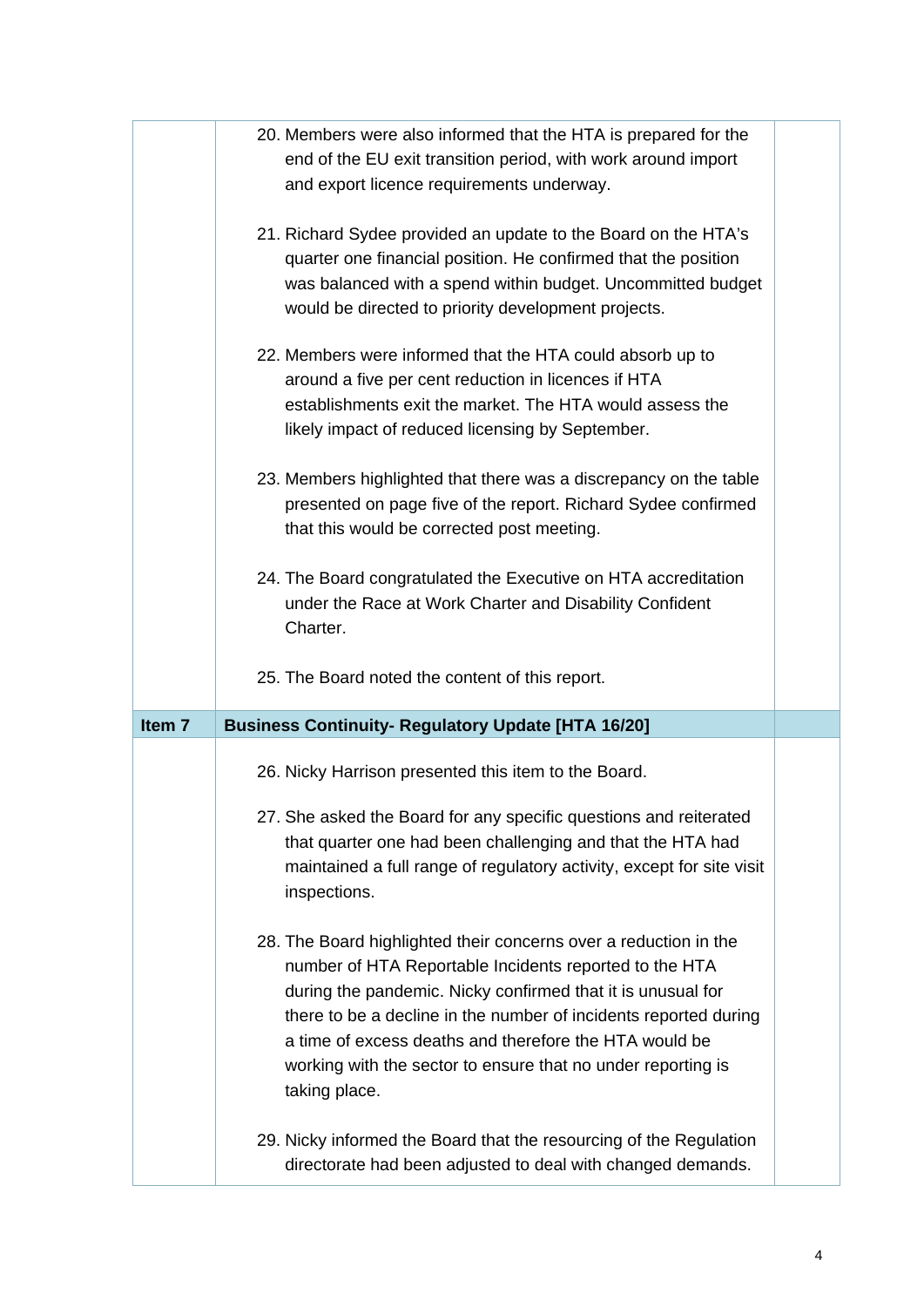|                   | An example of this, was a Regulation Officer who had been<br>moved into a Regulation Manager role to support the increased<br>activity in the post mortem sector.                                                                                                                                                                                                                                                                                                                                                 |  |
|-------------------|-------------------------------------------------------------------------------------------------------------------------------------------------------------------------------------------------------------------------------------------------------------------------------------------------------------------------------------------------------------------------------------------------------------------------------------------------------------------------------------------------------------------|--|
|                   | 30. The Board noted that there was a large proportion of corrective<br>and preventative actions plans open in the HA sector over a<br>period of 12 months. Nicky highlighted that some of the plans<br>were still open awaiting the completion of further work, to be<br>undertaken by the HTA in collaboration with the MHRA, relating<br>to environmental monitoring. Nicky reassured the Board that<br>the licensed establishments were still operating compliantly<br>with little impact on their activities. |  |
|                   | 31. The Board noted the content of this paper.                                                                                                                                                                                                                                                                                                                                                                                                                                                                    |  |
| Item <sub>8</sub> | <b>Business Continuity - Development Programme [HTA 17/20]</b>                                                                                                                                                                                                                                                                                                                                                                                                                                                    |  |
|                   | 32. Louise Dineley presented this update to the Board.                                                                                                                                                                                                                                                                                                                                                                                                                                                            |  |
|                   | 33. Louise informed the Board that there were six themes identified<br>as priorities that are currently being scoped. She referred the<br>Board to the final slide of the presentation which provided an<br>illustration of what a future operating model at the HTA may<br>look like.                                                                                                                                                                                                                            |  |
|                   | 34. She provided the Board with an insight into the model and how<br>this would work in principle, highlighting that site visits would<br>remain a key part of what the HTA does. She emphasised that<br>the HTA should also focus on strengthening its use of data<br>along with relationship management.                                                                                                                                                                                                        |  |
|                   | 35. The Board supported the direction of travel set out in Louise's<br>presentation and highlighted the centrality of regulating the<br>consent provisions of human tissue legislation in any future<br>operating model.                                                                                                                                                                                                                                                                                          |  |
|                   | 36. The Board also asked the Executive to take into consideration<br>public expectation of inspection as a key regulatory tool in<br>deciding when to return to site visits, and the level of oversight<br>required by the HTA if return to inspections is not possible.                                                                                                                                                                                                                                          |  |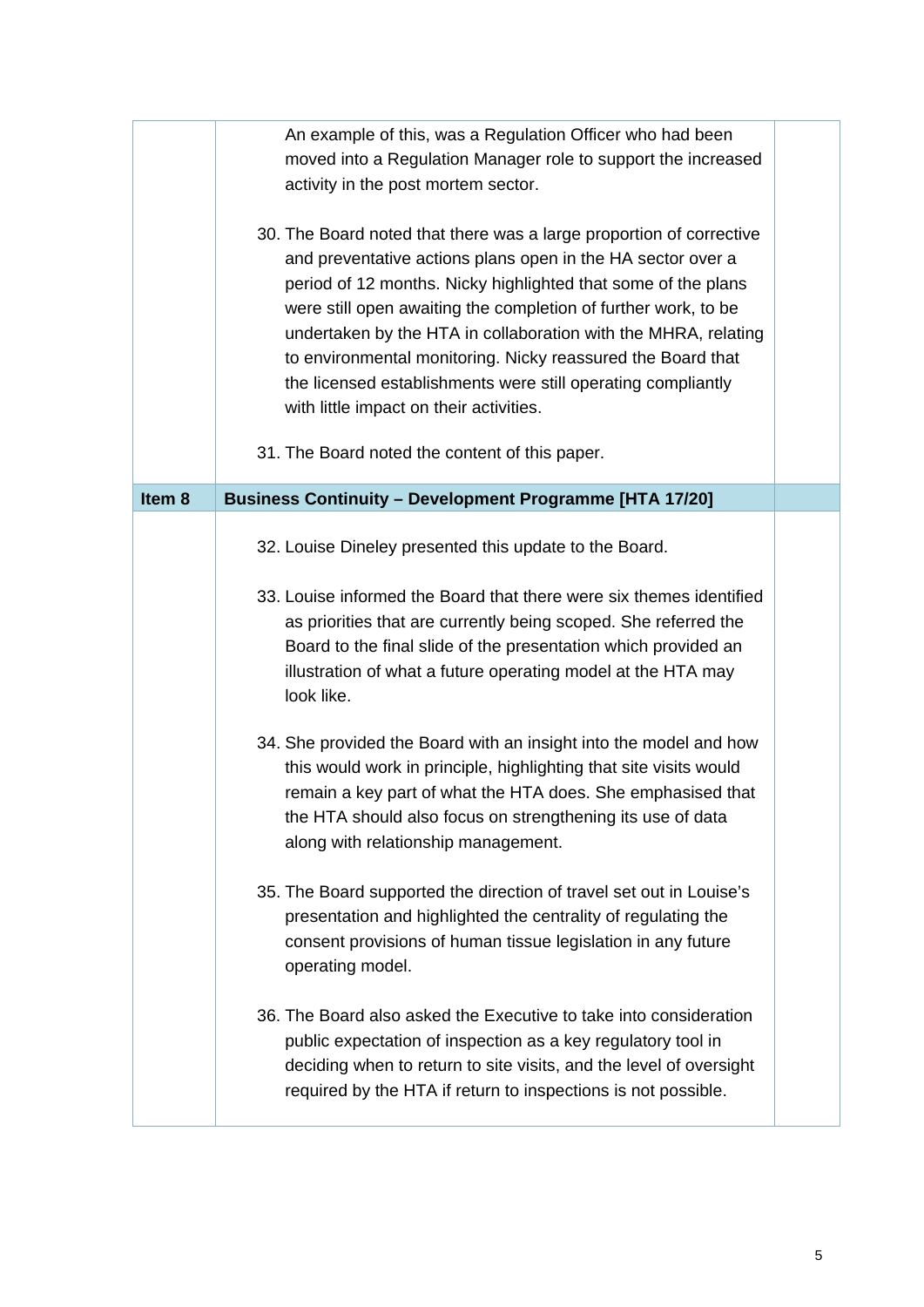|                   | 37. The Board emphasised that there may be a danger of the HTA                                                                                                                                                                                                                                                                                                                                                      |           |
|-------------------|---------------------------------------------------------------------------------------------------------------------------------------------------------------------------------------------------------------------------------------------------------------------------------------------------------------------------------------------------------------------------------------------------------------------|-----------|
|                   | not maintaining appropriate boundaries with establishments if<br>the HTA focusses its resources on relationship management.                                                                                                                                                                                                                                                                                         |           |
|                   |                                                                                                                                                                                                                                                                                                                                                                                                                     |           |
|                   | 38. The Board noted the content of this paper.                                                                                                                                                                                                                                                                                                                                                                      |           |
|                   |                                                                                                                                                                                                                                                                                                                                                                                                                     |           |
| Item <sub>9</sub> | Audit and Risk Assurance Committee Update [HTA 18/20]                                                                                                                                                                                                                                                                                                                                                               |           |
|                   | 39. Amanda Gibbon provided an update to the Board on this item.                                                                                                                                                                                                                                                                                                                                                     |           |
|                   | 40. She informed the Board that at the meeting in June the annual<br>report and accounts were signed off and subsequently laid<br>before parliament.                                                                                                                                                                                                                                                                |           |
|                   | 41. Amanda confirmed that Anthony Stanley, Audit Manager for<br>Government Internal Audit Agency was stepping in following<br>Jeremy Nolan's departure in the short term until permanent<br>arrangements to appoint a new Internal Audit Director are<br>made.                                                                                                                                                      |           |
|                   | 42. Amanda thanked Richard Sydee and Morounke Akingbola for<br>their work to get the accounts complete within the normal<br>timeframe in the face of several obstacles.                                                                                                                                                                                                                                             |           |
|                   | 43. The Chair acknowledged a number of changes in the<br>membership of ARAC. She thanked Bill Horne and Andy Hall<br>for their work as Committee Members. The ARAC Committee<br>Members also acknowledged the amount of work undertaken<br>by Amanda Gibbon during her tenure as chair of ARAC. She<br>was thanked by everyone. The Board was reminded that, Gary<br>Crowe will take over chairing ARAC in October. |           |
|                   | 44. The Board noted the content of this paper.                                                                                                                                                                                                                                                                                                                                                                      |           |
|                   | Action 1: To circulate the Annual Report and Accounts to the Board for<br>information (Action complete).                                                                                                                                                                                                                                                                                                            | <b>NS</b> |
| Item 10           | <b>Professional Stakeholder Evaluation [HTA 19/20]</b>                                                                                                                                                                                                                                                                                                                                                              |           |
|                   | 45. Matthew Silk presented this paper to the Board.                                                                                                                                                                                                                                                                                                                                                                 |           |
|                   | 46. He confirmed that the results were heartening and that largely<br>positive comments were made about the HTA by stakeholders.                                                                                                                                                                                                                                                                                    |           |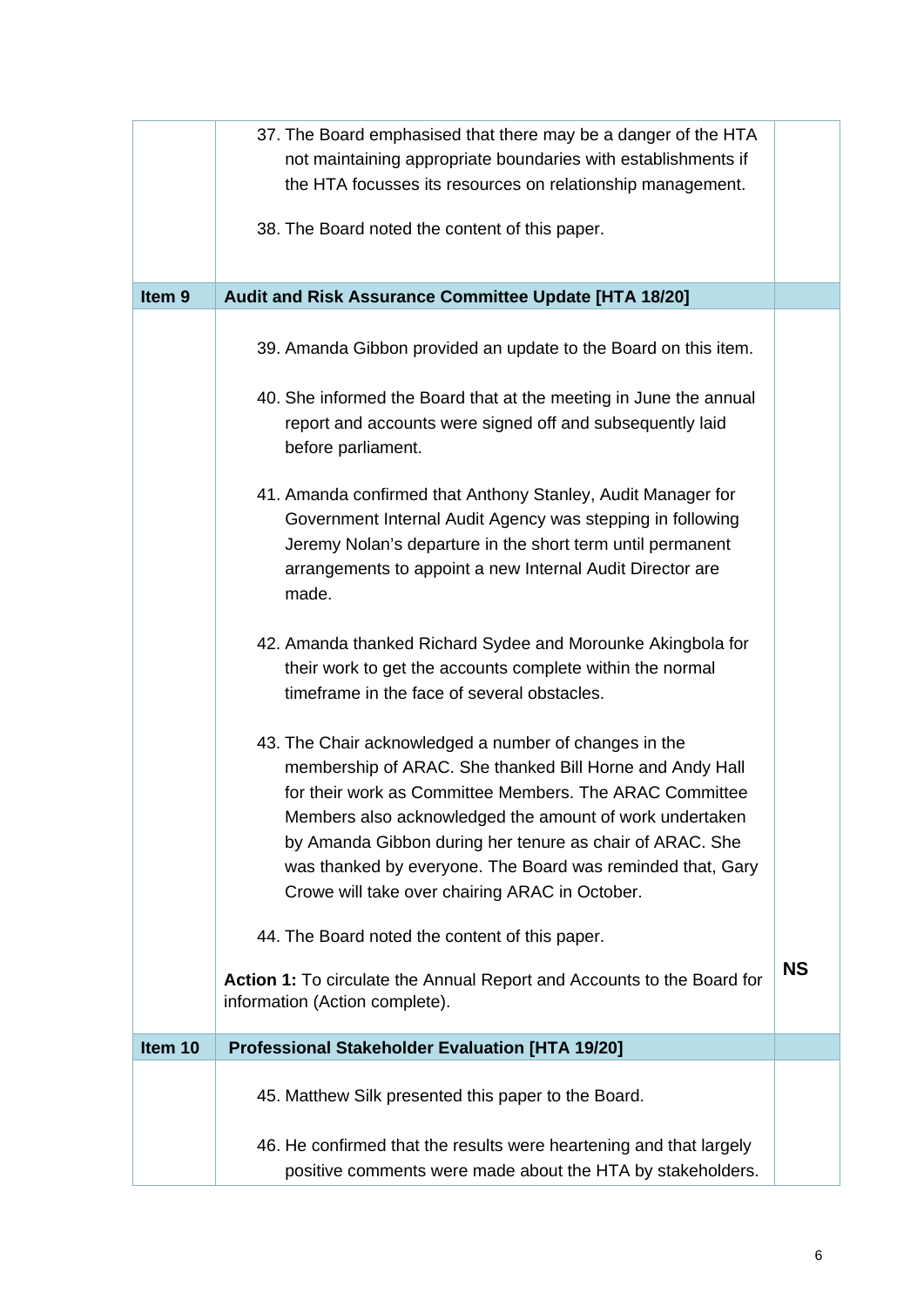|         | 47. The Board was informed that there were some areas for<br>improvement identified in the evaluation, such as timing of<br>response to enquiries and being proportionate and flexible.<br>48. The Board suggested that the outputs from this evaluation<br>should be discussed at the next Stakeholder and Fees Group<br>meeting.<br>49. The current chair of ARAC suggested that a deep dive at the<br>next meeting could be undertaken, looking more closely at the<br>data. |           |
|---------|---------------------------------------------------------------------------------------------------------------------------------------------------------------------------------------------------------------------------------------------------------------------------------------------------------------------------------------------------------------------------------------------------------------------------------------------------------------------------------|-----------|
|         | 50. The Board suggested that the Executive seek feedback on how<br>the HTA have managed communication with the sectors during<br>the pandemic.                                                                                                                                                                                                                                                                                                                                  |           |
|         | 51. The Board noted this update.                                                                                                                                                                                                                                                                                                                                                                                                                                                |           |
|         | Action 2: The outputs from the Professional Stakeholder Evaluation to<br>be added to the agenda for the next Stakeholder Fees Group meeting.                                                                                                                                                                                                                                                                                                                                    | <b>MS</b> |
|         | Action 3: Executive to decide whether an examination of the data from<br>the Professional Stakeholder Evaluation is an appropriate topic for an                                                                                                                                                                                                                                                                                                                                 | <b>RS</b> |
|         | ARAC deep dive.                                                                                                                                                                                                                                                                                                                                                                                                                                                                 |           |
| Item 11 | <b>Living Donation Policy Issues [HTA 20/20]</b>                                                                                                                                                                                                                                                                                                                                                                                                                                |           |
|         | 52. Jess Porter presented this paper to the Board.                                                                                                                                                                                                                                                                                                                                                                                                                              |           |
|         | 53. She asked the Board for their views on the proposed new<br>process for the consideration of cases requiring panel decision.                                                                                                                                                                                                                                                                                                                                                 |           |
|         | 54. The Board asked whether the Executive had explored whether<br>this would create further work for the Executive in completing<br>the checklist. They were given assurances that it would not.                                                                                                                                                                                                                                                                                |           |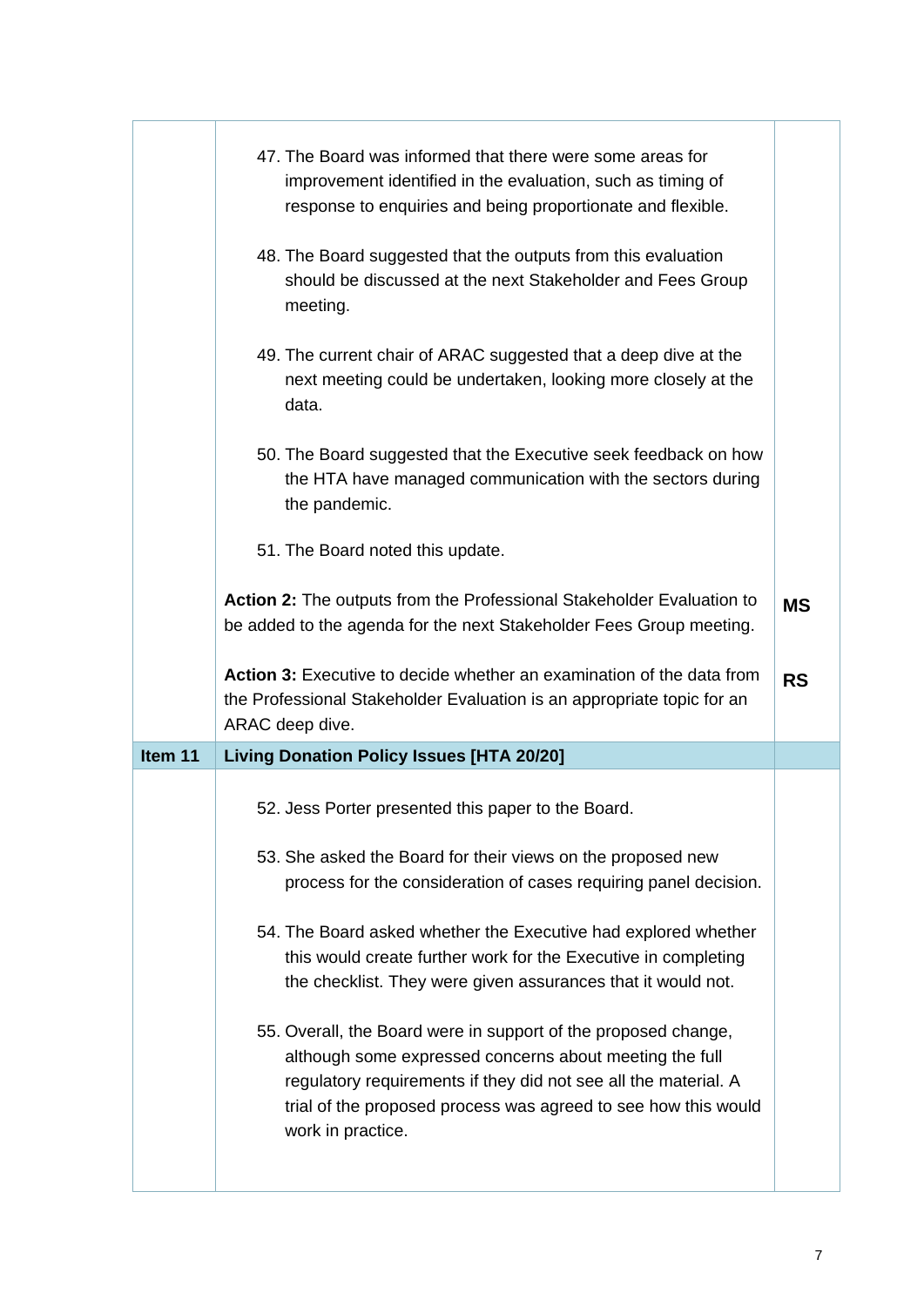|         | 56. The Board suggested that the approval time frames should be<br>left as 10 working days. The Board asked the Executive to<br>review this in two to three months to identify whether five<br>working days is realistic in practice.                                                                                                                                                                                                                                                                                                                                                                                                                                                                                                         |            |
|---------|-----------------------------------------------------------------------------------------------------------------------------------------------------------------------------------------------------------------------------------------------------------------------------------------------------------------------------------------------------------------------------------------------------------------------------------------------------------------------------------------------------------------------------------------------------------------------------------------------------------------------------------------------------------------------------------------------------------------------------------------------|------------|
|         | 57. The Board agreed that the Executive should provide an interim<br>report, covering a three to six-month period, on the new<br>process for the Board to review.                                                                                                                                                                                                                                                                                                                                                                                                                                                                                                                                                                             |            |
|         | Action 4: A paper providing an update on the new process for<br>consideration of panel cases to be brought to the November meeting.                                                                                                                                                                                                                                                                                                                                                                                                                                                                                                                                                                                                           | <b>JP</b>  |
| Item 12 | <b>Any Other Business</b>                                                                                                                                                                                                                                                                                                                                                                                                                                                                                                                                                                                                                                                                                                                     |            |
|         | 58. The Chair asked the Board, Executive and observers if there<br>was any other business.<br>59. Lorna Williamson confirmed that she had sent a note around to<br>Members that Mike Osborn will become President of RCPath<br>from November and would be stepping down as a<br>representative on the Histopathology Working Group (HWG).<br>The Board highlighted that a suitable RCPath representative<br>would need to be identified to replace Mike Osborn, and Lorna<br>Williamson agreed to ask RCPath to provide one. She asked<br>the Board and Executive whether the HWG should be re-<br>instated along with other working groups. The Chair requested<br>for Allan to bring back a proposal about when these should<br>recommence. |            |
|         | 60. There was no other business raised.<br>Action 5: Allan Marriott-Smith to take a decision on re-instatement of<br>stakeholder groups in light of the internal audit on corporate                                                                                                                                                                                                                                                                                                                                                                                                                                                                                                                                                           | <b>AMS</b> |
|         | governance.                                                                                                                                                                                                                                                                                                                                                                                                                                                                                                                                                                                                                                                                                                                                   |            |

# **Date of next meeting- 5 November 2020**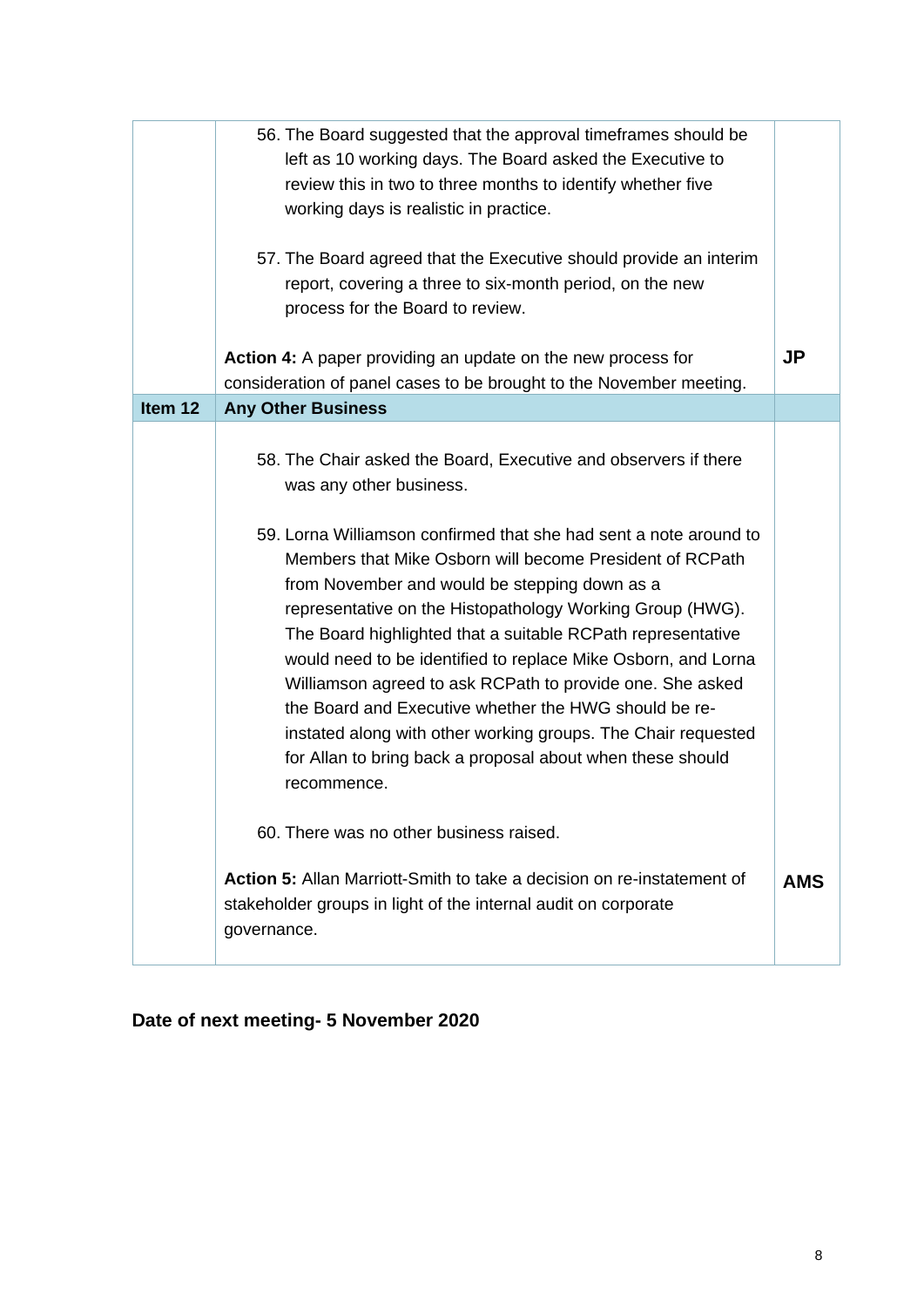# **HTA Board Meeting - Matters Arising from July**

| <b>Meeting</b>   | <b>Action</b>                                                                                                                                                               | Owner      | <b>Update</b>                                                                 |
|------------------|-----------------------------------------------------------------------------------------------------------------------------------------------------------------------------|------------|-------------------------------------------------------------------------------|
| <b>July 2020</b> | Action 1: To circulate the Annual<br>Report and Accounts to the Board<br>for information (Action complete).                                                                 | <b>NS</b>  | <b>Document</b><br>circulated<br><b>August 2020.</b>                          |
| <b>July 2020</b> | Action 2: The outputs from the<br><b>Professional Stakeholder</b><br>Evaluation to be added to the<br>agenda for the next<br>Stakeholder Fees Group meeting.                | <b>MS</b>  | This has been<br>added to the<br>draft agenda<br>for the next<br>SFG meeting. |
| <b>July 2020</b> | Action 3: Executive to decide<br>whether an examination of the<br>data from the Professional<br>Stakeholder Evaluation is<br>an appropriate topic for an<br>ARAC deep dive. | <b>RS</b>  | Ongoing.                                                                      |
| <b>July 2020</b> | Action 4: A paper providing an<br>update on the trial of the new<br>process for referral of panel cases<br>to be brought to the November<br>meeting.                        | JP         | This is tabled<br>for the<br>November<br>2020 Board<br>meeting.               |
| <b>July 2020</b> | Action 5: Allan Marriott-Smith to<br>take a decision on re-instatement<br>of stakeholder groups in light of<br>the internal audit on corporate<br>governance.               | <b>AMS</b> | To be covered<br>in the CEO<br>report for the<br>November<br>meeting          |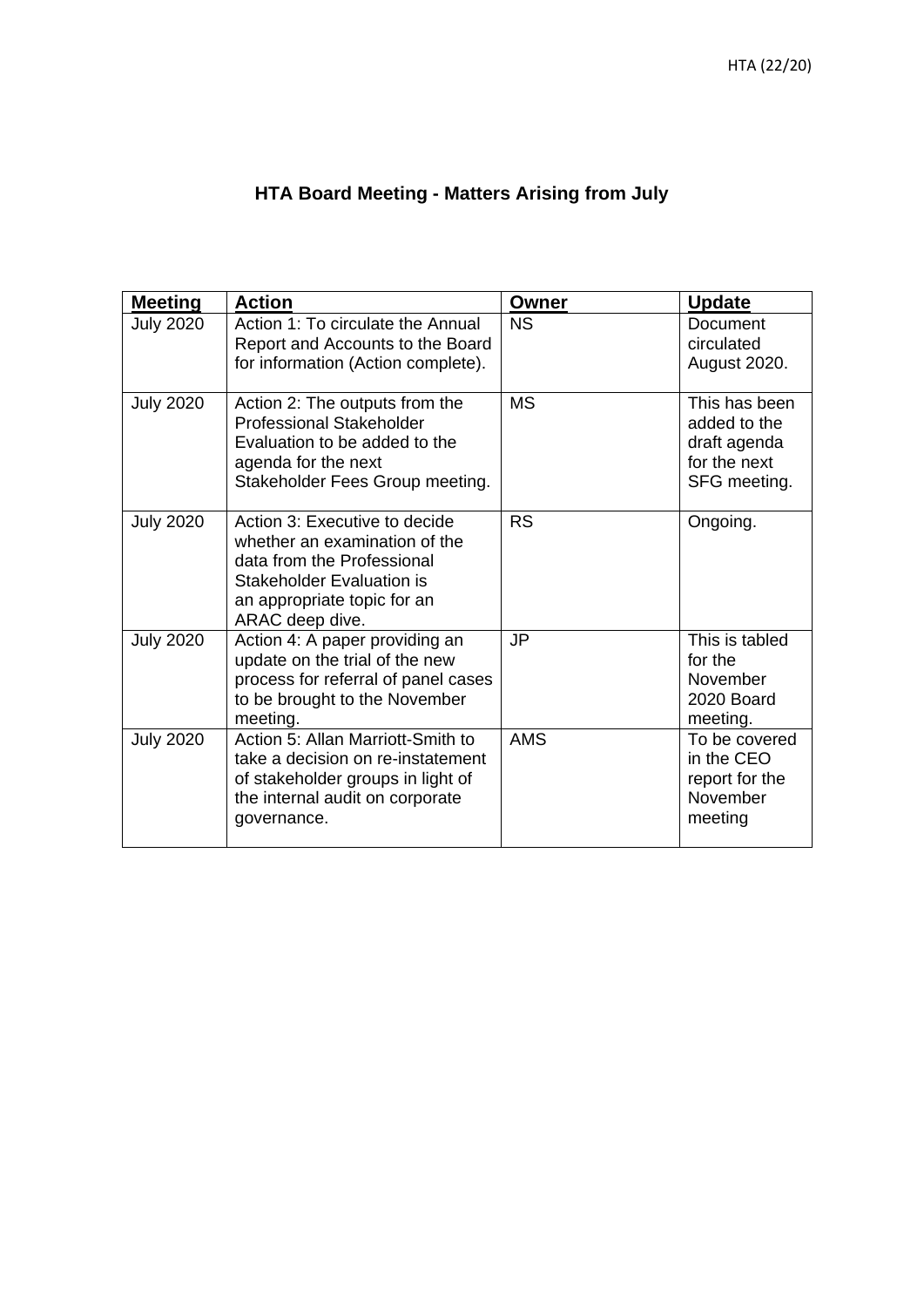

# **Board paper**

| <b>Date</b>                         | 5 November 2020 |               | Paper reference HTA (23/20) |  |
|-------------------------------------|-----------------|---------------|-----------------------------|--|
| Agenda item                         | 6               | <b>Author</b> | Allan Marriott-Smith        |  |
|                                     |                 |               | <b>CEO</b>                  |  |
| <b>Protective</b><br><b>Marking</b> | <b>OFFICIAL</b> |               |                             |  |

# **Chief Executive's Report**

#### **Purpose of paper**

- 1. This paper gives an overview of performance at the end of quarter two.
- 2. It provides the Board with an account of core regulatory business, the progress of development projects, a summary of the financial position at the end of the first quarter, and a summary of people, resource and other key operational issues arising since the Board last met in July.
- 3. Work continues to ensure that we balance our regulatory responsibilities, our development goals and respond to a fast-changing environment in an agile way, in the face of several concurrent externally driven risks.

#### **General overview and strategic risks**

- 4. No site visits were undertaken in quarter two. The HTA had indicated an intention to reinstate some site visit inspections in the HA sector in quarter four. However, in view of the continuing nationwide efforts to manage the risks of the pandemic and the concurrent risk of winter flu pressure alongside the end of the transition period, SMT has taken the decision to suspend inspections until further notice. This situation will be kept under regular review.
- 5. Other regulatory activity was maintained over the quarter.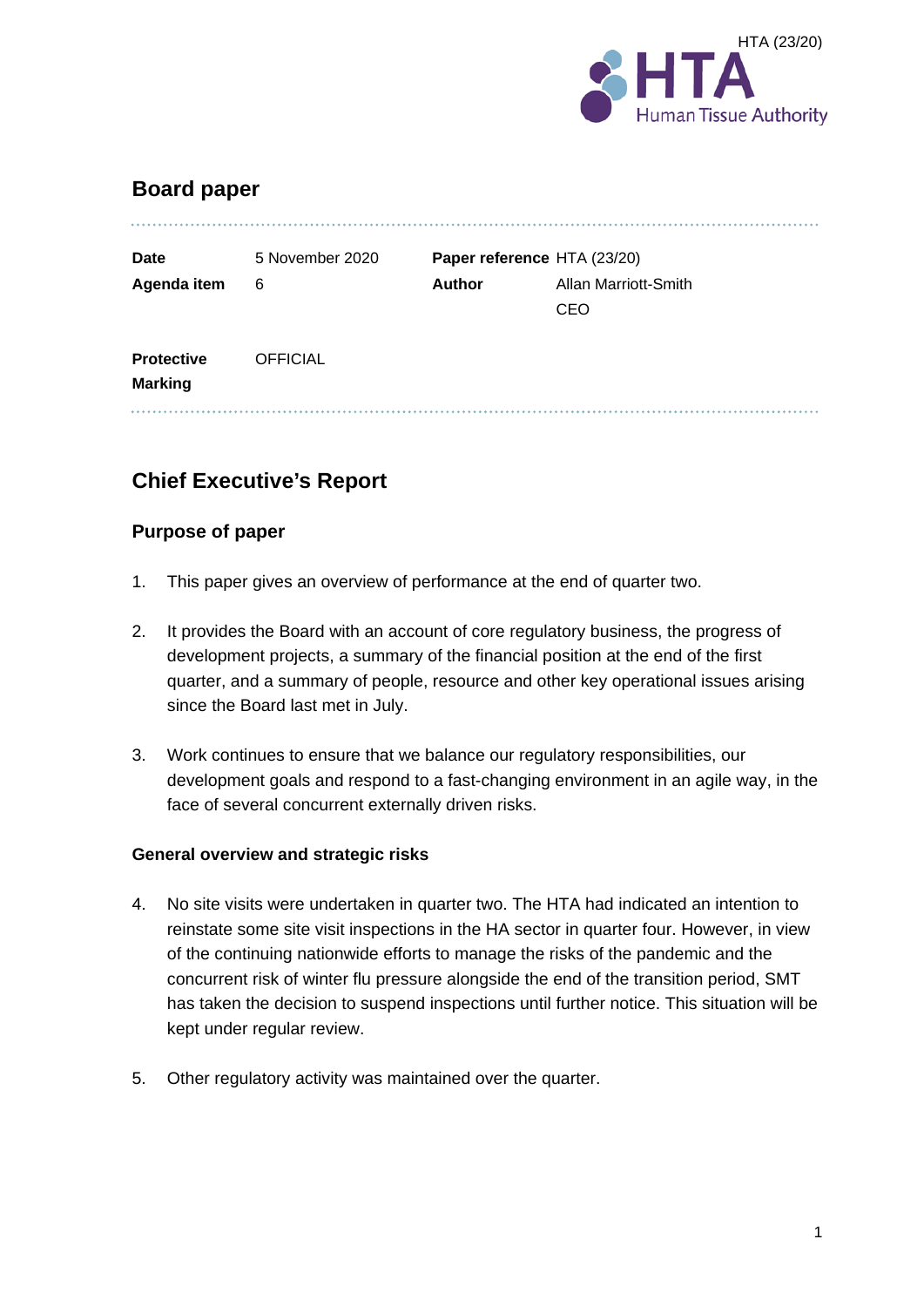6. During quarter two, the HTA has made excellent progress on the Development Programme and other change projects. Significant progress has been made on plans

to undertake safe site visits; virtual regulatory assessments; producing a framework to licence funeral directors; plans for the office move; the HTA website redevelopment work and UK transition.

- 7. In its assessment of risk in September, the senior management team concluded that all six risks had stabilised over the summer. The Strategic Risk Register is included as Annex A to this paper.
- 8. SMT wish to draw the Board's attention to two areas of strategic risk. Risk one *failure to regulate in a manner that maintains public safety and confidence and is*  **appropriate** is considered, on balance, to be stable. Although the HTA is not currently undertaking site visits (and, consequently, has removed this as an opportunity to identify and correct shortfalls against standards), we continue to deploy a range of other regulatory tools. In addition, we have made good progress on developing a model for virtual regulatory assessments (VRAs) which are being deployed in the HA sector in quarter three.
- 9. Risk four *failure to utilise people, data and business technology capabilities effectively* has been entirely rewritten to reflect the action that has been undertaken to address the recommendations of the internal audit on utilisation of capabilities. The Board is asked to note the action that has been taken to mitigate risks in this area.

#### **Quarter two regulatory overview**

- 10. Core regulatory activity was maintained at a high standard during quarter two. Members should note Annex B to this paper, which sets out the key metrics associated with this activity.
- 11. Although the decision has been taken not to return to site visit inspections until the external situation stabilises, work was completed in October on how the HTA will undertake safe site visits when this is appropriate - and includes the risk assessments that will be required, considerations about behaviours on site, and personal protective equipment (PPE) requirements.
- 12. There are currently two projects underway to develop our virtual regulatory assessment capability. The first is a pilot in the HA sector which will begin in quarter three. As part of this project, ten assessments will be undertaken in the quarter: seven informed by a risk assessment based on our data collection in the first half of the year and three controls to establish the quality of this assessment.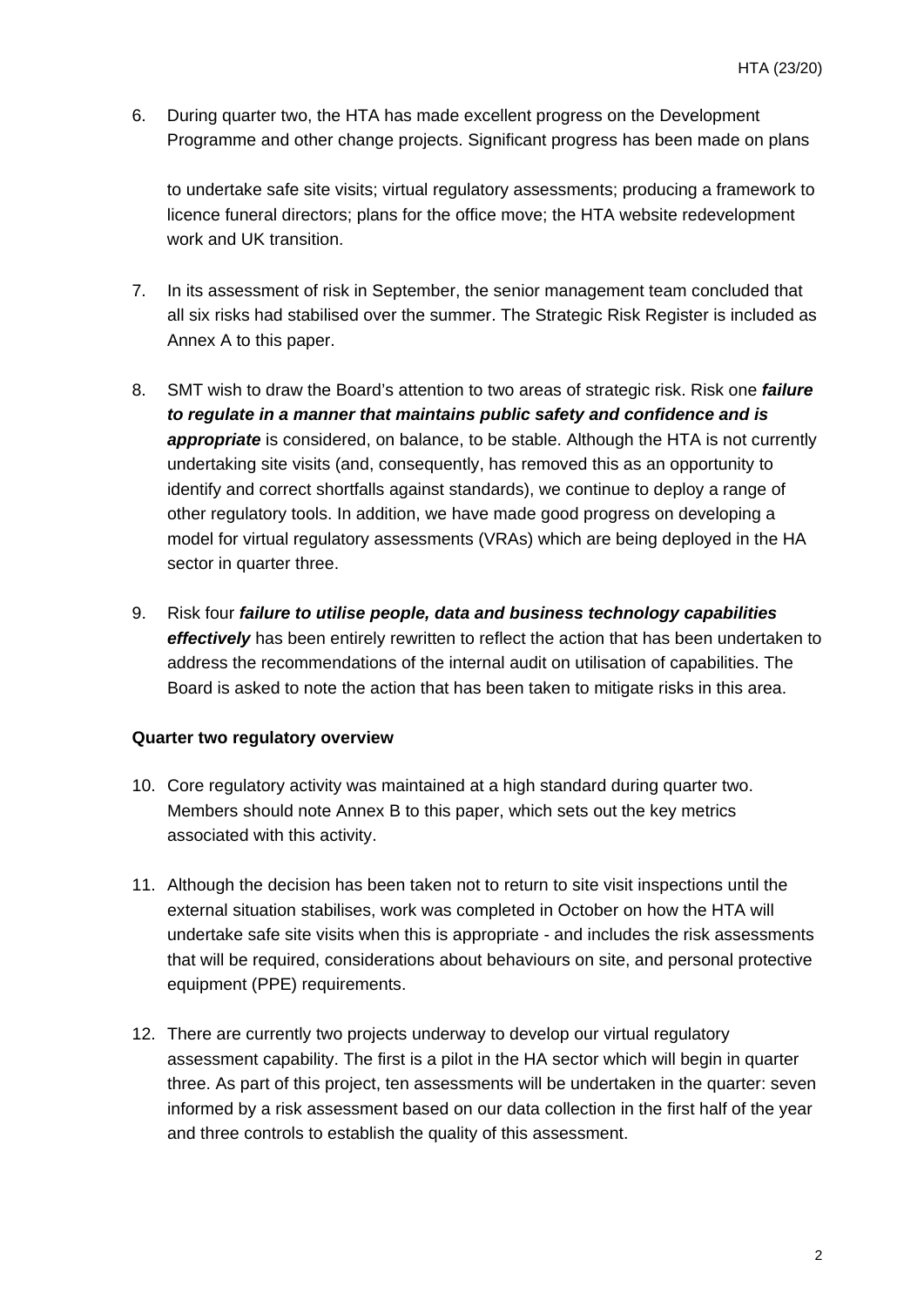- 13. The second project looks to establish a virtual regulatory assessment model in the other sectors regulated by the HTA. This second project will be informed by lessons from the HA sector, and both projects will inform, and be informed by, work being undertaken in the Development Programme (in particular the projects on the future operating model and on better use of data and intelligence).
- 14. Work has continued during quarter two to support Public Health England (PHE) in understanding and meeting the regulatory requirements for removal of material from the deceased to support its COVID-19 surveillance programme. Over the quarter, the HTA has also developed a streamlined regulatory model for the licensing of funeral directors to allow material for testing to be removed at their premises. The first such licence was issued in quarter two.
- 15. Members will be aware that a case which the HTA referred to the police for investigation gained significant media attention. This case related to the storage of relevant material on unlicensed premises.
- 16. The Organ Donation and Transplantation Team was involved in a case that was referred to the Court of Protection. On 23 June, the Court ruled on a case of an adult lacking capacity, donating peripheral blood stem cells to her mother. This was the first case of its kind since the HTA's inception. We had advised the Trust involved that a Court of Protection referral would be required. The Judge ruled that it was "overwhelmingly in the donor's best interest to participate in the proposed programme and donate her stem cells for the benefit of her mother".
- 17. Work has continued in quarter two on piloting the streamlined process for living organ donation assessments in cases requiring a panel decision. The outcome of this work is presented in paper HTA (25/20).

#### **Quarter two - Development Programme overview**

18. Good progress has been made on the projects within the Development Programme. More detail on the Programme is provided in paper HTA (24/20).

#### **Quarter two - other change projects**

19. The HTA has maintained its readiness for a range of eventualities at the end of the UK transition period. SMT reviews preparedness at its meeting each week and has provided assurances to Department of Health and Social Care (DHSC) that we stand ready to advise and support our stakeholders.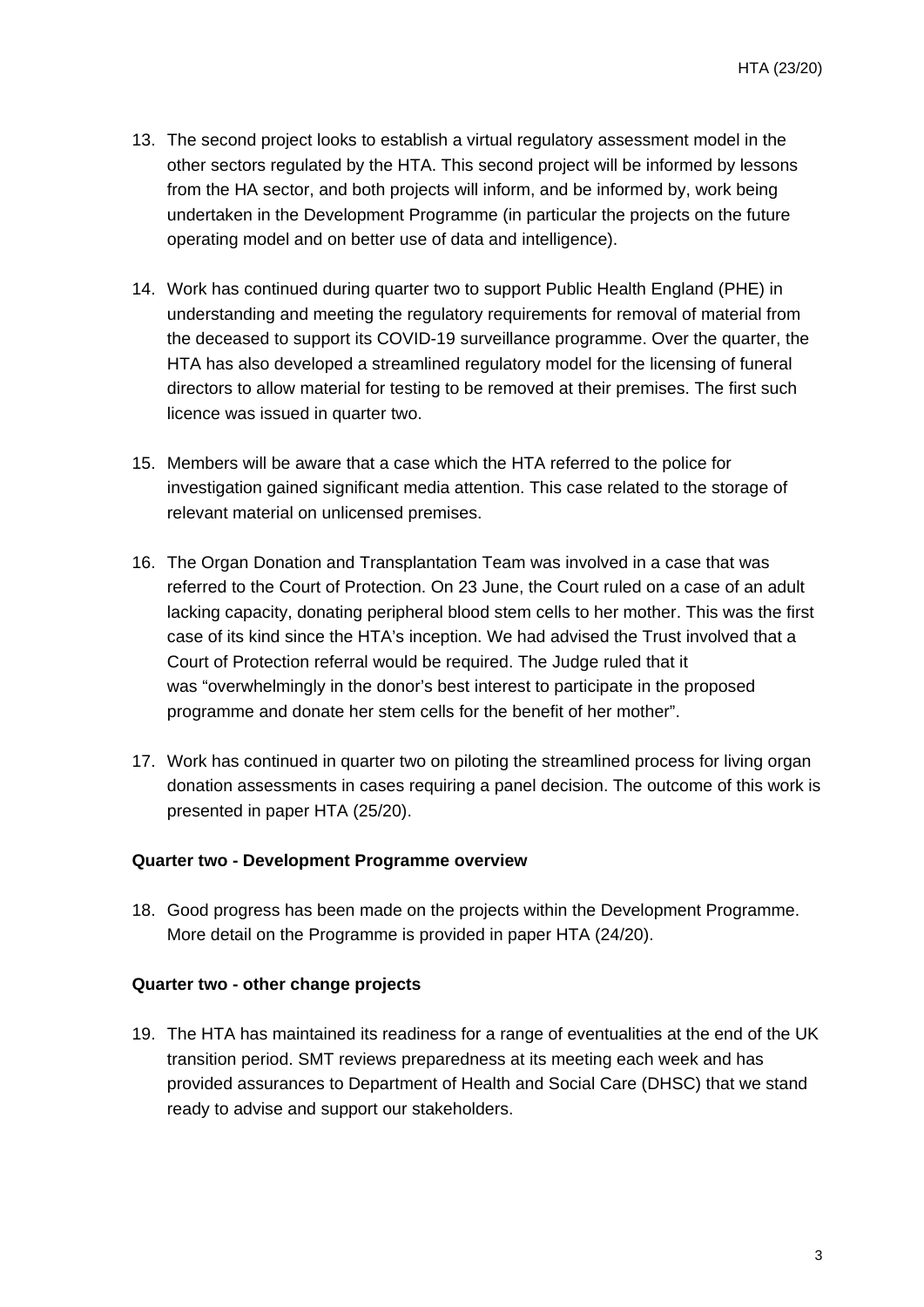- 20. Good progress has been made on the website redevelopment project. During quarter two we received excellent feedback from NHSX on the evidence we had assembled to demonstrate that the HTA's development in this area will meet user needs.
- 21. Although it is, at present, unclear when the HTA will permit regular office-based working, we have continued to prepare to take over the lease at the new premises in Stratford and vacate the office in Victoria. Although there have been some delays in the development of the Stratford site, the building will be available for occupation in early November.
- 22. During October, we made arrangement for staff wishing to attend the Victoria office to do so, to carry out relevant housekeeping by clearing lockers, collecting personal belongings and scanning relevant documents. During each visit a Head or SMT member was also in attendance to ensure social distancing was maintained. Each member of staff was provided with relevant health and safety training prior to the attendance and carried out a personal risk assessment.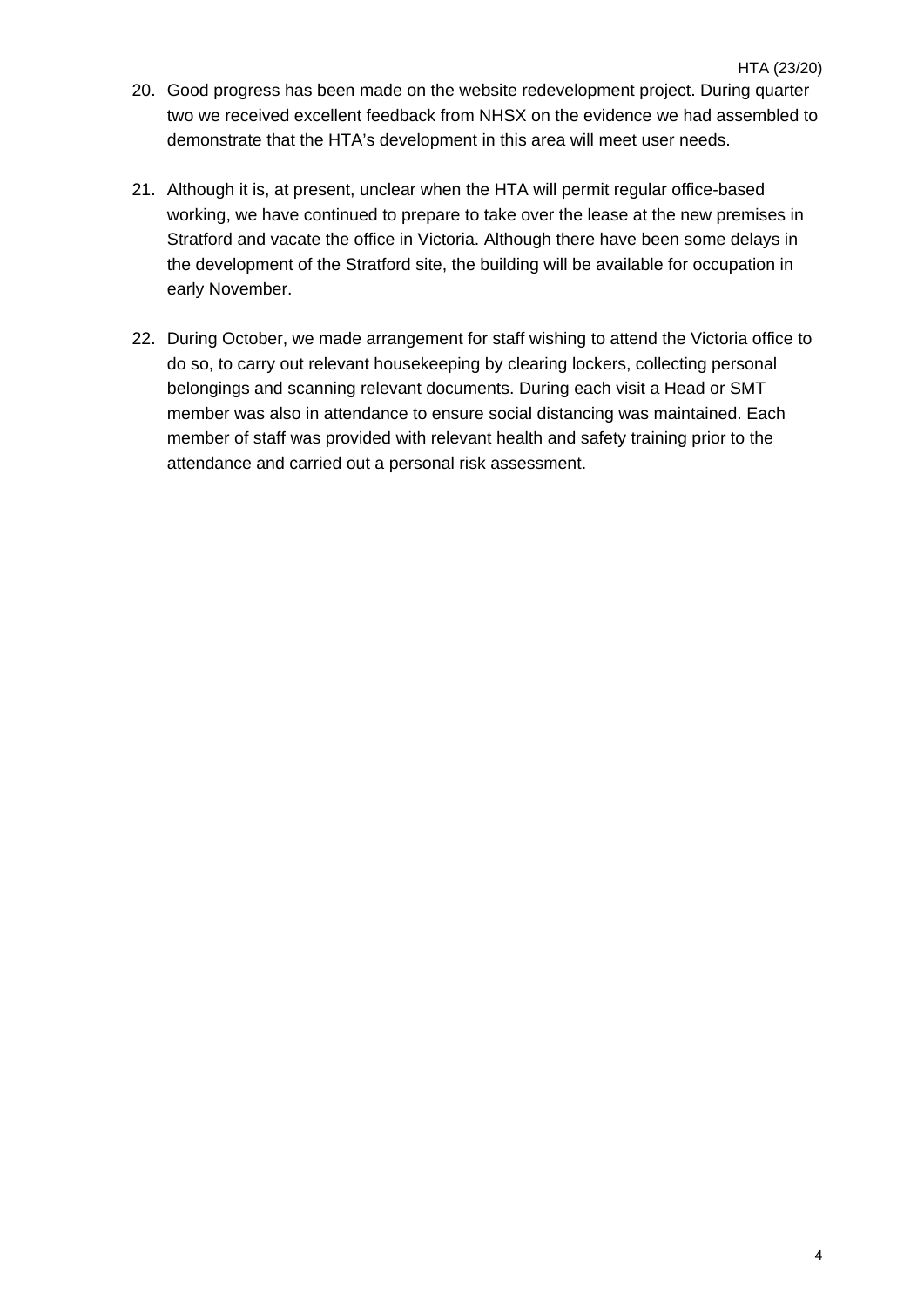#### **Finance**

#### Financial position for Q2 2020/21

#### Table one: summary position

| ווטווווטה בטטטוו וועמונו<br>Summary Management accounts for the period<br>For the Six Months Ending 30 September 2020 |               |               |              |            |           |  |  |  |  |  |  |
|-----------------------------------------------------------------------------------------------------------------------|---------------|---------------|--------------|------------|-----------|--|--|--|--|--|--|
|                                                                                                                       |               |               |              |            |           |  |  |  |  |  |  |
|                                                                                                                       |               |               | Year-to-date |            |           |  |  |  |  |  |  |
|                                                                                                                       | <b>Actual</b> | <b>Budget</b> | Var          | Var        | Forecast  |  |  |  |  |  |  |
|                                                                                                                       | £'000s        | £'000s        | £            | %          | £'000s    |  |  |  |  |  |  |
| <b>INCOME</b>                                                                                                         |               |               |              |            |           |  |  |  |  |  |  |
| Government Grant in Aid                                                                                               | 374,000       | 322,000       | 52,000       | (11.96%)   | 771,000   |  |  |  |  |  |  |
| <b>RF RDEL</b>                                                                                                        | 102,820       | 102,820       | 0            | 0.00%      | 205,660   |  |  |  |  |  |  |
| Licence Fee income                                                                                                    | 3,963,187     | 3,937,480     | 25,707       | 0.65%      | 3,963,187 |  |  |  |  |  |  |
| <b>Devolved Governments</b>                                                                                           | 133,572       | 138,448       | (4,876)      | (3.52%)    | 133,572   |  |  |  |  |  |  |
| Rental income                                                                                                         | 183,895       | 185,000       | (1, 105)     | $(0.60\%)$ | 368,895   |  |  |  |  |  |  |
| Other income                                                                                                          | 23,392        | 23,475        | (83)         | (0.35%)    | 46,867    |  |  |  |  |  |  |
| <b>TOTAL INCOME</b>                                                                                                   | 4,780,866     | 4,709,223     | 71,643       | $(0.66\%)$ | 5,489,181 |  |  |  |  |  |  |
|                                                                                                                       |               |               |              |            |           |  |  |  |  |  |  |
|                                                                                                                       |               |               |              |            |           |  |  |  |  |  |  |
| <b>OPERATING COSTS</b>                                                                                                |               |               |              |            |           |  |  |  |  |  |  |
| Staff costs (salaries etc)                                                                                            | 1,570,558     | 1,620,496     | (49, 938)    | $(3.08\%)$ | 3,129,624 |  |  |  |  |  |  |
| Other staff (exc                                                                                                      |               |               |              |            |           |  |  |  |  |  |  |
| inspection)                                                                                                           | 63,674        | 33,960        | 29,714       | 87.50%     | 133,874   |  |  |  |  |  |  |
| Authority costs                                                                                                       | 71,955        | 85,539        | (13, 584)    | (15.88%)   | 150,473   |  |  |  |  |  |  |
| Inspection costs                                                                                                      | (318)         | 0             | (318)        | 0.00%      | 14,242    |  |  |  |  |  |  |
| <b>LODT</b> costs                                                                                                     | 307           | 0             | 307          | $0.00\%$   | 1,500     |  |  |  |  |  |  |
| Communication costs                                                                                                   | 11,501        | 5,238         | 6,263        | 119.57%    | 20,511    |  |  |  |  |  |  |
| IT and Telecom costs                                                                                                  | 201,271       | 161,230       | 40,041       | 24.83%     | 416,956   |  |  |  |  |  |  |
| Office and Administration                                                                                             | 7,586         | 9,990         | (2, 404)     | (24.07%)   | 17,844    |  |  |  |  |  |  |
| Other costs                                                                                                           | 29,247        | 31,920        | (2,673)      | (8.38%)    | 113,730   |  |  |  |  |  |  |
| Legal and Professional                                                                                                |               |               |              |            |           |  |  |  |  |  |  |
| costs                                                                                                                 | 63,881        | 46,500        | 17,381       | 37.38%     | 140,381   |  |  |  |  |  |  |
| Accommodation                                                                                                         | 416,227       | 406,750       | 9,477        | 2.33%      | 822,977   |  |  |  |  |  |  |
| Non-cash costs                                                                                                        | 39,869        | 102,830       | (62, 961)    | (61.23%)   | 264,279   |  |  |  |  |  |  |
| Development Programme                                                                                                 | $\Omega$      | 0             | 0            | 0.00%      | 262,790   |  |  |  |  |  |  |
| <b>Total operating costs</b>                                                                                          | 2,475,757     | 2,504,453     | (28, 696)    | (1.15%)    | 5,489,181 |  |  |  |  |  |  |
|                                                                                                                       |               |               |              |            |           |  |  |  |  |  |  |
| <b>Net</b>                                                                                                            |               |               |              |            |           |  |  |  |  |  |  |
| Income/(expenditure)                                                                                                  | 2,305,109     | 2,204,770     | 100,339      | $(0.11\%)$ | 0         |  |  |  |  |  |  |

HUMAN TISSUE AUTHORITY

23. Table one (above) provides a summary position at the end of quarter two of the 2020/21 financial year: a year to date net deficit against budget of **£2k.** This is a reduction of £17k as reported at the end of quarter one. A breakdown and more detailed explanation are given below.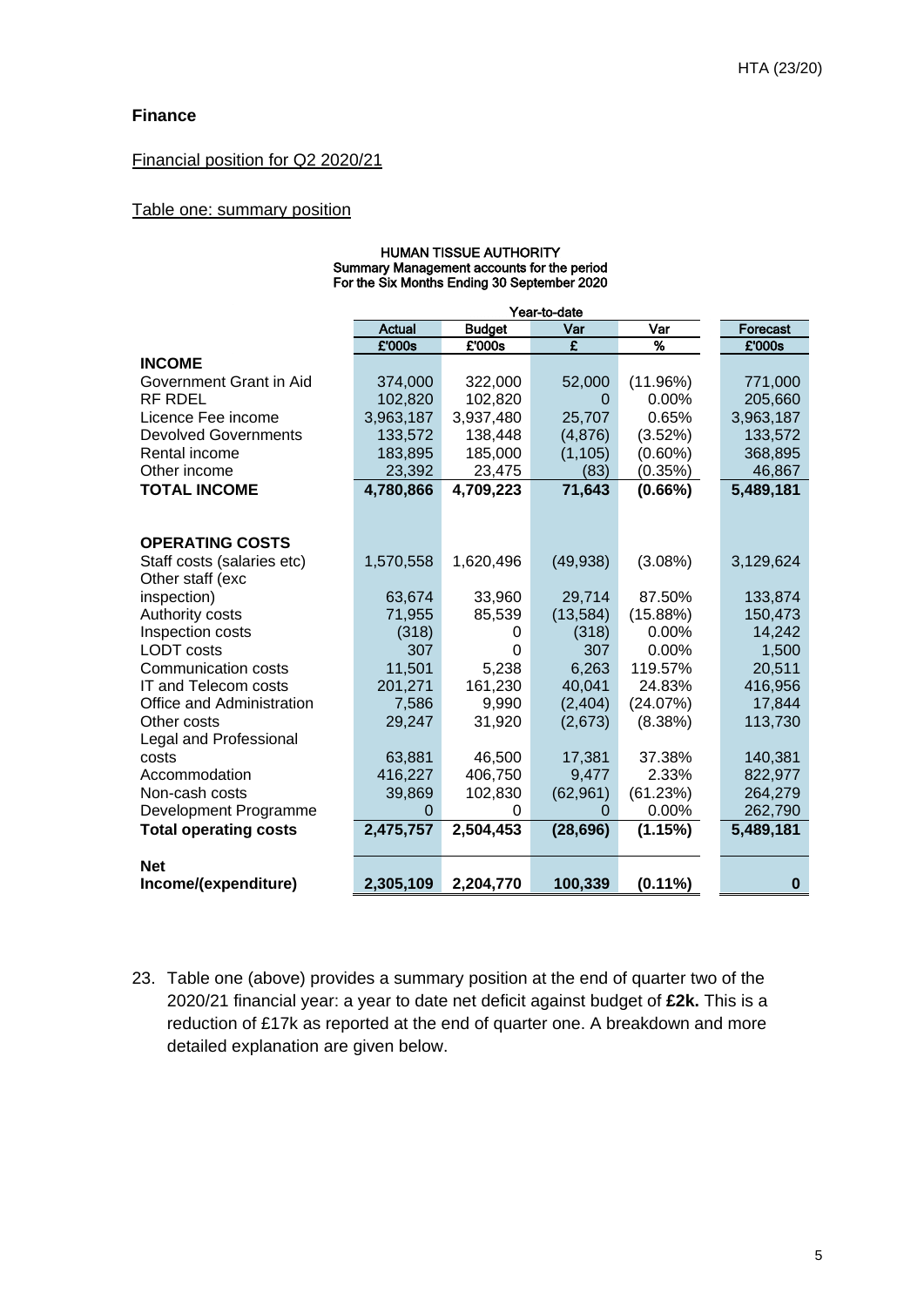#### **Income**

- 24. Table two shows the breakdown of income to date. The variance to budget within our Grant in aid **(£52K)** is the result drawing down a higher sum this quarter with the remaining balance being spread over quarters three and four.
- 25. We have billed all sectors this quarter and our licence fee income is above budget by **£26k,** largely due to income from application fees **(£40k)** offset by minor shortfalls in fees across all sectors except Anatomy.
- 26. The small variance of £5k against income from devolved governments is due to a small inflation increase that was not billed as part of our COVID-19 response.

Table two: income summary

### **Human Tissue Authority**

#### **Income Summary For the Six Months Ending 30 September 2020**

|                          |                | <b>Year to Date</b> |                 |          |
|--------------------------|----------------|---------------------|-----------------|----------|
|                          | <b>Actuals</b> | <b>Budget</b>       | <b>Variance</b> |          |
|                          | £              | £                   | £               | %        |
|                          |                |                     |                 |          |
| <b>Grant In Aid</b>      |                |                     |                 |          |
| <b>GIA</b>               | 374,000        | 322,000             | 52,000          | 16.15%   |
| Non Cash cover           | 102,820        | 102,820             | 0               | $0.00\%$ |
| Sub-Total                | 476,820        | 424,820             | 52,000          | 12.24%   |
| <b>Licence Fees</b>      |                |                     |                 |          |
| <b>Application Fees</b>  | 39,890         | 0                   | 39,890          | $0.00\%$ |
| Anatomy                  | 104,780        | 102,230             | 2.550           | 2.49%    |
| Post Mortem              | 1,285,856      | 1,301,095           | (15, 239)       | $-1.17%$ |
| Public Display           | 20.908         | 22,990              | (2,082)         | $-9.06%$ |
| Research                 | 720,038        | 717,705             | 2,333           | 0.33%    |
| Human application        | 1,477,130      | 1,483,100           | (5,970)         | $-0.40%$ |
| ODT                      | 314,585        | 310,360             | 4,225           | 1.36%    |
| Sub-Total                | 3,963,187      | 3,937,480           | 25,707          | 0.65%    |
| Other                    |                |                     |                 |          |
| Other income (Rent)      | 183,895        | 185,000             | (1, 105)        | $-0.60%$ |
| Other income (Secondees) | 23,392         | 23,475              | (83)            | $-0.35%$ |
| Devolved Assemblies      | 133,572        | 138,448             | (4, 876)        | $-3.52%$ |
| Sub-Total                | 340,858        | 346,923             | (6,065)         | $-1.75%$ |
| <b>Total Income</b>      | 4,780,866      | 4,709,223           | 71,643          | 1.52%    |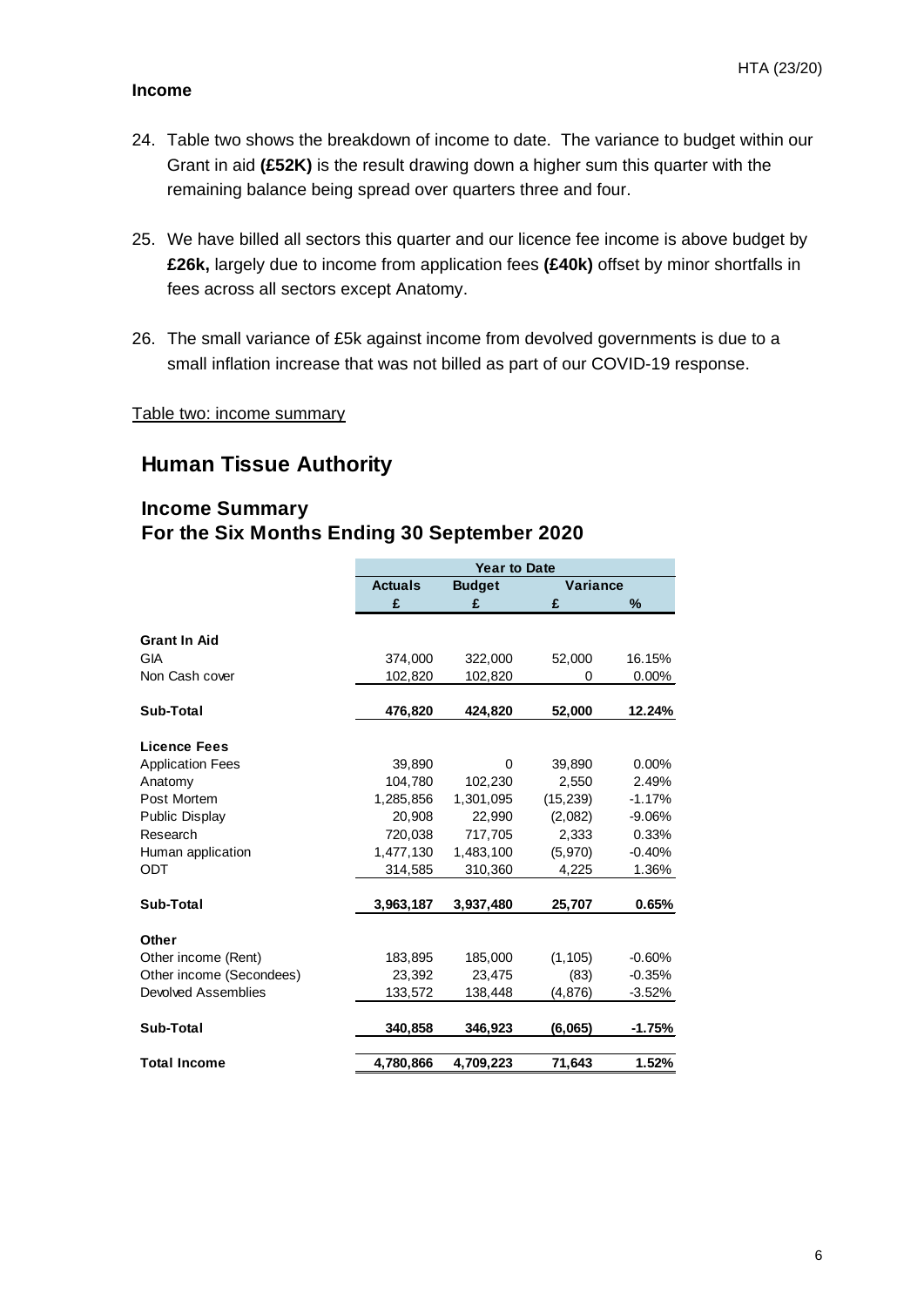#### **Expenditure (by exception)**

- 27. **Staff costs (salaries)** year to date we are under budget by **£50k** (2.95%) and this is mainly due to vacancies being carried, mainly at Manager level, within the Regulation Directorate.
- 28. **Other staff costs** are overspent against budget **(£30k)** which is largely due to overspends within recruitment (£15k), training (£13k).
- 29. **Inspection costs** there has been no expenditure in the first half of the financial year due to deferment site visits until further notice
- 30. **Board costs** are underspent (£14k) a result of very limited travel by Members as a result of remote working due to COVID-19 pandemic.
- 31. **Communication costs** are over budget by **£6k.** Costs relating to Code of Practice publication costs (£2k) and online survey costs (£5k) which are offset by small underspends elsewhere.
- 32. **IT and Telecom costs** are over budget due to the inclusion of subscription costs relating to O365 (£15k) which overlap the end of the current contract, also additional support (£13k). Maintenance costs are over budget (£10k) due to some unbudgeted elements, and an £8k overspend in IT consultancy is due to profile of the budget where these costs were profiled later in the year. These are offset by an underspend of (£7k) within consumables that reflects the lack of low value IT consumables needed during this period of remote working.
- 33. **Legal and professional costs** are overspent by **£17k** that is the result of the consultancy work that began at the end of 2019/20 and was completed in May, the cost of which is apportioned to this year.
- 34. **Accommodation costs** (£9k) over budget due to additional service charge costs relating to 151 Bucking Palace Road not budgeted.
- 35. **Non-cash costs** these are the costs of depreciating or amortising our assets. These are (£7k) over budget, offset by release of part of provision (£70k) made last year for staff travel costs. This reversal was made based upon indicative information around HTA staff's future working patterns. It will be reviewed again at quarter three once this has been finalised.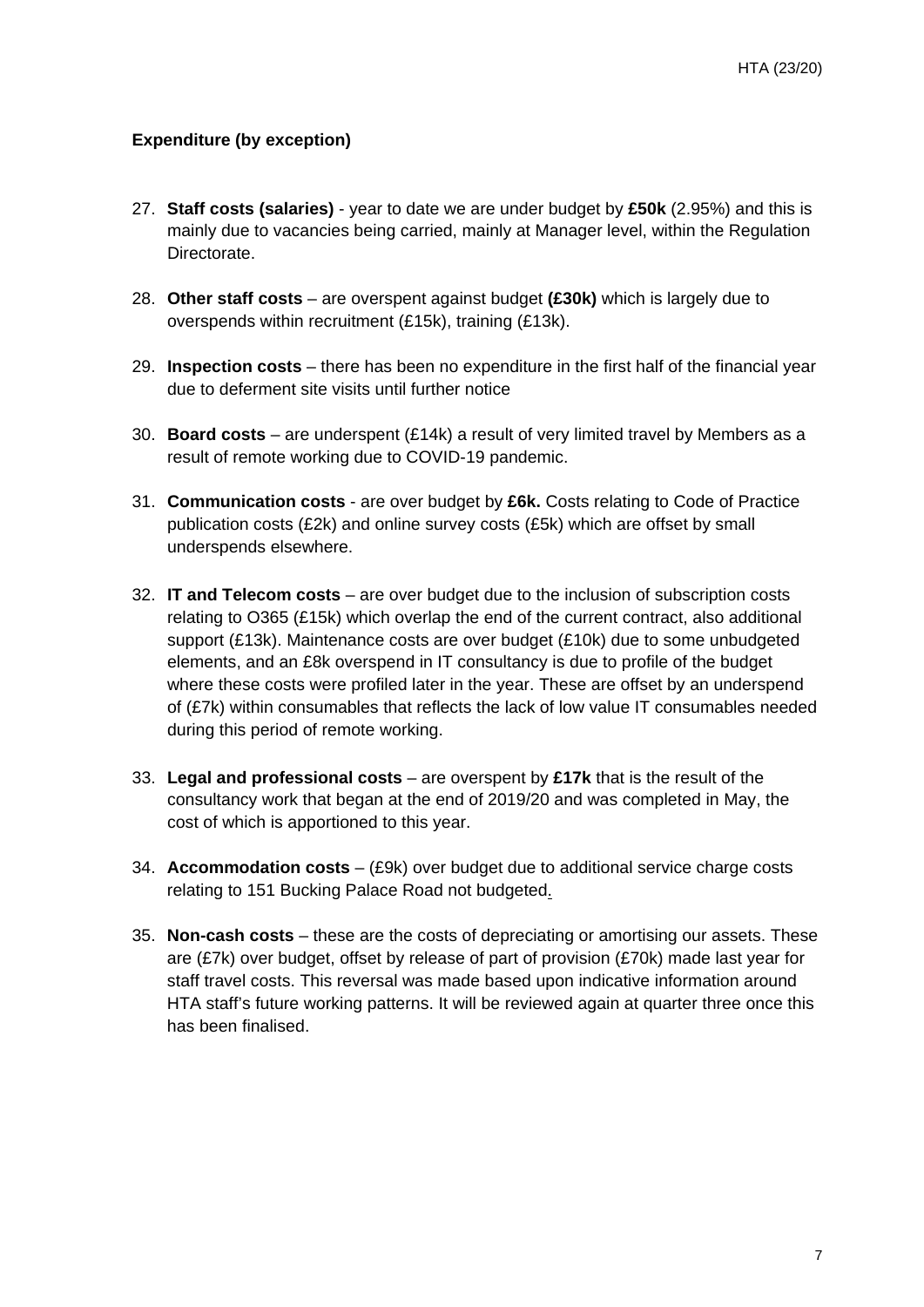#### **Forecast outturn**

- 36. We have undertaken a first review of our plans for the remainder of the year and this has been reflected in our forecast.
- 37. Currently we are forecasting a balanced position. This takes into account all known plans, the reduction in site visits and the lower resulting costs they bring. Work pertaining to the Development Programme will be funded from the current surplus (£263k) that is shown against the line of the same name. Approximately £200k of this has been allocated to projects and will be moved to budget lines once final quotes are received.
- 38. The utilisation of these funds will be overseen by SMT and monitored by the finance team over the remainder of the year.

#### **Other key performance indicators**

#### **Debtors**

- 39. Our outstanding debtors as at 30 September 2020 is **£4.1m** compared with **£2.6m** in the same period last year. The significant increase is due to deferment of billing the HA Sector to September.
- 40. The outstanding amount is represented by **592** accounts of which:
	- a. **19** (£45k) no movement from quarter one and they relate to the 2018/19 business year. We have pursued these accounts through chaser letters and telephone calls and will continue to do so particularly as we will be issuing invoices for the new fee year in September.
	- b. **20** (£313k) relate to the 2019/20 business year. The most significant account is that of outstanding rent and increases suffered by the HTA and their shared invoice – we have received confirmation that these invoices have been approved for payment. As above, the remainder were contacted in advance of the September billing run and will be contacted throughout quarter three.
	- c. The remaining **553** accounts are invoices billed on 22 September to all sectors and will not be pursued until 29 October as part of our credit control process.
- 41. Below is a breakdown by sector of the outstanding debts as at 30 September 2020.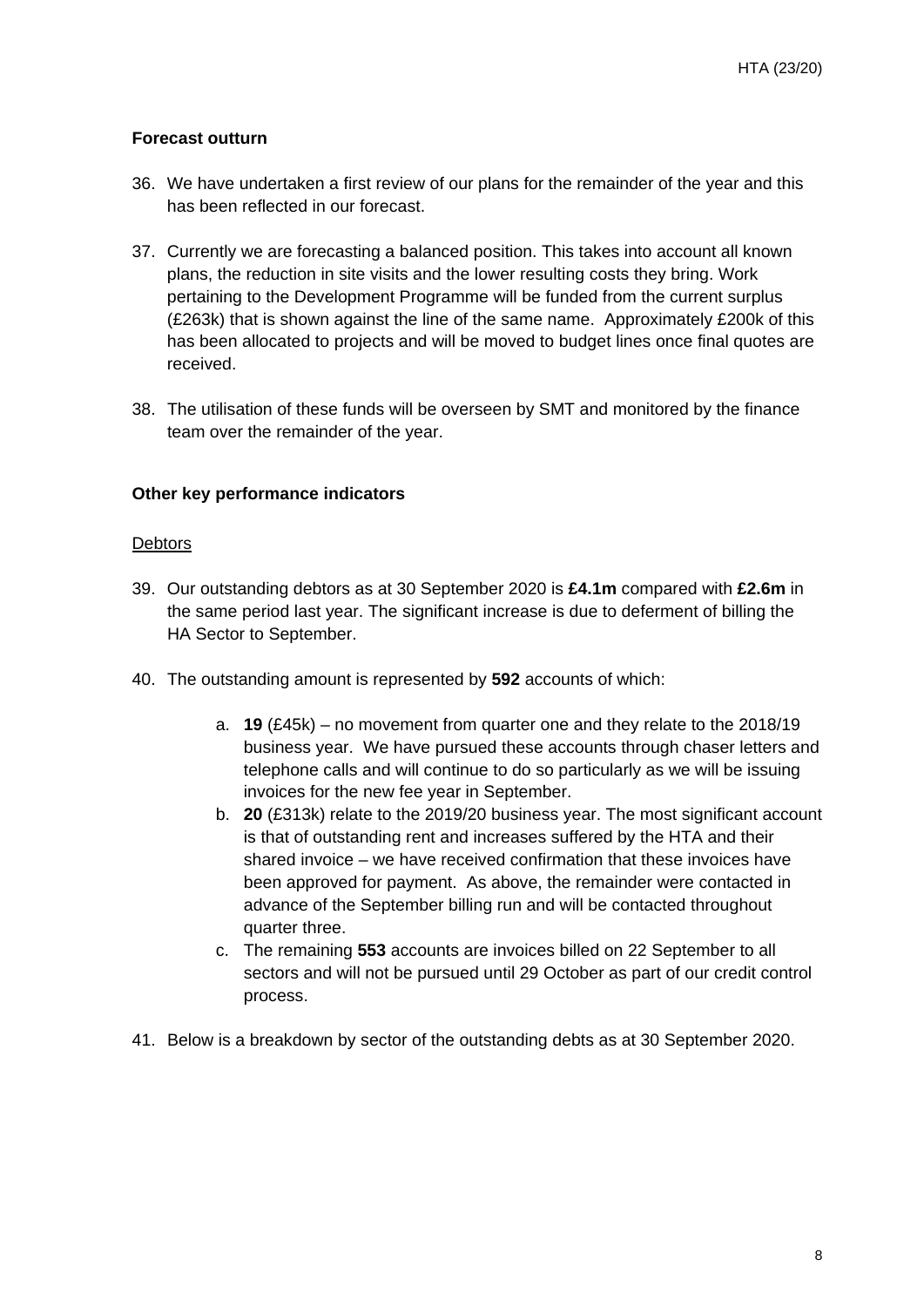#### Table Three: Debtors by sector

| <b>Sector</b>            | Number of<br>establishments | Value of<br>debt | %ge  |
|--------------------------|-----------------------------|------------------|------|
| <b>NHS</b>               | 312                         | £2,814,201.00    | 69%  |
| <b>Government Bodies</b> | 23                          | £129,500.00      | 3%   |
| Non Government Bodies    | 257                         | £1,152,054.00    | 28%  |
| <b>Total</b>             | 592                         | £4,095,755.00    | 100% |

#### **Financial risks**

- 42. Financial risks are monitored on an ongoing basis. Below is a table of the current key risks identified and the mitigating actions and controls taken to minimise them. The financial risks in this summary are linked to one or more of the five high-level strategic risks that SMT has identified and is managing. The strategic risk five – insufficient, or ineffective management of financial resources – is currently RAG status yellow, which remains unchanged from the previous quarter.
- 43. The impact of COVID-19 is noted and a new, albeit medium to low proximity, risk of running out of cash has been added to the key risks table. Other mitigation, not included under controls, is that the DHSC would fund any shortfall.

| <b>Risk</b>                              | <b>Mitigating actions and controls</b>         |
|------------------------------------------|------------------------------------------------|
| Risk that we cannot maintain continuity  | Regular review of cashflow and                 |
| of payments and salaries                 | maintenance of agreed level of reserves.       |
| Establishments change their profile      | Periodic review of current licences and        |
| resulting in a reduction in hubs and     | expected income. Budgets are adjusted          |
| satellites, and licensed activities,     | accordingly.                                   |
| leading to a reduction in fee income     |                                                |
| An overspend, or significant             | Monthly review of the financial position and   |
| underspend, may lead to a lack of        | quarterly re-forecasting. Review of activities |
| stakeholder confidence in HTA's ability  | that can be deferred.                          |
| to manage resources effectively.         |                                                |
| Unexpected increases in regulatory       | Prioritisation when work requirements          |
| responsibilities                         | change. DHSC funding if appropriate.           |
| Management fail to set licence fees at a | Financial projections and cash flow            |
| level that recovers sufficient income    | forecasting and monitoring.                    |

Table Four: Risks and mitigations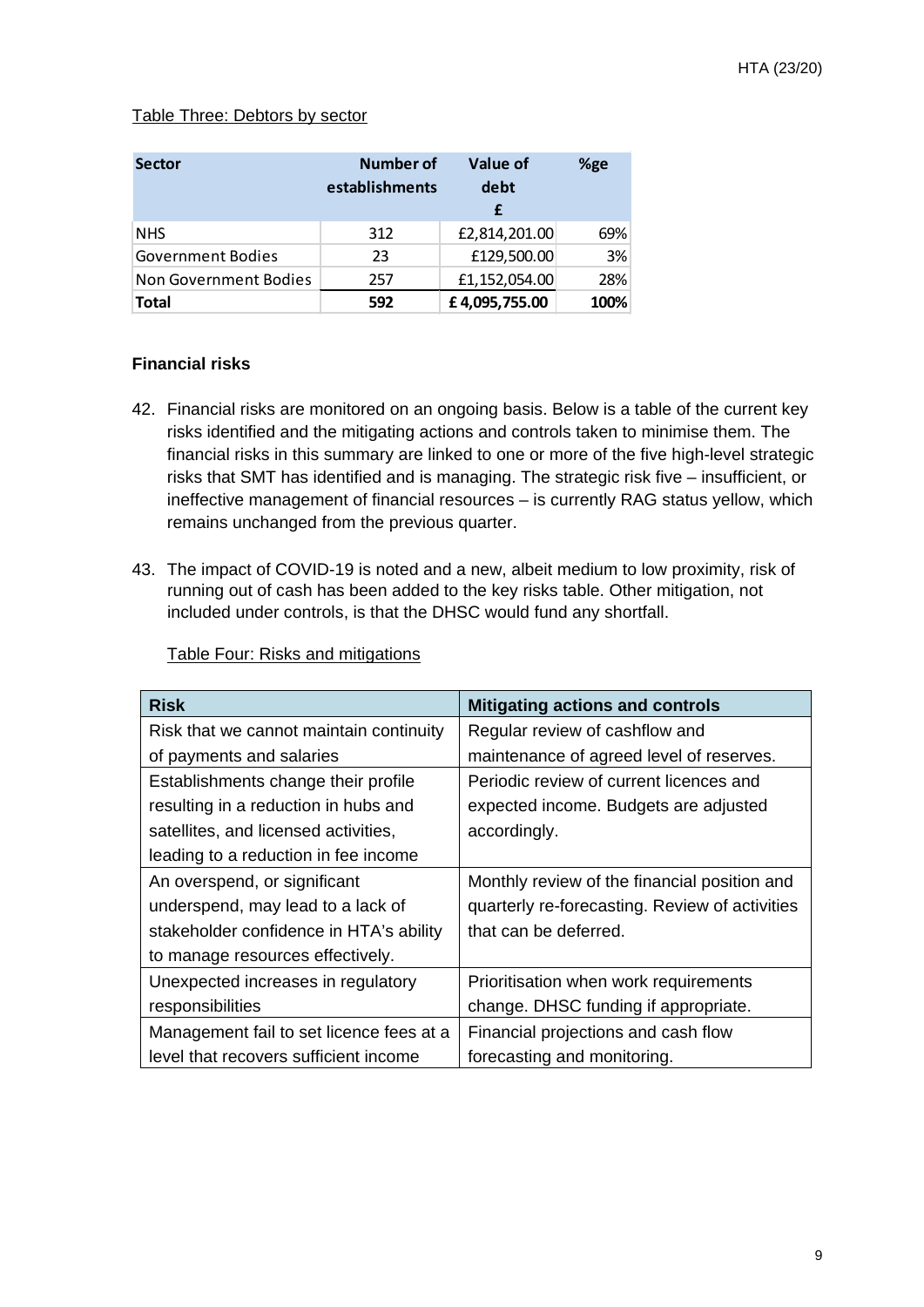#### **People**

#### *COVID-19 response*

- 44. All HTA staff continue to work from home. From a people perspective, during quarter two, the remote working practice across the HTA stabilised. Line Managers were encouraged to conduct regular assessments of general wellbeing and the impact of home working on teams and individuals.
- 45. The supplementary guidance on flexible working was regularly promoted. However only two members of staff requested work patterns that fell within this guidance. Various innovative solutions were offered to enable staff to continue to deliver their objectives whilst also managing home schooling, caring responsibilities and their own mental and physical health. With schools returning at the beginning of September this supplementary guidance was withdrawn with no adverse impact to staff or deliverables.
- 46. As it became clearer the pandemic would continue through the winter months, further requests for IT equipment and ergonomic office set up were received and met.
- 47. As SMT made the decision that the HTA would not resume any form of office-based working this calendar year, the Head of HR and the HR Manager spoke to each member of staff individually to ascertain, appetite for a one off visit to the 151 BPR office to retrieve personal items, and the need for documentation scanning. The oneoff visits have been completed.
- 48. Remote working contract addenda have been issued to those staff who indicated a wish to work predominately from home when office-based working resumes. We have asked to sign the revised contracts by the end of October and remote working contracts will come into effect on 1 January.

#### *Change*

49. A Change Manager was recruited to support the Development Programme and guide staff through the changes planned over the next six months. Understanding Change and Preparing for Change training sessions have been delivered to SMT and Heads of Department. More training sessions are planned for all staff.

#### *Wellbeing*

50. The Wellbeing Programme has been further developed through the period of the pandemic taking full advantage of Wave (the HTA's intranet).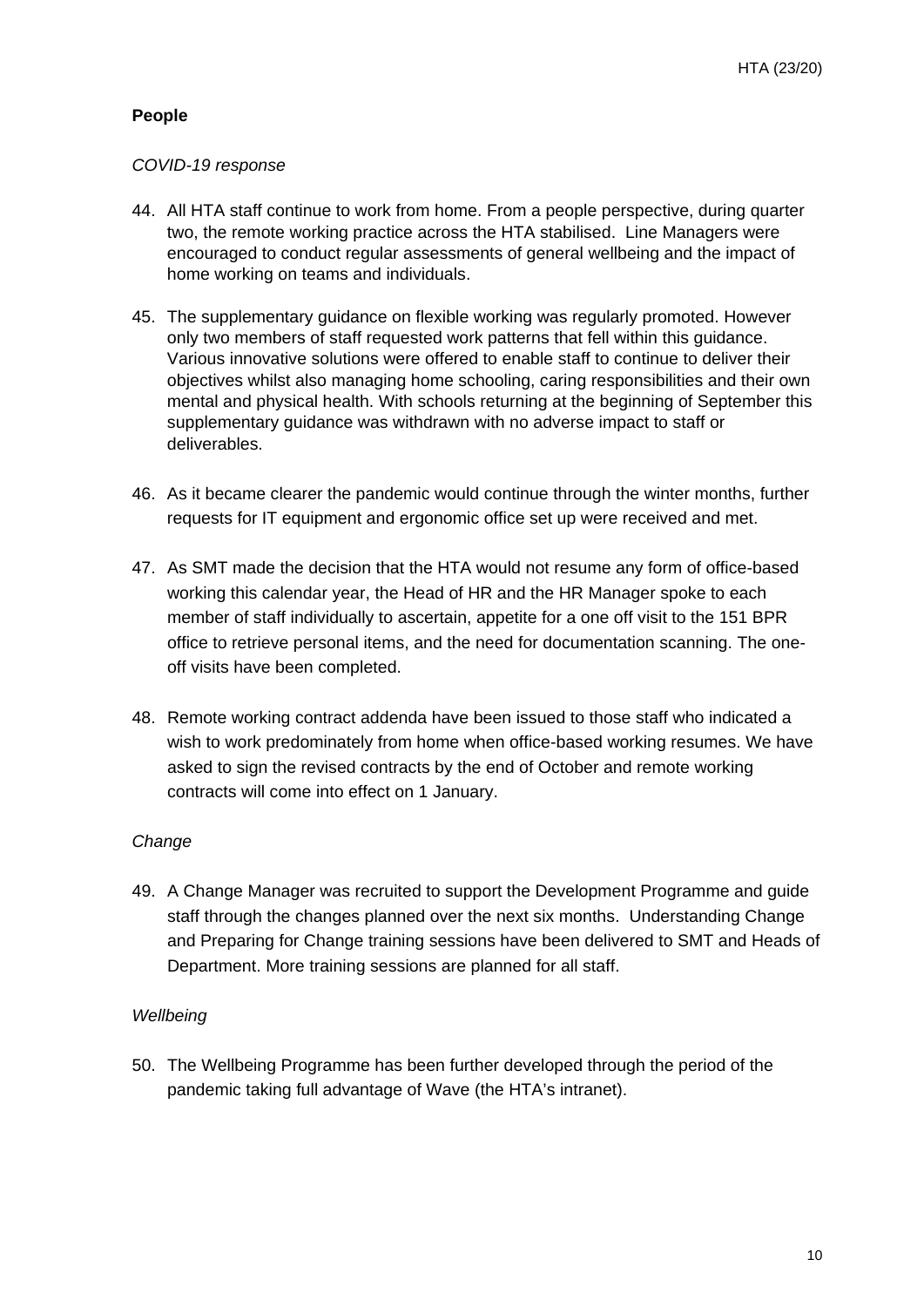- 51. For winter preparedness, staff have been encouraged to think about their resilience over the coming four to six months, what they might need to do differently to manage the physical and mental health in the face of fewer daylight hours and an assumed increase in COVID-19 infection rates. Various suggestions have been added to the Wellbeing page of Wave.
- 52. Additional material, links and videos to support healthy living and working practices which include mindfulness and personal resilience have also been added to Wave.
- 53. The Diversity and Inclusion page on Wave highlights national and international events and encourages awareness and celebration of multicultural festivities.

#### *Pulse survey*

54. A second Pulse survey was conducted in July to better understand the impact of remote working and the level of staff engagement with the Development Programme. The survey had an 85% response rate (the same as for the April pulse survey) and the results ranged between 81% and 95% positive for each of the 5 questions, which is a slight improvement on the April survey of 79%- 83% positive.

#### *Training*

- 55. The following training-related activities have been undertaken over the quarter:
	- Developing remote teams for line managers
	- Remote Auditing
	- Data and Analytics for Managers
	- The Lunch and Learn programme covered topics including COVID-19, Governance at the HTA and Human Factors.
	- A Learning and Development schedule is being developed to support the Development Programme.

#### *Personal Development Plans (PDPs)*

- 56. All staff have completed their mid-year reviews and the signed PDP's have been sent to HR for personnel files.
- 57. A Competency Framework has been developed to guide the behaviours that form part of measures within the PDP objectives and a Capability Framework has been approved by SMT both will be rolled out quarter three.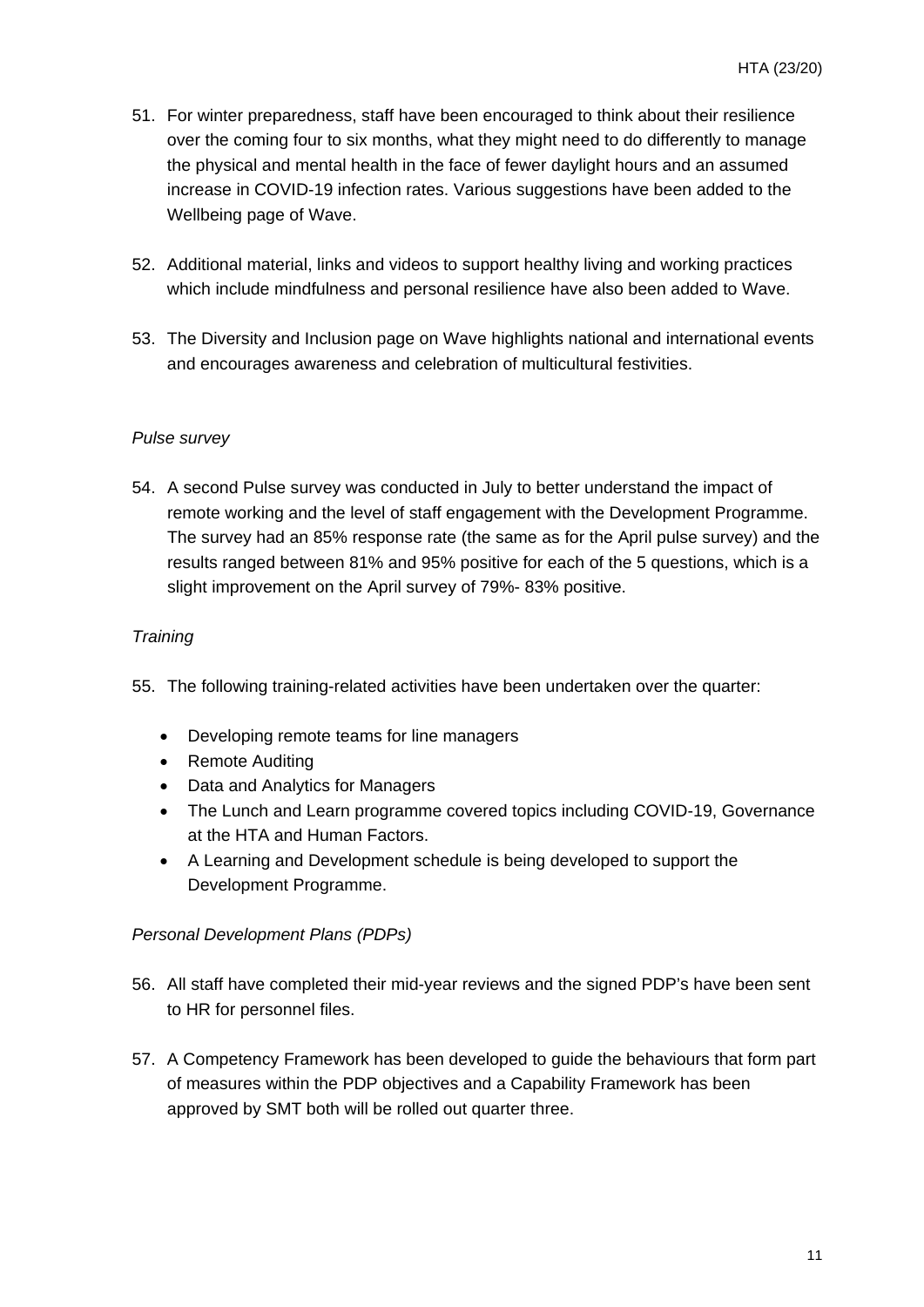#### *Recruitment and Retention*

- 58. We have recruited an interim EU Transition Project Manager and an interim Change Manager. Further recruitment plans include an interim Communications Lead for the Development Programme, an interim Business Planning and Reporting Manager and an interim Customer Service Administrator.
- 59. There was one resignation in quarter two.

#### *Virtual HTA All Staff Away Morning*

46. The Virtual HTA All Staff Away Morning took place on the 16 September. The focus of the morning was the HTA's Development Programme specifically engaging staff on the HTA's priorities for the next six months. The session was interactive using a polling system to gain an insight into the current understanding of the Development Programme, the status of site visit inspections, the office move and the changes to staff contracts.

#### *Remuneration Committee*

47. The Remuneration Committee met on 2 October and agreed a 2.3% pay increase for all eligible staff which would be back dated to August this year.

#### **Other issues**

#### *Quarter One Accountability*

- 48. In view of the current circumstances, we are meeting our accountability requirements to the Department of Health and Social Care (DHSC) differently in the short term. DHSC colleagues have agreed to scrutinise Board papers as part of their accountability review and follow up with supplementary questions where required.
- 49. The HTA's sponsor wrote to confirm there were no concerns with our performance in quarter one and gave positive feedback on our performance in the first three months of the year.

#### *Publication Scheme changes*

50. In line with the HTA's commitment to ensure transparency, the HTA publish details about the volume and nature of incidents that are reported to us. Previously, we published descriptions of incidents following freedom of information requests and as part of standard reporting to the Board on regulatory activity.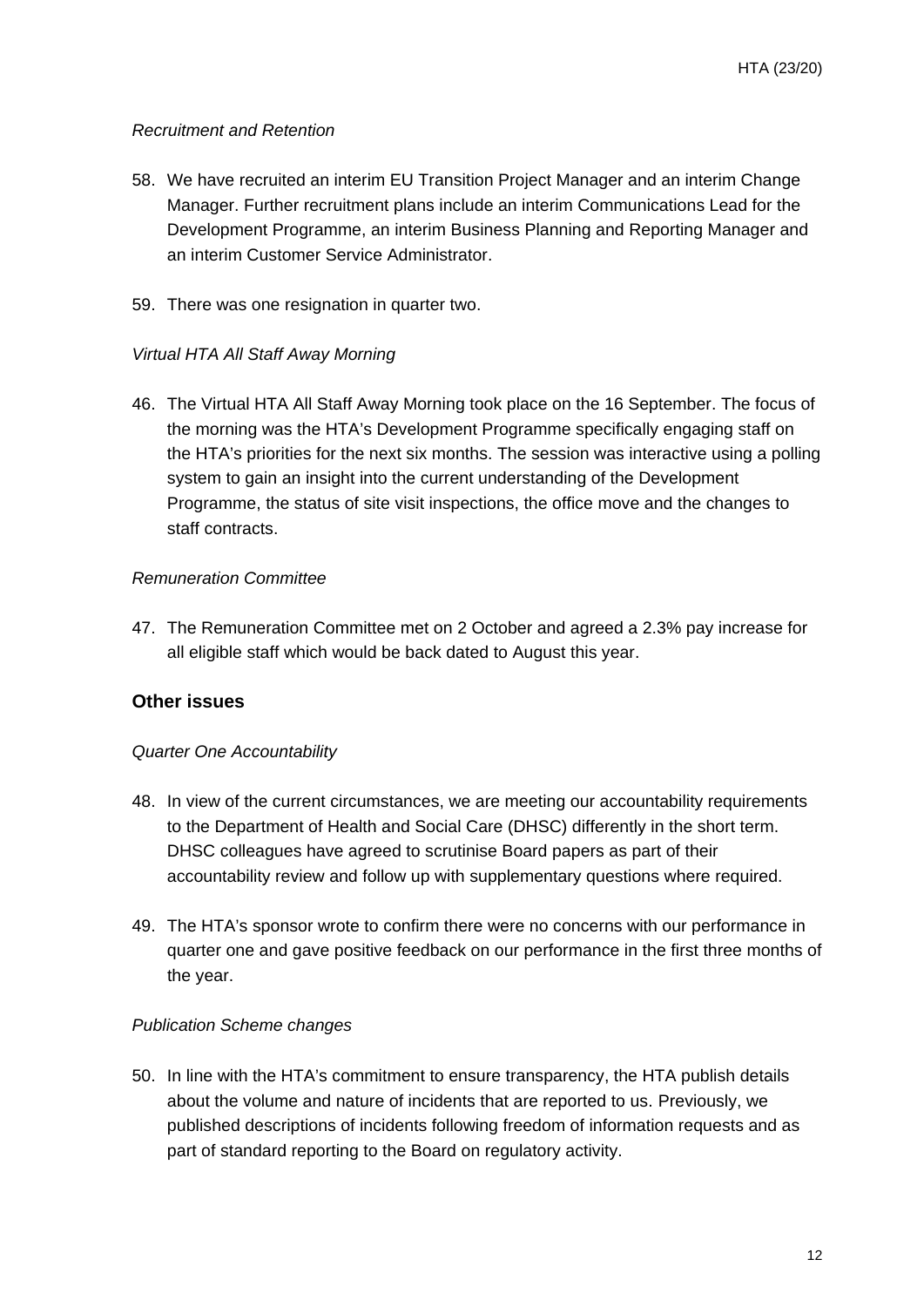51. From the 1 July the way in which information relating to the publication of HTARIs and SAEARs changed. A quarterly report detailing the volume and nature of closed incidents is now published on our website. This report will include information for all incidents that have been investigated and closed in the quarter.

#### *Internal Audit*

- 52. Internal Audit presented their paper to the Audit and Risk Assurance Committee on 15 October and issued the Cyber Security audit report which was given a moderate assurance.
- 53. An audit focussing on Corporate Governance: Effectiveness of Stakeholder Engagement was conducted over the summer period. The Executive will be developing a response to the Corporate Governance audit recommendations (including on the future of Working Groups). These will be presented at the next meetings of ARAC and the Board. In the interim, stakeholders will be managed by the Executive.

#### *Freedom of Information requests*

54. During quarter two, the HTA received seven requests for information under the Freedom of Information Act (FOIA). We publish FOIA responses on our [website.](https://www.hta.gov.uk/about-us/freedom-information-and-data-protection/freedom-information-responses)

#### *Complaints*

55. In quarter two, no complaints were received by the HTA.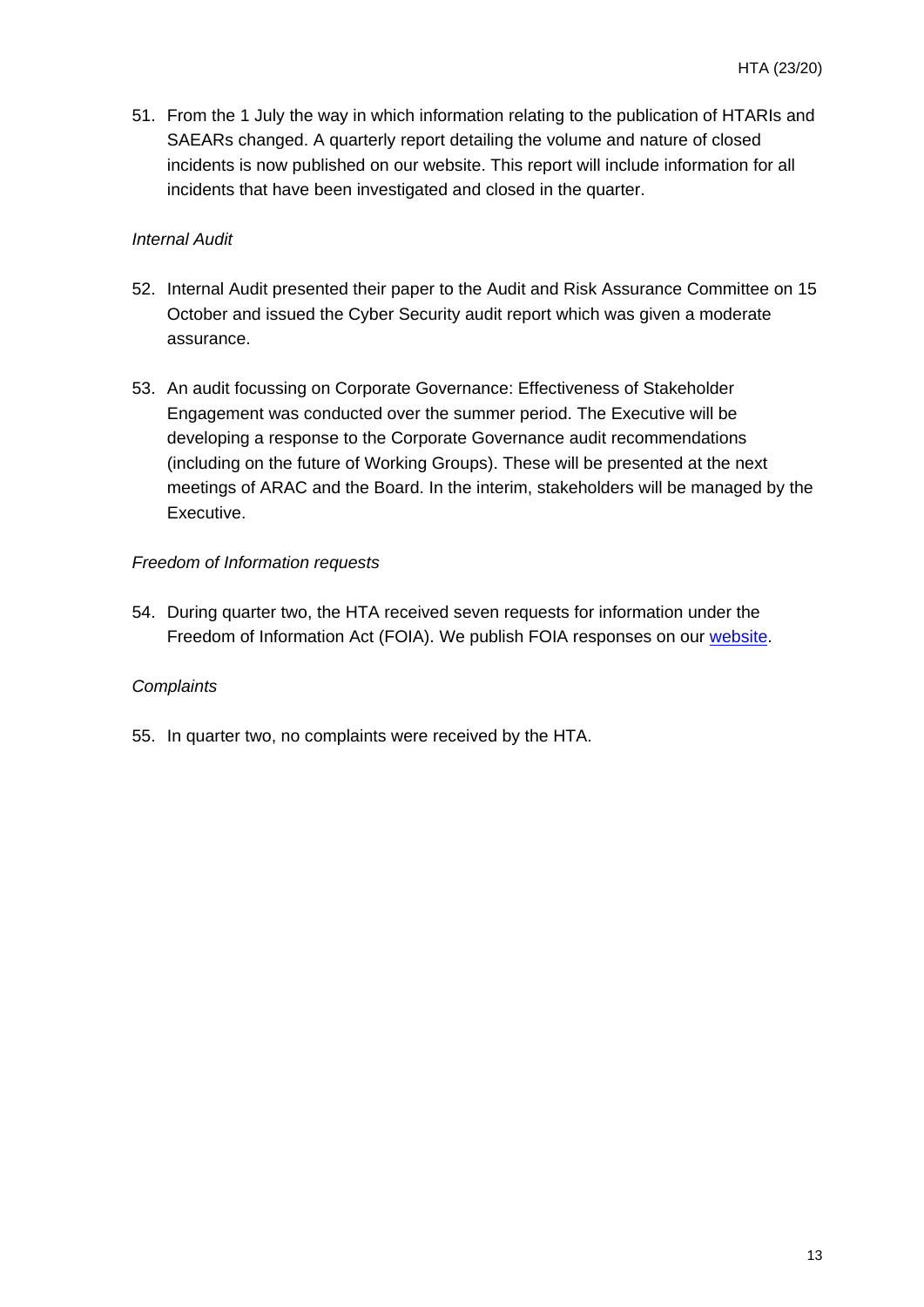the pause in recruitment has provided some headroom for *development investment within the existing budget. The scoping of what could be achieved to fulfil the HTA's strategy has* 

*The office move project is underway and progressing well, and is being managed by the HTA's permanent project manager (PM). The impact of the move on other activities in the next business year are being accounted for and this remains one of our priority activities for next year. This new PM will also support detailed planning of the next phase of our transformation work. Although there has been more uncertainty about the timing of the office move the successful delivery of a number of projects to the end of the 2019/20 business year (HTA Intranet, Office 365 upgrade, adoption of remote working, future EDRMS requirements and data and intelligence review) has lead to a downgrading of the impact and likelihood score for this risk - now 3/3. There is still more "must do" element of this programme. SMT believe this risk is* 

.Be consistent and transparent in our decision-making and regulatory action, supporting those licence holders who are committed to achieving high quality and dealing firmly and fairly with those who do not comply with our •Inform and involve people with a professional or personal interest in the areas we regulate in matters that are important to them and influence them in matters that are important to us.

**Strategic Objectives**

**Delivery objectives**

*•* Deliver a right touch programme of licensing, inspection and incident reporting, targeting our resources where there is most risk to public confidence and patient safety.

•Deliver effective regulation of living donation. •Provide high quality advice and guidance in a timely way to support professionals, Government and the public in matters within our remit.

*Development* **objectives**

activity to maintain our contingency arrangements in response to *the Covid pandemic and the smoothness of our adjustment to this changed context. We have also made good progress with the development programme, including planning for the developments required as part of the UK Transition. Each of these themes has updating of communications on our role, guidance to licensed idence. The generally positive results of the stakeholder evaluation commissioned in quarter 4 of 2019/20 was reported to the July Board meeting and has provided helpful insight into* 

• Use data and information to provide real-time analysis, giving us a more responsive, sharper focus for our regulatory work and allowing us to target resources effectively. • Make continuous improvements to systems and processes to minimise waste or duplicated effort, or address areas of risk.

• Provide an agile response to innovation and change in the sectors we regulate, making it clear how to comply with new and existing regulatory requirements. • Begin work on implementing a future operating model, which builds our agility, resilience and sustainability as an organisation.

**Deployment objectives**

• Manage and develop our people in line with the HTA's People Strategy

• Ensure the continued financial viability of the HTA while charging fair and transparent licence fees and providing value for money • Provide a suitable working environment and effective business technology, with due regard for data protection and information security to the records management internal audit. As a result, the HTA *will be tolerating a degree of risk in the medium term. The scoping of development of our EDRMS forms part of development plans for 2020/21 building on the preparatory work completed in quarter 4. The sequencing of this work will need to take into account* 

• Begin work on implementing a future operating model, which builds our agility, resilience and sustainability as an organisation

*We continue to communicate our remit and advise where appropriate. There is ongoing dialogue with DHSC and stakeholders about*  **eary.** Communicating on an issue which is not within remit but *which may adversely impact on public confidence is challenging. Looking forward, the Development programme has included a specific workstream to strengthen horizon scanning on emerging changes to policy or activities where the HTA may be required to act or offer an authoritative voice. This proactive approach should identify perimeter issues.*

*opportunities to strengthen and include in our development plans for this year. SMT believe this risk is stable in September 2020. Recruitment was put on hold in quarter 1. SMT considered the five vacancies we had within headcount in July and agreed to focus*  programme objectives for the remainder of this year. We have *started to recruit to a range of contract positions to meet these needs and have appointed a temporary Change Manager who took up post in mid-August, and have gone out to recruitment for a Data and Intelligence Lead. We have also approved recruitment to fill a temporary Regulation Officer vacancy to address workload pressures. Workload and pressure on staff continues to be monitored closely by the management team and improvements in management information introduced during Quarter 1 have been helpful in supporting this approach and embedding better use of data and management information throughout the business.* 

| <b>Risk</b>                                                                                                               | <b>June 2020</b> | <b>July 2020</b> | Aug 2020       | <b>Sept 2020</b> | <b>Comments</b>                                                                                                                                                                                                                                                                                                                                                                                                                                                                                                                                                                                                                                                                                                                                                                                                                                                                                                                                                                                                                                                                                                                                                                                                  |
|---------------------------------------------------------------------------------------------------------------------------|------------------|------------------|----------------|------------------|------------------------------------------------------------------------------------------------------------------------------------------------------------------------------------------------------------------------------------------------------------------------------------------------------------------------------------------------------------------------------------------------------------------------------------------------------------------------------------------------------------------------------------------------------------------------------------------------------------------------------------------------------------------------------------------------------------------------------------------------------------------------------------------------------------------------------------------------------------------------------------------------------------------------------------------------------------------------------------------------------------------------------------------------------------------------------------------------------------------------------------------------------------------------------------------------------------------|
| 1 - Failure to regulate<br>appropriately<br>(Risk to Delivery a-d & f and<br>Development a-d)                             |                  | 10               | 10             | 10               | Whilst we have a good regulatory framework for normal times, with a stro<br>an Internal Audit review within the past 18 months. We coped well with th<br>PM sector during the peak of the pandemic but continue to face new cha<br>suspension of one key regulatory process, site visits, across all sectors s<br>in good control and we continue to use all other regulatory tools and prod<br>inspection processes through the virtual regulatory assessment work, prior<br>survey of all establishments that is now being followed-up with discrete in<br>eased, albeit this varies by region, we are planning on how to safely und<br>inability to meet our legal obligation to undertake biennial site visits in this<br>issue, of which the Board and DHSC sponsors are aware. The continuing<br>an increase in this risk, or perception of this risk by external stakeholders<br>from developing and assessing the viability of a virtual model to pilot duri<br>year. A decision on safe site visits will be taken in October reviewing gov<br>this risk. SMT believe this risk is stable in September 2020.                                                                                             |
| 2 - Failure to manage an<br>incident<br>(Delivery, Development and<br>Deployment)                                         |                  |                  |                |                  | We have plans in place to manage an incident and are reviewing and res<br>our Business Continuity and Critical Incident Management arrangements<br>areas. Actions will be discussed with ARAC in due course.                                                                                                                                                                                                                                                                                                                                                                                                                                                                                                                                                                                                                                                                                                                                                                                                                                                                                                                                                                                                     |
|                                                                                                                           |                  | 6                | $6\phantom{1}$ | $6 \,$           | The HTA response to managing the impact of the pandemic using these<br>adequacy. They have not so far proved wanting. At present the greatest<br>parallel that results in compound management stretch. SMT believe this                                                                                                                                                                                                                                                                                                                                                                                                                                                                                                                                                                                                                                                                                                                                                                                                                                                                                                                                                                                          |
| 3 - Failure to manage<br>expectations of regulation<br>(Risk to Delivery e and<br>Development c)                          |                  | 12               | 12             | 12               | We continue to communicate our remit and advise where appropriate. Th<br>emerging issues and we provide clear lines to the media when necessary<br>which may adversely impact on public confidence is challenging. Looking<br>specific workstream to strengthen horizon scanning on emerging change<br>act or offer an authoritative voice. This proactive approach should identi<br>The maintenance of the risk level in this area reflects the continuing activ<br>the Covid pandemic and the smoothness of our adjustment to this chang<br>development programme, including planning for the developments requir<br>required developments and changes to ways of working and further upda<br>establishments and the maintenance of public and stakeholder confidenc<br>evaluation commissioned in quarter 4 of 2019/20 was reported to the July<br>opportunities to strengthen and include in our development plans for this                                                                                                                                                                                                                                                                                  |
| 4 - Failure to utilise our<br>capabilities effectively<br>(Delivery a-e)<br>(Development a-d)<br>(Deployment a, c and d)  |                  | 16               | 16             | 16               | Recruitment was put on hold in quarter 1. SMT considered the five vacar<br>recruitment on building our capabilities to achieve our development progi<br>started to recruit to a range of contract positions to meet these needs and<br>post in mid-August, and have gone out to recruitment for a Data and Inte.<br>temporary Regulation Officer vacancy to address workload pressures. W<br>closely by the management team and improvements in management info<br>supporting this approach and embedding better use of data and manage.<br>ARAC has supported the temporary deprioritisation of the response to the<br>will be tolerating a degree of risk in the medium term. The scoping of dev<br>for 2020/21 building on the preparatory work completed in quarter 4. The<br>interdependencies across the development programme.<br>As of September, the HTA continues to operate in an uncertain environm<br>new operating normal. During the initial peak of the pandemic we agreed<br>There is now an impetus to plan over a longer horizon. In the light of the<br>people resource being used ineffectively. SMT believe the planning and I<br>risk. SMT believe this risk is stable in September 2020. |
| 5 - Insufficient, or ineffective<br>management of, financial<br>resources<br>(Deployment b)<br>6 - Failure to achieve the |                  | 8                | 8              | 8                | We await final confirmation of the GIA settlement for the 2020/21 financia<br>received indications that the 19/20 GIA settlement will roll forward this co<br>The ability to maintain the organisation and ensure continuity of payment<br>pandemic. Although the decision to defer invoicing for the HA sector unt<br>implications for organisations in all sectors unable to undertake activity co<br>to be a increased likelihood which has increased the pressure on risk 4 a<br>half of the financial year. In addition to the potential issue in obtaining pa<br>income or cash flow issues themselves as a result of the pandemic, we a<br>establishments challenge payment of license fees if they develop a perce<br>not obtaining value for money for their fees. SMT believe this risk can be<br>our sectors to demonstrate the range of continuing regulatory activity still<br>September 2020.<br>The removal of costs associated with site visit inspection along with the p                                                                                                                                                                                                                       |
| benefits of the HTA<br><b>Development Programme</b><br>(Development objectives a-d)                                       |                  | 9                | 9              | 9                | development investment within the existing budget. The scoping of what<br>progressed well and at present the risk is stable.<br>The office move project is underway and progressing well, and is being n<br>The impact of the move on other activities in the next business year are b<br>activities for next year. This new PM will also support detailed planning o<br>Although there has been more uncertainty about the timing of the office r.<br>end of the 2019/20 business year (HTA Intranet, Office 365 upgrade, add<br>data and intelligence review) has lead to a downgrading of the impact an<br>to do, but the work to date represents a significant proportion of the "mus<br>stable in September 2020.                                                                                                                                                                                                                                                                                                                                                                                                                                                                                           |

*The HTA response to managing the impact of the pandemic using these existing plans has been a significant stress test of their*  atest concern is the emergence of another significant incident in *this risk is stable in September 2020.* 

The easing of restrictions associated with the COVID19 pandemic in early July, followed by the application of various additional regional lockdown measures, has brought an increasing realisation of the need to develop and context of adapting to a new normal of living with Covid, rather than a return to normal. The senior team is therefore continuing to balance a number of competing pressures: when and how to safely return to undertaking sit take), balancing resources between regulatory delivery and development, the work associated with UK Transition, given greater certainty now that there will be no extension of the transition period, and the office move. Ope context increases the risk of sub-optimal allocation of resources and so we are also increasingly focusing on greater depth and clarity of business and resource planning to ensure that resources are applied to areas of gre right actions and plans in place to mitigate/reduce current risks. There is an element of acceptance of some risks for a period after which a review of plans will be conducted.

> *As of September, the HTA continues to operate in an uncertain environment and is now assessing how best to adapt and move to a new operating normal. During the initial peak of the pandemic we agreed to plan over a shorter time horizon quarter by quarter.*  f the competing pressures and the uncertainty, there was a risk of *people resource being used ineffectively. SMT believe the planning and monitoring activity undertaken from July has stabilised this*

Overview: Risks reflect the strategy for 2019 - 2022. Our highest scored risks are: failure to regulate appropriately - the score for which increased as a result of the continuing absence of site visit inspection as part o current position on introducing an alternative; *failure to manage expectations of regulation*, which reflects the fast-pace of change within the sectors we regulate, the low likelihood of legislative change in the foresee as a regulatory tool; *failure to utilise our capabilities effectively*, which reflects the fact that business plans are being redeveloped at pace to adjust to the current limitations on activities as a response to changin this opportunity to quickly take forward long-planned strategic change through the development programme. The organisation has adapted well to this new working environment and is developing new regulatory tools to suppleme oversight of our sectors. SMT believes the overall risk level has remained level.

> *We await final confirmation of the GIA settlement for the 2020/21 financial year from DHSC finance colleagues, although we have received indications that the 19/20 GIA settlement will roll forward this confirmation is still awaited.*

Other notable risks: Understanding the impact and resource required to deal with UK Transition and the medium to long-term impact of the UK's departure from the EU is proving challenging. Horizon scanning for emerging issu Progress on other development activity has continued to gather pace using the additional funds available this year from the cessation of site visits and a recruitment freeze that are being invested for optimum benefit this and to build a foundation for future strategic development. Work is now commencing on these development priorities.

> *The ability to maintain the organisation and ensure continuity of payments and salaries processing could be impacted by the pandemic. Although the decision to defer invoicing for the HA sector until September does not represent an explicit risk, the wider implications for organisations in all sectors unable to undertake activity could reduce income for 2020/21. At present we believe this*   $sk$  4 and this heightened position will likely continue for the first *half of the financial year. In addition to the potential issue in obtaining payment from establishments who may be suffering reduced*  we are also conscious that there may be a risk that some *establishments challenge payment of license fees if they develop a perception that the lack of site visits by the HTA means they are*  **not allee managed through continuing proactive communication with** *our sectors to demonstrate the range of continuing regulatory activity still being undertaken. SMT believe this risk is stable in*

> *Whilst we have a good regulatory framework for normal times, with a strong assured position on our key regulatory processes from an Internal Audit review within the past 18 months. We coped well with the novel challenges and intensity of increased activity in the PM sector during the peak of the pandemic but continue to face new challenges arising from this new context, particularly the suspension of one key regulatory process, site visits, across all sectors since mid-March. Activity in the PM sector is now stable and in good control and we continue to use all other regulatory tools and processes. We have been developing remote risk profiling and inspection processes through the virtual regulatory assessment work, prioritising the HA sector where we have undertaken a targeted*  ete interventions. As government restrictions are starting to be *eased, albeit this varies by region, we are planning on how to safely undertake site visits, again prioritising the HA sector. Our*

*inability to meet our legal obligation to undertake biennial site visits in this sector since mid-March 2020 is being managed as an issue, of which the Board and DHSC sponsors are aware. The continuing absence of site visit inspections by the HTA may result in an increase in this risk, or perception of this risk by external stakeholders, although this may vary by sector. We anticipate moving from developing and assessing the viability of a virtual model to pilot during Quarter 3 and build on in the remainder of the business year. A decision on safe site visits will be taken in October reviewing government advice at that time. These activities help mitigate* 

*We have plans in place to manage an incident and are reviewing and responding to the final reports from the internal audit review of our Business Continuity and Critical Incident Management arrangements, which provided moderate levels of assurance in both* 

# **HTA Strategic Risk Register September**

#### **Lines of defence are:**

1 - Embedded in the business operation

- 2 Corporate oversight functions 3 - Independent of the HTA
- 

#### **Risks are assessed by using the grid below**

|                                              |                | Risk scoring matrix             |                                |                                |                            |                                |  |  |  |  |  |  |  |  |  |
|----------------------------------------------|----------------|---------------------------------|--------------------------------|--------------------------------|----------------------------|--------------------------------|--|--|--|--|--|--|--|--|--|
|                                              | 5.Very<br>high | $\overline{5}$<br><b>Medium</b> | 10<br><b>Medium</b>            | 15<br><b>High</b>              | 20<br><b>Very High</b>     | 25<br><b>Very High</b>         |  |  |  |  |  |  |  |  |  |
|                                              | 4. High        | $\overline{4}$<br>Low           | 8<br><b>Medium</b>             | 12<br><b>High</b>              | 16<br><b>High</b>          | 20<br><b>Very High</b>         |  |  |  |  |  |  |  |  |  |
| Impact                                       | 3. Medium      | 3                               | $6\phantom{1}6$                | $\overline{9}$                 | 12                         | 15                             |  |  |  |  |  |  |  |  |  |
|                                              |                | Low                             | <b>Medium</b>                  | <b>Medium</b>                  | High                       | <b>High</b>                    |  |  |  |  |  |  |  |  |  |
|                                              | $2.$ Low       | $\overline{2}$                  | $\overline{4}$                 | $6\phantom{1}6$                | $\overline{8}$             | 10                             |  |  |  |  |  |  |  |  |  |
|                                              |                | <b>Very Low</b>                 | Low                            | <b>Medium</b>                  | <b>Medium</b>              | <b>Medium</b>                  |  |  |  |  |  |  |  |  |  |
|                                              | 1. Very<br>Low | 1                               | $\overline{2}$                 | 3                              | $\overline{4}$             | 5                              |  |  |  |  |  |  |  |  |  |
|                                              |                | <b>Very Low</b>                 | <b>Very Low</b>                | Low                            | Low                        | <b>Medium</b>                  |  |  |  |  |  |  |  |  |  |
| Risk Score = Impact $x$<br><b>Likelihood</b> |                | 1. Rare<br>$≤10%$ )             | 2. Unlikely<br>$(11\% - 33\%)$ | 3. Possible<br>$(34\% - 67\%)$ | 4. Likely<br>$(68% - 89%)$ | 5. Almost<br>Certain<br>(≥90%) |  |  |  |  |  |  |  |  |  |

Likelihood

# Lines of defence

1. Management control and internal controls (frontline) 2. Risk Management functions (senior management)

3. Internal Audit (board/audit committee)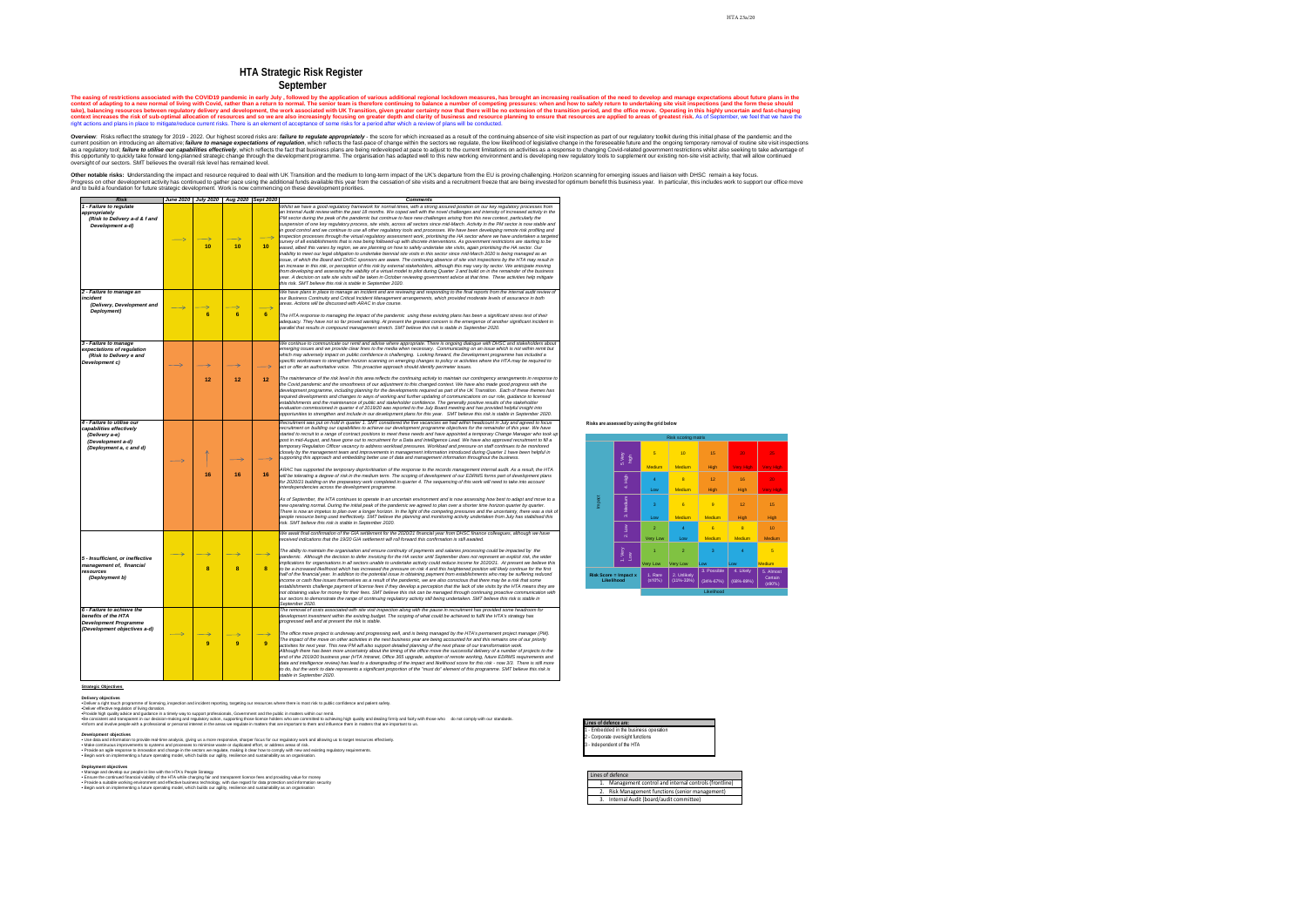| REF | <b>RISK/RISK OWNER</b>          | <b>CAUSE AND EFFECTS</b>                                                                     | <b>INHERENT</b> | <b>PROXIMITY</b> | <b>EXISTING</b><br><b>CONTROLS/MITIGATIONS</b> |                | <b>RESIDUAL</b> | <b>ACTIONS TO IMPROVE MITIGATION</b>      |    | <b>LINE OF</b><br><b>DEFENCE</b> |     | <b>TYPE OF</b><br><b>CONTROL</b> | <b>ASSURANCE OVER CONTROL</b>                     | <b>ASSURED POSITION</b>                                                         |
|-----|---------------------------------|----------------------------------------------------------------------------------------------|-----------------|------------------|------------------------------------------------|----------------|-----------------|-------------------------------------------|----|----------------------------------|-----|----------------------------------|---------------------------------------------------|---------------------------------------------------------------------------------|
|     |                                 | <b>Causes</b>                                                                                |                 |                  | <b>Regulatory model</b>                        | 5 <sub>1</sub> | $\overline{2}$  |                                           |    | 2                                | - 3 |                                  |                                                   |                                                                                 |
|     | Failure to regulate             |                                                                                              | -4              | Ongoing          |                                                |                |                 |                                           |    |                                  |     |                                  |                                                   |                                                                                 |
|     | in a manner that                | • Failure to identify regulatory non-                                                        |                 |                  | HTA Strategy 2018 to 2021 clearly              |                |                 | In the current absence of site visit      |    |                                  |     | Preventative                     | Authority developed and approved the              | HTA Strategy published in May 2019 and                                          |
|     | maintains public                | compliance                                                                                   |                 |                  | articulates the HTA's regulatory model         |                |                 | inspection, work will be undertaken to    |    |                                  |     |                                  | current HTA Strategy and is aware of              | pilot virtual regulatory assessment in the HA                                   |
|     | safety and<br>confidence and is | Regulation is not transparent, accountable,                                                  |                 |                  |                                                |                |                 | develop a risk assessment and a           |    |                                  |     |                                  | the risk associated with current                  | sector commenced in quarter three 2020/21                                       |
|     | appropriate                     | proportionate, consistent and targeted                                                       |                 |                  |                                                |                |                 | virtual regualtory assessment proposal    |    |                                  |     |                                  | impossibility of site visit inspections.          |                                                                                 |
|     |                                 |                                                                                              |                 |                  |                                                |                |                 | A revised strategy reflecting this        |    |                                  |     |                                  |                                                   |                                                                                 |
|     | (Risk to Delivery               | • Regulation is not sufficiently agile to                                                    |                 |                  |                                                |                |                 | change is in development.                 |    |                                  |     |                                  |                                                   |                                                                                 |
|     | objectives a-d & f              | respond to changes in sectors                                                                |                 |                  | Regulatory decision making                     |                |                 |                                           |    |                                  |     | Preventative                     |                                                   | Reports to Authority of key decisions in Satisfactory Report made in July 2020. |
|     | <b>Development</b>              |                                                                                              |                 |                  | framework                                      |                |                 |                                           |    |                                  |     |                                  | <b>Delivery Report</b>                            | Lessons learned from Regulatory Decision                                        |
|     | objectives a-d)                 | • Insufficient capacity and/or capability,<br>including insufficient expertise, due to staff |                 |                  |                                                |                |                 |                                           |    |                                  |     |                                  |                                                   | Meetings (RDMs) held January 2020 and                                           |
|     | <b>Risk Owner:</b>              | attrition, inadequate contingency planning,                                                  |                 |                  |                                                |                |                 |                                           |    |                                  |     |                                  |                                                   | used to inform update to Regulatory Decision                                    |
|     |                                 | difficulty in recruiting (including                                                          |                 |                  |                                                |                |                 |                                           |    |                                  |     |                                  |                                                   |                                                                                 |
|     | <b>Allan Marriott-</b>          | Independent Assessors (IAs)).                                                                |                 |                  |                                                |                |                 |                                           |    |                                  |     |                                  |                                                   | Making SOP.                                                                     |
|     | <b>Smith</b>                    |                                                                                              |                 |                  |                                                |                |                 |                                           |    |                                  |     |                                  |                                                   | Regulatory Decision Making SOP updated                                          |
|     |                                 | Inadequate adherence to agreed policies                                                      |                 |                  |                                                |                |                 |                                           |    |                                  |     |                                  |                                                   | February 2020.                                                                  |
|     |                                 | and procedures in particular in relation to<br>decision making                               |                 |                  | Annual scheduled review of Strategy            |                |                 |                                           |    | X                                |     | Preventative                     | Outputs from annual strategy review               | Annual strategic planning away day                                              |
|     |                                 |                                                                                              |                 |                  |                                                |                |                 |                                           |    |                                  |     |                                  | translate into revised annual Strategy            | completed in January 2020.                                                      |
|     |                                 | Poor quality or out of date policies and                                                     |                 |                  | The HTA has produced a detailed                |                |                 |                                           |    | X                                |     | Preventative                     | Business plan for 2020/21 has been                | Quarterly reporting to Authority and DHSC in                                    |
|     |                                 | procedures                                                                                   |                 |                  | business plan for the remainder of the         |                |                 |                                           |    |                                  |     |                                  | produced and approved for publicatio              | May 2020 reflected progress against business                                    |
|     |                                 |                                                                                              |                 |                  | year. These plans are approved by              |                |                 |                                           |    |                                  |     |                                  | by the sponsor Department                         | plans.                                                                          |
|     |                                 | Failure to identify new and emerging                                                         |                 |                  | SMT and balance core regulatory                |                |                 |                                           |    |                                  |     |                                  |                                                   |                                                                                 |
|     |                                 | issues within HTA remit                                                                      |                 |                  | functions, development priorities and          |                |                 |                                           |    |                                  |     |                                  |                                                   |                                                                                 |
|     |                                 | Failure to properly account for Better                                                       |                 |                  | resource deployment considerations.            |                |                 |                                           |    |                                  |     |                                  |                                                   |                                                                                 |
|     |                                 | Regulation                                                                                   |                 |                  |                                                |                |                 |                                           |    |                                  |     |                                  |                                                   |                                                                                 |
|     |                                 |                                                                                              |                 |                  | Well established processes support             |                |                 |                                           |    |                                  |     | X Detective                      | Internal audit conducted on Key                   | Final report received April 2019 and showed                                     |
|     |                                 | Insufficient funding in regulated sectors                                                    |                 |                  | our core regulatory business.                  |                |                 |                                           |    |                                  |     |                                  | Regulatory Processes, receiving                   | substantial assurance. Two low priority                                         |
|     |                                 |                                                                                              |                 |                  |                                                |                |                 |                                           |    |                                  |     |                                  | substantial assurance and noting good             | recommendations have been followed-up with                                      |
|     |                                 | • Failure to deal with regulatory<br>consequences of the Transition Period and               |                 |                  |                                                |                |                 |                                           |    |                                  |     |                                  | areas of best practice                            | actions during 2019/20, namely review of                                        |
|     |                                 | the period after 31 December 2020.                                                           |                 |                  |                                                |                |                 |                                           |    |                                  |     |                                  |                                                   | SOPs for key regulatory processes                                               |
|     |                                 |                                                                                              |                 |                  |                                                |                |                 |                                           |    |                                  |     |                                  |                                                   | (completed) and training on core legislative                                    |
|     |                                 | Failure to properly manage the business                                                      |                 |                  |                                                |                |                 |                                           |    |                                  |     |                                  |                                                   | framework, HT Act which was delivered in                                        |
|     |                                 | impact of the coronavirus pandemic.                                                          |                 |                  |                                                |                |                 |                                           |    |                                  |     |                                  |                                                   | <b>March 2020.</b>                                                              |
|     |                                 |                                                                                              |                 |                  | <b>Quality management systems</b>              |                |                 |                                           |    |                                  |     |                                  |                                                   |                                                                                 |
|     |                                 |                                                                                              |                 |                  | HTA quality management system                  |                |                 |                                           |    |                                  |     |                                  | Preventative/ Identified staff member temporarily | Limitations in QMS still remain.                                                |
|     |                                 | <b>Effects</b>                                                                               |                 |                  |                                                |                |                 |                                           |    |                                  |     |                                  | responsible for QMS, automated                    |                                                                                 |
|     |                                 | • Loss of public confidence                                                                  |                 |                  | contains decision making framework,            |                |                 |                                           |    |                                  |     | Monitoring                       |                                                   | Scheduled reviews have now been re-                                             |
|     |                                 |                                                                                              |                 |                  | policies and Standard Operating                |                |                 |                                           |    |                                  |     |                                  | review reminders, management                      | instated following the departure of the quality                                 |
|     |                                 | • Compromises to patient safety                                                              |                 |                  | Procedures to achieve adherence to             |                |                 |                                           |    |                                  |     |                                  | oversight of progress on updates                  | manager with a schedule of activity in place.                                   |
|     |                                 |                                                                                              |                 |                  | the regulatory model                           |                |                 |                                           |    |                                  |     |                                  |                                                   | QMS includes evidence of degree to which                                        |
|     |                                 | • Loss of respect from regulated sectors<br>potentially leading to challenge to              |                 |                  |                                                |                |                 |                                           |    |                                  |     |                                  |                                                   | the documents are current.                                                      |
|     |                                 | decisions and non-compliance                                                                 |                 |                  | People                                         |                |                 |                                           |    |                                  |     |                                  |                                                   |                                                                                 |
|     |                                 |                                                                                              |                 |                  | Adherence to the HTA People                    |                |                 |                                           |    |                                  |     | Preventative                     | Management information and                        | Quarterly report made at July 2020 Authority                                    |
|     |                                 | • Reputational damage                                                                        |                 |                  | Strategy which has been substantially          |                |                 |                                           |    |                                  |     |                                  | assessment presented to the Board                 | meeting.                                                                        |
|     |                                 |                                                                                              |                 |                  | amended and approved by the                    |                |                 |                                           |    |                                  |     |                                  | quarterly.                                        | Mid-year PDP reviews due to be completed                                        |
|     |                                 |                                                                                              |                 |                  | Authority                                      |                |                 |                                           |    |                                  |     |                                  |                                                   | by 2 October 2020.                                                              |
|     |                                 |                                                                                              |                 |                  | Training and development of                    |                |                 |                                           |    |                                  |     | Preventative                     | Annual PDPs, Corporate Training                   | Evidence of corporate training programme,                                       |
|     |                                 |                                                                                              |                 |                  | professional competence                        |                |                 |                                           |    |                                  |     |                                  | Programme (led by Head of HR), RM                 | Regulation-led (RM-Training Programme) e.g.                                     |
|     |                                 |                                                                                              |                 |                  |                                                |                |                 |                                           |    |                                  |     |                                  | Training programme, Career                        | quarterly Regulation Training Mornings (most                                    |
|     |                                 |                                                                                              |                 |                  |                                                |                |                 |                                           |    |                                  |     |                                  | <b>Investment Scheme proposals to SMT</b>         | recent being 1/6/20) and 'Lunch and Learn'                                      |
|     |                                 |                                                                                              |                 |                  |                                                |                |                 |                                           |    |                                  |     |                                  |                                                   | programme.                                                                      |
|     |                                 |                                                                                              |                 |                  |                                                |                |                 | As vacancies arise, SMT take the          | X. |                                  |     |                                  | SMT assessment of skills requiremen               |                                                                                 |
|     |                                 |                                                                                              |                 |                  | Specialist expertise identified at             |                |                 |                                           |    |                                  |     | Preventative/                    |                                                   | Staffing levels and risks reported quarterly to                                 |
|     |                                 |                                                                                              |                 |                  | recruitment to ensure we maintain a            |                |                 | opportunity to review business            |    |                                  |     | Monitoring                       | and gaps as vacancies occur,                      | the Authority                                                                   |
|     |                                 |                                                                                              |                 |                  | broad range of knowledge across all            |                |                 | requirements and target building          |    |                                  |     |                                  | Recruitment policy                                | Recent vacancies have been used to                                              |
|     |                                 |                                                                                              |                 |                  | sectors and in developing areas                |                |                 | capability and filling skills gaps.       |    |                                  |     |                                  |                                                   | introduce new skills to the HTA e.g.                                            |
|     |                                 |                                                                                              |                 |                  |                                                |                |                 |                                           |    |                                  |     |                                  |                                                   | recruitment of a data analyst in January 2020,                                  |
|     |                                 |                                                                                              |                 |                  |                                                |                |                 |                                           |    |                                  |     |                                  |                                                   | recruitment of a project manager and inward                                     |
|     |                                 |                                                                                              |                 |                  |                                                |                |                 |                                           |    |                                  |     |                                  |                                                   | secondments to support intranet development                                     |
|     |                                 |                                                                                              |                 |                  |                                                |                |                 |                                           |    |                                  |     |                                  |                                                   | activity and management of FOIs.                                                |
|     |                                 |                                                                                              |                 |                  |                                                |                |                 |                                           |    |                                  |     |                                  |                                                   |                                                                                 |
|     |                                 |                                                                                              |                 |                  | <b>Transition period</b>                       |                |                 |                                           |    |                                  |     |                                  |                                                   |                                                                                 |
|     |                                 |                                                                                              |                 |                  | Close liaison with DHSC to ensure              |                |                 | Fortnightly Transition Period oversight X |    |                                  |     | Preventive /                     | Weekly reporting by ANH to SMT                    | Minutes of weekly SMT meetings.                                                 |
|     |                                 |                                                                                              |                 |                  | communications are in line with                |                |                 | meetings from February 2020 with a        |    |                                  |     | Detective /                      | under standing item on SMT agenda.                |                                                                                 |
|     |                                 |                                                                                              |                 |                  | government policy and that                     |                |                 | standing item on the SMT agenda.          |    |                                  |     | Monitoring                       | Short fortnightly Heads meetings give             |                                                                                 |
|     |                                 |                                                                                              |                 |                  | appropriate arrangements are made              |                |                 | Continued close liaison with DHSC         |    |                                  |     |                                  | an overview of any enquiries and                  |                                                                                 |
|     |                                 |                                                                                              |                 |                  | to support DHSC and stakeholders               |                |                 | policy and communications teams,          |    |                                  |     |                                  | feedback steers and guidance from                 |                                                                                 |
|     |                                 |                                                                                              |                 |                  | during the transition period.                  |                |                 | through fortnightly catch-ups of DHSC     |    |                                  |     |                                  | DHSC. These are reported to SMT.                  |                                                                                 |
|     |                                 |                                                                                              |                 |                  |                                                |                |                 | with ALBs. High level resource            |    |                                  |     |                                  |                                                   |                                                                                 |
|     |                                 |                                                                                              |                 |                  |                                                |                |                 | planning done for 2020/21 business        |    |                                  |     |                                  |                                                   |                                                                                 |
|     |                                 |                                                                                              |                 |                  |                                                |                |                 | plan in preparation for anticipated       |    |                                  |     |                                  |                                                   |                                                                                 |
|     |                                 |                                                                                              |                 |                  |                                                |                |                 | changes at the end of Transition          |    |                                  |     |                                  |                                                   |                                                                                 |
|     |                                 |                                                                                              |                 |                  |                                                |                |                 | <b>Regulatory model</b>                   |    |                                  |     |                                  |                                                   |                                                                                 |
|     |                                 |                                                                                              |                 |                  |                                                |                |                 | Development work being undertaken to X    |    |                                  |     | Preventative                     |                                                   |                                                                                 |
|     |                                 |                                                                                              |                 |                  |                                                |                |                 | become a more data-driven risk based      |    |                                  |     |                                  |                                                   |                                                                                 |
|     |                                 |                                                                                              |                 |                  |                                                |                |                 | regulator as part of the HTA              |    |                                  |     |                                  |                                                   |                                                                                 |
|     |                                 |                                                                                              |                 |                  |                                                |                |                 | Development Programme.                    |    |                                  |     |                                  |                                                   |                                                                                 |
|     |                                 |                                                                                              |                 |                  |                                                |                |                 |                                           |    |                                  |     |                                  |                                                   |                                                                                 |
|     |                                 |                                                                                              |                 |                  |                                                |                |                 | <b>Other</b>                              |    |                                  |     |                                  |                                                   |                                                                                 |
|     |                                 |                                                                                              |                 |                  |                                                |                |                 | Strengthening horizon scanning            |    |                                  |     | Preventative                     |                                                   |                                                                                 |
|     |                                 |                                                                                              |                 |                  |                                                |                |                 | larrangements                             |    |                                  |     |                                  |                                                   |                                                                                 |
|     |                                 |                                                                                              |                 |                  |                                                |                |                 |                                           |    |                                  |     |                                  |                                                   |                                                                                 |
|     |                                 |                                                                                              |                 |                  |                                                |                |                 |                                           |    |                                  |     |                                  |                                                   |                                                                                 |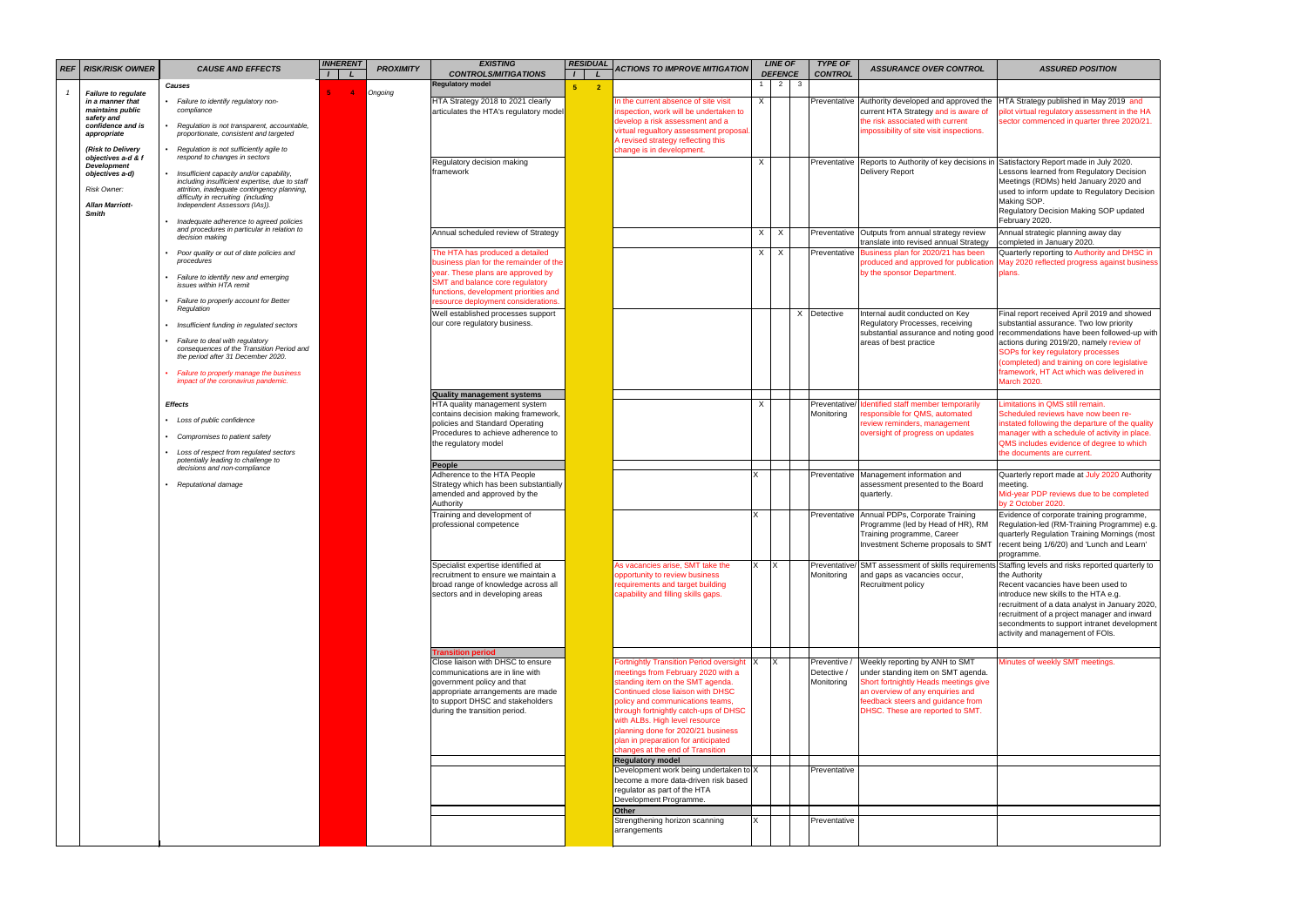| <b>REF</b>     | <b>RISK/RISK OWNER</b>                                                                                                        | <b>CAUSE AND EFFECTS</b>                                                                                                                                            | <b>INHERENT</b>              | <b>PROXIMITY</b>              | <b>EXISTING</b>                                                                                                                                                                                                | <b>RESIDUAL</b>      | <b>ACTIONS TO</b>                                                                                                                                                |              | <b>LINE OF</b> |              | <b>TYPE OF</b>                              | <b>ASSURANCE OVER CONTROL</b>                                                                                                                                                                                                 | <b>ASSURED POSITION</b>                                                                                                                                                               |
|----------------|-------------------------------------------------------------------------------------------------------------------------------|---------------------------------------------------------------------------------------------------------------------------------------------------------------------|------------------------------|-------------------------------|----------------------------------------------------------------------------------------------------------------------------------------------------------------------------------------------------------------|----------------------|------------------------------------------------------------------------------------------------------------------------------------------------------------------|--------------|----------------|--------------|---------------------------------------------|-------------------------------------------------------------------------------------------------------------------------------------------------------------------------------------------------------------------------------|---------------------------------------------------------------------------------------------------------------------------------------------------------------------------------------|
|                |                                                                                                                               |                                                                                                                                                                     |                              |                               | <b>CONTROLS/MITIGATIONS</b>                                                                                                                                                                                    |                      | <b>IMPROVE MITIGATION</b>                                                                                                                                        |              | <b>DEFENCE</b> |              | <b>CONTROL</b>                              |                                                                                                                                                                                                                               |                                                                                                                                                                                       |
| $\overline{c}$ | Inability to manage an<br>incident impacting on<br>the delivery of HTA<br>strategic objectives. This<br>might be an incident: | <b>Cause</b><br>Insufficient capacity and/or<br>capability (for instance, staff                                                                                     | $\overline{\mathbf{3}}$<br>5 | Future, should event<br>occur | Critical incident response plan, SOPs<br>and guidance in place, regularly<br>reviewed, including by annual training,<br>and communicated to staff                                                              | $\overline{2}$<br>-8 |                                                                                                                                                                  | $X \perp$    | $\mathsf{X}$   |              | Preventative                                | Policies etc. reviewed annually,<br>training specification and notes after<br>incident reviews                                                                                                                                | Subject to internal audit reported to<br>ARAC in February 2020<br>Version 19 of CIRP published July<br>2019.<br>CIRP deployed in March 2020 to                                        |
|                | relating to an activity<br>we regulate (such as<br>retention of tissue or<br>serious injury or<br>death to a person           | availability, multiple incidents<br>or ineffective knowledge<br>management)<br>Failure to recognise the<br>potential risk caused by an                              |                              |                               | All specific roles identified in the<br>Critical Incident Response Plan are<br>filled.                                                                                                                         |                      |                                                                                                                                                                  | $\times$     | $2^{\circ}$    | $\mathbf{3}$ | Preventative                                | Evidence of regular review and<br>updating of the CIRP and no specific<br>CIRP roles left vacant.                                                                                                                             | manage coronavirus pandemic.<br>CIRP reviewed and updated to version<br>19 in July 2019.<br>Further minor changes proposed<br>February 2020 updated roles following<br>staff changes. |
|                | resulting from a<br>treatment involving<br>processes regulated<br>by the HTA)<br>caused by deficiency<br>in the HTA's         | incident (for instance poor<br>decision making, lack of<br>understanding of sector, poor<br>horizon scanning)<br>Failure to work effectively<br>with partners/other |                              |                               | Media handling policy and guidance in<br>place and Critical Incident Response<br>Plan includes requirement to involve<br>Comms team.<br>Comms Team have embedded media<br>handling and development of lines to |                      | Comms Team maintain<br>close working relationships<br>with colleagues across the<br>business and proactively<br>raise awareness of the<br>need for Comms role in | $\mathsf{X}$ |                |              | Preventative                                | Policy reviewed as scheduled.<br>Reports on media issues and activity<br>in Delivery Report.<br>Evidence of active Comms Team<br>participation in issues with potential<br>for media or public interest.                      | Media issues are included in the<br>quarterly Board reporting as they arise<br>and as relevant.                                                                                       |
|                | regulation or<br>operation<br>where we need to                                                                                | organisations<br>Breach of data security                                                                                                                            |                              |                               | take into business as usual.<br>Availability of legal advice                                                                                                                                                   |                      | shaping lines and dealing<br>with media.                                                                                                                         | X            |                |              | Preventative                                | Lawyers specified in Critical Incident<br>Response Plan, SMT updates                                                                                                                                                          | In place                                                                                                                                                                              |
|                | regulate, such as<br>with emergency<br>mortuaries                                                                             | IT failure or attack incident<br>affecting access to HTA<br>office                                                                                                  |                              |                               | Fit for purpose Police Referrals Policy                                                                                                                                                                        |                      |                                                                                                                                                                  | $\times$     |                |              | Preventative                                | Annual review of policy (minimum),<br>usage recorded in SMT minutes                                                                                                                                                           | Police referral process used regularly<br>by SMT and captured in SMT minutes.                                                                                                         |
|                | that causes business<br>continuity issues                                                                                     | External factors such as<br>terrorist incident, large scale<br>infrastructure failure or                                                                            |                              |                               | Onward delegation scheme and<br>decision making framework agreed<br>by the Authority                                                                                                                           |                      |                                                                                                                                                                  | X.           | $\mathsf{X}$   |              | Preventative                                | <b>Standing Orders and Authority</b><br>minutes                                                                                                                                                                               | Standing Orders published May 2017,<br>due to be updated at November Board                                                                                                            |
|                | (Risk to all Delivery<br>Development and<br>Deployment objectives)                                                            | pandemic<br><b>Effect</b>                                                                                                                                           |                              |                               | Regulatory decision making<br>framework                                                                                                                                                                        |                      | Regulatory Decision Making<br>process and SOP regularly<br>reviewed and disseminated<br>to staff.                                                                | X            |                |              | Preventative                                | Reports to Authority of key decisions<br>in Delivery Report                                                                                                                                                                   | RDMs summarised in quarterly<br>reporting to the Board.<br>Regulatory Decision Making SOP<br>reviewed and updated February 2020.                                                      |
|                | Risk owner:                                                                                                                   | Loss of public confidence<br>Reputational damage                                                                                                                    |                              |                               | IT security controls and information<br>isk management                                                                                                                                                         |                      |                                                                                                                                                                  | $\times$     | X              |              | All                                         | SIRO annual review and report<br>Internal audit reports                                                                                                                                                                       | Cyber security review - standing<br>agenda item at ARAC - last discussed<br>June 2020.                                                                                                |
|                | <b>Nicky Harrison</b>                                                                                                         | Legal action against the HTA                                                                                                                                        |                              |                               | Critical incident response plan<br>regularly reviewed and tested                                                                                                                                               |                      | Actions associated with the<br>internal audit reported in<br>February 2020.                                                                                      | X            | $\mathsf{X}$   |              | Preventative                                | Critical Incident Response Plan and<br>notes of test, reported to SMT<br>Use of CIRP reported to SMT.                                                                                                                         | CIRP used to manage response to<br>coronavirus pandemic in March 2020.                                                                                                                |
|                |                                                                                                                               | Intervention by sponsor                                                                                                                                             |                              |                               | Evaluate test exercise of incident and<br>feedback to all staff.                                                                                                                                               |                      | Question over whether a<br>test of the Plan is required<br>in light of the recent stress<br>test presented by the<br>coronavirus pandemic.                       | $\times$     |                |              | Preventative                                |                                                                                                                                                                                                                               |                                                                                                                                                                                       |
|                |                                                                                                                               |                                                                                                                                                                     |                              |                               | Ensure DIs (or equivalent in ODT<br>sector) are aware of and follow the<br>incident reporting procedure for<br>incidents reportable to the HTA.                                                                |                      |                                                                                                                                                                  | X            |                |              | Detective /<br>Monitoring                   | Preventative / Inspections (and audits for ODT)<br>include assessment of licensed<br>establishments' knowledge and use of incidents through the HTARI, HA<br>the relevant HTA incident reporting<br>process.                  | Findings at inspection.<br>Monitoring establishments' reporting of<br>SAEARs and ODT SAEARs groups.                                                                                   |
|                |                                                                                                                               |                                                                                                                                                                     |                              |                               | Management of Transition Period to<br>31 December 2020 following the UK's<br>departure from the EU                                                                                                             |                      |                                                                                                                                                                  |              |                |              | Preventative /<br>Detective /<br>Monitoring | Engagement with DHSC on planning<br>for the end of the transition period.<br>Director-level oversight as SRO<br>(Director of Regulation), fortnightly<br>oversight meetings with relevant<br>Heads, regular reporting to SMT. | Regular reports to SMT - standing<br>item on SMT agenda from February<br>2020.                                                                                                        |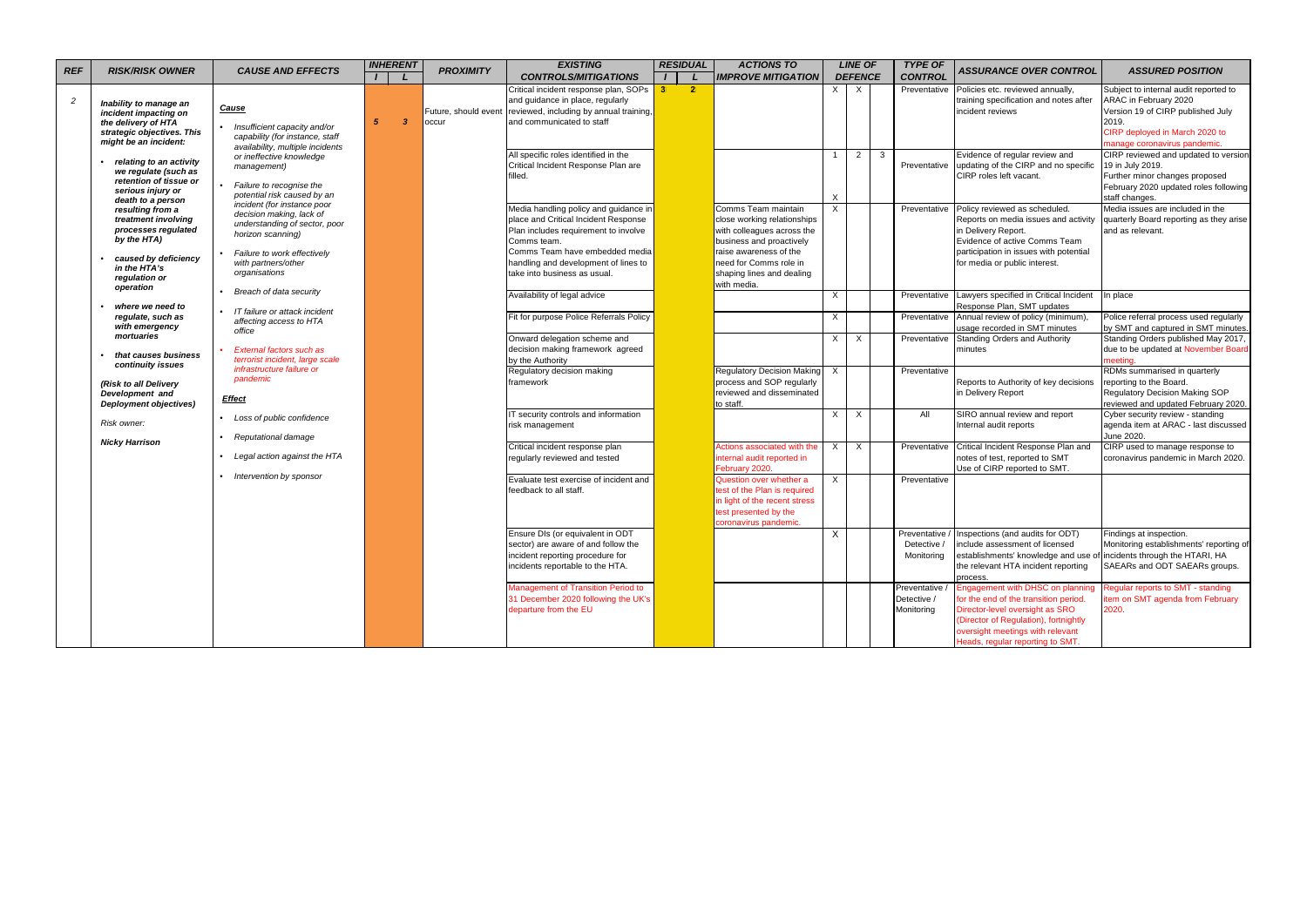| <b>REF</b>    | <b>RISK/RISK OWNER</b>                        | <b>CAUSE AND EFFECTS</b>                                                       | <b>INHERENT</b>     | <b>PROXIMITY</b> | <b>EXISTING</b>                                                       | <b>RESIDUAL RISK</b> | <b>ACTIONS TO IMPROVE MITIGATION</b>                                                         |                  | <b>LINE OF</b>        |              | <b>TYPE OF</b> | <b>ASSURANCE OVER</b>                                                           | <b>ASSURED POSITION</b>                                                           |
|---------------|-----------------------------------------------|--------------------------------------------------------------------------------|---------------------|------------------|-----------------------------------------------------------------------|----------------------|----------------------------------------------------------------------------------------------|------------------|-----------------------|--------------|----------------|---------------------------------------------------------------------------------|-----------------------------------------------------------------------------------|
|               |                                               |                                                                                | $\overline{1}$<br>L |                  | <b>CONTROLS/MITIGATIONS</b><br>Log of issues known to the HTA         |                      |                                                                                              |                  | <b>DEFENCE</b><br>2 I | $\mathbf{3}$ | <b>CONTROL</b> | <b>CONTROL</b><br>Ongoing log                                                   | Log in place and stable.                                                          |
| $\mathcal{S}$ | <b>Failure to manage</b>                      | Cause                                                                          |                     |                  | with respect to the legislation to<br>inform DH and manage messages   |                      |                                                                                              |                  |                       |              |                |                                                                                 |                                                                                   |
|               | public and<br>professional<br>expectations of | <b>External factors</b>                                                        | $\overline{4}$      | Ongoing          |                                                                       | -3                   |                                                                                              |                  |                       |              |                |                                                                                 |                                                                                   |
|               | human tissue<br>regulation in                 | No scheduled review of Human Tissue<br>Act and associated regulations, or      |                     |                  |                                                                       |                      |                                                                                              |                  | $\chi$                |              | Monitoring     |                                                                                 |                                                                                   |
|               | particular<br>stemming from                   | Quality and Safety Regulations (other                                          |                     |                  | Active management of                                                  |                      |                                                                                              |                  |                       |              | Detective      | Preventative/ Stakeholder Group meeting<br>minutes                              | Last stakeholder group meeting in<br>October 2019                                 |
|               | limitations in                                | than for EU Exit)                                                              |                     |                  | professional stakeholders through<br>a variety of channels including  |                      | Outcome of internal audit on the adequacy of<br>these arrnagements is anticipated in October | $\times$         |                       |              |                | Authority minutes (including                                                    | Public Authority Meeting in May 2019;                                             |
|               | current legislation<br>or misperception       | Rapidly advancing life sciences                                                |                     |                  | advice about relevant materials in                                    |                      | with advice on improvements                                                                  |                  |                       |              |                | <b>Public Authority Meeting)</b><br>TAG and HWG meetings                        | <b>Histopathology Working Group February</b><br>2020; Transplant Advisory Group   |
|               | of HTA regulatory<br>reach                    | Potential move away from the UK as<br>base for some regulated                  |                     |                  | and out of scope                                                      |                      |                                                                                              |                  |                       |              |                |                                                                                 | October 2019                                                                      |
|               | (Risk to Delivery                             | establishments/sectors due to EU Exit<br>and changes in exchange rates         |                     |                  | Active management of issues                                           |                      |                                                                                              |                  |                       |              |                | Preventative/ Quarterly reports to Board on                                     | Last report July 2020                                                             |
|               | objective e, and<br>Development c)            | Introduction of deemed consent for                                             |                     |                  | raised by the media - including<br>the development of the HTA         |                      |                                                                                              |                  |                       |              | Detective      | communication (including<br>media) activities                                   |                                                                                   |
|               | Risk Owner:                                   | Organ donation in England                                                      |                     |                  | position on issues                                                    |                      |                                                                                              |                  |                       |              |                |                                                                                 |                                                                                   |
|               | <b>Louise Dineley</b>                         | Uncertainty posed by EU Exit, and                                              |                     |                  | Regular reporting to DHSC<br>sponsorship and policy team on           |                      |                                                                                              |                  |                       |              | Monitoring     | Quarterly Accountability<br>meetings with DH                                    | Last assured position from DHSC on 31<br><b>July 2020</b>                         |
|               |                                               | misperceptions stemming from a 'no-<br>deal' scenario                          |                     |                  | matters which risk public and                                         |                      |                                                                                              |                  | $\times$              |              |                |                                                                                 |                                                                                   |
|               |                                               |                                                                                |                     |                  | professional confidence                                               |                      |                                                                                              |                  |                       |              |                |                                                                                 |                                                                                   |
|               |                                               | Matters which certain stakeholder groups<br>believe require review             |                     |                  |                                                                       |                      |                                                                                              |                  |                       |              |                | Preventative Updated guidance in<br>response to the coronavirus                 | Update to the Board and DHSC at<br>Board meeting May 2020.                        |
|               |                                               | Scope of relevant material e.g. waste                                          |                     |                  |                                                                       |                      |                                                                                              |                  |                       |              |                | emergency published on the<br>website, further sector specific                  |                                                                                   |
|               |                                               | products                                                                       |                     |                  | Action where we believe it will                                       |                      |                                                                                              |                  |                       |              |                | quidance also published.                                                        |                                                                                   |
|               |                                               | Licensing requirements e.g.<br>transplantation research                        |                     |                  | support public confidence                                             |                      |                                                                                              |                  |                       |              |                | These publications reflect the<br>importance of ongoing                         |                                                                                   |
|               |                                               | Regulation relating to child bone marrow                                       |                     |                  |                                                                       |                      |                                                                                              |                  |                       |              |                | publications and updates to                                                     |                                                                                   |
|               |                                               | donors                                                                         |                     |                  |                                                                       |                      |                                                                                              |                  |                       |              |                | specific conditions.                                                            |                                                                                   |
|               |                                               | Issues raised by emergence of social<br>media e.g. non-related donors          |                     |                  | Clear view of use of s.15 duty to                                     |                      |                                                                                              |                  |                       |              |                | Preventative Duty and its uses understood                                       | Advice and guidance continues to be                                               |
|               |                                               | Strengthening of civil sanctions for non-<br>compliance                        |                     |                  | report issues directly to Ministers<br>in England, Wales and Northern |                      |                                                                                              |                  |                       |              |                | by SMT and Chair                                                                | provided, for example on the Private<br>Members Bill - Organ Tourism and          |
|               |                                               |                                                                                |                     |                  | Ireland as new issues emerge                                          |                      |                                                                                              |                  |                       |              |                |                                                                                 | Cadavers on Display, 2020.                                                        |
|               |                                               | Matters which stakeholders/public may<br>expect to be inside regulatory scope  |                     |                  |                                                                       |                      |                                                                                              |                  |                       |              |                |                                                                                 |                                                                                   |
|               |                                               | Efficacy of clinical treatment from banked                                     |                     |                  | No further changes to HTA's                                           |                      |                                                                                              |                  |                       |              |                | Preventative Updated guidance published.<br><b>Updated Codes of Practice to</b> | Supplementary guidance on PM<br>standard on traceability issued Feb               |
|               |                                               | tissue and treatments carried out in a                                         |                     |                  | Standards since significant                                           |                      |                                                                                              |                  |                       |              |                | support deemed consent                                                          | 2019.                                                                             |
|               |                                               | single surgical procedure                                                      |                     |                  | changes launched April 2017 but<br>significant activity to update     |                      |                                                                                              |                  |                       |              |                | published.                                                                      | Further guidance developed on PM<br>Standards in consultation with HWG, eg        |
|               |                                               | Police holdings                                                                |                     |                  | <b>Codes of Practice for Organ</b>                                    |                      |                                                                                              | X                |                       |              |                |                                                                                 | on three points of identification, long-                                          |
|               |                                               | Products of conception and fetal remains                                       |                     |                  | <b>Donation and Transplantation</b><br>(and consent) to support the   |                      |                                                                                              |                  |                       |              |                |                                                                                 | term storage of bodies and dealing with<br>consent for testing for infection of   |
|               |                                               | Data generated from human tissue                                               |                     |                  | introduction of deemed consent                                        |                      |                                                                                              |                  |                       |              |                |                                                                                 | deceased in cases of sharps injuries.                                             |
|               |                                               | <b>Funeral directors</b>                                                       |                     |                  | for organ donation, with the new<br>law due to go live in May 2020.   |                      |                                                                                              |                  |                       |              |                |                                                                                 | <b>Updated Code of Practice for Organ</b><br>Donation and Transplantation laid in |
|               |                                               | Forensic research facilities                                                   |                     |                  |                                                                       |                      |                                                                                              |                  |                       |              |                |                                                                                 | Parliament February 2020.                                                         |
|               |                                               | Cryonics                                                                       |                     |                  | <b>Extensive Professional Evaluation</b>                              |                      |                                                                                              |                  |                       |              |                | Preventative Evidence from Professional                                         | <b>Evidence from Professional Evaluation</b>                                      |
|               |                                               | Body stores / Taphonomy                                                        |                     |                  | Survey being undertaken in Q4                                         |                      |                                                                                              | X                |                       |              |                | Evaluation                                                                      | presented to the Board in July.                                                   |
|               |                                               | Imported material                                                              |                     |                  | 2019/20. Report to Board in July<br>2020.                             |                      |                                                                                              |                  |                       |              |                |                                                                                 |                                                                                   |
|               |                                               | Clinical waste                                                                 |                     |                  | Proactive horizon scanning and                                        |                      |                                                                                              |                  |                       |              |                | Preventative Horizon scanning                                                   | Update on this work presented at July                                             |
|               |                                               | <b>Other</b>                                                                   |                     |                  | development of policy in<br>emerging/complex areas. Further           |                      |                                                                                              |                  |                       |              |                | improvement is one of the six Board meeting<br>strands of the development       |                                                                                   |
|               |                                               | Inadequate stakeholder management                                              |                     |                  | strengthening building on existing                                    |                      |                                                                                              |                  |                       |              |                | programme                                                                       |                                                                                   |
|               |                                               | <b>Effect</b>                                                                  |                     |                  | system.                                                               |                      | Regular meetings with DHSC policy team and                                                   |                  |                       |              | Preventative   | evelopment programme                                                            |                                                                                   |
|               |                                               | Diminished professional confidence in<br>the adequacy of the legislation       |                     |                  |                                                                       |                      | attendance at other departmental meetings<br>(ALB delivery partners) to inform planning for  |                  |                       |              |                | workstream 20/21<br>Programme reporting via a                                   |                                                                                   |
|               |                                               |                                                                                |                     |                  |                                                                       |                      | the Transition Period and the period after 31                                                |                  |                       |              |                | ortnightly steering group and                                                   |                                                                                   |
|               |                                               | Reduced public confidence in regulation<br>of matters relating to human tissue |                     |                  |                                                                       |                      | December 2020.                                                                               |                  |                       |              |                | weekly updates to SMT.                                                          |                                                                                   |
|               |                                               | Reputational damage                                                            |                     |                  |                                                                       |                      |                                                                                              | $\boldsymbol{x}$ |                       |              |                |                                                                                 |                                                                                   |
|               |                                               |                                                                                |                     |                  |                                                                       |                      |                                                                                              |                  |                       |              |                |                                                                                 |                                                                                   |
|               |                                               |                                                                                |                     |                  |                                                                       |                      |                                                                                              |                  |                       |              |                |                                                                                 |                                                                                   |
|               |                                               |                                                                                |                     |                  |                                                                       |                      |                                                                                              |                  |                       |              |                |                                                                                 |                                                                                   |
|               |                                               |                                                                                |                     |                  |                                                                       |                      |                                                                                              |                  |                       |              |                |                                                                                 |                                                                                   |
|               |                                               |                                                                                |                     |                  |                                                                       |                      |                                                                                              |                  |                       |              |                |                                                                                 |                                                                                   |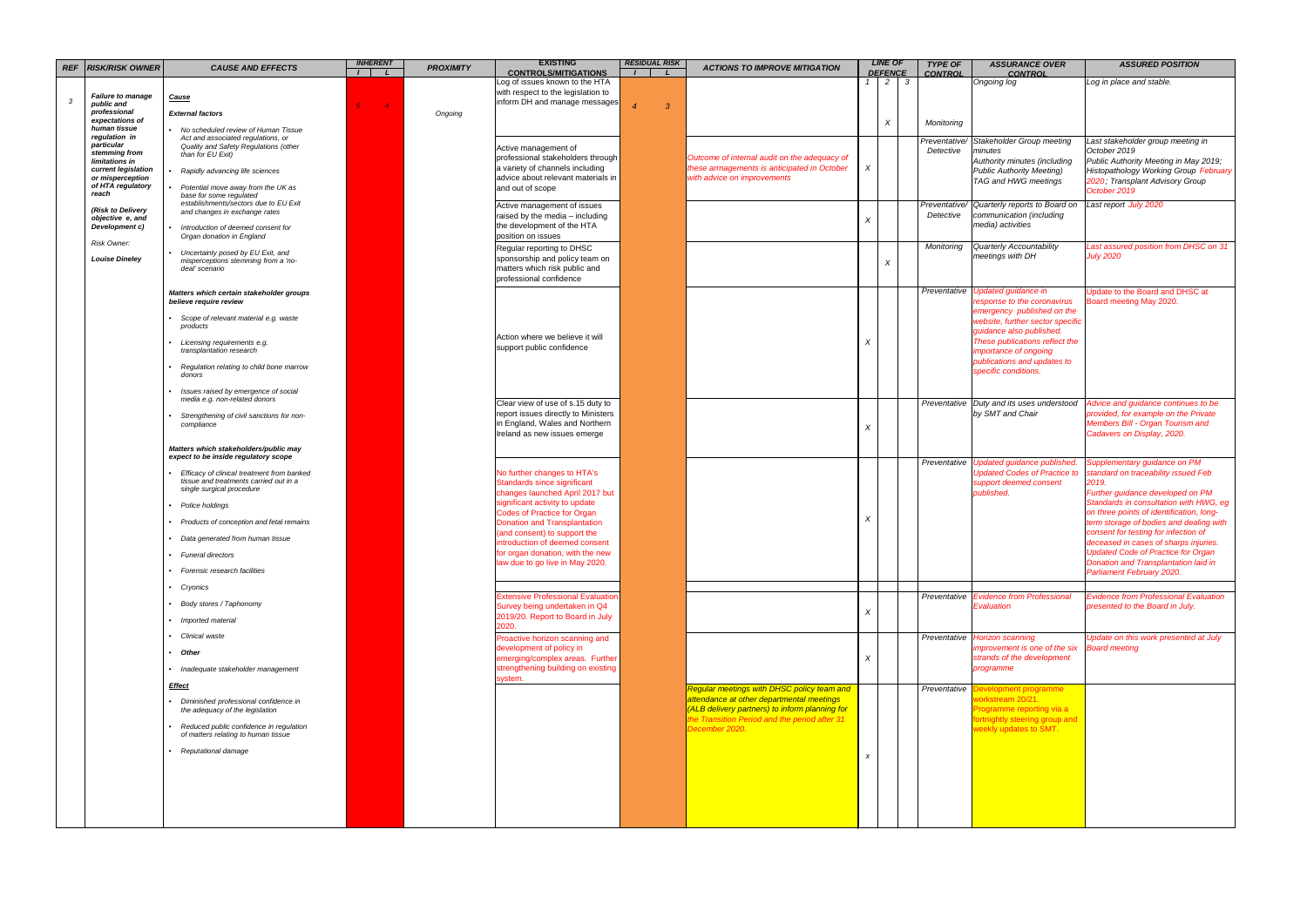| <b>REF</b> | <b>RISK/RISK OWNER</b>                                                                                                      | <b>CAUSE AND EFFECTS</b>                                                                                                                                      | <b>INHERENT</b>     | <b>PROXIMITY</b> | <b>EXISTING</b><br><b>CONTROLS/MITIGATIONS</b>                                                                  | <b>RESIDUAL</b>                  | <b>ACTIONS TO IMPROVE MITIGATION</b>                                                                                                                                                                      |                  | <b>LINE OF</b><br><b>DEFENCE</b> |              | <b>TYPE OF</b><br><b>CONTROL</b>   | <b>ASSURANCE OVER CONTROL</b>                                                                                                                                                                               | <b>ASSURED POSITION</b>                                                                                                                                                                                     |
|------------|-----------------------------------------------------------------------------------------------------------------------------|---------------------------------------------------------------------------------------------------------------------------------------------------------------|---------------------|------------------|-----------------------------------------------------------------------------------------------------------------|----------------------------------|-----------------------------------------------------------------------------------------------------------------------------------------------------------------------------------------------------------|------------------|----------------------------------|--------------|------------------------------------|-------------------------------------------------------------------------------------------------------------------------------------------------------------------------------------------------------------|-------------------------------------------------------------------------------------------------------------------------------------------------------------------------------------------------------------|
| 4          | <b>Failure to utilise</b><br>people, data and<br>business                                                                   | <b>Cause</b><br>Lack of knowledge about<br>individuals' expertise<br>Poor job and                                                                             | $\overline{4}$<br>4 |                  | <b>People capability</b>                                                                                        | $\overline{4}$<br>$\overline{4}$ |                                                                                                                                                                                                           |                  | $\overline{2}$                   | $\mathbf{3}$ |                                    |                                                                                                                                                                                                             |                                                                                                                                                                                                             |
|            | technology<br>capabilities<br>effectively<br>(Risk to Delivery<br>objectives a-e,<br>Development a-d<br>Deployment a, c and | organisational design<br>resulting in skills being<br>under used<br>Poor line management<br>practices                                                         |                     |                  | People Strategy for the period<br>2019 to 2021 is in effect                                                     |                                  |                                                                                                                                                                                                           | X                | X                                |              | Preventative/<br><b>Monitoring</b> | Authority approval of the Strategy                                                                                                                                                                          | Authority approved the Strategy at its<br>meeting in February 2019 and is<br>provided with regular updates on all<br>facets of its progress in quarterly<br>board reporting. Most recently in July<br>2020. |
|            | $\mathbf{d}$<br>Risk Owner:                                                                                                 | Poor project management<br>practices<br>Poor leadership from SMT                                                                                              |                     |                  | Full suite of people policies and<br>procedures (including performance<br>management)                           |                                  |                                                                                                                                                                                                           | X                |                                  |              | Preventative/<br><b>Monitoring</b> | Full suite of policies in place and<br>available on Wave                                                                                                                                                    | https://intranet.hta.gov.uk/pages/polici<br>es forms                                                                                                                                                        |
|            | <b>Louise Dineley</b>                                                                                                       | and Head<br>Loss of productivity as a<br>result of the effects of<br>changes to ways of<br>working                                                            |                     |                  | <b>External assessment of utilisation</b><br>of capabilities                                                    |                                  |                                                                                                                                                                                                           |                  |                                  | X            | Monitoring/<br><b>Detective</b>    | Internal audit 'Utilisation of capability'<br>provided moderate assurance in July<br>2019                                                                                                                   | ARAC received the audit report and<br>monitors progress against<br>recommendations - most recently<br><b>June 2020</b>                                                                                      |
|            |                                                                                                                             | Data holdings poorly<br>managed and under-<br>exploited                                                                                                       |                     |                  | Adherence to the HTA Workforce<br><b>Capability Development</b><br>Framework                                    |                                  |                                                                                                                                                                                                           | X                |                                  |              | Preventative                       | <b>SMT approved the Framework in</b><br>September 2020 - as a response to<br>internal audit recommendations                                                                                                 | ARAC to receive update on the<br>Framework at its meeting in October<br>2020                                                                                                                                |
|            |                                                                                                                             | Inadequate business<br>technology or training in<br>the technology available<br>Lack of ring-fenced                                                           |                     |                  | Investment in the development of<br>the HTA leadership team                                                     |                                  |                                                                                                                                                                                                           | X                |                                  |              | Preventative                       | <b>External consultants engaged to</b><br>assess team and individual<br>development needs and design<br>appropriate interventions                                                                           | Interventions have commenced<br>including full leadership team<br>workshop in September 2020                                                                                                                |
|            |                                                                                                                             | resource for 'no-deal' EU<br>Exit                                                                                                                             |                     |                  | Handover process is formalised via<br>a checklist to ensure corporate<br>knowledge is retained                  |                                  |                                                                                                                                                                                                           | X                |                                  |              | Preventative/<br><b>Monitoring</b> | Handover checklist is in place and in<br>operation.                                                                                                                                                         |                                                                                                                                                                                                             |
|            |                                                                                                                             | <b>Effect</b><br>Poor deployment of staff<br>leading to inefficient<br>working<br>Disaffected staff                                                           |                     |                  |                                                                                                                 |                                  | More formal assessment of future capability<br>needs and how these should be met including<br>through better knowledge of internal skills                                                                 | $\boldsymbol{x}$ | $\boldsymbol{x}$                 |              | Preventative/<br><b>Monitoring</b> | <b>Director and Head of HR assessing</b><br>capability needs as part of future<br>operating model<br><b>HTA Workforce Capability</b><br>Development Framework sets out how Development Programme is picking | SMT will be agreeing its approach to<br>filling specific immediate capability<br>needs in October                                                                                                           |
|            |                                                                                                                             | Increased turnover leading<br>to loss of staff                                                                                                                |                     |                  |                                                                                                                 |                                  |                                                                                                                                                                                                           |                  |                                  |              |                                    | capability needs will be met<br>Head of HR has implemented a<br>egister of skills within the HTA                                                                                                            | up medium to long term capability<br>needs.                                                                                                                                                                 |
|            |                                                                                                                             | Knowledge and insight that<br>can be obtained from data<br>holdings results in poor<br>quality regulation or<br>opportunities for<br>improvement being missed |                     |                  |                                                                                                                 |                                  | Establish a formal role within SMT terms of<br>reference to look holistically at people and<br>capability issues across the organisation<br>focussing on short and long term impacts and<br>deliverables. |                  | X                                |              | Preventative/<br><b>Monitoring</b> | <b>SMT terms of reference and SMT</b><br>minutes                                                                                                                                                            | <b>SMT ToRs review is in process</b><br>supported by external advisers. Due<br>to be in place by end October 2020                                                                                           |
|            |                                                                                                                             | Poor use of technology<br>resulting in inefficient ways<br>of working                                                                                         |                     |                  | Data capability                                                                                                 |                                  |                                                                                                                                                                                                           |                  |                                  |              |                                    |                                                                                                                                                                                                             |                                                                                                                                                                                                             |
|            |                                                                                                                             | Inadequate balance<br>between serving Delivery<br>and Development<br>objectives                                                                               |                     |                  | Data relating to establishments<br>securely stored with the Customer<br>Relationship Management System<br>(CRM) |                                  |                                                                                                                                                                                                           | X                |                                  | $\mathbf{x}$ | Preventative/<br>Monitoring        | Upgrades to CRM, closely managed<br>changes to CMR development.<br>Internal audit of personal data security                                                                                                 | CRM upgrade completed successfully<br>in March 2019                                                                                                                                                         |
|            |                                                                                                                             |                                                                                                                                                               |                     |                  | Appropriate procedures to manage<br>personal data including GDPR<br>compliance.                                 |                                  |                                                                                                                                                                                                           | X                |                                  | X            | Preventative/<br>Monitoring        | Internal audit on GDPR compliance<br>provided moderate assurance.                                                                                                                                           | Internal audit report in March 2019.<br>Part of ongoing Cyber and data<br>security and SIRO reporting.                                                                                                      |
|            |                                                                                                                             |                                                                                                                                                               |                     |                  | <b>Business technology</b><br>capability                                                                        |                                  |                                                                                                                                                                                                           |                  |                                  |              |                                    |                                                                                                                                                                                                             |                                                                                                                                                                                                             |
|            |                                                                                                                             |                                                                                                                                                               |                     |                  | Staff training in key business<br>systems                                                                       |                                  |                                                                                                                                                                                                           | X                |                                  |              | Preventative                       | Systems training forms part of the<br>induction process for new starters                                                                                                                                    | Ongoing records of all new starters<br>trained in key business systems. New<br>remote induction programme was<br>launched in Summer 2020.                                                                   |
|            |                                                                                                                             |                                                                                                                                                               |                     |                  | IT systems protected and<br>assurances received from 3rd party<br>suppliers that protection is up to<br>date    |                                  |                                                                                                                                                                                                           | X                | X                                | X            | Preventative/<br>Monitoring        | Quarterly assurance reports from<br>suppliers. MontAMSy operational<br>cyber risk assessments. Annual SIRO ARAC June 2020<br>report                                                                         | Annual SIRO report presented to                                                                                                                                                                             |
|            |                                                                                                                             |                                                                                                                                                               |                     |                  |                                                                                                                 |                                  | <b>Business technology</b>                                                                                                                                                                                |                  |                                  |              |                                    |                                                                                                                                                                                                             |                                                                                                                                                                                                             |
|            |                                                                                                                             |                                                                                                                                                               |                     |                  |                                                                                                                 |                                  | Identify refresher training and targeted<br>software specific training needs.                                                                                                                             | X                |                                  |              | Preventative                       | Evidence of targeted training in last<br>quarter. Further strengthening of core<br>training requirements included in<br>updated induction programme.                                                        |                                                                                                                                                                                                             |
|            |                                                                                                                             |                                                                                                                                                               |                     |                  |                                                                                                                 |                                  |                                                                                                                                                                                                           |                  |                                  |              |                                    |                                                                                                                                                                                                             |                                                                                                                                                                                                             |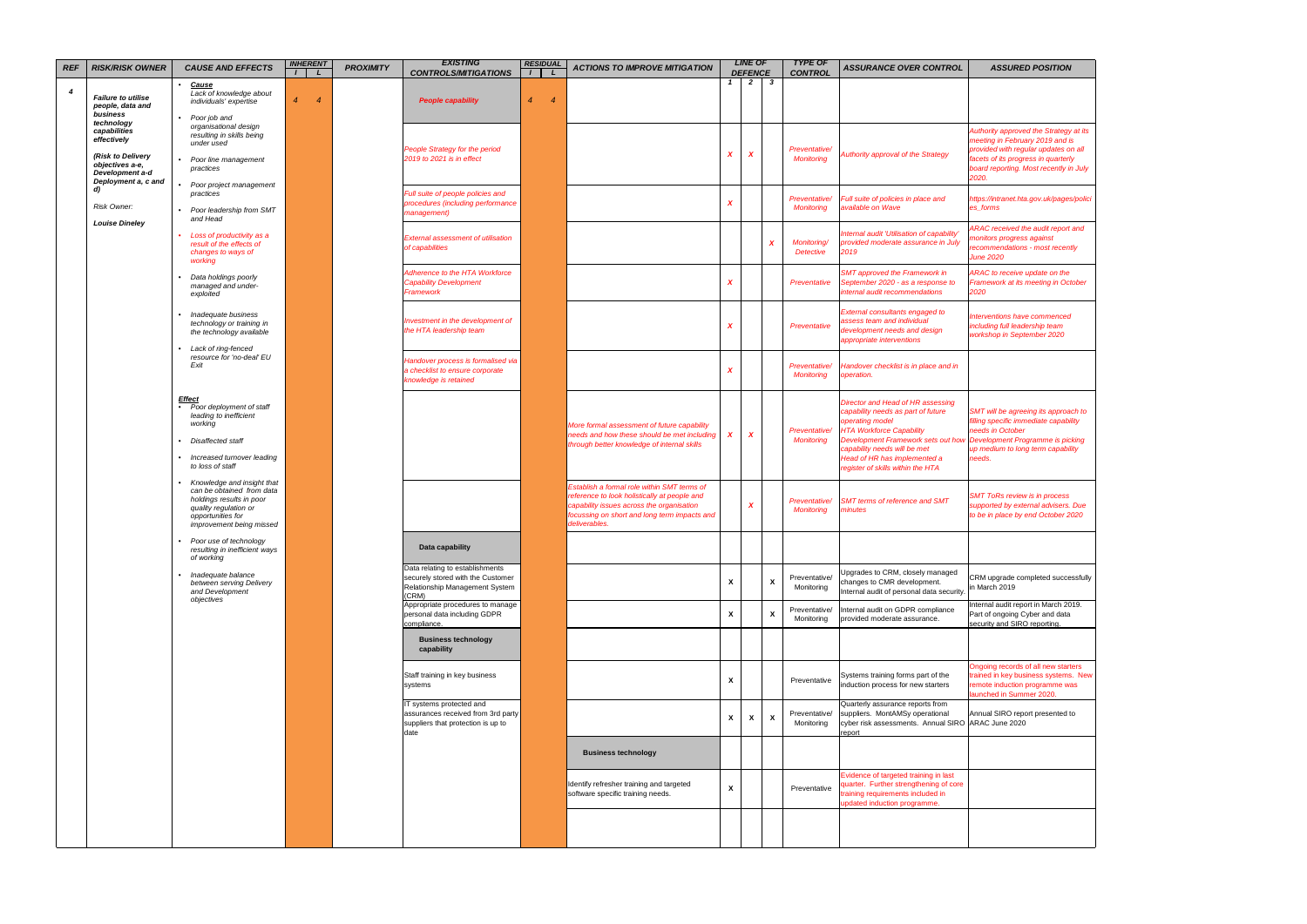| <b>REF</b> | <b>RISK/RISK OWNER</b>                                                      | <b>CAUSE AND EFFECTS</b>                                                                                                                                                         | <b>INHERENT</b><br><b>RISK</b><br><b>PRIORITY</b><br>$I \parallel L$ | <b>PROXIMITY</b> | <b>EXISTING</b><br><b>CONTROLS/MITIGATIONS</b>                                      | <b>RESIDUAL</b><br><b>RISK</b><br><b>PRIORITY</b> | <b>ACTIONS TO IMPROVE</b><br><b>MITIGATION</b>                                                                       |                           | <b>LINE OF</b><br><b>DEFENCE</b> |              | <b>TYPE OF</b><br><b>CONTROL</b> | <b>ASSURANCE OVER CONTROL</b>                                                                                                           | <b>ASSURED POSITION</b>                                                                                                                                                                                                                                                                                                                  |
|------------|-----------------------------------------------------------------------------|----------------------------------------------------------------------------------------------------------------------------------------------------------------------------------|----------------------------------------------------------------------|------------------|-------------------------------------------------------------------------------------|---------------------------------------------------|----------------------------------------------------------------------------------------------------------------------|---------------------------|----------------------------------|--------------|----------------------------------|-----------------------------------------------------------------------------------------------------------------------------------------|------------------------------------------------------------------------------------------------------------------------------------------------------------------------------------------------------------------------------------------------------------------------------------------------------------------------------------------|
| 5          | Insufficient, or<br>ineffective<br>management of,<br>financial<br>resources | Cause<br>Fee payers unable to pay<br>licence fees -<br>The number of licenced<br>establishments changes,<br>leading to reduced fee<br>income                                     | $\overline{4}$<br>$5 -$                                              | Ongoing          | Budget management framework to<br>control and review spend and take<br>early action | $\overline{2}$                                    |                                                                                                                      | X                         | $\overline{2}$<br>X              | $\mathbf{3}$ | All                              | Budgetary control policy reviewed<br>annually and agreed by SMT                                                                         | Last review January 2019 - revised<br>version in August 2020. (Being<br>reviewed by SMT)                                                                                                                                                                                                                                                 |
|            | (Risk to<br>Deployment<br>objective b                                       | Management fail to set<br>licence fees at a level that<br>recover sufficient income<br>to meet resource<br>requirements                                                          |                                                                      |                  | Financial projections, cash flow<br>forecasting and monitoring                      |                                                   |                                                                                                                      | X                         |                                  |              | Monitoring                       | Monthly finance reports to SMT and<br>quarterly to Authority. Quarterly reports<br>to DH                                                | Last quarterly report to Authority July<br>2020                                                                                                                                                                                                                                                                                          |
|            | Risk Owner:                                                                 | Failure to estimate<br>resource required to meet<br>our regulatory activity<br>Poor budget and/or cash-                                                                          |                                                                      |                  | Licence fee modelling                                                               |                                                   |                                                                                                                      |                           |                                  |              | Preventative                     | Annual update to fees model                                                                                                             | Update agreed by the Authority<br>November 2019 meeting                                                                                                                                                                                                                                                                                  |
|            | <b>Richard Sydee</b>                                                        | flow management<br>Unexpected increases in<br>regulatory responsibilities<br>Unforeseeable price<br>increases / reductions in<br>GIA<br>Fraudulent activity<br>detected too late |                                                                      |                  | Rigorous debt recovery procedure                                                    |                                                   |                                                                                                                      | X                         |                                  |              | Preventative                     | Monthly finance reports to SMT and<br>quarterly to Authority                                                                            | This has changed in response to<br>COVID19 impact on licence holders -<br>April licence fees have been deferred<br>until September. Although we maintain<br>a tight grip on our position the overall<br>environment is more uncertain than<br>normal.                                                                                    |
|            |                                                                             | Effect<br>Payments to suppliers                                                                                                                                                  |                                                                      |                  | Reserves policy and levels<br>reserves                                              |                                                   |                                                                                                                      | X                         |                                  |              | Monitoring                       | Reserves policy reviewed annually and<br>agreed by ARAC                                                                                 | Last agreed by ARAC October 2019                                                                                                                                                                                                                                                                                                         |
|            |                                                                             | and/or staff delayed<br>Compensatory reductions<br>in staff and other                                                                                                            |                                                                      |                  | Delegation letters set out<br>responsibilities                                      |                                                   |                                                                                                                      | $\boldsymbol{\mathsf{x}}$ | X                                |              | Preventative                     | Delegation letters issued annually                                                                                                      | Issued in May 2020                                                                                                                                                                                                                                                                                                                       |
|            |                                                                             | expenditure budgets<br>Increased licence fees<br>Requests for further public<br>funding<br>Draw on reserves                                                                      |                                                                      |                  | Fees model provides cost/income<br>information for planning                         |                                                   |                                                                                                                      | X                         |                                  |              | Preventative                     | Annual review of fees model, reported<br>to SMT and Authority                                                                           | Update agreed by the Authority<br>November 2019.                                                                                                                                                                                                                                                                                         |
|            |                                                                             | Failure to adhere to<br><b>Cabinet Office Functional</b><br><b>Standards</b>                                                                                                     |                                                                      |                  | Annual external audit                                                               |                                                   |                                                                                                                      |                           |                                  | X            | Detective                        | NAO report annually                                                                                                                     | Last report in June 2020 - clean<br>opinion                                                                                                                                                                                                                                                                                              |
|            |                                                                             | Leading to:<br>Inability to deliver<br>operations and carry out                                                                                                                  |                                                                      |                  |                                                                                     |                                                   | Monitoring of income and<br>expenditure (RS)<br>Ongoing                                                              |                           |                                  | X            | Detective                        | Monthly finance reports to SMT and<br>quarterly to Authority. Quarterly reports Last quarterly report July 2020<br>to DH                |                                                                                                                                                                                                                                                                                                                                          |
|            |                                                                             | statutory remit<br>Reputational damage and<br>non payment of fees                                                                                                                |                                                                      |                  |                                                                                     |                                                   | Horizon scanning for changes to<br>DH Grant-in-aid levels and<br>arrangements (RS)<br>Ongoing                        | X                         | X                                |              | Detective                        | Quarterly Finance Directors and<br>Accountability meetings                                                                              | FD from NHS Resolution, HRA, NICE<br>and CQC maintain contact over<br>common issues 2019/20 - last met July<br>2019<br>DHSC Finance wrote in September<br>indicating confirmation of GIA funding<br>sometime in October 2019<br>Confirmation of 2020/21 GIA recovered<br>in December 2019 - no formal Inote of<br>delegation st present. |
|            |                                                                             |                                                                                                                                                                                  |                                                                      |                  |                                                                                     |                                                   | Action plan to move from<br>rudimentary to Basic level of<br>maturity on the GovS 013<br><b>Functional Standards</b> | X                         | X                                |              | Preventative                     | <b>Counter fraud Strategy and Action Plan</b><br>devleoped and presented to ARAC Oct-<br>19. Annual training of staff completed n<br>Q4 | Cabinet Office responses/feedback,<br>although fraud prevention now part of<br><b>BAU</b> for the organisation.                                                                                                                                                                                                                          |
|            |                                                                             |                                                                                                                                                                                  |                                                                      |                  |                                                                                     |                                                   |                                                                                                                      |                           |                                  |              |                                  |                                                                                                                                         |                                                                                                                                                                                                                                                                                                                                          |
|            |                                                                             |                                                                                                                                                                                  |                                                                      |                  |                                                                                     |                                                   |                                                                                                                      |                           |                                  |              |                                  |                                                                                                                                         |                                                                                                                                                                                                                                                                                                                                          |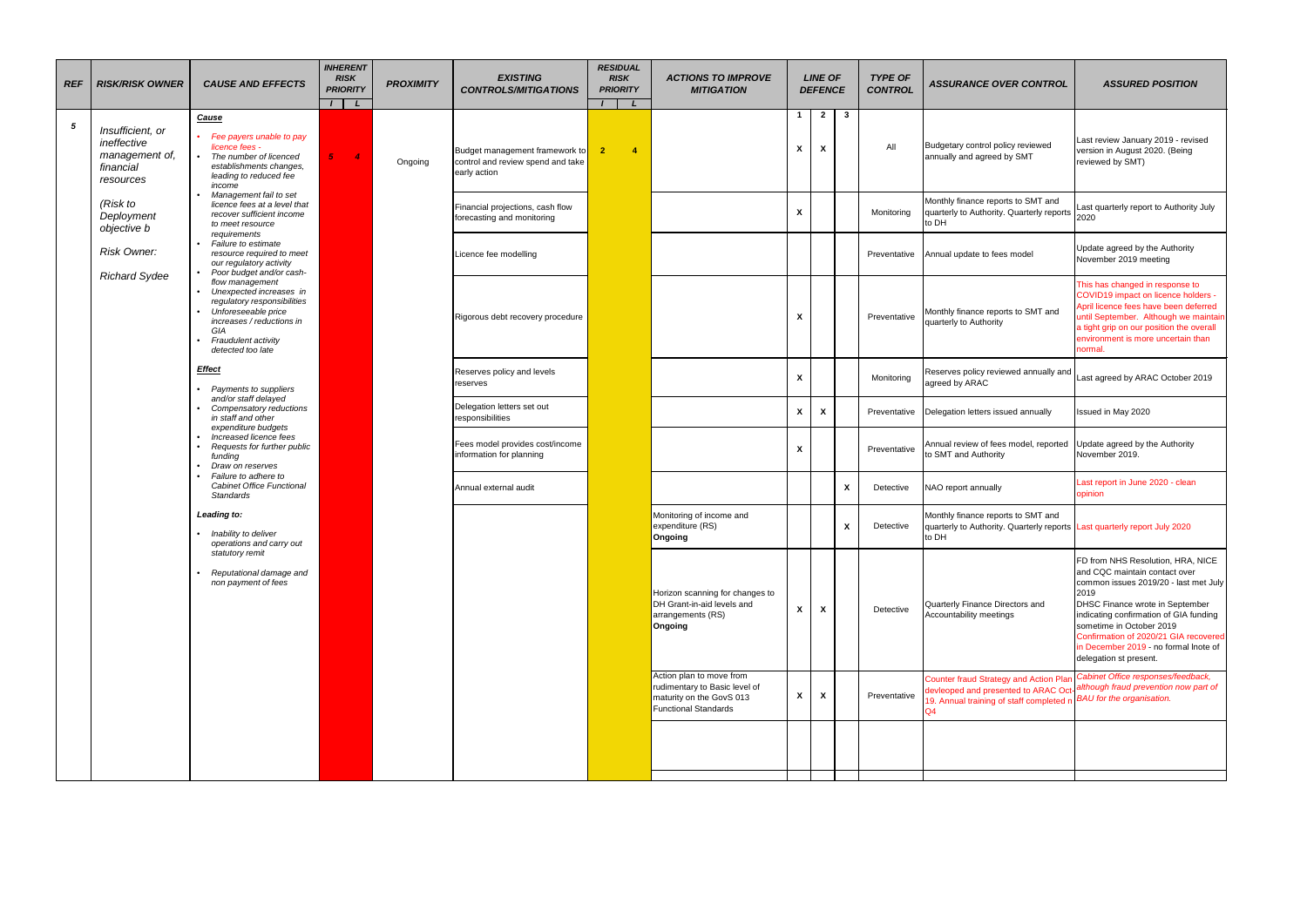| <b>REF</b> | <b>RISK/RISK OWNER</b>                                        | <b>CAUSE AND EFFECTS</b>                                                                                                                                    | <b>INHERENT</b> | <b>PROXIMITY</b> | <b>EXISTING CONTROLS/MITIGATIONS</b>                                                                                 | <b>RESIDUAL</b> | <b>ACTIONS TO IMPROVE MITIGATION</b>                                                                                                                                                    |                           | <b>LINE OF</b><br><b>DEFENCE</b> | <b>TYPE OF</b><br><b>CONTROL</b> | <b>ASSURANCE OVER</b><br><b>CONTROL</b>                                  | <b>ASSURED POSITION</b>                                                                                              |
|------------|---------------------------------------------------------------|-------------------------------------------------------------------------------------------------------------------------------------------------------------|-----------------|------------------|----------------------------------------------------------------------------------------------------------------------|-----------------|-----------------------------------------------------------------------------------------------------------------------------------------------------------------------------------------|---------------------------|----------------------------------|----------------------------------|--------------------------------------------------------------------------|----------------------------------------------------------------------------------------------------------------------|
|            | <b>Failure to achieve the</b>                                 | Causes                                                                                                                                                      |                 |                  |                                                                                                                      | 3 <sup>1</sup>  |                                                                                                                                                                                         |                           | $1 \mid 2 \mid 3$                |                                  |                                                                          |                                                                                                                      |
| 6          | benefits of the HTA<br><b>Development</b><br><b>Programme</b> | • Uncertainty of funding<br>• Programme and project benefits poorly                                                                                         | $\overline{4}$  |                  | SMT experience of organisational<br>change, programme and project<br>management.                                     |                 | Change Manager appointed in August 2020 to<br>support the development of capacity &<br>capability across the organisation                                                               | $\times$                  |                                  | Preventative                     | Recruitment of an HTA Programme and Development appointed in<br>Director | The Director of Data, Technology<br>October 2019 will act as Programme<br>Director.                                  |
|            | (Development<br>objectives a-d)                               | defined and understood<br>Inadequate programme and project<br>governance arrangements                                                                       |                 |                  | HTA approach to the management of<br>change projects (underpinned by project<br>management methodologies)            |                 |                                                                                                                                                                                         | X                         |                                  | Preventative                     | Dedicated permanent project<br>manager appointed                         | PM in place an operating effectively                                                                                 |
|            | <b>Risk owner</b>                                             | Poorly specified programme and projects                                                                                                                     |                 |                  | A number of trained project managers<br>among HTA staff                                                              |                 | <b>Project Management skills further strengthened</b><br>by introduction of a toolkit and induction sessior<br>by PM                                                                    | $\times$                  |                                  | Preventative                     |                                                                          |                                                                                                                      |
|            | <b>Louise Dineley</b>                                         | Insufficient programme, project and change<br>management skills                                                                                             |                 |                  | Experience of procurement and contract<br>management                                                                 |                 |                                                                                                                                                                                         | $\times$                  |                                  | Preventative                     |                                                                          |                                                                                                                      |
|            |                                                               | Inadequate leadership of change                                                                                                                             |                 |                  | Existing mechanisms for engaging staff                                                                               |                 | Plans developing for strengthening<br>internal communciations function                                                                                                                  | $\mathsf{X}$              |                                  | Preventative                     |                                                                          |                                                                                                                      |
|            |                                                               | Inability to access the necessary skills<br>required at a affordable cost                                                                                   |                 |                  | Well established corporate governance<br>arrangements and financial controls                                         |                 |                                                                                                                                                                                         |                           | $\times$                         | Monitoring                       | Internal audit of key controls                                           | Assurance provided by Internal Audit<br>of adequacy of key financial controls                                        |
|            |                                                               | Lack of staff buy-in to change<br>Management and Head stretch of delivering<br>transformation alongside business as usual<br>and other development activity |                 |                  | Agreement to a phased delivery<br>approach to avoid all or nothing<br>investment and align with available<br>funding |                 | Further alignment of projects on the business<br>plan in Q3 & Q4 to strengthen phasing of<br>actions, resource deployment and consolidation<br>of actions to encourage smarter working. | $\times$                  |                                  | Preventative                     | Progamme plan in place                                                   | Update reported to July Board<br>meeting                                                                             |
|            |                                                               | Insufficient agility in (re)deploying people to<br>change projects                                                                                          |                 |                  |                                                                                                                      |                 | <b>Embed Benefits Realisation Management</b><br>methodology within programme                                                                                                            | X                         |                                  | Preventative                     |                                                                          |                                                                                                                      |
|            |                                                               | Poorly specified procurement and<br>inadequate contract management                                                                                          |                 |                  |                                                                                                                      |                 | Introduce a Programme Management<br>Office                                                                                                                                              | $\times$                  |                                  | Preventative                     |                                                                          | lew PM appointed, procedures and<br>MO to be established by - date                                                   |
|            |                                                               | Realisation of single points of failure for<br><b>DDAT</b> and People Strategy                                                                              |                 |                  |                                                                                                                      |                 | Authority approval to proceed at key<br>Gateway decision points                                                                                                                         |                           | $\boldsymbol{\mathsf{x}}$        | Monitoring                       |                                                                          |                                                                                                                      |
|            |                                                               | <b>Effects</b><br>Wasted public money                                                                                                                       |                 |                  |                                                                                                                      |                 | Act on the formal training needs analysis<br>undertaken for the HTA more widely to<br>identify and improve the level of internal<br>capability to deliver the programme                 | $\boldsymbol{\mathsf{X}}$ |                                  | Preventative                     | Formal training needs analysis<br>data provided to HTA April 2019        | Pate TBC                                                                                                             |
|            |                                                               | Failure to achieve the central strategic<br>intent of the Authority                                                                                         |                 |                  |                                                                                                                      |                 | Training plan to encompass project and<br>change management and HTA approach                                                                                                            | $\times$                  |                                  | Preventative                     |                                                                          | Date TBC                                                                                                             |
|            |                                                               | Distracts senior management from<br>operations at a time when demands have<br>increased                                                                     |                 |                  | Strengthened planning supports a single<br>message and focus on an agreed set of<br>priorities                       |                 | Development of procurement plan to<br>deliver the DDAT Strategy                                                                                                                         | X                         |                                  | Preventative                     |                                                                          | Plan in place, significant progress<br>made at end of 2019/20 budsiness<br>year and work ongoing on 2020/21<br>olan. |
|            |                                                               | Reputational damage                                                                                                                                         |                 |                  |                                                                                                                      |                 | <b>SROs identified for Programme and</b><br>individual projects                                                                                                                         | $\mathsf X$               |                                  | Preventative                     |                                                                          | Date TBC                                                                                                             |
|            |                                                               | Unaffordable cost over run<br>Staff demotivation                                                                                                            |                 |                  | Project management includes a monitoring of                                                                          |                 | Schedule a regular programme of staff<br>engagement events                                                                                                                              | $\mathsf X$               |                                  | Preventative                     |                                                                          | Date TBC                                                                                                             |
|            |                                                               | Data remains under-utilised                                                                                                                                 |                 |                  | Scope of projects aims to deliver benefits<br>ncluding on a phased and incemental design                             |                 | Establish an external stakeholder<br>communications and engagement plan                                                                                                                 | $\mathsf{X}$              |                                  | Preventative                     |                                                                          |                                                                                                                      |
|            |                                                               | Technology inadequate to meet future<br>needs (cost, functionality)                                                                                         |                 |                  |                                                                                                                      |                 | <b>Recruitment of new Authority Member(s)</b><br>with digital and organisational change<br>experience                                                                                   |                           | $\times$                         | Monitoring                       |                                                                          | To be actioned at next recruitment<br>round                                                                          |
|            |                                                               | Limited ability to achieve improvements in<br>efficiency and effectiveness                                                                                  |                 |                  | Agreed priorities in Business Plan and<br>underpinning foundations for future strategy<br>maintain required pace     |                 | Programme to become a focus for<br>appropriate internal audit                                                                                                                           |                           |                                  | Monitoring/<br>Detective         |                                                                          |                                                                                                                      |
|            |                                                               | Pace of change is inadequate and impacts<br>negatively on other work                                                                                        |                 |                  |                                                                                                                      |                 | Appointment of external critical friend to<br>counter potential optimism bias                                                                                                           |                           |                                  | X Preventative                   |                                                                          |                                                                                                                      |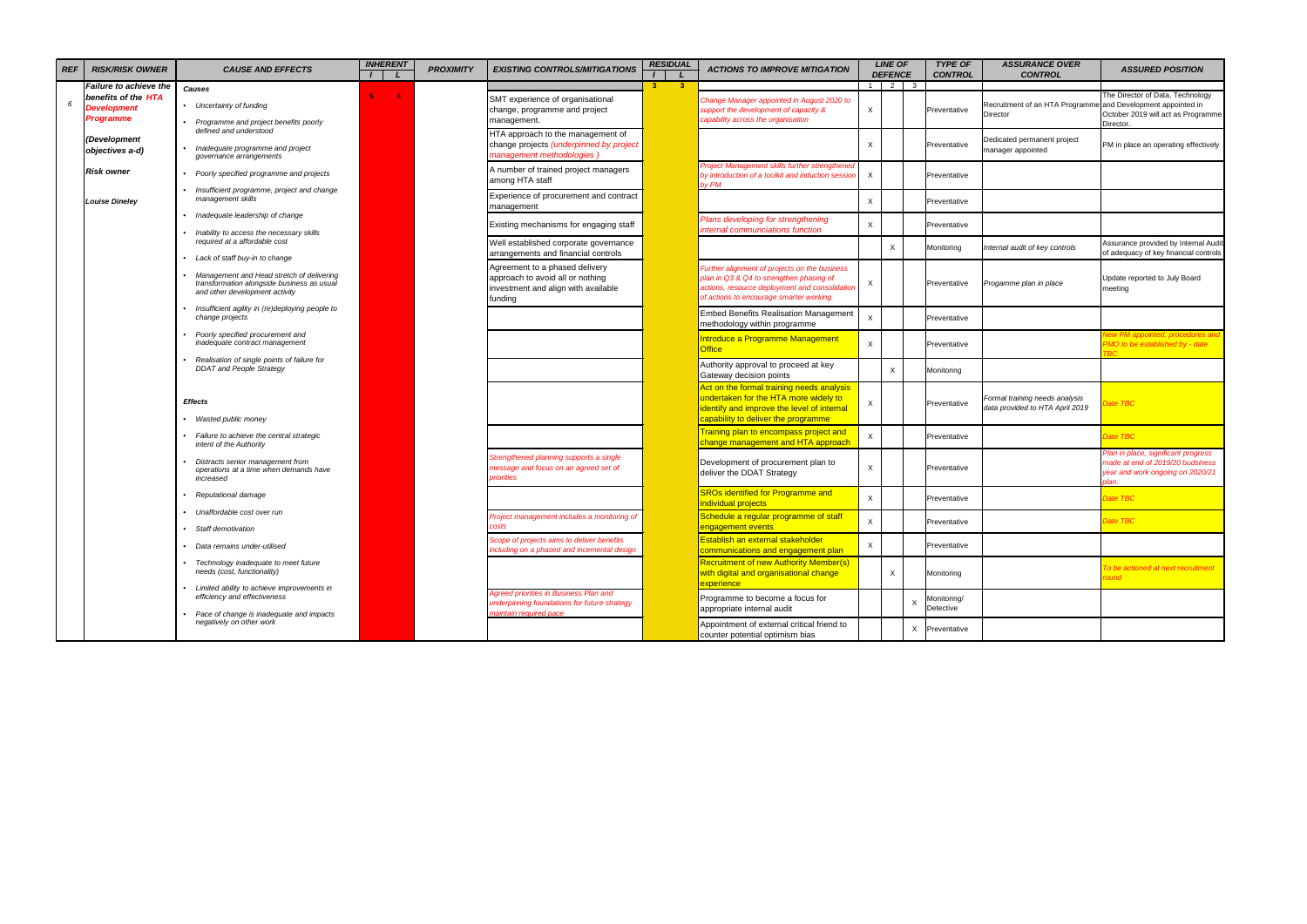# **Board Supplementary Data Annex document**  Quarter 2 2020/2021

| Date              | 5 November 2020 | <b>Paper Reference</b>        | HTA (23b/20)       |
|-------------------|-----------------|-------------------------------|--------------------|
| Agenda Item       | 6               | <b>Author</b>                 | Nicolette Harrison |
| <b>Protective</b> | OFFICIAL        | <b>Author Contact</b>         |                    |
| <b>Marking</b>    |                 | Nicolette.Harrison@hta.gov.uk |                    |

#### **Purpose of Report**

1. This report sets out a high-level overview of activity in quarter two 2020/21.

#### **Enquiries**

2. Figure 1 below displays the total number of body donation enquiries and other general enquiries received.

**Figure 1: Number of body donation and other general enquiries received each quarter**



3. Table 1 displays the number of general enquiries received for each sector (excluding body donation enquiries).

| Table 1: General Enquiries Received by sector (excluding Body Donation Enquiries) |  |  |  |
|-----------------------------------------------------------------------------------|--|--|--|
|-----------------------------------------------------------------------------------|--|--|--|

| <b>Sector</b> | Q2      | Q3      | Q4               | Q1      | Q2      | 2018/19 | 2019/20      |
|---------------|---------|---------|------------------|---------|---------|---------|--------------|
|               | 2019/20 | 2019/20 | 2019/20          | 2020/21 | 2020/21 | Total   | <b>Total</b> |
| Anatomy       | 42      | 43      | ົາ 1<br><u>.</u> | 20      | 19      | 160     | 136          |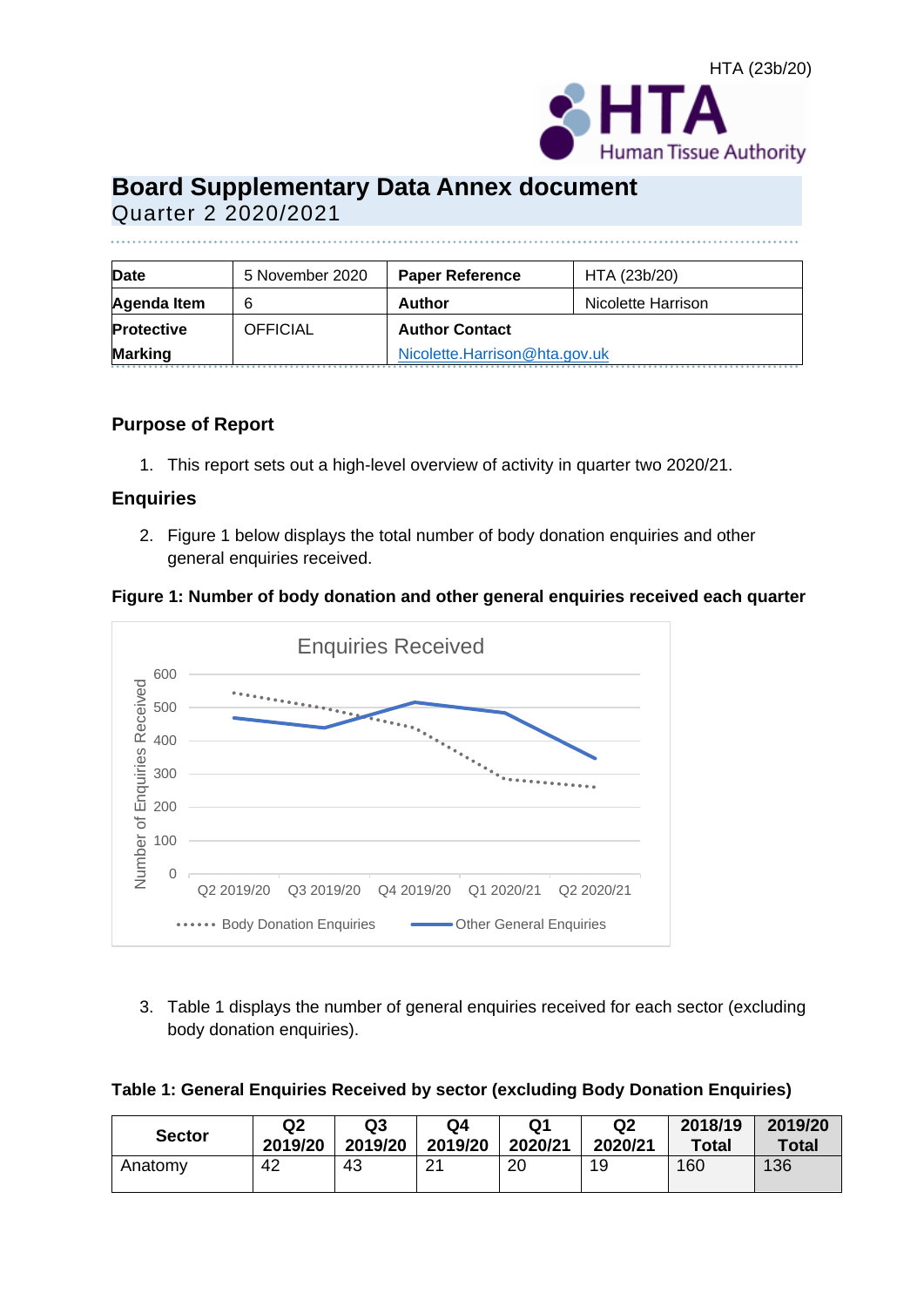| Human<br>Application                            | 62             | 78           | 103         | 100 | 86  | 282   | 316            |
|-------------------------------------------------|----------------|--------------|-------------|-----|-----|-------|----------------|
| <b>Organ Donation</b><br>and<br>Transplantation | 11             | 8            | 6           | 12  | 14  | 30    | 38             |
| Post Mortem                                     | 85             | 88           | 147         | 196 | 116 | 178   | 379            |
| <b>Public Display</b>                           | 5              | 5            | 8           | 1   | 6   | 21    | 22             |
| Research                                        | 68             | 75           | 53          | 74  | 62  | 139   | 248            |
| Removal                                         | $\overline{2}$ | $\mathbf{1}$ | $\mathbf 0$ | 6   | 1   | 1     | $\overline{4}$ |
| No Sector<br>Assigned                           | 194            | 141          | 178         | 75  | 43  | 908   | 679            |
| Total                                           | 469            | 439          | 516         | 484 | 347 | 1,719 | 1,822          |

#### **Licensing**

4. Table 2 displays the number of new licence applications, new licences offered, satellite additions and revocations in quarter two.

#### **Table 2: New licence applications, new licences offered, satellite additions and revocations in quarter two**

| <b>Sector</b>                            | <b>New</b><br><b>Licence</b><br><b>Application</b> | <b>Licence</b><br><b>Applications</b><br>with<br><b>Decision</b><br><b>Made</b> | <b>Satellite</b><br><b>Additions</b> | <b>Revocations</b> | <b>Satellite</b><br><b>Revocations</b> |
|------------------------------------------|----------------------------------------------------|---------------------------------------------------------------------------------|--------------------------------------|--------------------|----------------------------------------|
| Anatomy                                  | $\mathbf{1}$                                       | $\overline{0}$                                                                  | $\overline{0}$                       | $\Omega$           | $\overline{0}$                         |
| Human<br>Application                     | 3                                                  | $\overline{0}$                                                                  | $\overline{2}$                       | $\Omega$           | 3                                      |
| Organ<br>Donation and<br>Transplantation | $\Omega$                                           | $\overline{0}$                                                                  | $\mathbf 0$                          | $\Omega$           | $\overline{0}$                         |
| Post Mortem                              | $\Omega$                                           | $\overline{2}$                                                                  | 1                                    | $\Omega$           | 1                                      |
| <b>Public Display</b>                    | $\overline{0}$                                     | $\overline{0}$                                                                  | $\overline{0}$                       | $\Omega$           | $\overline{0}$                         |
| Research                                 | $\overline{2}$                                     | $\overline{0}$                                                                  | $\overline{2}$                       | $\overline{4}$     | 3                                      |
| Total                                    | 6                                                  | $\overline{2}$                                                                  | 5                                    | 4                  | $\overline{7}$                         |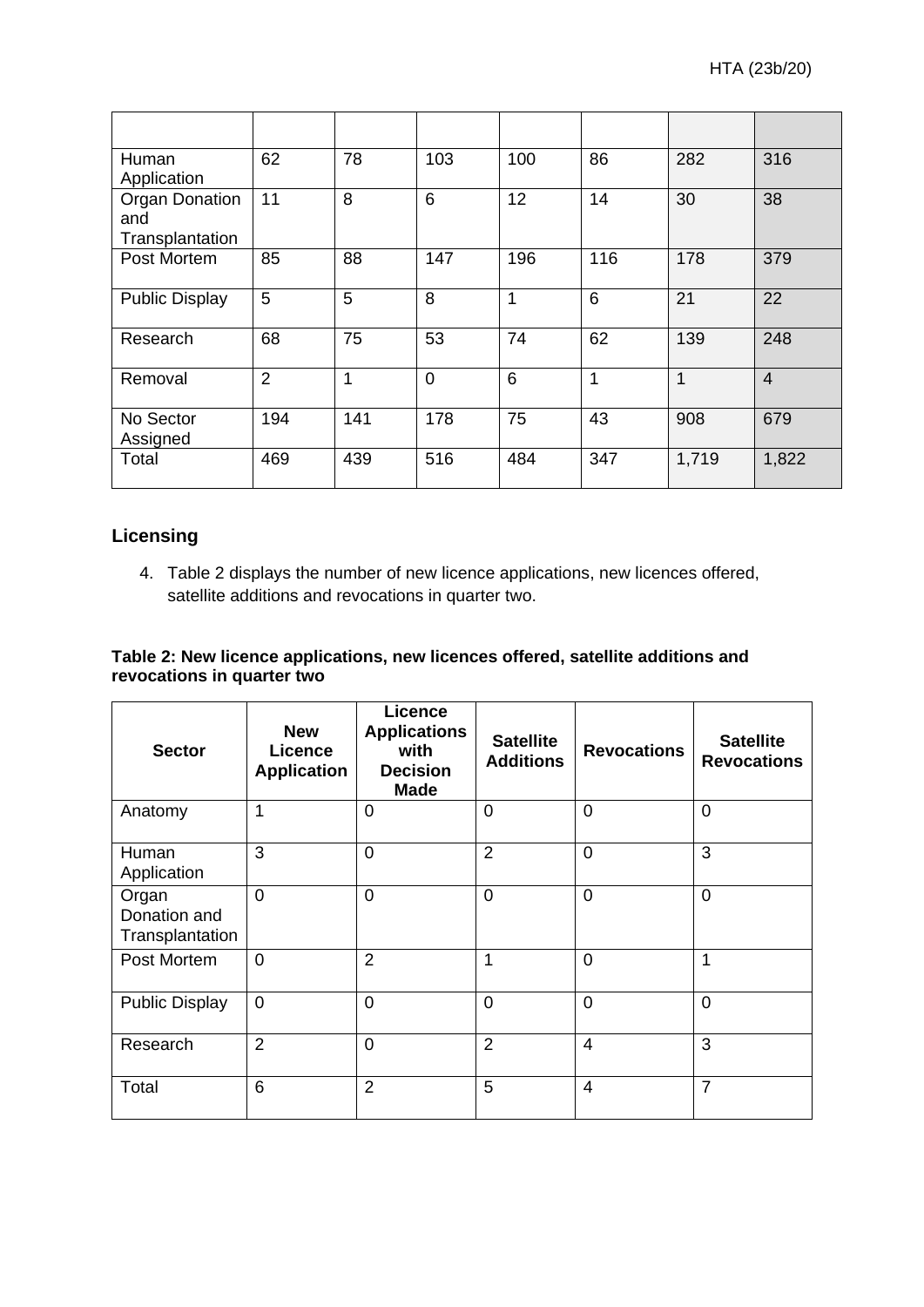- 5. Six new licence applications were received in quarter two 2020/21 (three applications were received in the Human Application sector, two of which were the first EU Exit applications. Two applications were also received in the Research sector and one application was received in the Anatomy sector).
- 6. In quarter two 2020/21, decisions were made on two applications. Both were emergency mortuary licence applications in the Post Mortem sector, one of which was the first licence for a funeral director organisation.
- 7. There were two satellite additions in the Human Application sector, one in the Post Mortem sector and two in the Research sector.
- 8. A total of four revocations took place in the Research sector.
- 9. There was a total of seven satellite revocations in quarter two (three were in the Human Application sector, one in the Post Mortem sector and three in the Research sector).

#### **Licensing Variations**

- 10. Figure 2 displays the total number of licensing variations received each quarter.
- 11. Licensing variations received by sector is displayed in Table 3.



**Figure 2: Number of licencing variations received each quarter**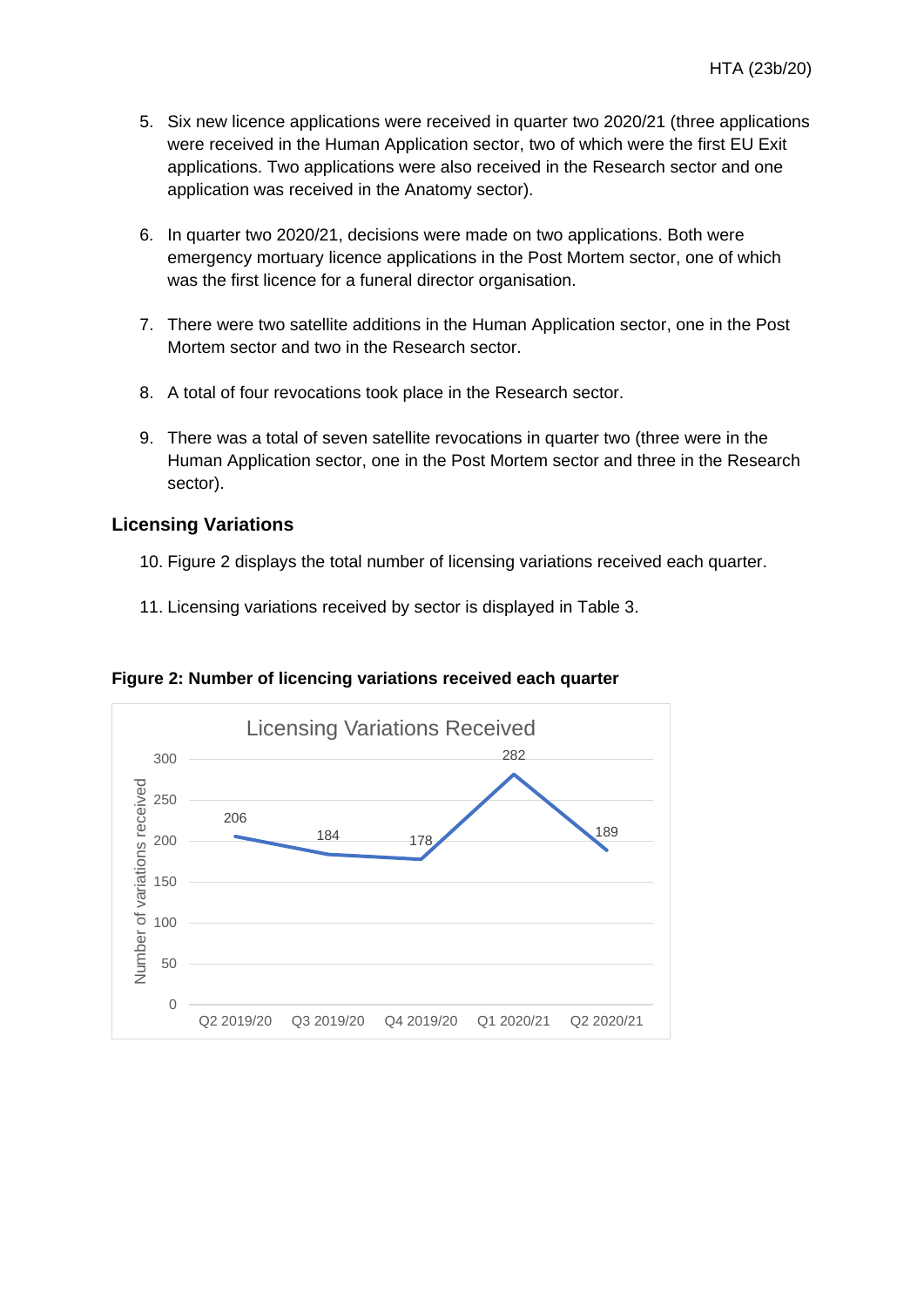| <b>Sector</b>                                   | Q2<br>2019/20  | Q3<br>2019/20  | Q <sub>4</sub><br>2019/20 | Q <sub>1</sub><br>2020/21 | Q2<br>2020/21  | 2018/19<br><b>Total</b> | 2019/20<br><b>Total</b> |
|-------------------------------------------------|----------------|----------------|---------------------------|---------------------------|----------------|-------------------------|-------------------------|
| Anatomy                                         | 8              | 10             | 8                         | 6                         | 3              | 25                      | 30                      |
| Human<br>Application                            | 72             | 54             | 83                        | 127                       | 102            | 260                     | 118                     |
| <b>Organ Donation</b><br>and<br>Transplantation | $\overline{7}$ | 12             | $\overline{4}$            | $6\phantom{1}$            | $\overline{4}$ | 27                      | 27                      |
| Post Mortem                                     | 72             | 55             | 40                        | 89                        | 39             | 158                     | 205                     |
| <b>Public Display</b>                           | 5              | 9              | 1                         | 5                         | $\overline{2}$ | 9                       | 16                      |
| Research                                        | 42             | 42             | 42                        | 49                        | 39             | 155                     | 165                     |
| Removal                                         | $\mathbf 0$    | $\overline{2}$ | $\Omega$                  | $\overline{0}$            | $\overline{0}$ | $\overline{0}$          | $\overline{2}$          |
| Total                                           | 206            | 184            | 178                       | 282                       | 189            | 634                     | 708                     |

**Table 3: Licensing variations received by sector** 

12. A total of 189 licensing variations were received in quarter two. The number received has returned to the average number received before the COVID-19 period.

#### **Living Donation**

- 13. Figure 3 shows the total number of living donation cases approved by the Living Donation Assessment Team (LDAT) and panel.
- 14. In quarter two, 122 cases were approved by the LDAT and 18 cases were approved by a panel. The total number of cases approved also includes those using the emergency out-of-hours processes.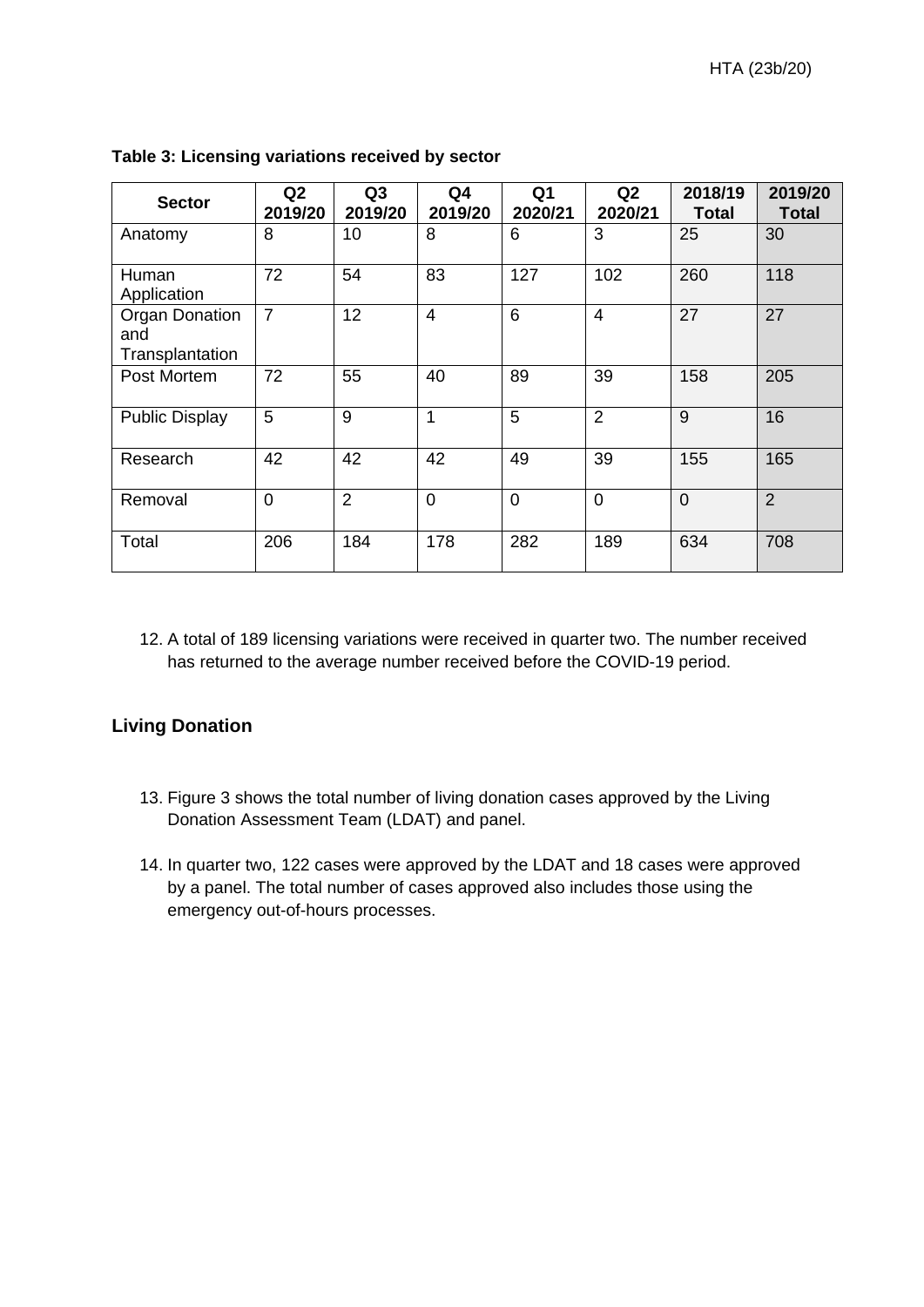

**Figure 3: Number of living donation cases approved per quarter** 

15. Table 4 below shows the total number of bone marrow and peripheral blood stem cell (PBSC) cases approved in quarter two compared to preceding quarters.

**Table 4: Total number of bone marrow and PBSC cases approved** 

|           | Q <sub>2</sub> | Q3<br>2019/20   2019/20   2019/20   2020/21 | Q4 | Q1 | Q2<br>2020/21 | 2018/19<br><b>Total</b> | 2019/20<br>Total |
|-----------|----------------|---------------------------------------------|----|----|---------------|-------------------------|------------------|
| Approvals | 19             | 15                                          |    | 16 | 15            |                         | 66               |

#### **Incidents – HTARIs**

16. Figure 4 displays the number of reported HTARIs in quarter two compared to preceding quarters. This also includes any near misses and incidents that may, on investigation, be found not to be reportable incidents.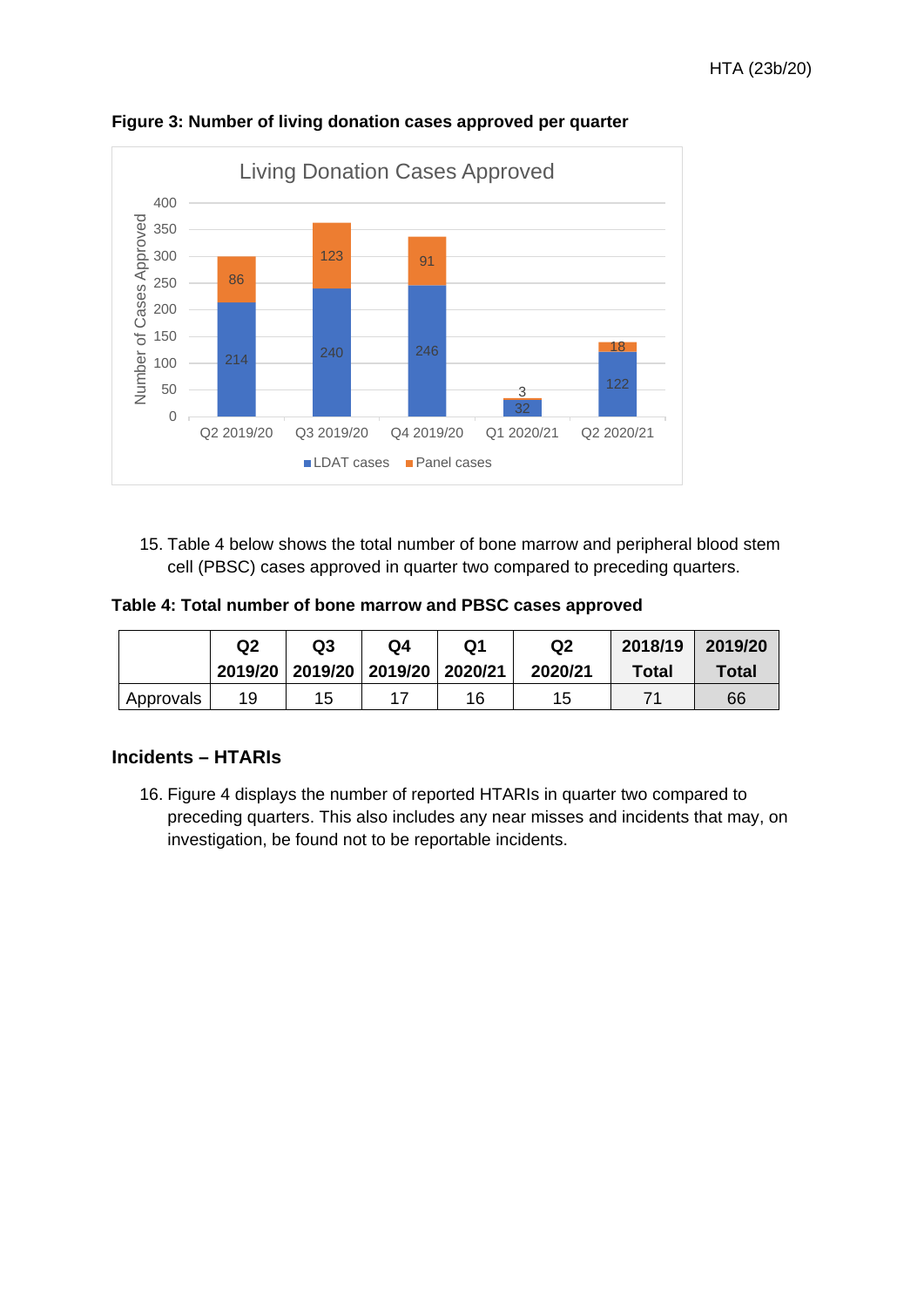

**Figure 4: HTARI cases opened during quarter in the Post Mortem sector** 

17. Figure 5 displays the number of HTARIs resolved in quarter two compared to the preceding quarters.

**Figure 5: HTARI cases resolved during quarter in the Post Mortem sector**



#### **Incidents – HA SAEARs**

18. Figure 6 below displays the number of reported HA SAEARs in quarter two compared to preceding quarters. This also includes any near misses and incidents that may, on investigation, be found not to fit the criteria of a SAEAR.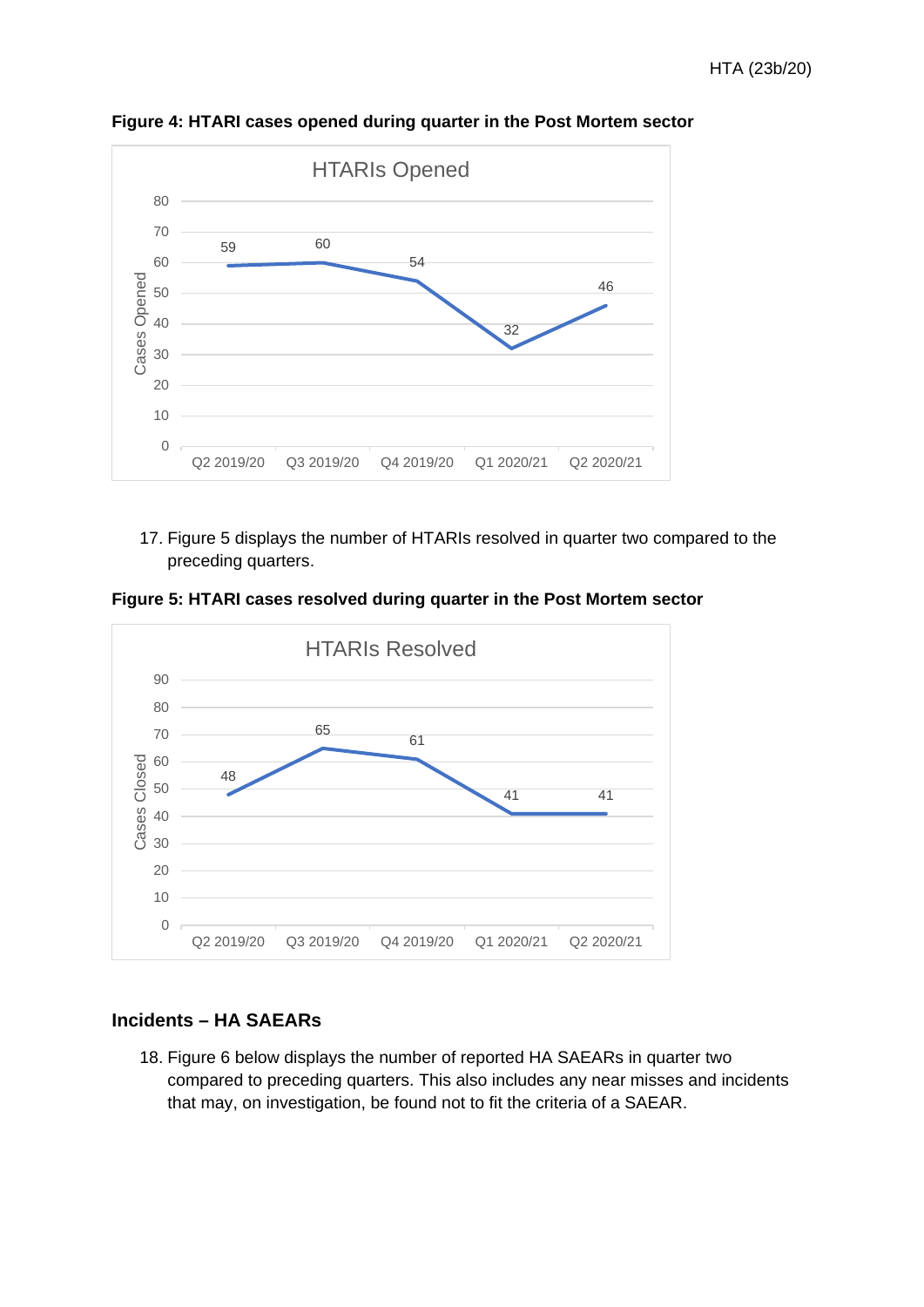

**Figure 6: SAEARs opened during quarter in the Human Application sector** 

19. Figure 7 displays the number of HA SAEARs resolved in quarter two compared to preceding quarters.



**Figure 7: SAEARs resolved during quarter in the Human Application sector** 

#### **Incidents – ODT SAEARs**

20. Figure 8 below displays the number of reported ODT SAEARs in quarter two compared to preceding quarters.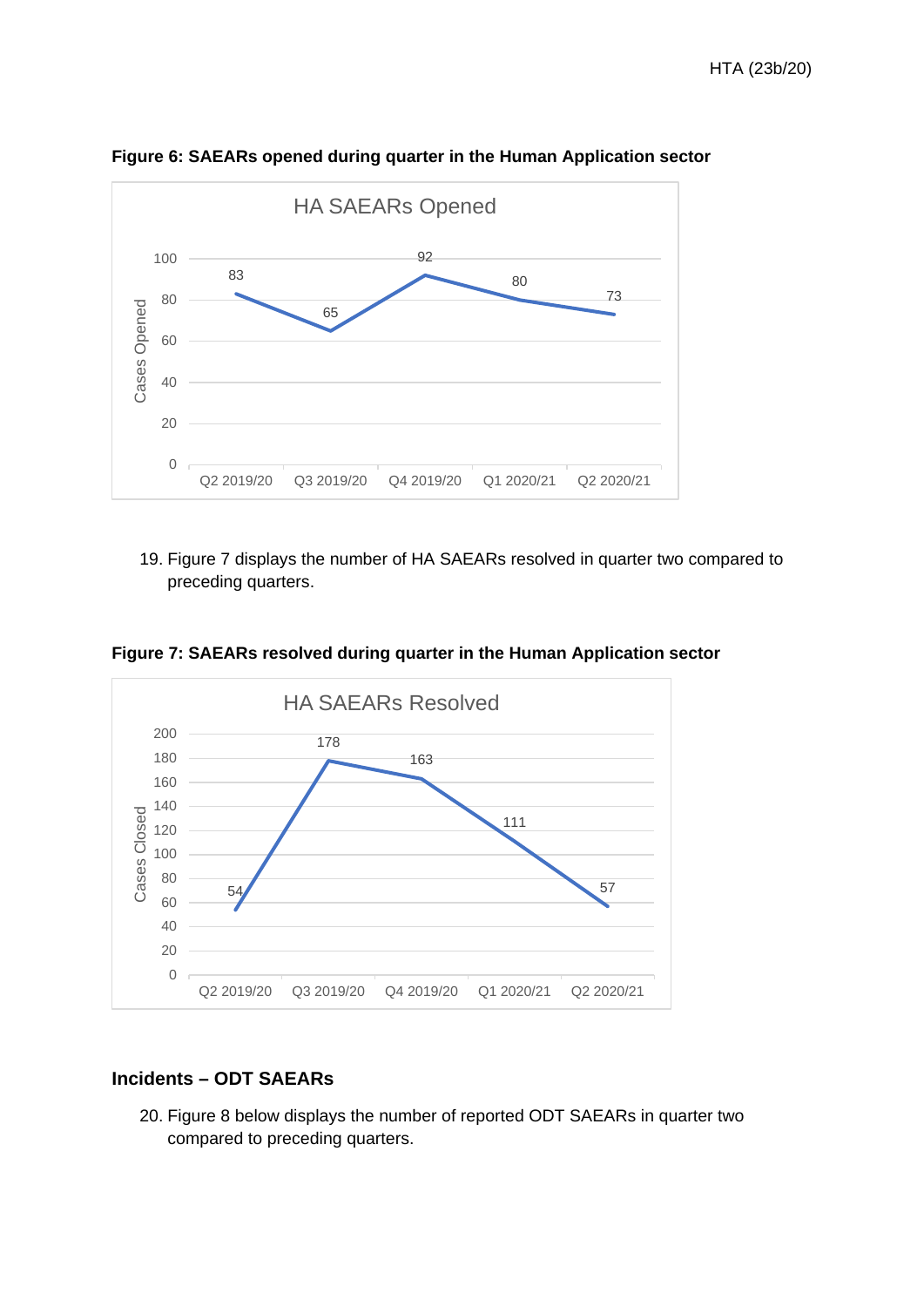

**Figure 8: SAEARs opened during quarter in the Organ Donation and Transplantation sector** 

21. Figure 9 below displays the number of ODT SAEARs resolved in quarter two compared to preceding quarters.

**Figure 9: SAEARs resolved during quarter in the Organ Donation and Transplantation sector**



#### **CAPA Plans**

22. Figure 10 displays the number of CAPA plans opened and closed during quarter two, compared to previous quarters. The number of CAPA plans opened includes those opened as part of new licences offered.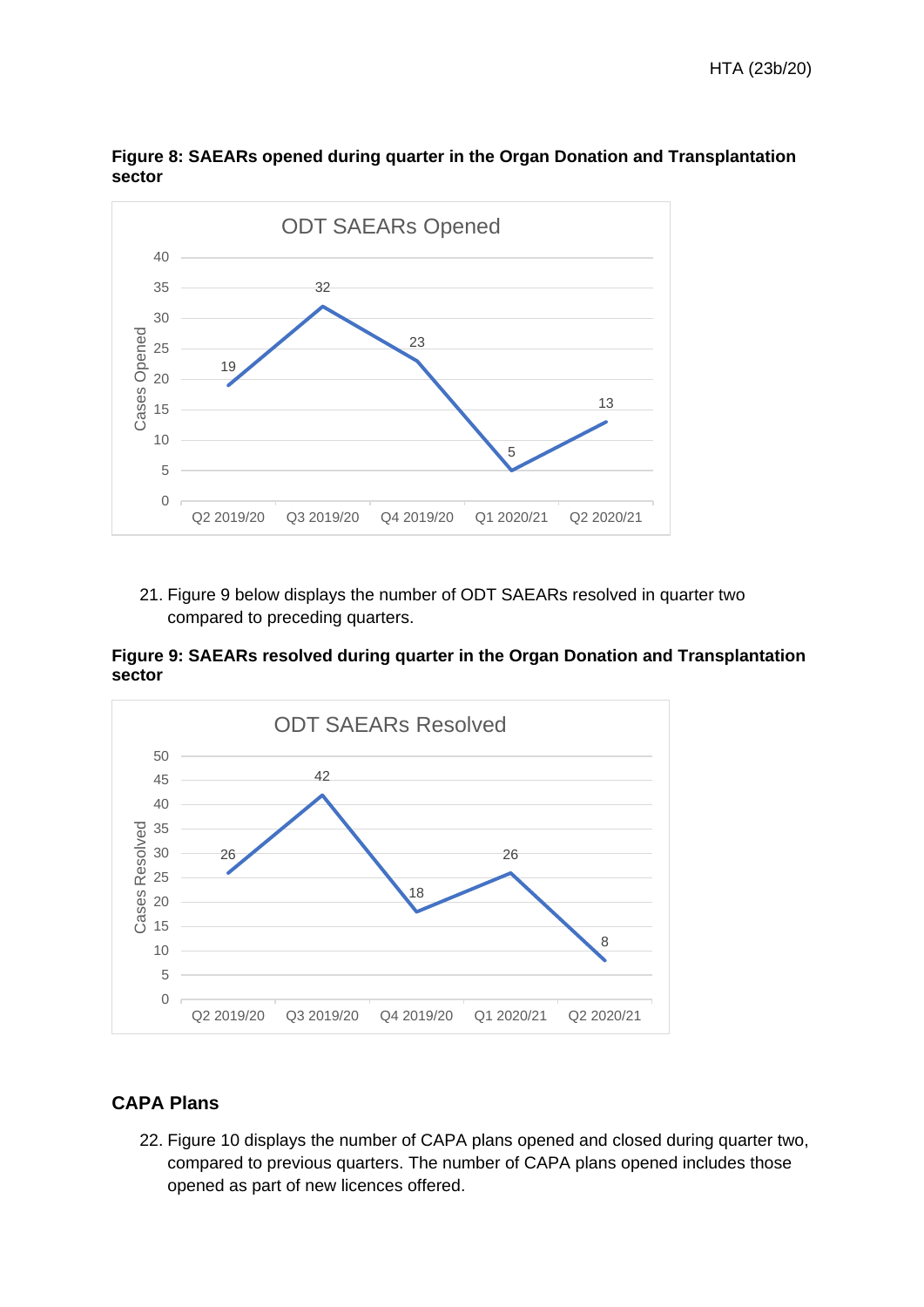- 23. A total of eight CAPA plans were opened in quarter two. Seven CAPA plans were opened in the Post Mortem sector and one was opened in the Human Application sector.
- 24. A total of 28 CAPA plans were closed in quarter two. Eleven CAPA plans were closed in the Human Application sector, eleven were closed in the Post Mortem sector, four closed in the Research sector, one closed in the Anatomy sector and one closed in the Public Display sector.



**Figure 10: Number of CAPA Plans opened and closed during quarter**

- 25. Table 5 shows all open CAPA plans at the end of quarter two and the length of time they have been open.
- 26. There were a total of 37 open CAPA plans at the end of quarter two. Eight CAPA plans have been open for less than six months, twelve have been open between 6- 12 months and 17 CAPA plans have been open for longer than 12 months.

| <b>Open CAPA</b><br><b>Plans</b> | Anatomy  | <b>Post</b><br><b>Mortem</b> | Human<br><b>Application</b> | <b>Research</b> | <b>Public</b><br><b>Display</b> | <b>ODT</b> | <b>Total</b> |
|----------------------------------|----------|------------------------------|-----------------------------|-----------------|---------------------------------|------------|--------------|
| $< 6$ months                     | 0        | 3                            | 5                           | 0               | 0                               | $\Omega$   | 8            |
| 6-12 months                      | $\Omega$ | 5                            |                             | 0               | 0                               | $\Omega$   | 12           |
| > 12 months                      | 0        | 2                            | 14                          |                 | 0                               | $\Omega$   | 17           |
| <b>Total</b>                     | 0        | 10                           | 26                          |                 | 0                               | $\Omega$   | 37           |

**Table 5: All Open CAPA plans**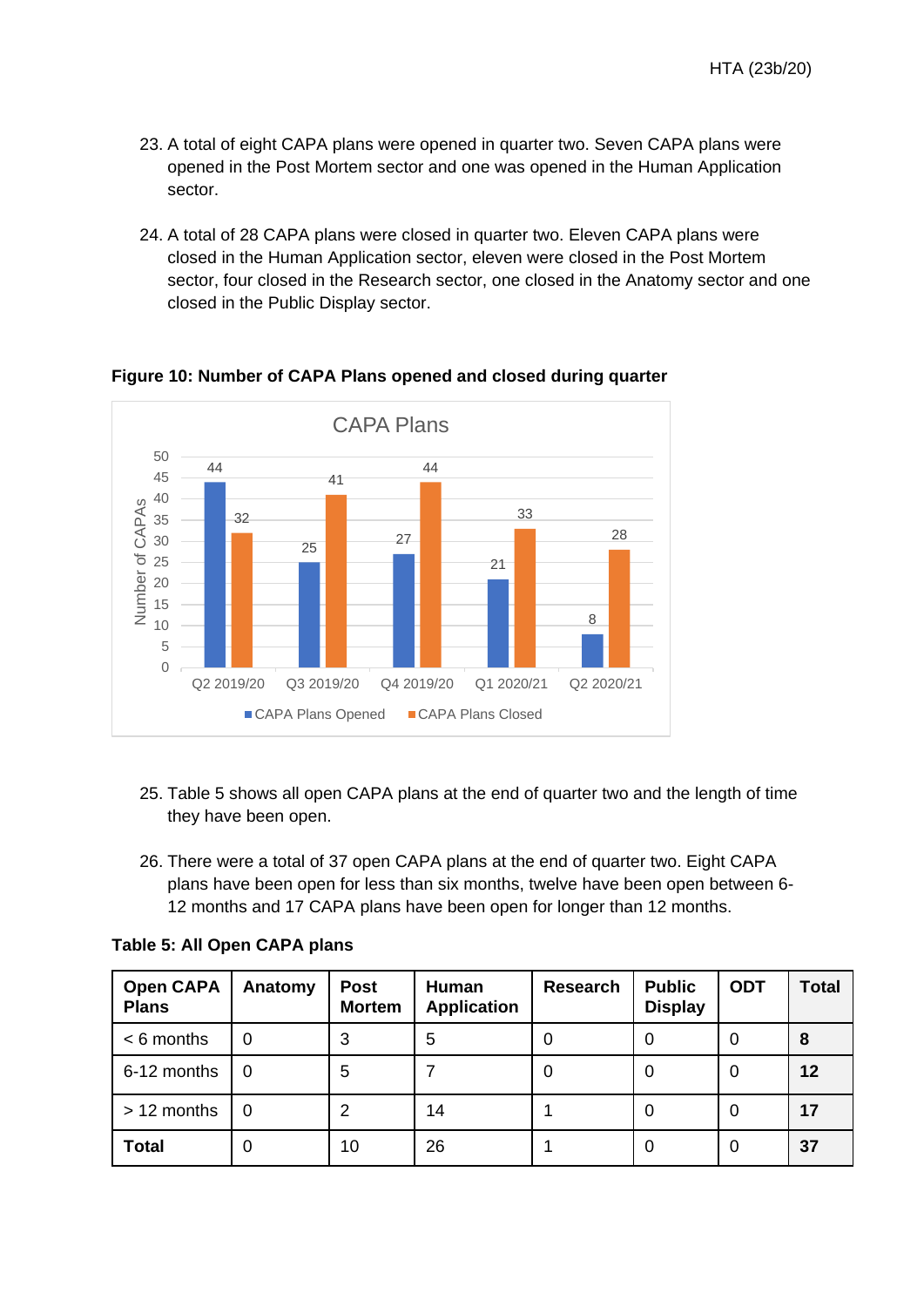#### **Website Analytics**

27. These analytics compare website activity during quarter two of 2020/21 with quarter two of 2019/20, as this represents the best direct comparison.

#### **Table 6: Audience Size**

|               | 2020/21 | 2019/20 |
|---------------|---------|---------|
| <b>Visits</b> | 45,176  | 55,457  |
| Sessions      | 62,461  | 77,568  |

28. Overall traffic is down roughly 20% compared to the same period last year. This is against the trend, as in general we have seen yearly increases in audience size. For example, 2019 saw the number of users for the year increase by nearly 8% compared to 2018.

#### **Table 7: Engagement**

|                         | 2020/21  | 2019/20  |
|-------------------------|----------|----------|
| Average time on<br>page | 2min 32s | 2min 46s |
| Bounce rate             | 41.32%   | 39.27%   |

29. Engagement statistics both fell by a fairly moderate amount. There is no overall trend for engagement statistics over time, however we usually expect to see any fall in audience size to be met by an increase in engagement metrics. Bounce rate measures the percentage of site visits that arrive on a page on the website and leave without visiting another page. It is generally used as an engagement metric.

#### **Popular Pages**

30. This section reveals what may be the root cause of the drop off in traffic to the website. In general, content aimed at a public audience, particularly in relation to body donation, is down as a proportion of page views. This suggests that though professionals are still using our website in similar numbers to the previous year, there has been a significant drop off in members of the public seeking guidance on our website, specifically in regard to body donation.

#### **Additional notes**

31. There was a significant spike in website traffic on Wednesday 7 August 2019, which is largely anomalous. As such this skews the statistics somewhat.

#### **Conclusion**

32. There is little to mark this period as especially significant, though the fall in traffic is something that we will continue to monitor into the next quarter.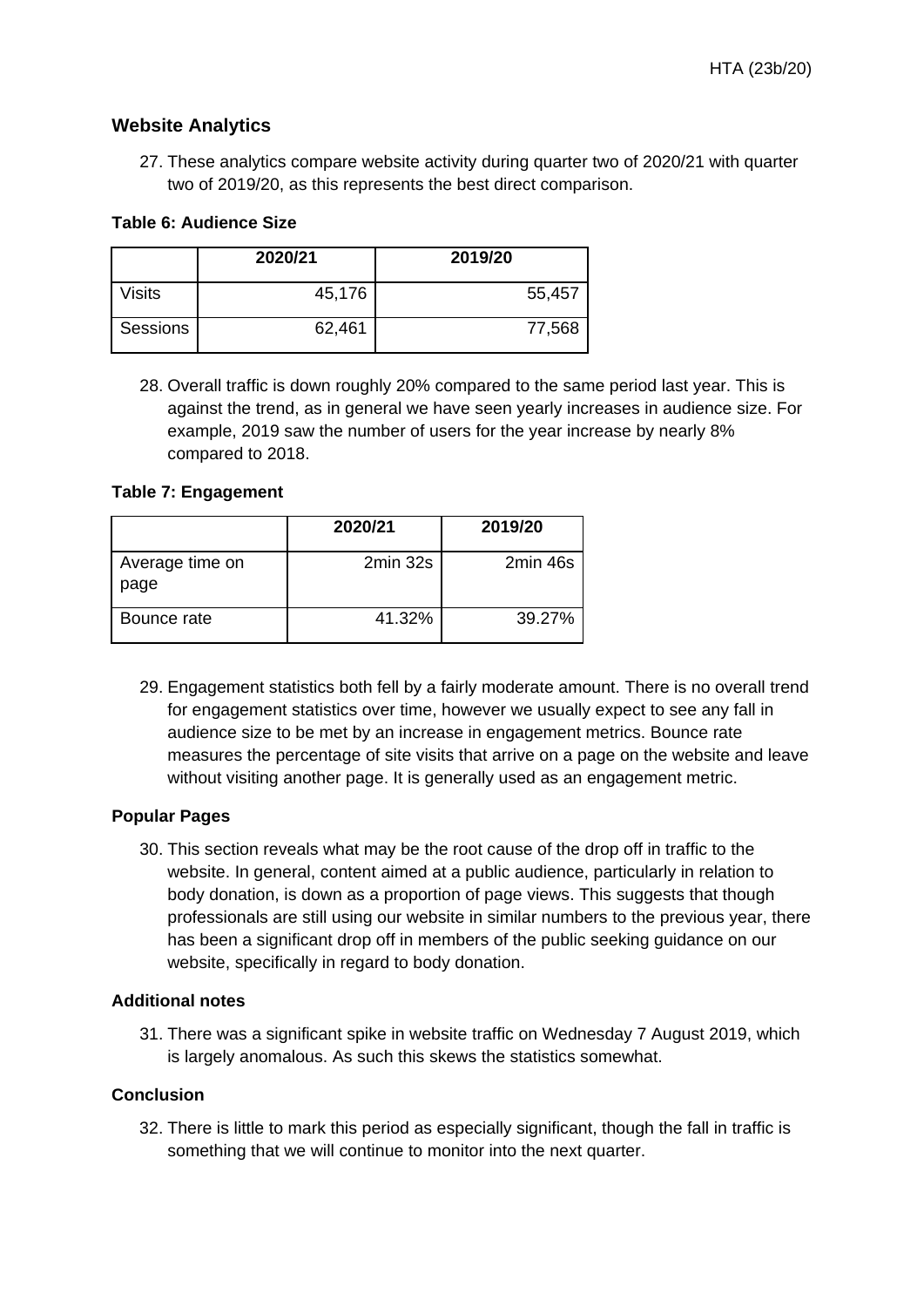# **Comparison graph (users over time)**

01-Jul-2019 - 30-Sep-2019: <br>01-Jul-2020 - 30-Sep-2020: 0 Users  $2,000$  $1,00$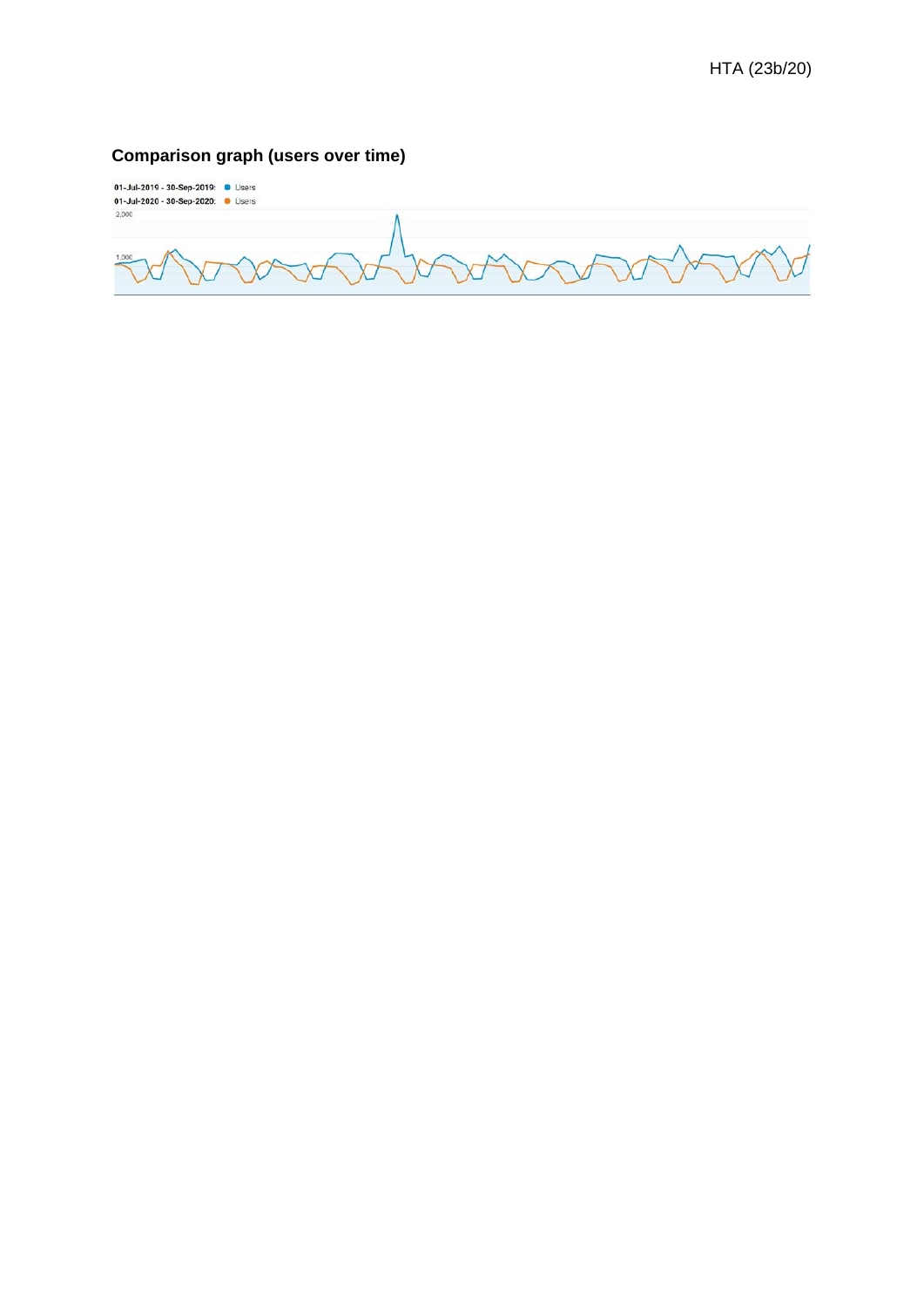

# **Board paper**

| Date        | 5 November 2020 |        | Paper reference HTA (24/20)       |
|-------------|-----------------|--------|-----------------------------------|
| Agenda item |                 | Author | Louise Dineley, Director of Data, |
|             |                 |        | <b>Technology and Development</b> |

| <b>Protective</b> | <b>OFFICIAL</b> |
|-------------------|-----------------|
| <b>Marking</b>    |                 |
|                   |                 |

# **HTA Development Programme**

#### **Purpose of paper**

1. This paper aims to provide an update on the HTA's Development Programme and to set out the scope of work for the next six months.

#### **Decision-making to date**

- 2. The priorities in the Development Programme continue to reflect and drive forward core themes of the HTA's Strategy.
- 3. The CEO approved this paper for release on 27 October 2020.

#### **Action required**

4. The Board is asked to note the paper.

#### **Background**

5. For the last three years the HTA Strategy has been committed to strengthening the use of data and developing our technology to support the delivery of effective regulation. Progress in the achievement and realisation of the intended benefits had been constrained due to the availability of resources (financial and people). In quarter four 2019/20 there was a renewed drive to realise these strategic objectives through successful cloud migration, implementation of Microsoft 365 and the establishment of a baseline on our current and future data, intelligence and information requirements.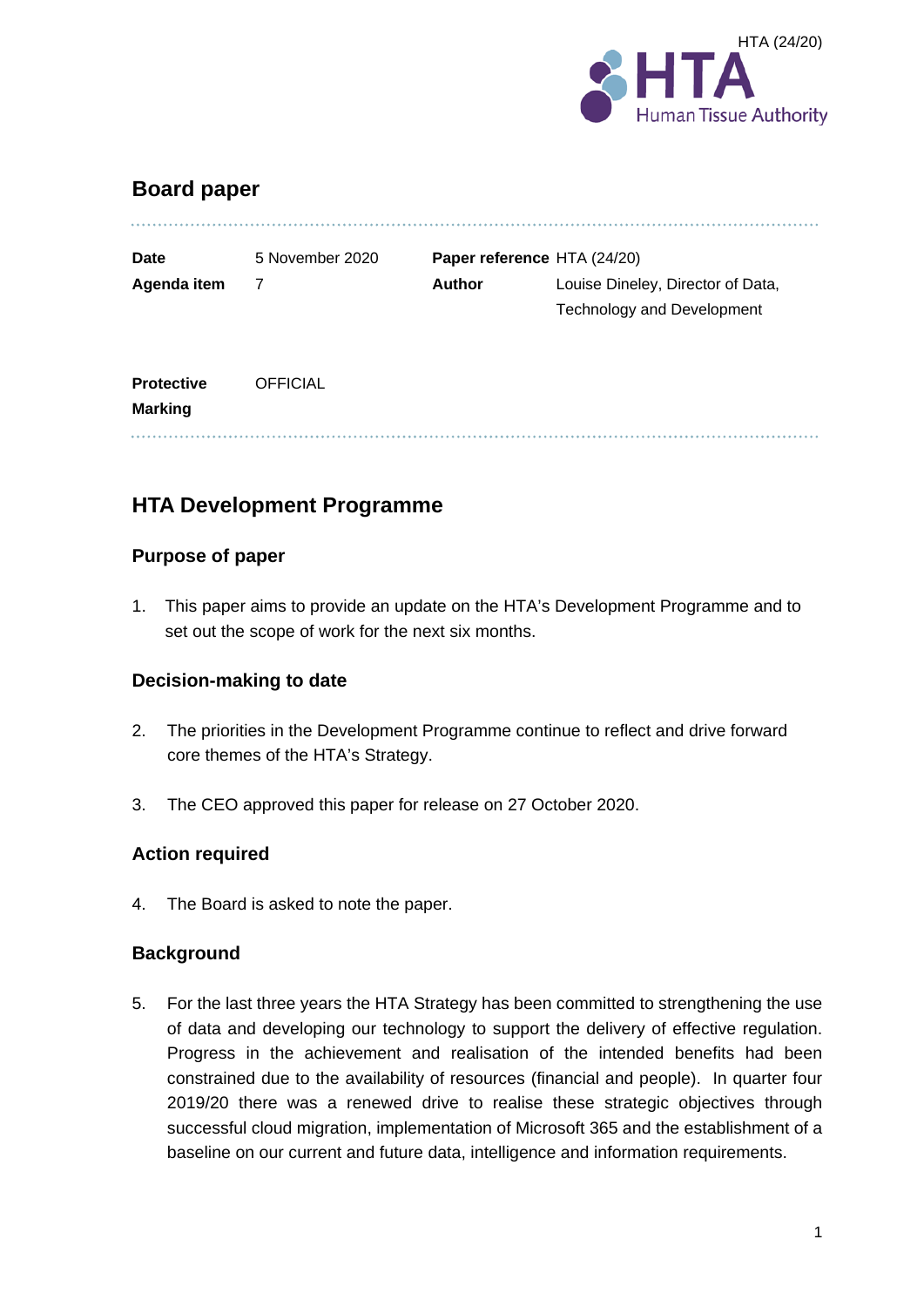- 6. The coronavirus pandemic presented an opportunity to reset our plans and use of resources. In quarters one and two, activity levels across the business have been generally lower than in previous years. This offered the opportunity to focus on progressing developments previously constrained by resources through targeted investment.
- 7. At the July Board meeting we shared an update on the Development Programme confirming the six priority projects and their scope. Since then the focus has been on detailed project planning – including bringing outstanding actions, recommendations and long-standing issues into scope. Planning also requires the resolution of issues of policy, development of capabilities and the strengthening of internal systems and processes. This alignment of actions will help in future proofing some of the proposed developments and establishing a sustainable HTA Target Operating Model for the next three-year strategy.

#### **Update on the Priority Projects**

- 8. In quarter two, the projects have focussed on scoping, planning and preparing for implementation: More specifically this has included:
	- a. Project planning
	- b. Mapping interdependencies
	- c. Identifying benefits
	- d. Management of resources
- 9. We have also mapped a critical path for each project for the remainder of this financial year alongside business as usual and other operational developments. In addition to setting out what will be achieved this year, this will provide the foundations to support the HTA Strategy 2021-24. Further work will be undertaken to extend these plans into 2021/22.
- 10. *Strengthening the use of data and intelligence***:** After commissioning Transforming Systems in August, further progress has been made in the development of how the HTA uses data and intelligence in the delivery of effective regulation. The commission includes support to draft a Data and Intelligence Strategy and the identification of a core data set based on existing data collection. This data set will then be used to develop a proof of concept model that utilises existing systems and data sources to help identify potential areas of risk and better target the HTA's regulatory response. Early demonstration of a proof of concept has been positively received and will be fully evaluated in the coming weeks. This proof of concept demonstrates what could be achieved in terms of technical capabilities and current data sources. A key factor in any further development of our intelligence and insight capabilities will be the identification and collection of relevant data and establishing further reliable data sources. A further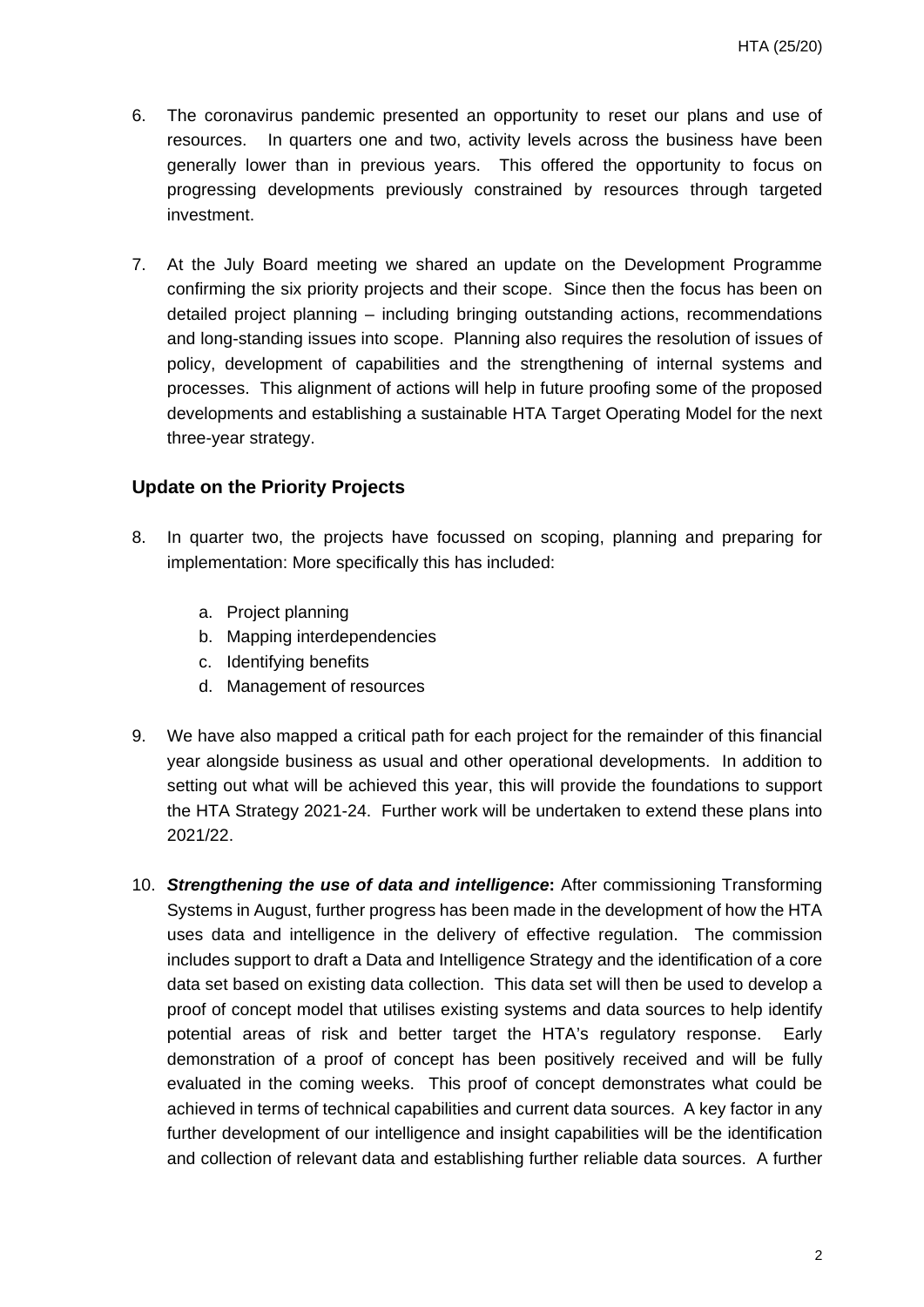commission is anticipated after the evaluation of the proof of concept to further develop the thinking on the end state and strengthened data and intelligence capability across HTA activities.

- 11. *Developing the HTA Operating Model:* The early scoping of the Operating Model has confirmed the core functions and provided a high-level view on proposed changes to past methodologies. In scoping the future purpose of the functions, licensing, data, assessment (previously inspection), corrective action and authoritative voice, there are a number of changes to our systems, processes and people that will be needed. A critical interdependency to the development of a future Operating Model is the development of data and how this is used as part of an updated regulatory offering and in the assessment of compliance in licensed establishments. A key change from the current regulatory approach will be the use of a range of assessment tools. Site visits will continue to be an option and will be supplemented by ongoing insight assessments and targeted virtual regulatory assessments. As work progresses in quarters three and four our aim will be to test the proposed changes internally and engage the views of external stakeholders.
- *12. Implementing an Electronic Document Record Management System (EDRMS):* The planning for the EDRMS project has built on the requirements gathered in quarter four 2019/20 and outstanding other actions - including past internal audit recommendations. In preparation for the implementation of the EDRMS solution a number of key actions need to be completed. One of these has been establishing a state of readiness for document migration from IMPACT. In parallel to these housekeeping arrangements, the identification of a preferred solution options has continued. To support this decision and aligned to the project to optimise Microsoft 365 functionality, there has been a strategic focus on the HTA's future IT requirements. The draft IT strategy provides a framework and a set of principles for future investment and development that ensures interoperability of our systems as well as phased developments against a central vision. This is particularly relevant to the scoping of the EDRMS project with phase one focused on the replacement of IMPACT and subsequent phases considering the future use of CRM, other systems and the flow and exchange of data.
- 13. *Optimising Microsoft 365 functionality:* The adoption of Microsoft 365 at the end of quarter four provided the HTA with a wealth of functionality. The added functionality of Teams as a collaboration and communication tool has been a significant factor in the successful transition to remote working in the last six months. Looking forward, there is an appetite to build on the strong early uptake and utilise more of the functionality offered through Microsoft 365 to support collaboration in the development projects and as part of business as usual. The project actions focus on embedding of Microsoft 365 and the tools available. Examples include the development of a series of guides, the identification of internal champions and "super users" to encourage adoption across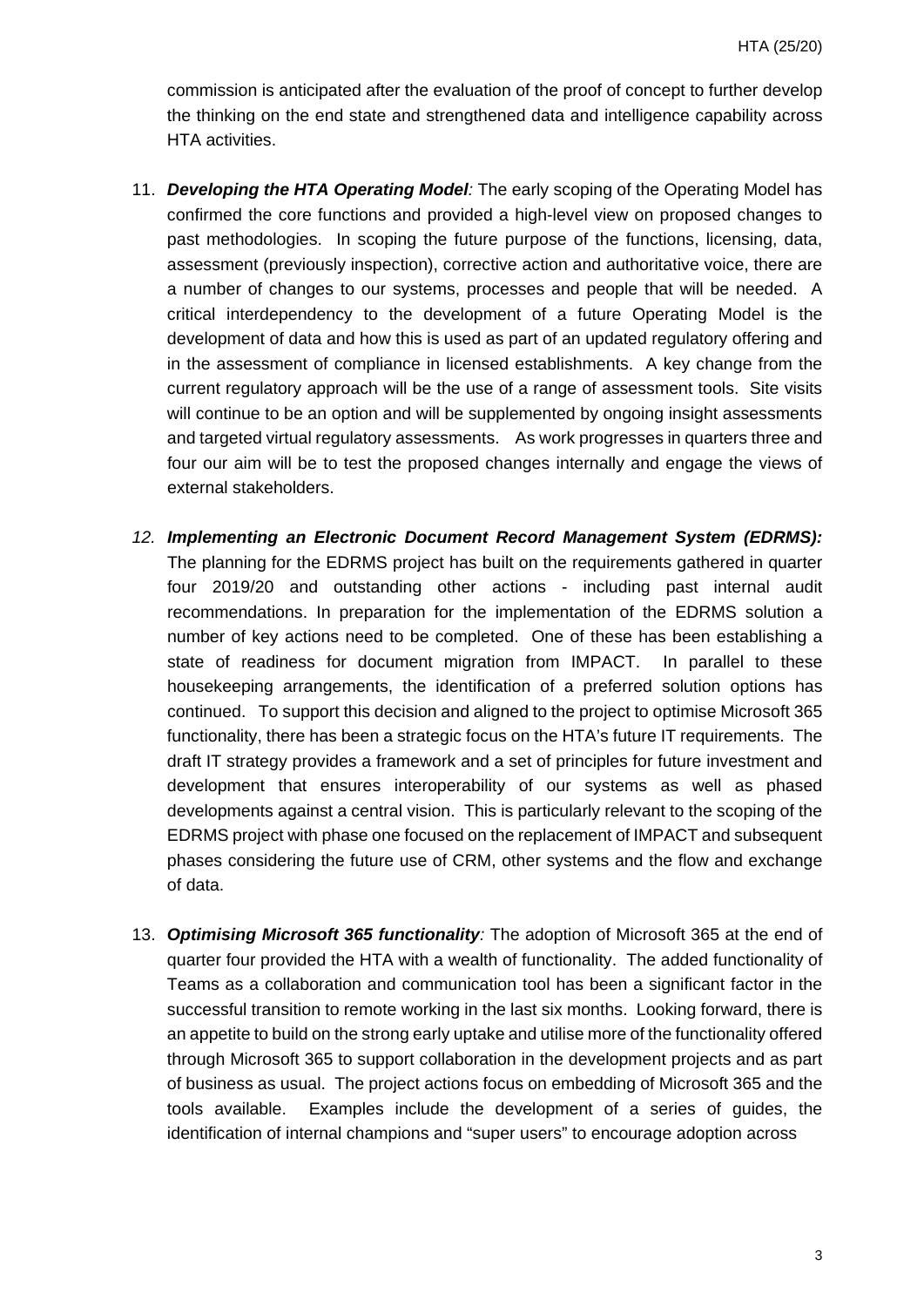peer groups and the use of personal activity data to identify additional apps to individual users.

- 14. *Horizon Scanning & future regulation*: The insight from internal horizon scanning has acted as a key source of insight to the development programme design to date and towards the early thinking for the HTA Strategy 2021-24. There are a number of areas currently being explored, including:
	- Approval of living donation cases
	- Consent provisions for imported material
	- Adaptive licensing models
	- Information sharing and partnership working including innovative ways of working, to support better regulation initiatives, burden reduction and busting bureaucracy.
- 15. *Organisational Preparedness*: The emerging developments and details from each of the projects share a common theme of change. The developments identify changes to what we do, how we do it and the additional skills and expertise required for delivery. In August we successfully appointed an experienced Change Manager to help and prepare the organisation for the scale of change anticipated over the next six months. This change is not limited to the Development Programme and encompasses the move of the office to 2 Redman Place and the extension of remote working as part of an ongoing response to COVID-19 and with existing planned changes to employment contracts. In the first six weeks of appointment the Change Manager has made good progress in setting a foundation with staff for the changes ahead. Actions include the introduction of a change management framework and change impact assessments for priority projects, and the start of a series of internal change management sessions.

#### **Next steps**

- 16. Over quarter three there are a number of planned deliverables. These include:
	- Completion of an initial proof of concept on the data and intelligence model and commissioning of next steps including the commission of external data collection testing.
	- Agreement of the recommended EDRMS solution and implementation with aim for completion in early January.
	- High level design for the future Target Operating Model including a detailed profile of core functions (licensing, data and assessments)
	- Completion of change impact assessments for all projects
	- Implementation of external engagement strategy of stakeholders in proposed changes to the regulatory model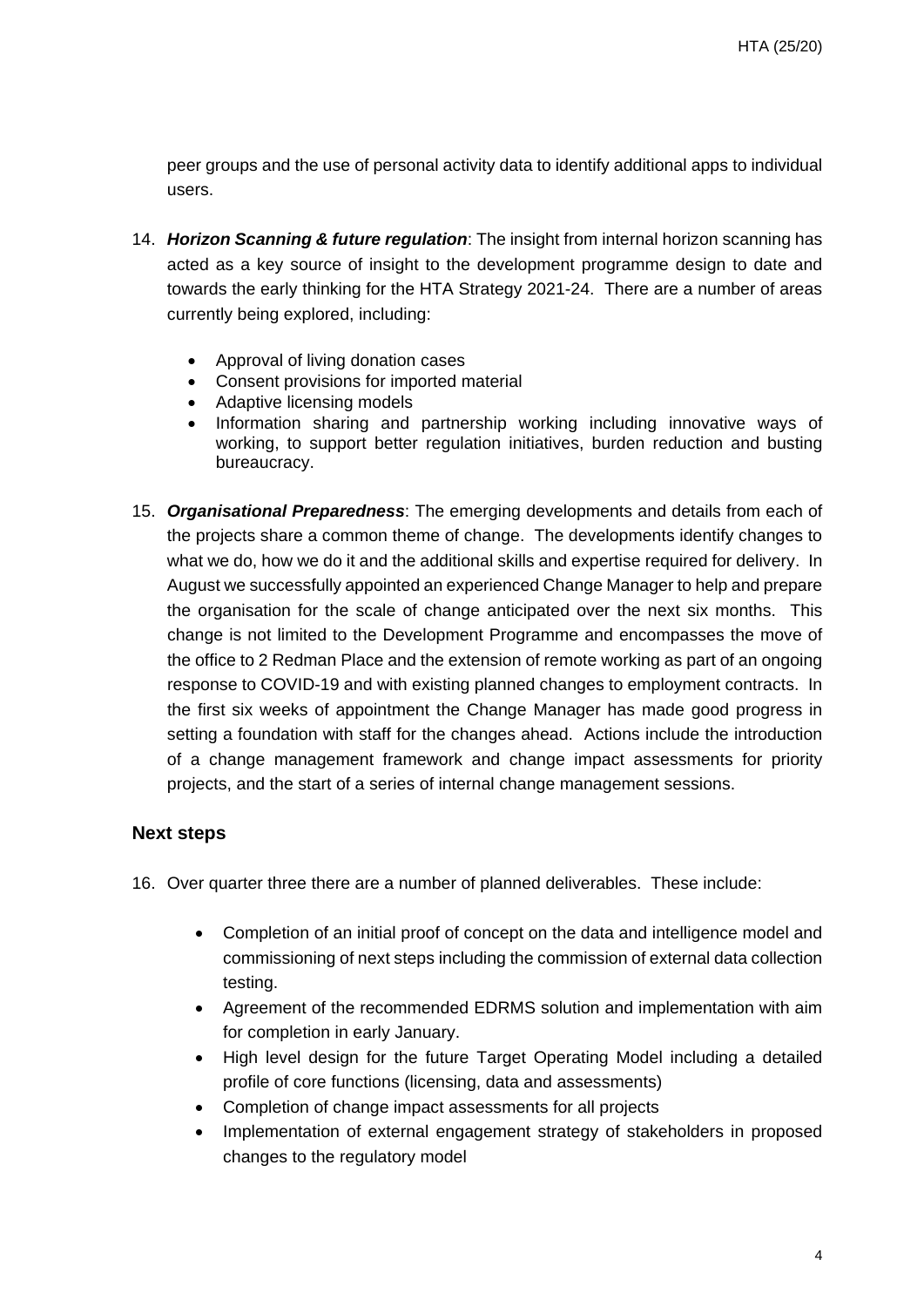

# **Board paper**

| <b>Date</b>                         | 5 November 2020 |               | Paper reference HTA (25/20)                                                                                  |
|-------------------------------------|-----------------|---------------|--------------------------------------------------------------------------------------------------------------|
| Agenda item                         | 9               | <b>Author</b> | Sumrah Chohan, Transplant Manager<br>Jennifer Cole, Transplant Officer<br>Laura Mullally, Transplant Officer |
| <b>Protective</b><br><b>Marking</b> | <b>OFFICIAL</b> |               |                                                                                                              |

#### **Living Donation Panel Case Recommendation**

#### **Purpose of paper**

1. The purpose of this paper is to update Members on the outcome of the recent trial of the proposed recommendation process for cases requiring decision by a panel.

#### **Decision-making to date**

2. This paper was approved by the CEO on 27 October 2020.

#### **Action required**

3. Members are asked to note and comment on the proposals outlined in this paper.

#### **Background**

- 4. In July, Members were provided with a proposal for a new way of assessing cases requiring panel decision. This was with the aim of reducing the time dedicated to panel cases to allow more time to be put to wider governance and oversight activity. The Board agreed to trial the new process for a period of eight weeks. The trial started on 3 August and ended on 30 September.
- 5. During the trial, Members were asked to base their decision on the recommendation template completed by a member of the Executive. The recommendation template was designed to summarise the key information required by law to make a decision. Although Members were still able to access the Independent Assessor (IA) report,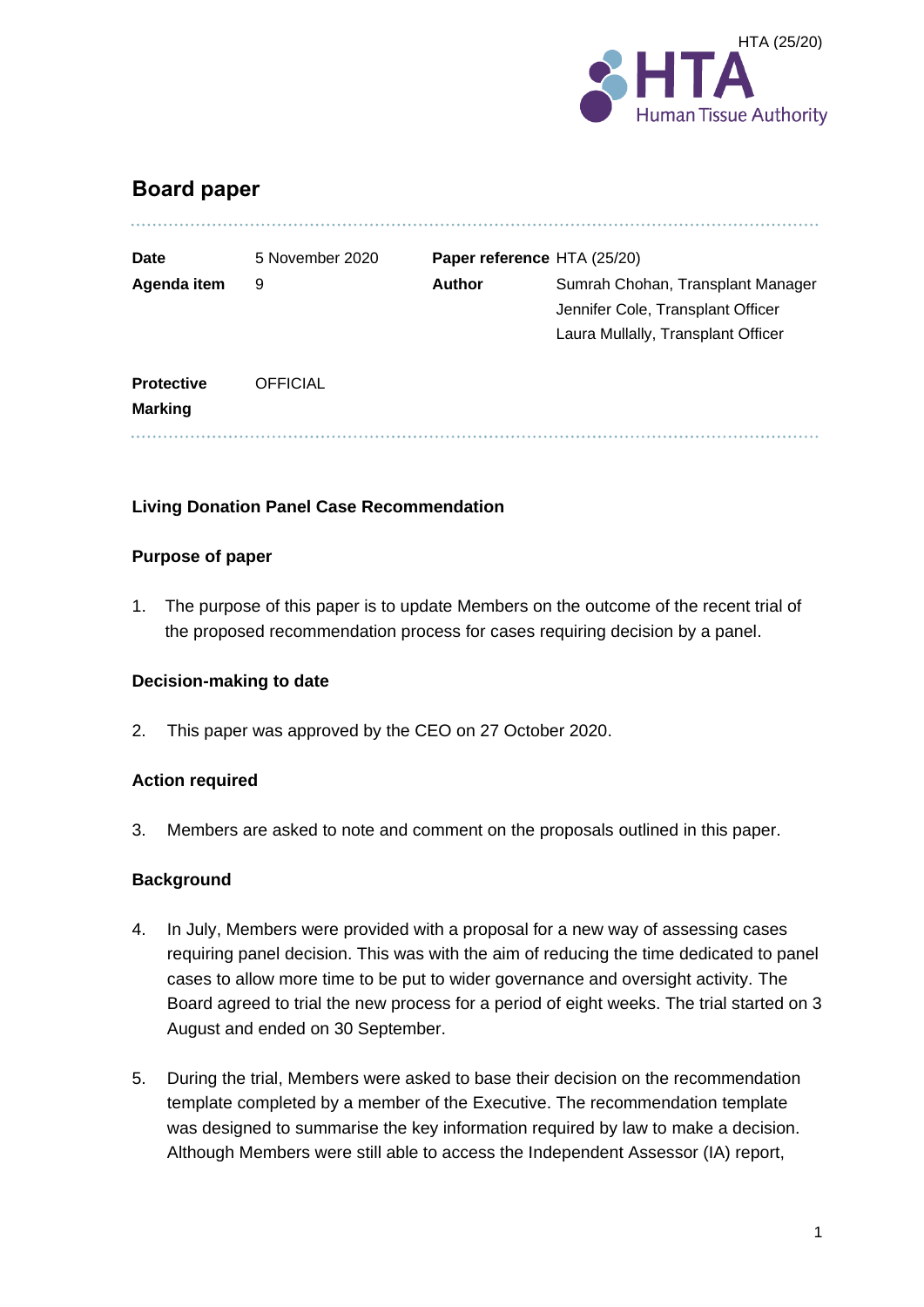referral letter and donor declaration, Members were encouraged to review the recommendation only and base their decision on the information within it.

#### **Trial**

- 6. To ensure all Members were given sufficient opportunity to participate in the trial, Members were assigned a minimum of two panel cases. A total of 29 cases were reviewed during the trial, with an average of seven cases completed per Member.
- 7. Due to COVID-19 and the cancellation of the National Kidney Sharing Scheme matching run in April, there was a substantial decrease in the number of cases requiring panel consideration. Therefore, in the weeks where there were no cases requiring panel consideration, Members were asked to review substitute (past) cases. To ensure a fair trial, Members who had made a decision on those cases previously were not included. A total of six substitute cases were assigned, in addition to the 23 cases requiring decision.
- 8. The table below shows the breakdown of the category of cases considered by Members during the trial:

| Donation category                | Number of cases reviewed by |  |
|----------------------------------|-----------------------------|--|
|                                  | <b>Members</b>              |  |
| Non-Directed Altruistic Donation | 11                          |  |
| <b>Pooled Donation</b>           | 12                          |  |
| <b>Paired Donation</b>           | 6                           |  |

9. Throughout the trial, each completed template has been quality assured by another member of the Executive prior to the case being assigned to panel. The Head of Regulation has also conducted a quality check on a sample of those cases.

#### **Feedback**

- 10. Throughout the trial, all feedback provided by Members was captured. A number of changes were made to the recommendation template as a result. [Annex A](#page-49-0) includes a summary of the feedback relating to proposed changes to the recommendation template and [Annex B](#page-51-0) is the revised recommendation template based on feedback.
- 11. Whilst all the feedback received was very useful, the Executive has been careful to avoid recreating the detail of the IA report within the template itself.
- 12. Some Members expressed a preference to read the supporting documents, because of the additional detail provided. However, due to Members' limited time available for HTA business this is not considered necessary in the context of the relative regulatory risks.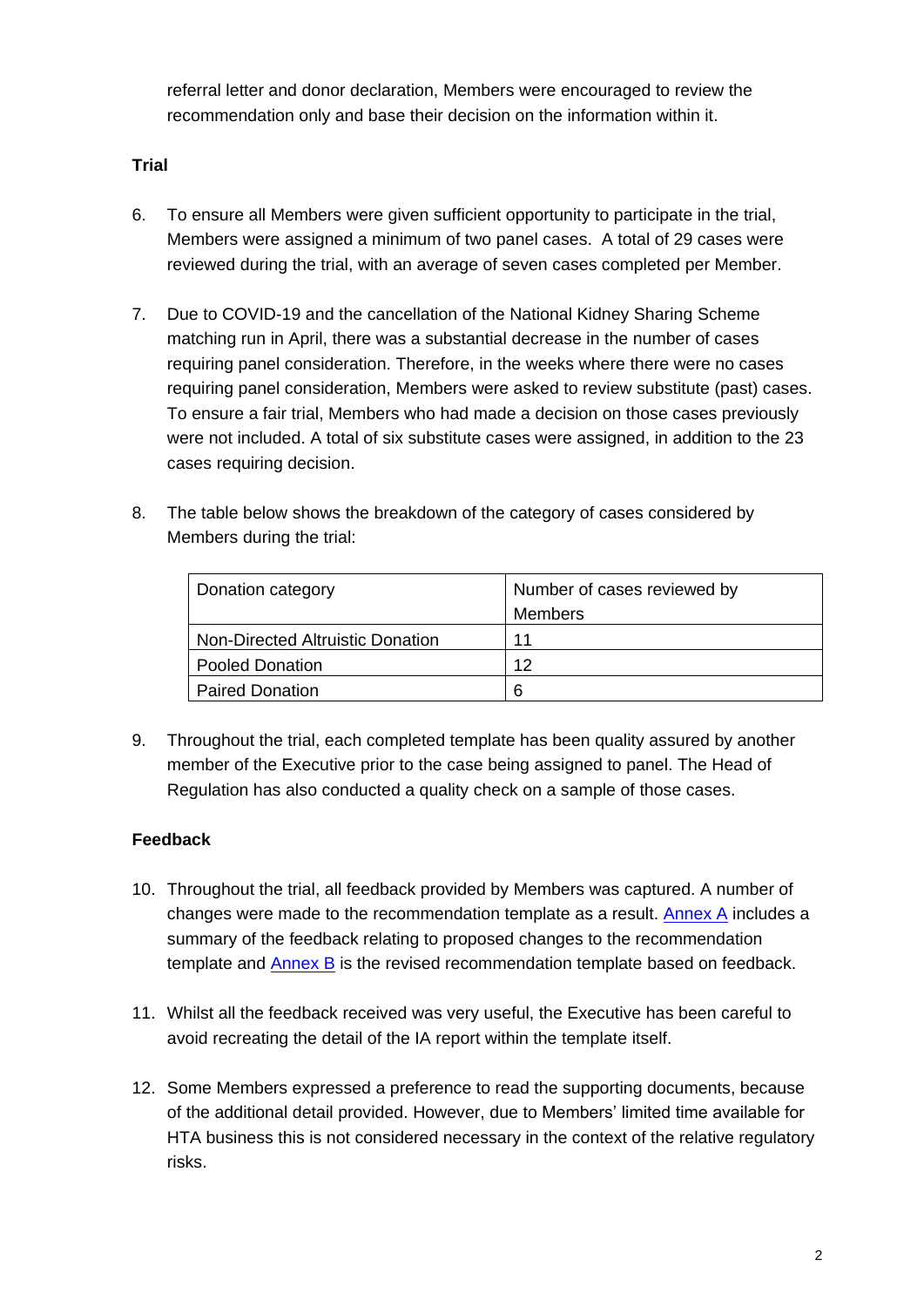- 13. Alongside feedback collated during the trial, a survey was conducted once the trial had ended to capture an overall sense of how effective the new process had been. In total seven Members completed the survey.
- 14. Overall, Members felt that the recommendation had been easy, convenient and more accessible to use. The general consensus was that being provided with the template reduced the length of time required to review cases.
- 15. 86% of those responding agreed or strongly agreed that the recommendation template included sufficient details for them to fulfil the regulatory requirements needed to make a decision. The average time taken to make a decision on the case based on reviewing the recommendation template was ten minutes. This is approximately a 50% reduction in the time spent each reviewing case.
- 16. When asked whether the HTA should proceed with implementing the new process, 86% of those responding were in favour. Members highlighted that the process is more streamlined and straightforward. It was also recognised that that the Executive regularly provides decisions on cases that do not require panel consideration and are well equipped to provide a recommendation.
- 17. The additional work for the Executive was highlighted. To mitigate this, the template mirrors the flow of the IA report and includes pre-filled text options where appropriate.
- 18. In March, the Executive had obtained legal advice which confirmed that Members can appoint a competent person(s) to advise them and provide recommendations, so long as the ultimate decision is made by the panel. To ensure the recommendation template met the requirements, further legal advice has recently been sought on the template itself.
- 19. This advice has confirmed that the recommendation template provides sufficient information on which a panel can base a decision, provided that the 'yes/no' confirmation boxes are supplemented with detailed supporting information. This is to ensure that each case is considered on an individual basis, which avoids the perception of the new process being a 'rubber stamping' exercise. The advice also suggested some small inclusions to the template for transparency to assure the Board of the considerations made by the Executive when assessing the case and completing the recommendation. The advice also suggested we include a "maybe" option for any cases for which it is considered too difficult to provide a recommendation and it is preferred that the panel make their own assessment. Further detail on the tracked changes made to the template can be found in [Annex B](#page-51-0) .
- 20. At the July meeting, Members also discussed whether the timeframe for consideration of cases could be reduced from ten to five working days. It was agreed at that point to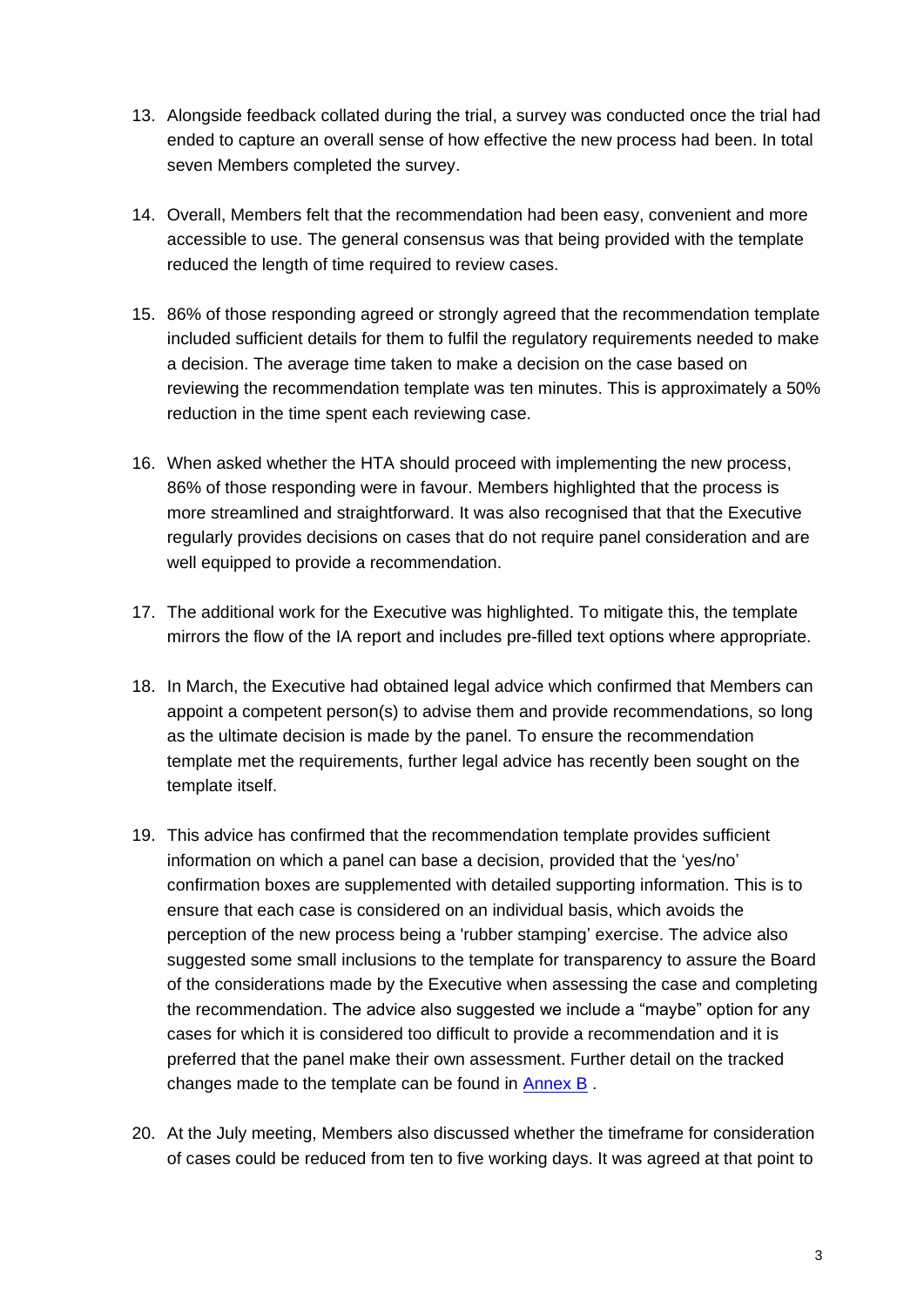be left as ten working days. However, the Executive was asked to keep this under review to understand if five working days was realistic in practice.

- 21. This is a change that would be welcomed by stakeholders and the sector. NHS Blood and Transplant's new draft ten-year strategy includes the commitment to developing the existing kidney sharing scheme in order to continue to maximise transplant opportunities. On this basis, it would safe to assume that we will continue to see an increase in the number of cases requiring panel decision and decisions being needed more quickly by transplant centres.
- 22. In addition to 86% of survey respondents noting the time taken to assess a case had decreased by 50%, in 2019/20 71% of cases were resolved within five working days demonstrating that this target is achievable.
- 23. As set out in the July paper, a separate process will continue for those cases where the decision making has been retained by Members. This may be because these cases are more challenging, complex or novel to assess and ensures we continue to focus additional scrutiny where it is most needed. This would include cases where the Executive is minded not to approve, cases where there is an element of economic dependence, novel donations and directed altruistic where the donor is an overseas donor. These would remain at ten working days.

#### **Next steps**

24. The Executive's recommendation is that the new process is adopted on a permanent basis and the timescale for consideration of cases is reduced from ten to five working days.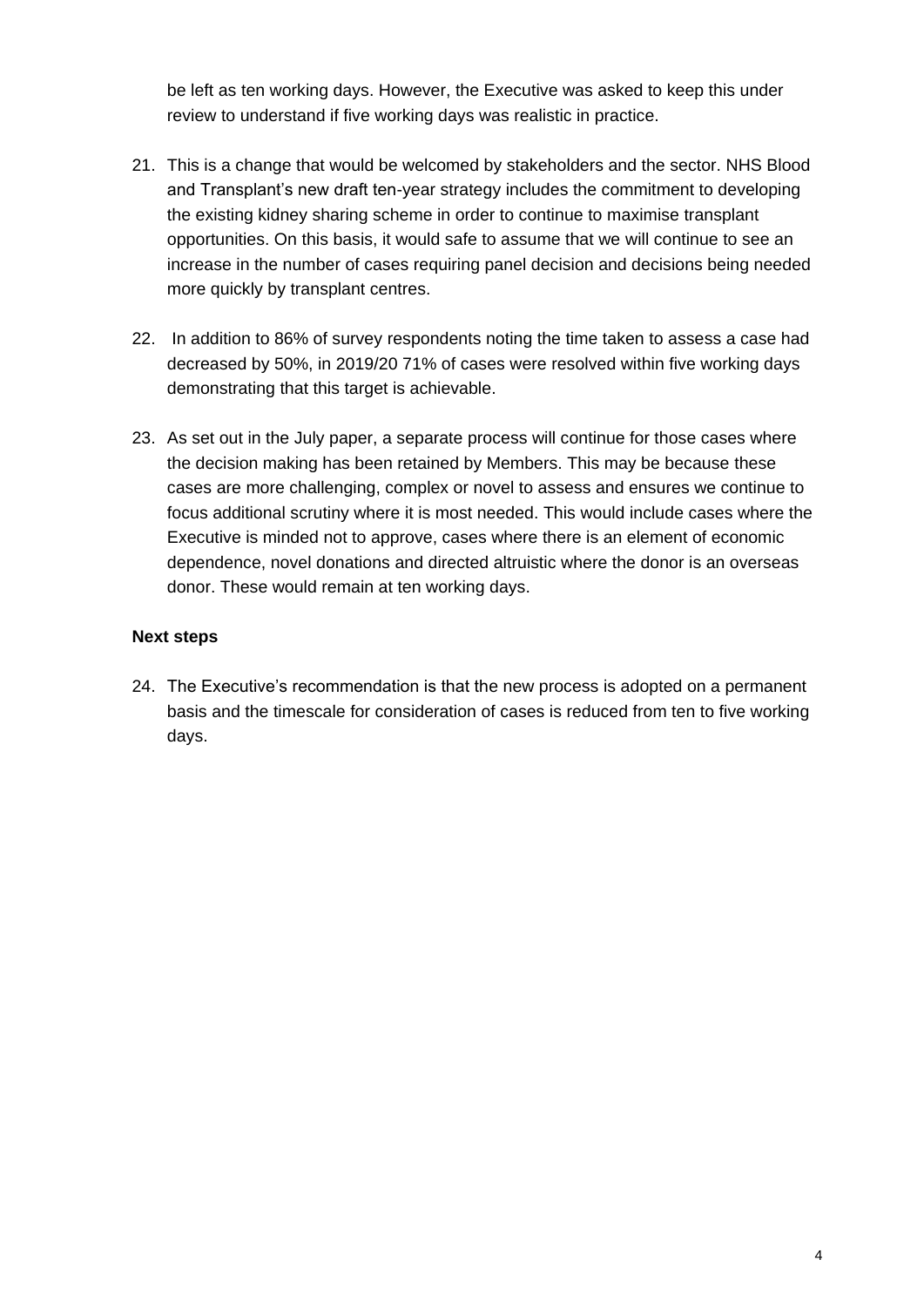## <span id="page-49-0"></span>**Annex A**

Summary of feedback proposed to improve the recommendation template

| Feedback                      | Comments                     | Outcome                     |
|-------------------------------|------------------------------|-----------------------------|
| Some Members expressed        | Members are reminded that    | Supporting documents and    |
| a preference to read          | their decision should be     | IA report remain available  |
| supporting documents,         | based on the                 | to all Members.             |
| expressing they would miss    | recommendation template,     |                             |
| the detail it provided.       | to reduce time taken by      |                             |
|                               | Members to assess cases.     |                             |
|                               | This would allow for greater |                             |
|                               | strategic focus by the Board |                             |
|                               | across the whole of the      |                             |
|                               | HTA's regulatory remit.      |                             |
|                               |                              |                             |
| Concerns with the             | The team agreed and          | All recommendation          |
| recommendation template       | recognised this a was        | templates are now saved as  |
| being in Word format,         | necessary change.            | a PDF.                      |
| leaning to possibility for    |                              |                             |
| alterations to be made.       |                              |                             |
| It was suggested that a       | Although the template        | A tick box was added to the |
| section be included to        | format of the                | document to indicate        |
| highlight to the person       | recommendation has           | whether the donation was    |
| reviewing the template        | reminders for the team       | taking place in Scotland.   |
| whether the donation was      | using it to complete         |                             |
| taking place in Scotland or   | additional sections if the   |                             |
| not as additional checks are  | case is based in Scotland,   |                             |
| needed if this is the case.   | the team agreed it would be  |                             |
|                               | helpful for this to be       |                             |
|                               | highlighted to panel         |                             |
|                               | members early on in the      |                             |
|                               | template.                    |                             |
| Rather than include           | Given the current            | The template was amended    |
| confirmation that the risks   | circumstances surrounding    | to include confirmation of  |
| surrounding COVID-19 had      | COVID-19, it was agreed      | the donor's understanding.  |
| been discussed in the         | that it would be easier for  |                             |
| 'understanding risks' part of | Members to be assured of     |                             |
| the recommendation, it was    | the donors understanding of  |                             |
| proposed a separate area      | these risks if they were     |                             |
| be included so that it was    | separate from the general    |                             |
| not missed.                   | risks.                       |                             |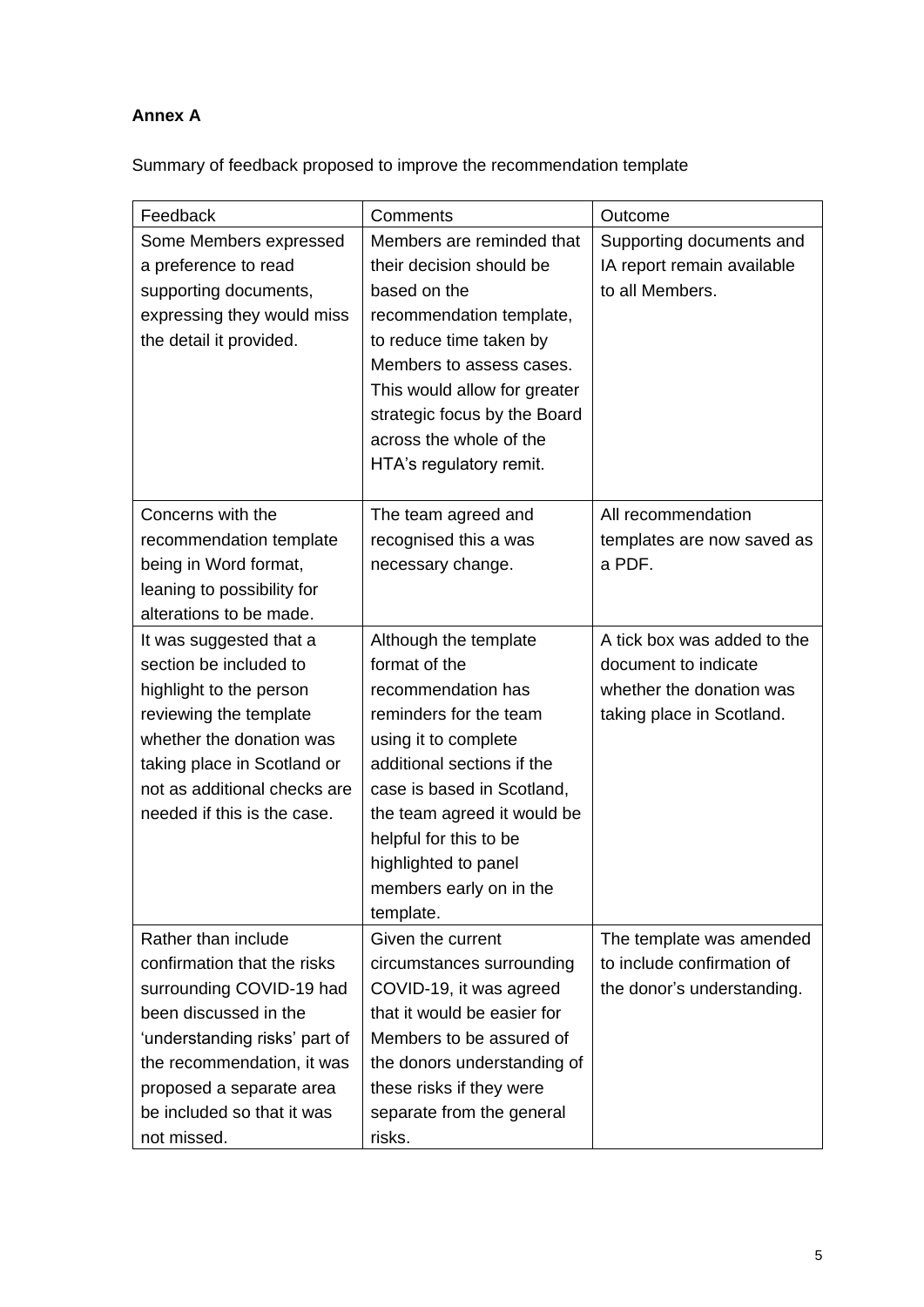| Each recommendation              | Team agreed date should         | Recommendations now          |
|----------------------------------|---------------------------------|------------------------------|
| should be dated and              | be added but decided not to     | include the date of          |
| include the job title of the     | include job titles.             | completion.                  |
| individual completing the        |                                 |                              |
| template.                        |                                 |                              |
| The recommendation               | To remain as proportionate      | No change made.              |
| should include confirmation      | as possible, decision made      |                              |
| that prospective donors had      | not to include this as clinical |                              |
| been assessed in                 | teams have responsibility to    |                              |
| accordance with the              | ensure this happens.            |                              |
| <b>Transplant Guidelines and</b> |                                 |                              |
| deemed medically and             |                                 |                              |
| psychologically suitable to      |                                 |                              |
| be a living organ donor.         |                                 |                              |
| It was suggested that the        | The aim of this feedback        | The statement is included in |
| recommendation template          | was to provide reassurance      | all recommendations where    |
| was amended to include a         | to panel members that           | appropriate.                 |
| statement confirming             | these checks have been          |                              |
| relevant background              | made. The Executive             |                              |
| documents have been              | agreed it was an important      |                              |
| reviewed and that the IA         | change to make.                 |                              |
| has verified the identity and    |                                 |                              |
| relationship of the donor        |                                 |                              |
| and recipient.                   |                                 |                              |
| The recommendation               | To remain as proportionate      | No change made.              |
| should include a tick box to     | as possible, decision made      |                              |
| confirm whether the donor        | not to include this.            |                              |
| and recipient were seen          |                                 |                              |
| separately and together.         |                                 |                              |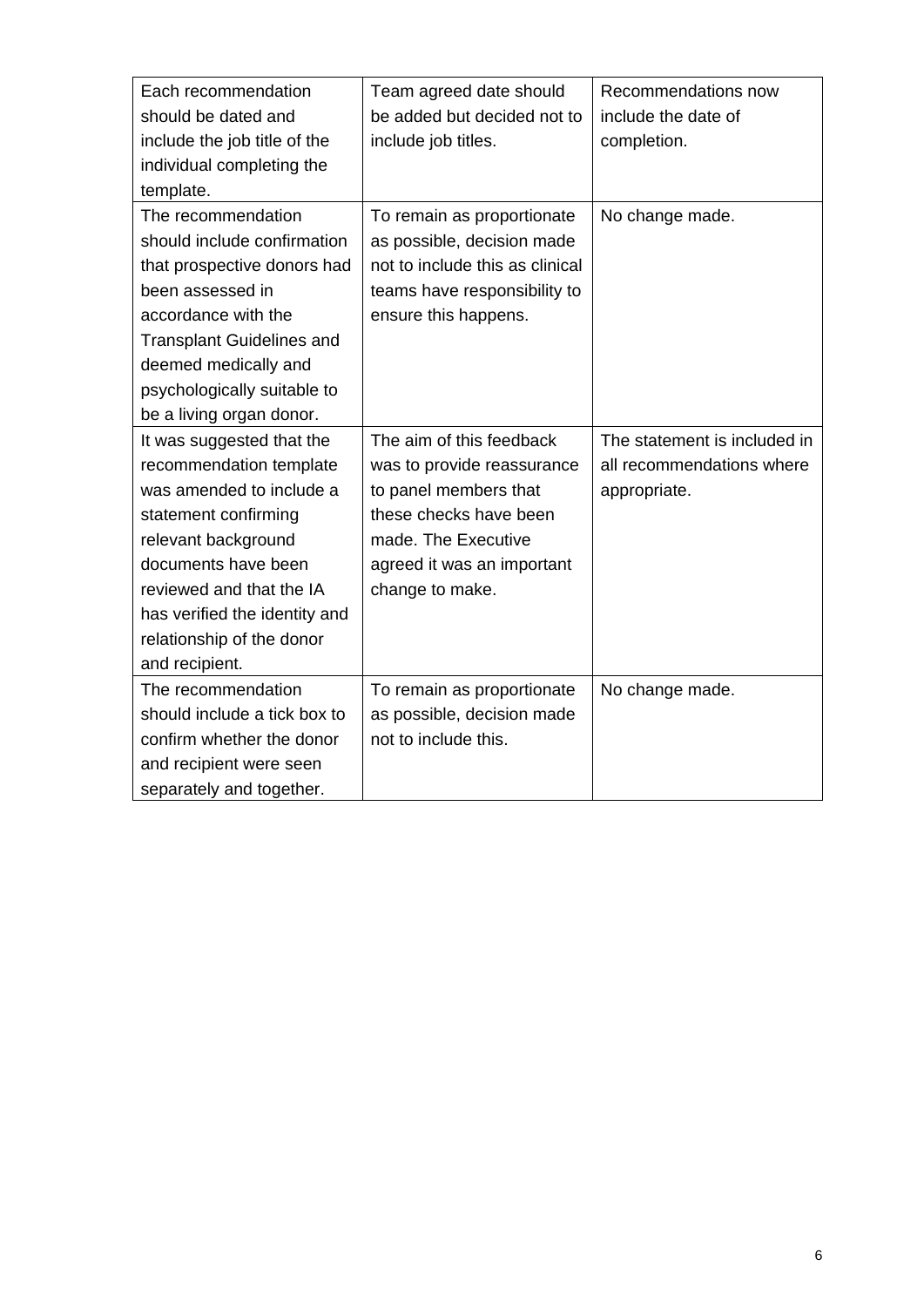#### <span id="page-51-0"></span>**Annex B**

#### **Changes to the template as a result of Member feedback**

The updated template includes the following additional information following feedback from Members:

- Confirmation that the donor understands COVID-19 related risks;
- Confirmation of whether the transplant will be taking place in Scotland or not;
- The date the template was completed; and
- A statement to confirm the review of supporting documents and the IA report has been completed by a member of the Executive, and that the IA has viewed suitable ID / evidence of relationship

#### **Changes to the template based on legal advice**

As per legal advice from Fieldfisher, we have also included guidance in italics for some sections of the recommendation template as a background to what was considered by the Executive when completing the template. A "maybe" option has been added to be used where it is considered too difficult to provide a recommendation and that the panel will need to review the case in its entirety.

#### **Date:**

This recommendation template has been completed following review of the referral letter, donor declaration and IA report. I can confirm that suitable ID / evidence of relationship was seen by the IA.

#### **Case TXXXXX Recommendation completed by:** Choose an item.

| <b>Information required</b> |                 | <b>Comments</b>                            |
|-----------------------------|-----------------|--------------------------------------------|
| by law                      |                 |                                            |
| Is this a case where        | Choose an item. |                                            |
| the transplant will take    |                 |                                            |
| place in Scotland?          |                 |                                            |
| Category of donation.       | Choose an item. | Include brief background of the case i.e.  |
| Please provide              |                 | This is a paired/pooled/non-directed       |
| details of both donor       |                 | altruistic kidney/liver donation case. The |
| and recipient               |                 |                                            |
| <i>including age,</i>       |                 | donor is a X year old female/male. The     |
| sex/gender, their           |                 | recipient is a X year old female/male. The |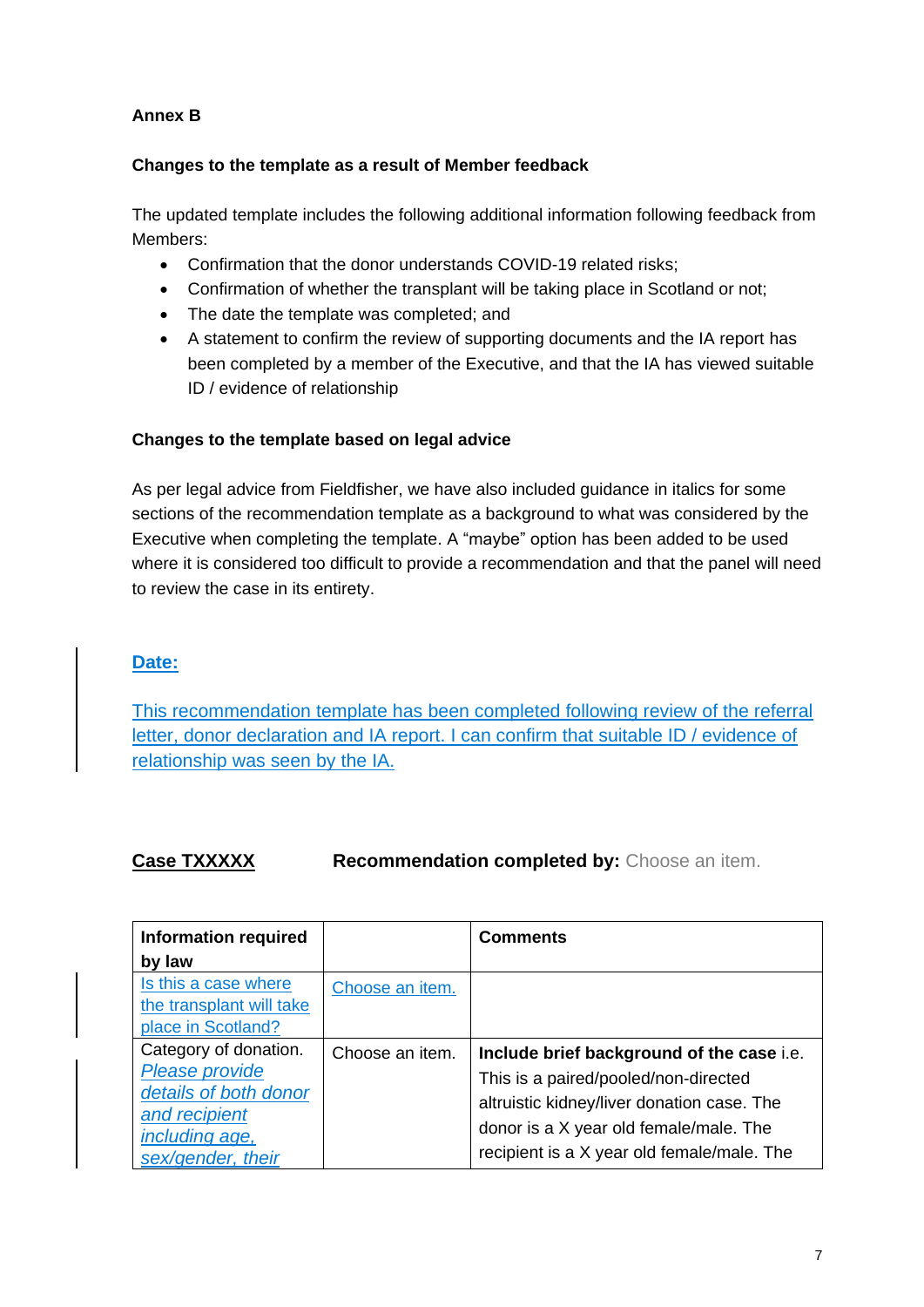| relationship, and any<br>relevant medical<br><b>background</b>                                                                                                                                                                                                  |                 | donor is the recipients<br>Father/Mother/Brother/Sister/Husband/Wife.<br>(delete as appropriate)                                                                                                         |
|-----------------------------------------------------------------------------------------------------------------------------------------------------------------------------------------------------------------------------------------------------------------|-----------------|----------------------------------------------------------------------------------------------------------------------------------------------------------------------------------------------------------|
| <b>Donor:</b> Any difficulties<br>in communicating with<br>the donor.<br><b>Please summarise</b><br>these difficulties in<br>bullet point format (eg:<br>language; recipient is<br><u>a child)</u>                                                              | Choose an item. |                                                                                                                                                                                                          |
| *Delete as<br>appropriate*<br><b>Recipient: Any</b><br>difficulties in<br>communicating with<br>the recipient.<br><b>Please summarise</b><br>these difficulties in<br>bullet point format (eg:<br>lanquage; recipient is<br><u>a child)</u>                     | Choose an item. |                                                                                                                                                                                                          |
| <b>Donor: Understanding</b><br>of the nature of the<br>medical procedure and<br>the risk involved.<br>To include a brief<br>summary of the<br>information provided<br>by the donor to the IA<br>about the nature of the<br>procedure and the<br>risks involved. | Choose an item. | The donor shows good understanding of the<br>procedure they are expecting, and risks<br>involved, including risk of death. The donor<br>is aware the procedure will be performed via<br>keyhole surgery. |
| <b>Donor: Specific risks</b><br><b>Please list any specific</b><br>risks                                                                                                                                                                                        | Choose an item. | *Delete as appropriate*<br>There are no specific risks for the donor<br>There are specific risks to the donor:<br>List                                                                                   |
| <b>Donor: Understanding</b><br>of Covid-19 related<br>risks                                                                                                                                                                                                     | Choose an item. | The donor shows good understanding of the<br>risks associated with Covid-19. He/She<br>understands the need to shield both prior to<br>and after the procedure and the precautions                       |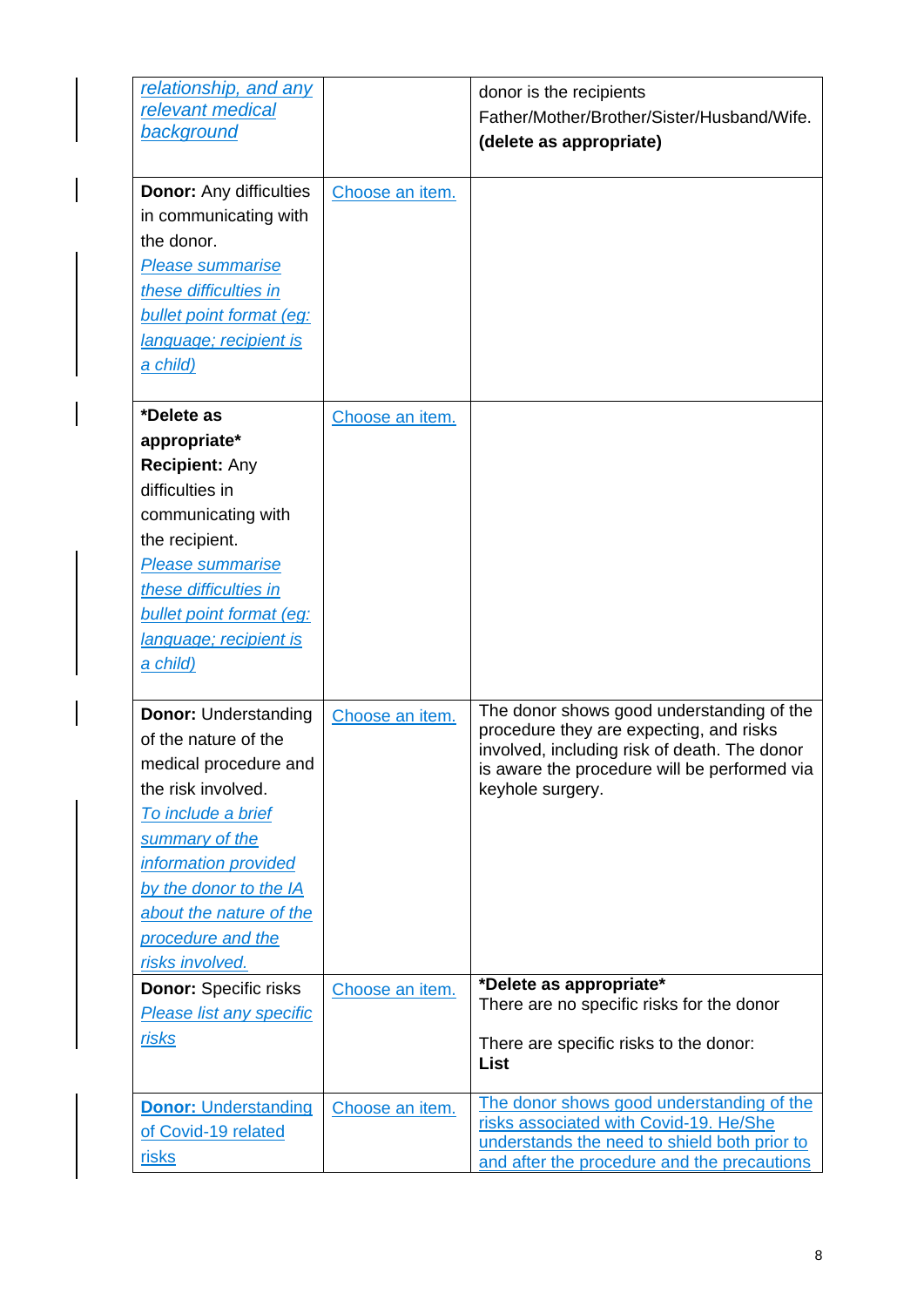|                                                                                                                                                                                                                           |                    | the hospital will be taking to reduce risk of<br>contracting COVID-19.                                                                                                                                                                                                                                                                           |
|---------------------------------------------------------------------------------------------------------------------------------------------------------------------------------------------------------------------------|--------------------|--------------------------------------------------------------------------------------------------------------------------------------------------------------------------------------------------------------------------------------------------------------------------------------------------------------------------------------------------|
| *Delete as<br>appropriate*<br><b>SCOTLAND cases -</b><br><b>Donor:</b> Any relevant<br>wider implications<br>arising from the<br>intended donation,<br>including the effect on<br>any children or<br>dependent relatives. | Choose an<br>item. | The donor shows evidence of<br>understanding the wider implications.<br>E.g. The donor has x children/dependents<br>and xx will be able to look after them after<br>surgery. They have considered the financial<br>implications and are happy to accept these.<br>- edit as per IA report.                                                       |
| <b>Donor: Understands</b><br>that consent may be<br>withdrawn at any time<br>before the removal of<br>the transplantable<br>material.                                                                                     | Choose an<br>item. | The IA has confirmed that the donor<br>understands that they are able to withdraw<br>consent at any time and does not wish to do<br>so at present.                                                                                                                                                                                               |
| *Delete as<br>appropriate*<br><b>Paired/Pooled cases</b><br><b>Donor:</b> Is aware of the<br>implications of being a<br>donor in the paired /<br>pooled scheme and<br>understands the<br>process.                         | Choose an item.    | The donor is aware of how the Kidney<br>Sharing Scheme works and its implications.<br>They are aware that their kidney is going to<br>a recipient they do not know.<br>They are aware that the chain might fail<br>where they might donate but their partner<br>may not receive a kidney if there is no<br>suitable match. - edit as appropriate |
| *Delete as<br>appropriate*<br><b>Non-Directed</b><br><b>Altruistic cases:</b><br><b>Donor:</b> Is aware of the<br>implications of being a<br>non-directed altruistic<br>donor and<br>understands the<br>process.          | Choose an item.    | Donor understands that they will not know<br>the identity of the recipient and their kidney<br>might fail or be rejected. The donor<br>understands their donation will be starting<br>the paired/pool chain and the effect on the<br>people involved in this chain should they<br>decide to withdraw consent-edit as<br>appropriate              |
| <b>Donor:</b> Any evidence<br>of duress or coercion<br>affecting the decision<br>to give consent.                                                                                                                         | Choose an item.    | There is no evidence of duress or coercion<br>affecting the donor's decision to give<br>consent.                                                                                                                                                                                                                                                 |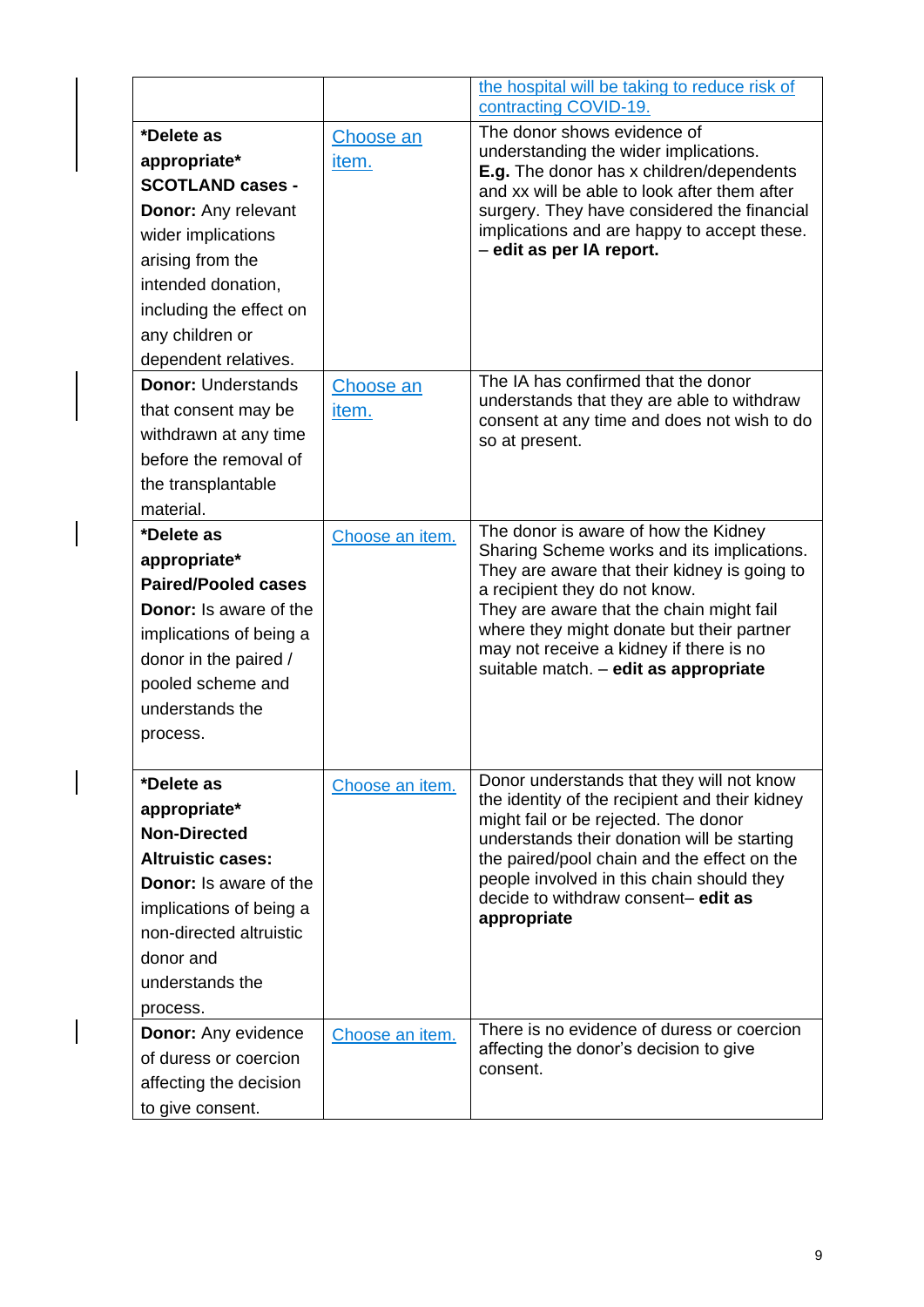| *Delete as<br>appropriate* | Choose an item. | The recipient denied any duress or coercion<br>being placed on the donor to consent to the |
|----------------------------|-----------------|--------------------------------------------------------------------------------------------|
| <b>Recipient: Any</b>      |                 | donation.                                                                                  |
| evidence of duress or      |                 |                                                                                            |
| coercion affecting the     |                 |                                                                                            |
| decision of the donor      |                 |                                                                                            |
| to give consent.           |                 |                                                                                            |
| *Delete as                 | Choose an item. | The recipient denied any duress or coercion                                                |
| appropriate*               |                 | to accept the organ.                                                                       |
| <b>SCOTLAND cases -</b>    |                 |                                                                                            |
| <b>Recipient: Any</b>      |                 |                                                                                            |
| evidence of duress or      |                 |                                                                                            |
| coercion affecting the     |                 |                                                                                            |
| decision of recipient to   |                 |                                                                                            |
| accept the organ.          |                 |                                                                                            |
| <b>Donor: Any evidence</b> | Choose an item. | There is no evidence/there is evidence in                                                  |
| of an offer of a reward.   |                 | the report to suggest that a reward has<br>been offered to the donor.                      |
|                            |                 |                                                                                            |
|                            |                 | The donor denies any form of reward,                                                       |
|                            |                 | material or monetary.                                                                      |
| *Delete as                 |                 | The recipient denied any offer of reward to                                                |
| appropriate*               | Choose an item. | the donor.                                                                                 |
| <b>Recipient: Any</b>      |                 |                                                                                            |
| evidence of an offer of    |                 |                                                                                            |
| a reward.                  |                 |                                                                                            |
| *Delete as                 | Choose an item. | The donor and recipient - edit as                                                          |
| appropriate*               |                 | appropriate from IA report.                                                                |
| Joint interview: Any       |                 | There is no evidence/there is evidence in                                                  |
| evidence of duress,        |                 | joint discussion to suggest duress, coercion                                               |
| coercion or reward         |                 | or reward.                                                                                 |
| from joint observation     |                 |                                                                                            |
| and discussion.            |                 |                                                                                            |
| Please state any           | Choose an item. |                                                                                            |
| concerns that are          |                 |                                                                                            |
| relevant to the            |                 |                                                                                            |
| decision in this case      |                 |                                                                                            |
| <b>Such concerns could</b> |                 |                                                                                            |
| include: issues with       |                 |                                                                                            |
| consent; capacity of       |                 |                                                                                            |
| the donor to               |                 |                                                                                            |
| understand the             |                 |                                                                                            |
| procedure and any          |                 |                                                                                            |
| risks; issues with         |                 |                                                                                            |

 $\overline{\phantom{a}}$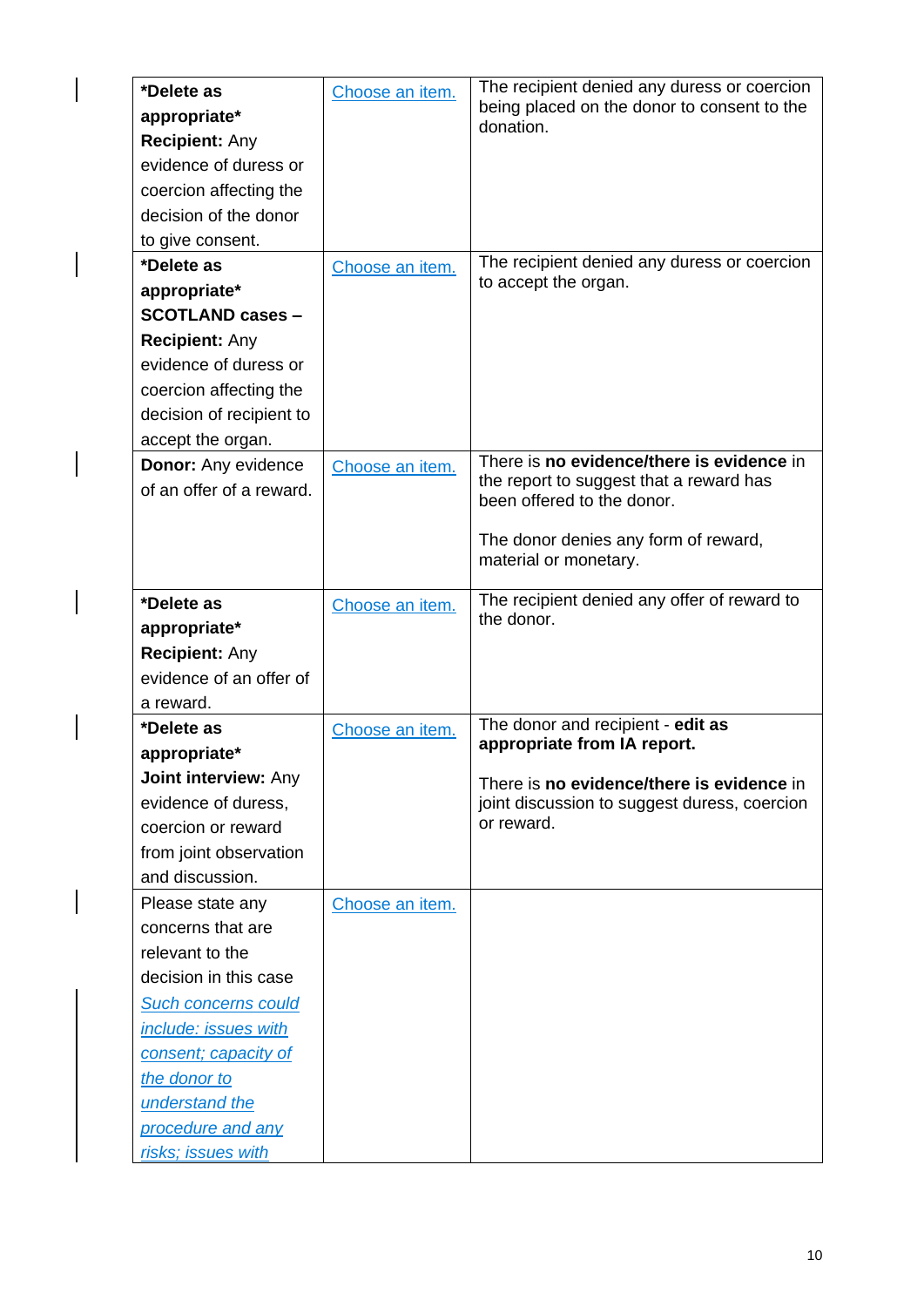| potential coercion or<br>reward, etc |                 |                                                                                          |
|--------------------------------------|-----------------|------------------------------------------------------------------------------------------|
|                                      |                 |                                                                                          |
| Approval                             | Choose an item. | This is a straight-forward paired/pooled/non-                                            |
| recommended?                         |                 | directed altruistic donation case between<br>(state relationship). The donor wishes to   |
| Please include here                  |                 | donate (state donor reasons).                                                            |
| details of the                       |                 |                                                                                          |
| background to the                    |                 | After carefully reviewing the case I am                                                  |
| case, the individuals                |                 | satisfied the case meets the required criteria<br>for approval as the donor has a clear  |
| <i>involved and their</i>            |                 | understanding of procedure and risks, and                                                |
| relationship, the                    |                 | there is no evidence of duress, coercion or                                              |
| donor's reasons for                  |                 | reward. The donor is also aware of the                                                   |
| donating; the key                    |                 | paired/pooled/non-directed altruistic process<br>and understands the implications of the |
| factors in why you                   |                 | scheme.                                                                                  |
| have recommended                     |                 | I recommend this case be approved.                                                       |
| ves/no                               |                 |                                                                                          |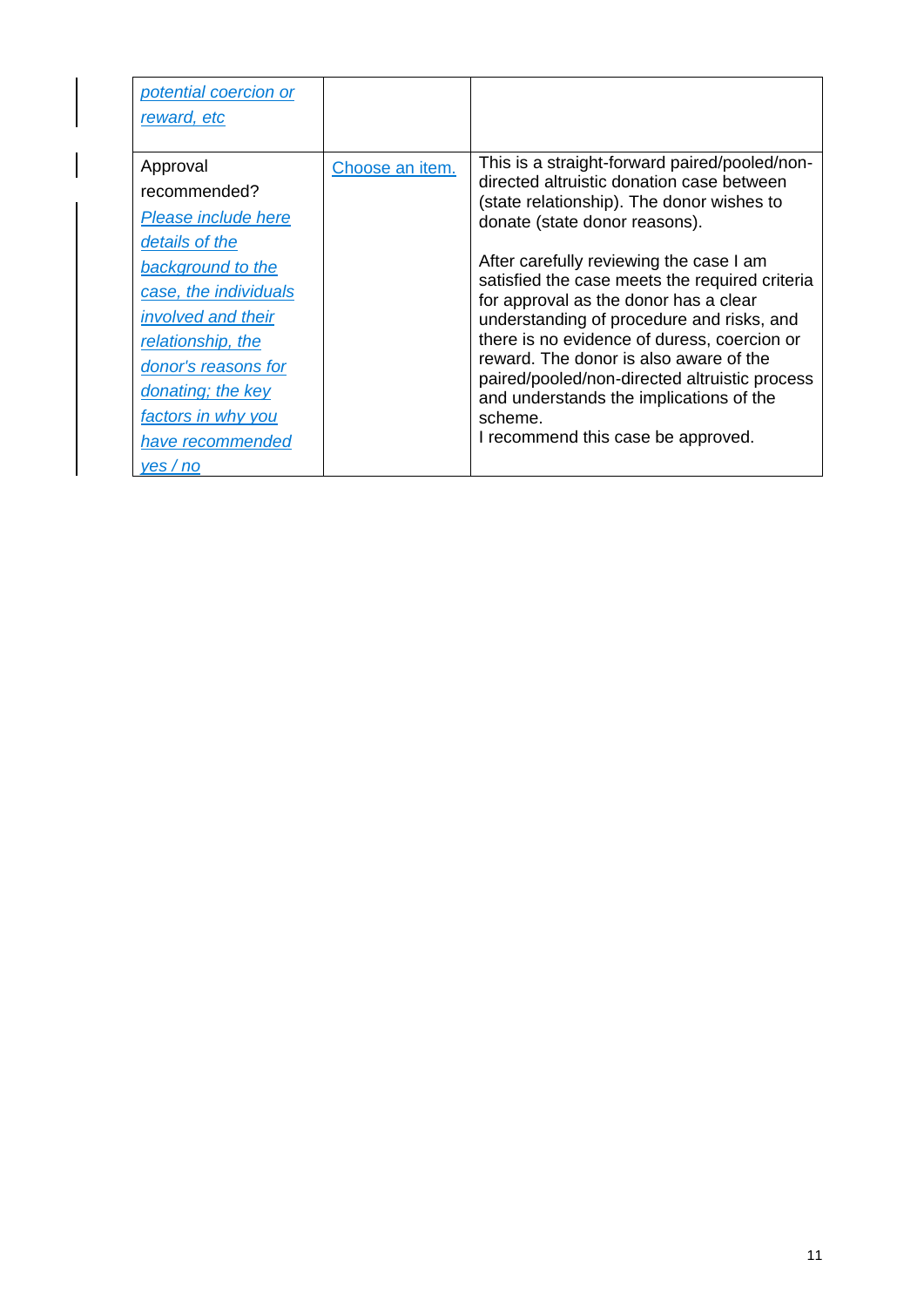

| <b>Board paper</b>                  |                 |                           |                                                      |
|-------------------------------------|-----------------|---------------------------|------------------------------------------------------|
| <b>Date</b>                         | 5 November 2020 | <b>Paper</b><br>reference | HTA (26/20)                                          |
| Agenda item                         | 10              | <b>Author</b>             | <b>Richard Sydee</b><br><b>Director of Resources</b> |
| <b>Protective</b><br><b>Marking</b> | <b>OFFICIAL</b> |                           |                                                      |
|                                     |                 |                           |                                                      |

#### **Risk Appetite Statement Update**

#### **Purpose of paper**

1. To provide the Board with a proposed Risk Appetite Statement for adoption.

#### **Decision-making to date**

2. This statement was approved by the CEO on 27 October 2020.

#### **Action required**

3. The Board is asked to note the content of this report.

#### **Background**

- 4. Following previous discussions with the Board, and work undertaken by the Executive with Accenture Consulting, the Executive is proposing redrafting the HTA's risk appetite and tolerance levels ahead of a further piece of work to assess and where necessary reshape the HTA's Strategic (and subsequently operational) Risk Register.
- 5. This new statement describes the Human Tissue Authority's (HTA) attitude to risk and outlines the level of risk the organisation is willing to accept in order to achieve its objectives.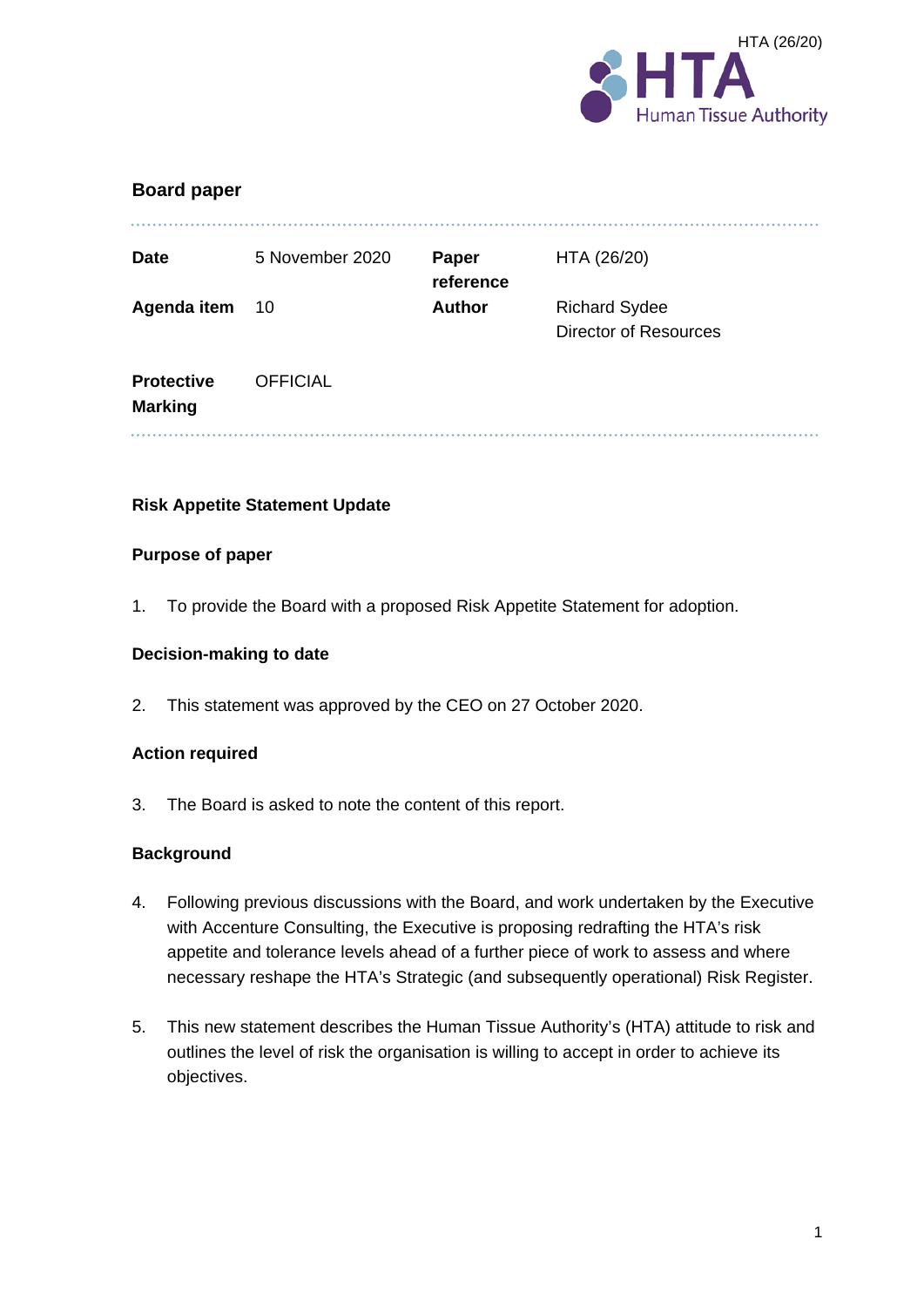- 6. A clear risk appetite statement:
	- Allows for better understanding of our strategic goals, culture, context and sensitivity to risk;
	- Contributes to the embedding of risk culture that supports strategic planning and decision-making processes;
	- Facilitates a proactive risk management approach to mitigate risks that impact strategic and operational objectives.

#### **Risk Tolerances**

7. Risk tolerances are the boundaries for risk taking. The risk appetite statement informs the development of risk tolerances for the HTA and provides guidance on how the risk appetite statement is to be applied in everyday business activities and decisions.

| <b>Extent of Risk Appetite</b>                              | <b>Risk Tolerance Level</b> | <b>Risk Management Approach</b> |
|-------------------------------------------------------------|-----------------------------|---------------------------------|
| <b>High Appetite (Seek)</b>                                 | <b>High Tolerance</b>       | Innovate/explore                |
| The HTA will be eager to                                    |                             |                                 |
| innovate and to choose                                      |                             |                                 |
| options offering potentially                                |                             |                                 |
| higher rewards (despite                                     |                             |                                 |
| greater inherent risk).                                     |                             |                                 |
| <b>Moderate Appetite</b>                                    | Moderate / Medium           | Open                            |
| (Acceptable)                                                | Tolerance                   |                                 |
| The HTA is willing to                                       |                             |                                 |
| consider all potential                                      |                             |                                 |
| delivery options and choose                                 |                             |                                 |
| options providing an                                        |                             |                                 |
| acceptable level of reward                                  |                             |                                 |
| and value for money                                         | Limited / Low Tolerance     | Cautious                        |
| <b>Low Appetite (Tolerable)</b><br>The HTA has a preference |                             |                                 |
| for safe delivery options                                   |                             |                                 |
| that have a low degree of                                   |                             |                                 |
| inherent risk and may only                                  |                             |                                 |
| have limited potential for                                  |                             |                                 |
| reward                                                      |                             |                                 |
| <b>Minimal Appetite</b>                                     | As little as possible       | Minimal                         |
| The HTA has a preference                                    |                             |                                 |
| for ultra-safe delivery                                     |                             |                                 |
| options that have a low                                     |                             |                                 |
| degree of inherent risk and                                 |                             |                                 |
| only limited reward                                         |                             |                                 |
| potential.                                                  |                             |                                 |
| <b>No Appetite</b>                                          | Zero Tolerance              | Avoid                           |
| (Unacceptable)                                              |                             |                                 |
| The HTA will avoid the risk                                 |                             |                                 |
| and uncertainty - key                                       |                             |                                 |
| organisational objective                                    |                             |                                 |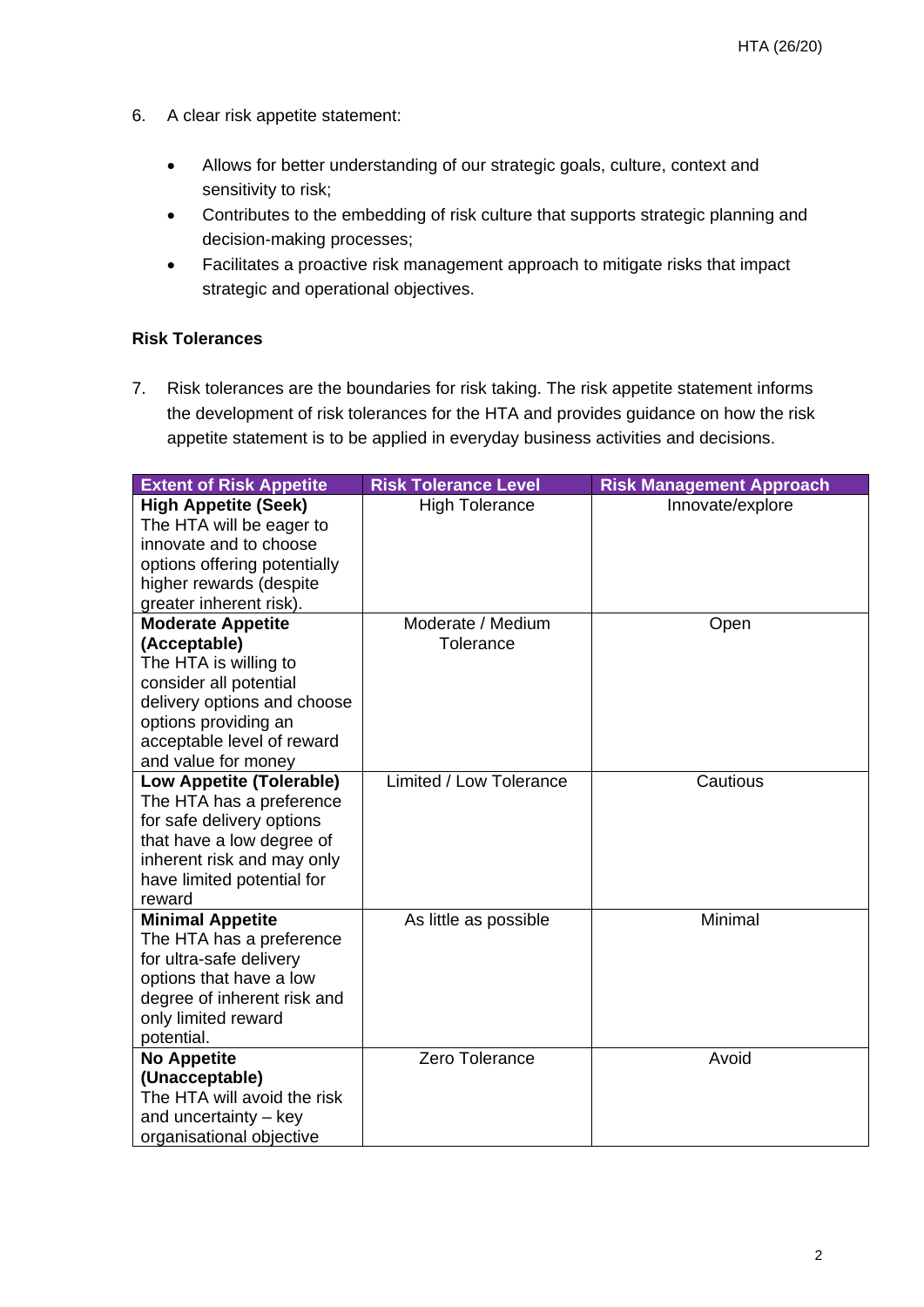#### **Risk Appetite Statement**

- 8. Risk appetite is the amount of risk an organisation is willing to accept in pursuit of its strategic goals.
- 9. Following our review of the existing approach to risk we propose that the risk appetite statement considers separately five key areas of risk to which the HTA is exposed, and provides an outline of the HTA's appetite for managing these types of risks. The HTA does not have a single risk appetite, but rather appetites across the range of its activities. We recognise that in pursuit of our strategic priorities and outcomes that we may choose to accept different degrees of risk in different areas of the business.
- 10. Where we choose to accept an increased level of risk, we will do so, subject always to ensuring that the potential benefits and threats are fully understood before actions are authorised, that there is sufficient capacity, and that sensible and proportionate measures to mitigate risks are established.
- 11. The Executive will manage strategic risks in a manner that is consistent with this statement. The strategic plan and the business plans within the HTA should also be consistent with this statement.
- 12. Below are the risk appetite descriptions established for each key activity identified.

#### **Business Area Risk Appetite Levels**

#### **Regulation**

Risk 1 – Failure to regulate appropriately Risk 2 – Failure to manage an incident

- 13. The HTA has **NO** appetite for any activity that disregards the need to obtain consent and any incidents that lead to serious public harm or breach of DPA.
- 14. There is **LOW** appetite for risks that may result in the HTA providing misleading advice, especially when this advice could lead to an adverse impact on patient safety.

#### Corporate Governance

15. There is a **LOW** appetite for activity that may result in non-compliance with legislation, statutory obligations and government policies. The HTA has a **ZERO** tolerance for deliberate non-compliance with legal, statutory and policy requirements, except in exceptional circumstances.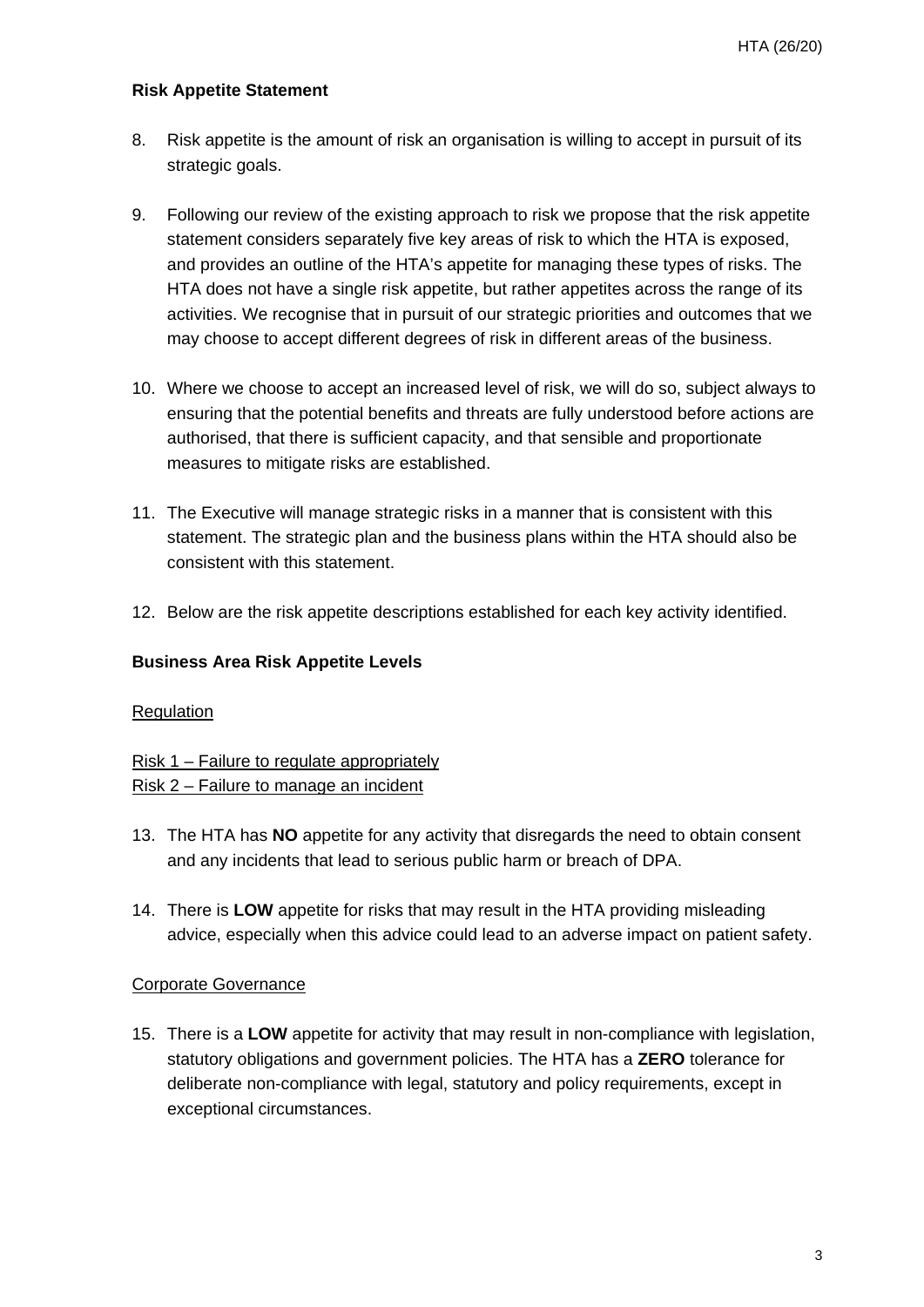#### **Reputational**

#### Risk 3 – Failure to manage expectations of regulation

16. The HTA will explore innovative ways of regulating in line with better regulation principles, and will have a clear view on its regulatory risk and areas of oversight. It will not tolerate (**ZERO**) any action that could cause reputational damage.

#### **Capabilities**

#### Risk 4 - Failure to utilise our capabilities effectively

17. The HTA has a **MODERATE** appetite for change to ensure it has the right resources, capabilities and organisational structure to optimise performance in the future whilst delivering value for money.

#### Information security and management

- 18. The HTA has a **LOW** appetite for risk that could lead to information or data security breaches and a **LOW** appetite for system failures that could disrupt normal business. We have **NO** appetite for activities that may increase our exposure to threats on our assets arising from external malicious threats.
- 19. The HTA has **LOW** appetite for activities that may compromise processes governing the use of information, its management and publication. The HTA has **ZERO** tolerance for the deliberate misuse of its information.

#### Risk 5 – Finance

20. The HTA has a **LOW** risk appetite in relation to management of its finance. It will not tolerate annual expenditure in excess of income or any form of spend that contravenes HMT guidance. In addition, The HTA has **ZERO** appetite for any incidence of fraud and fraudulent behaviour.

#### **Next steps**

- 21. The risk appetites as drafted above will indicate the HTA approach to tolerating and managing certain risks, where appetite is moderate or high we will look to tolerate levels of risk and potentially pursue opportunities that may benefit the HTA whilst accepting this may increase our short term risk exposure.
- **22. The Board are asked to consider the Executive's proposal to adopt new risk appetites and tolerances and agree the definitions.**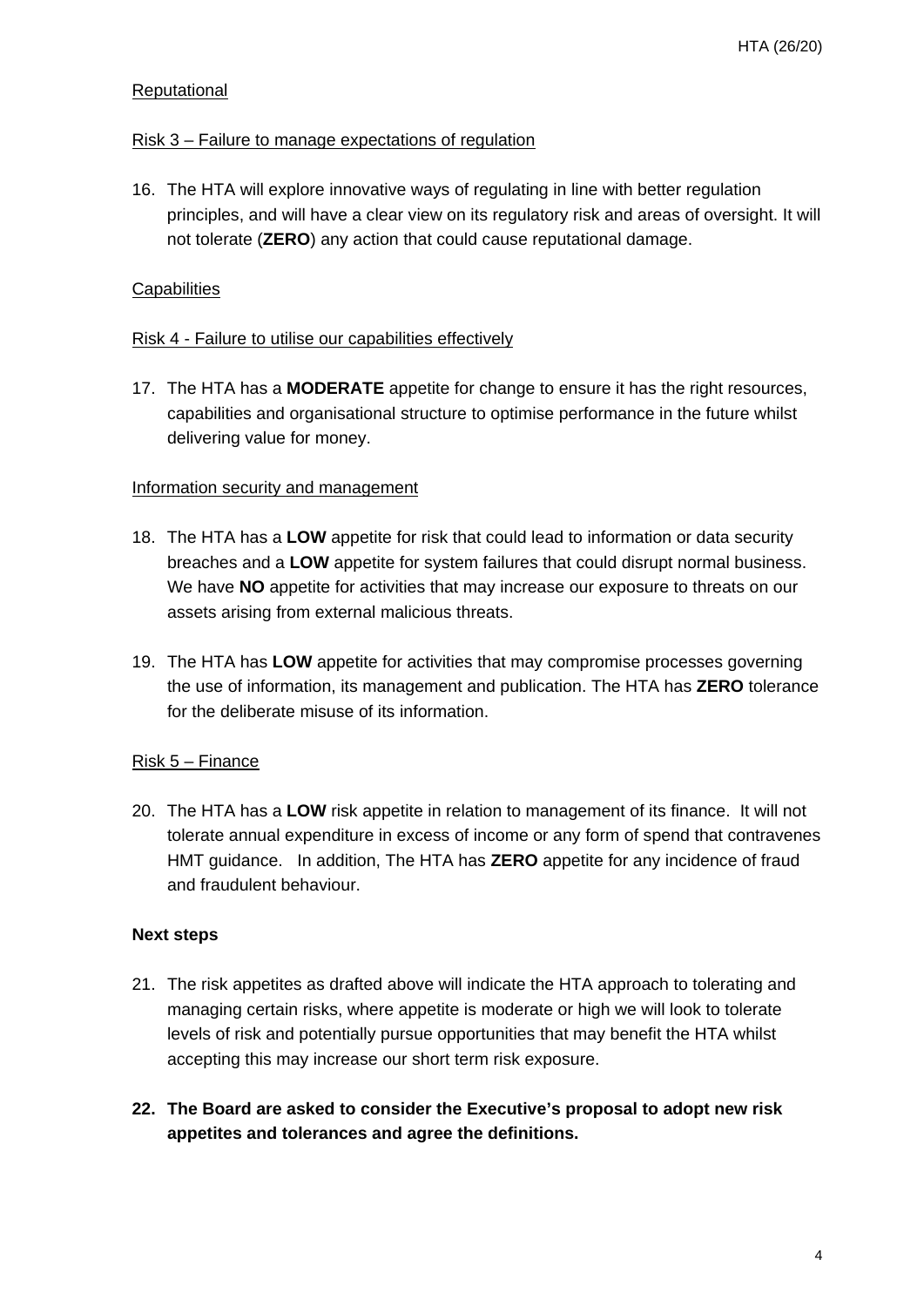- 23. Should the Board accept this approach the next steps would be:
	- For the Executive and the Board to review the existing Strategic risks and agree whether these are captured and defined appropriately.
	- To consider whether our current framing of risk in terms of our strategic objectives, as set out in the current Strategic Risk Register, is still our preferred method or should risks be restated to illustrate internal or external threats/opportunities to the organisation;
	- To redraft the strategic risks in light of the decisions above and to state our approach to managing those risks in line with the risk appetites;
	- Once the Strategic risk register is redrafted to then turn attention to the operational risk register, ensuring that there is clear synergy between the two and that management of those risks align to our stated risk appetites.
- 24. The Board may wish to ask ARAC to lead on its behalf, working with the Executive to prepare updates and any revisions to the Strategic Risk Register for the start of the next business year.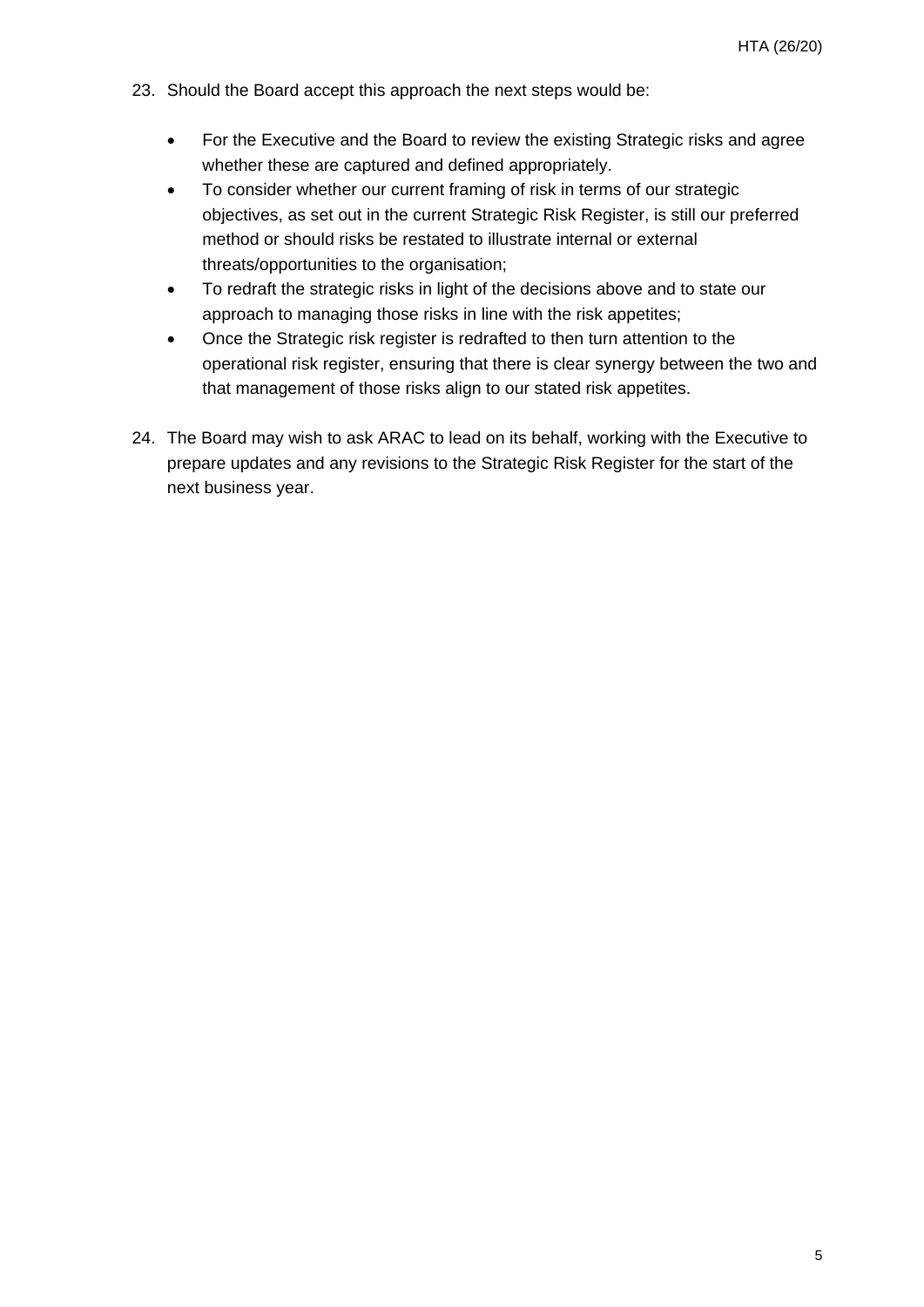# **Proposed Roadmap**

A high-level indicative roadmap for the HTA is provided below



| <b>Month1</b>                                                                    | <b>Month 2</b>                                                               | <b>Month 3</b>                   | <b>Month 4</b>                                                                                  | <b>Month 5</b>                                                                          | <b>Month 6</b>                                                                         |
|----------------------------------------------------------------------------------|------------------------------------------------------------------------------|----------------------------------|-------------------------------------------------------------------------------------------------|-----------------------------------------------------------------------------------------|----------------------------------------------------------------------------------------|
| Secure<br>Sponsorship and<br>personnel for<br>'boundary cases'<br>initiative     | Model                                                                        |                                  |                                                                                                 |                                                                                         |                                                                                        |
|                                                                                  | <b>Re-define Strategic Risks</b>                                             |                                  |                                                                                                 |                                                                                         |                                                                                        |
| Incorporate<br>Risk definition<br>Update guidance on<br>likelihood and<br>impact | <b>Assess Risks</b><br><b>Uplift Incident</b><br>Investigation<br>procedures |                                  |                                                                                                 |                                                                                         |                                                                                        |
| ID deputy Risk<br>Owners                                                         |                                                                              |                                  |                                                                                                 |                                                                                         |                                                                                        |
|                                                                                  |                                                                              |                                  |                                                                                                 |                                                                                         |                                                                                        |
|                                                                                  |                                                                              | Complete<br><b>Strategic RAS</b> |                                                                                                 |                                                                                         |                                                                                        |
|                                                                                  | Policy                                                                       | Communicate & Re-<br>Updated     | Operate a series of 'Sprints' focused on delivering the Mission<br><b>Complete Tactical RAS</b> | Board Go/No-go<br>decision on 'boundary<br>dases'<br>Board Approval on<br>Risk Appetite | Operate a series of Sprints to explore value in<br>implementing 'Data driven' controls |

N.B: Actual timelines are TBD, depending on the length of time it takes for normal services to resume / COVID-19 measures to be reduced, and the desired 'sequencing' of activities based on HTA priorities.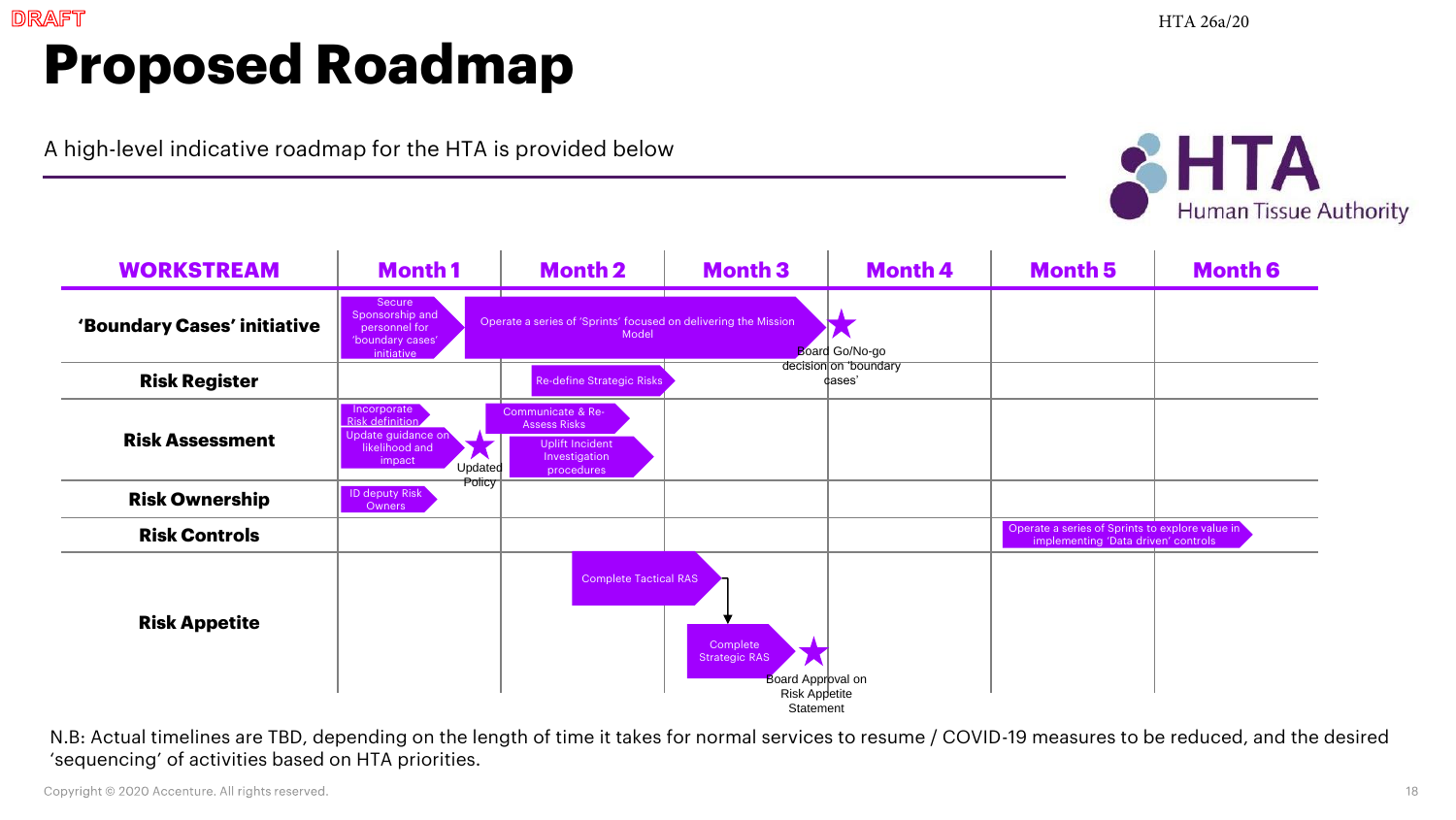

| <b>Board paper</b>                  |                 |                    |                                                      |
|-------------------------------------|-----------------|--------------------|------------------------------------------------------|
| <b>Date</b>                         | 5 November 2020 | Paper<br>reference | HTA (27/20)                                          |
| Agenda item 11                      |                 | <b>Author</b>      | <b>Richard Sydee</b><br><b>Director of Resources</b> |
| <b>Protective</b><br><b>Marking</b> | <b>OFFICIAL</b> |                    |                                                      |
|                                     |                 |                    |                                                      |

# **Fees proposals for 2021/22**

#### **Purpose of paper**

1. This paper recommends the budget to be recovered from licensed sectors and the licence fee structure for 2021/22.

#### **Action**

- 2. The Board is asked to agree:
	- a) the total HTA budget of £5.3m.
	- b) the proposal not to increase fees for 2021/22 and maintain fee recovery at £3.9m.

#### **Decision-making process to date**

3. At its meeting on 23 October 2020, SMT agreed to leave fees unchanged for the 2021/22 financial year.

#### **Background**

4. The HTA charges fees to fund regulatory activities. The costs of regulating each sector are funded by fees from each sector, including a suitable proportion of overheads. Other HTA costs, such as work associated with living organ donation and some overheads are funded by Grant-in-aid from the Department of Health and Social Care (DHSC).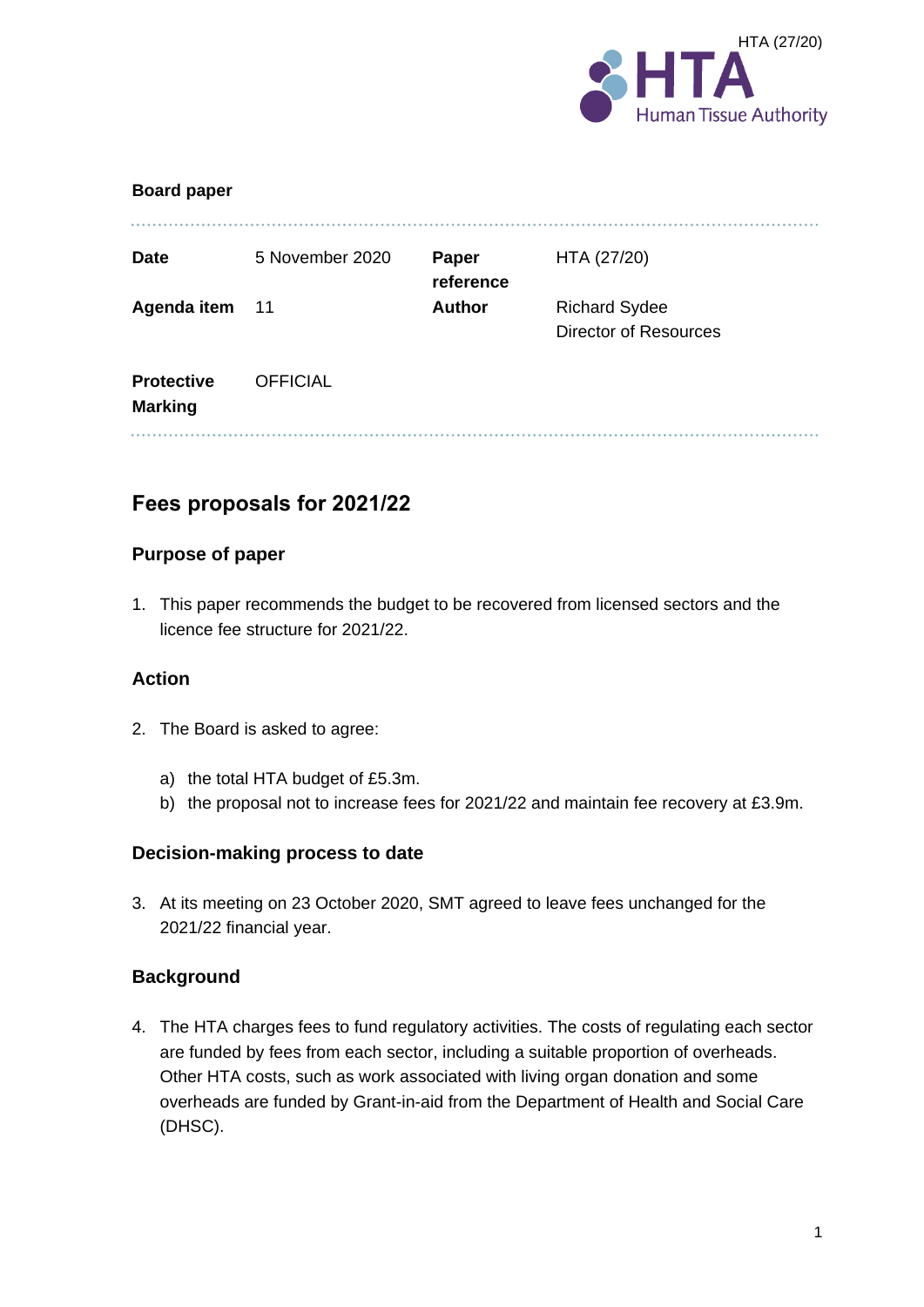5. The HTA's fees model allocates the amount the HTA needs to recover across sectors and different licence types. It uses information about the number and profile of establishments in each sector, (in normal circumstance) how many inspection visits we plan to make and how many other activities might arise in each sector. It also incorporates estimates of how other areas of regulatory activity and support fall across all sectors.

#### **Fee income required**

- 6. As part of setting our budget for the 2021/22 financial year SMT discussed the emerging financial pressures on the HTA and have incorporated the following material points in setting a budget for the upcoming financial year:
	- Our budget assumes a full staff complement for the 2020/21 financial year.
	- We anticipate cost inflation broadly in line with the current rate of CPI (currently below 1%) and the need for the HTA to mirror pay rises across the public sector, which were on average 2% in 2019/20.
	- We expect Grant in Aid (GIA) from the Department of Health and Social Care to remain at the level received from 2020/21.
	- Following our relocation to 2 Redman Place we expect to see a c20% reduction in net accommodation costs, reducing expenditure in this area by approximately £60k.
	- We have budgeted for the full resumption of our site visit programme from April 2021 and for Board and committee meetings to return to in person meetings from the start of the financial year. Although our ability to commence this activity is at this time, uncertain, we believe it to be prudent to include full costs at this time.
- 7. Our proposed baseline budget for 2021/22 is unchanged from this current financial year at £5.3m, taking account of the above assumption related to GIA funding from the Department and other funding sources remaining constant, we calculate that the HTA will again need to generate £3.9m of income from fees.
- 8. We calculate that this sum can be recovered without increasing fees for the 2021/22 financial year.
- 9. In taking the decision not to increase fees SMT considered the possibility of increasing fees by CPI, which for August 2020 was 0.5%, this would generate c£19k of additional income but can be offset by the savings generated by our relocation. It was felt that any increase above CPI was not warranted this financial year and would be difficult to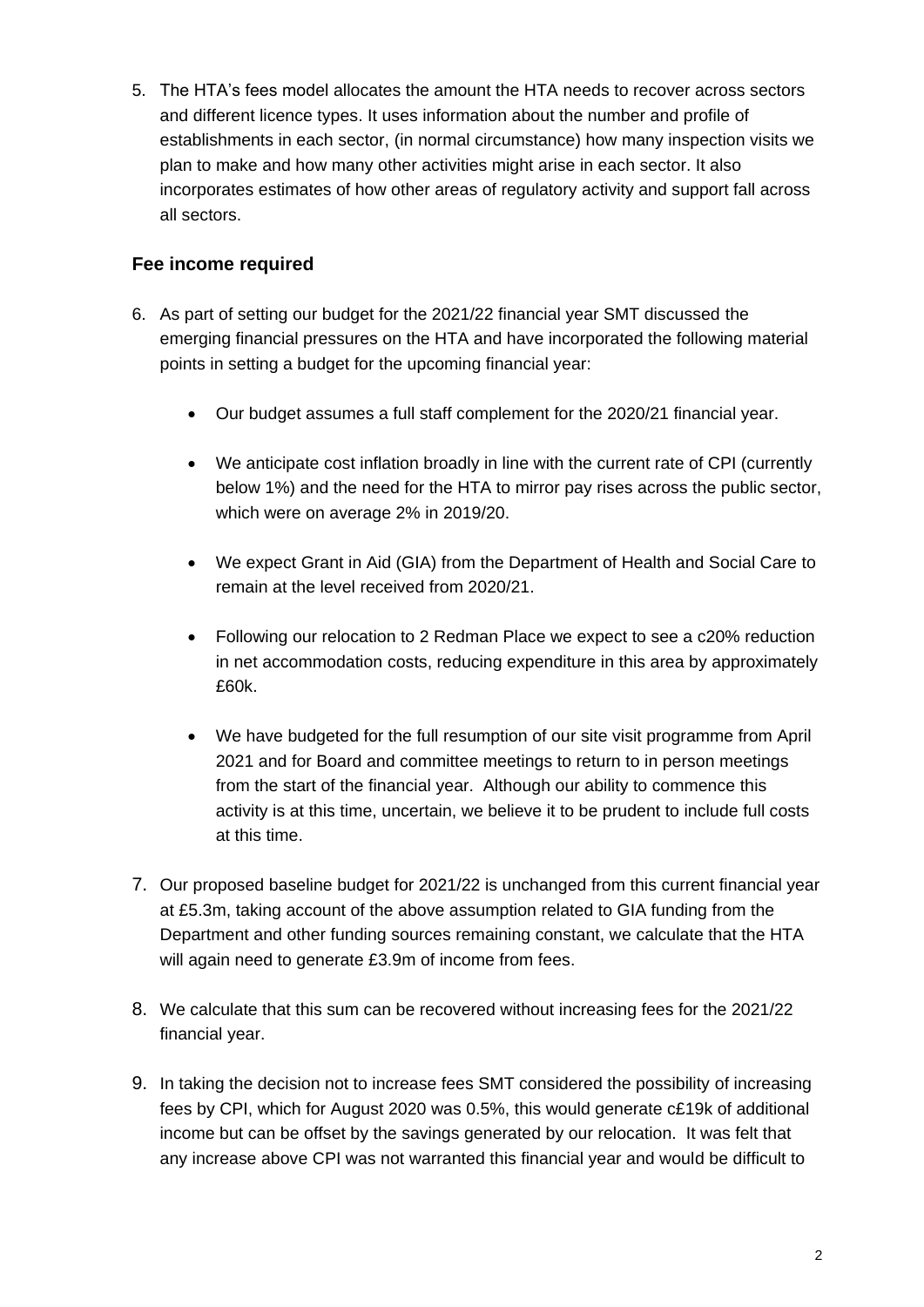justify given the uncertainty regarding next year's activity levels and the issues that some licensed establishments might be facing due to the ongoing restrictions.

#### **Fee levels**

- 10. Current fees are provided at Annex A.
- 11. It is **recommended** that the Human Tissue Authority maintain the fee structure set out in Annex A.

#### **Next steps**

13. The Board is asked to agree the proposed fees for 2021/22. We aim to publish these fees on our website for all stakeholders in December 2020.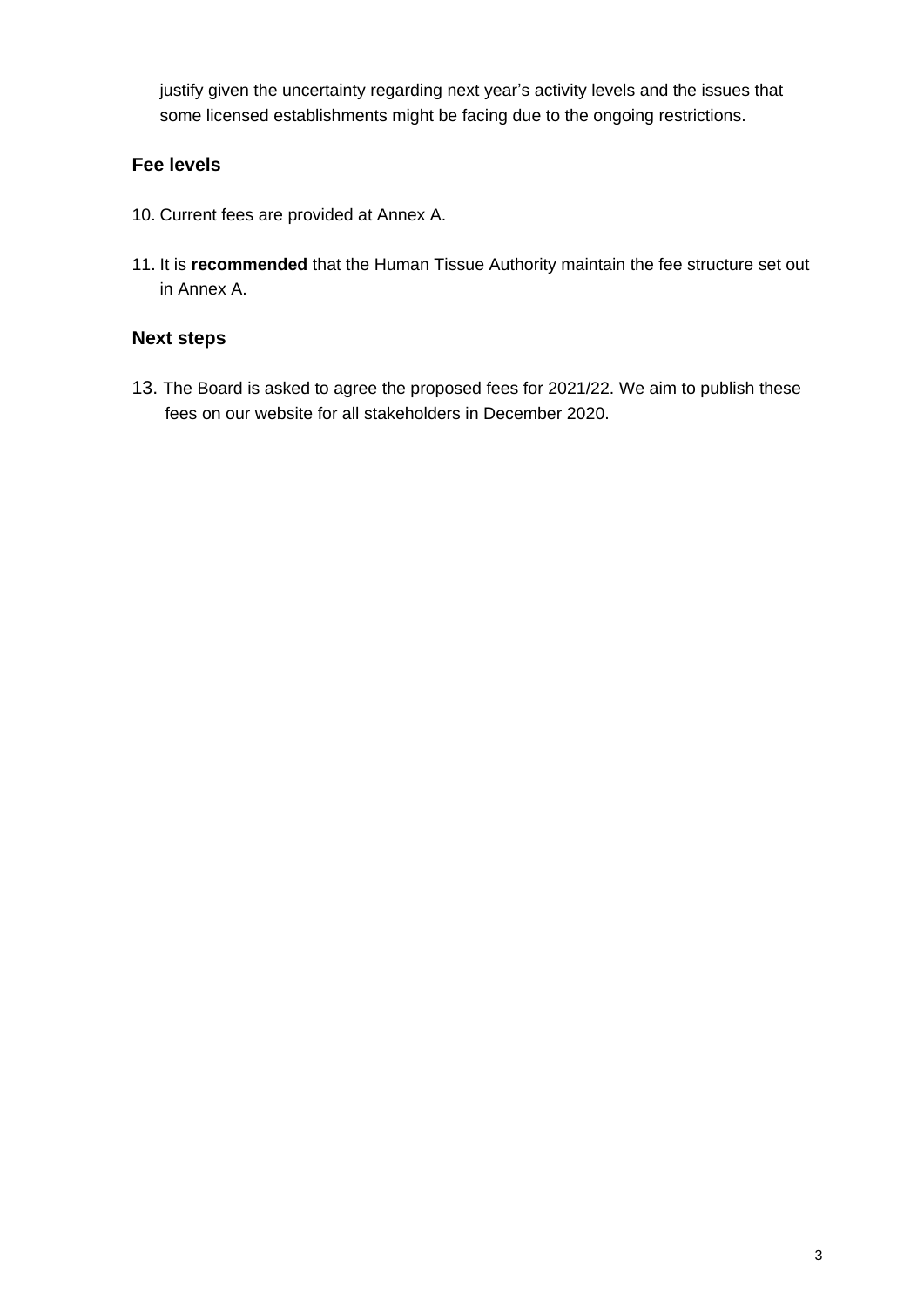# **Annex A. Current HTA License Fees**

| <b>Public Display</b>  |        |
|------------------------|--------|
| Main fee               | £1,315 |
| Each of satellites 1-4 | £325   |
| Each of satellites 5+  | £165   |

| <b>Organ Donation and</b><br><b>Transplantation</b> |         |
|-----------------------------------------------------|---------|
| Main fee                                            | £4,225  |
| Plus 1-2 organ types                                |         |
| Fee level 1                                         | £3,155  |
| Plus 3 organ types                                  |         |
| Fee level 2                                         | £6,295  |
| Plus 4 organ types                                  |         |
| Fee level 3                                         | £8,385  |
| Plus 5+ organ types                                 |         |
| Fee level 4                                         | £10,400 |
| Organisation responsible for                        |         |
| procuring organs                                    | £30,215 |

| <b>Post Mortem</b>         |        |
|----------------------------|--------|
| Main fee                   | £3,420 |
| PM examination - Main Site | £2,405 |
| PM examination - Satellite | £1,200 |
| Storage                    | £345   |
| Removal for a scheduled    | £345   |
| purpose                    |        |
| Each of satellite 1-4      | £1,550 |
| Each of satellite 5+       | £805   |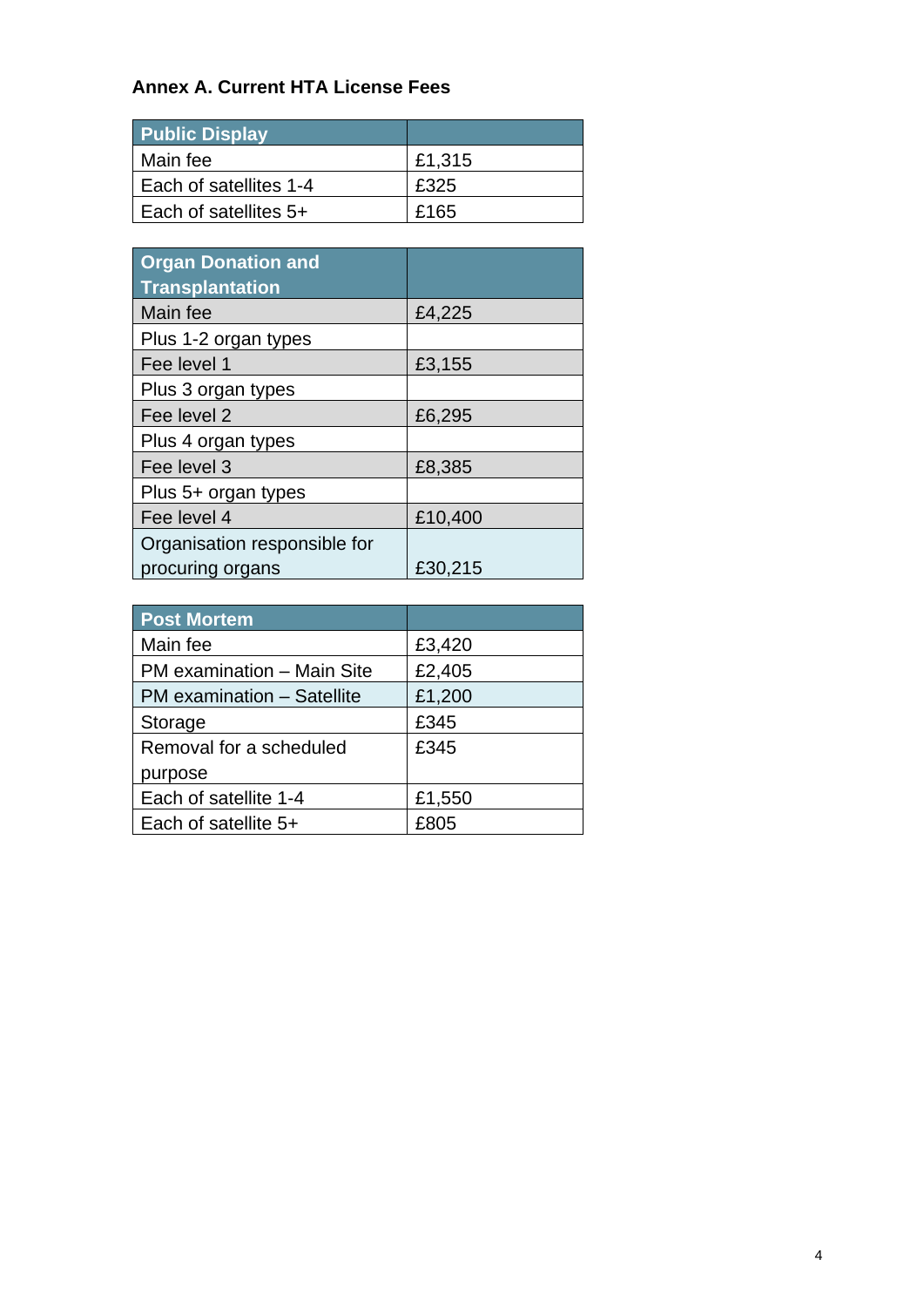| Research              |        |
|-----------------------|--------|
| Main fee              | £3,530 |
| Each of satellite 1-4 | £835   |
| Each of satellite 5+  | £420   |

| <b>Anatomy</b>         |        |
|------------------------|--------|
| Main fee               | £2,550 |
| Each of satellites 1-4 | £410   |
| Each of satellites 5+  | £205   |

| <b>Human Application</b> |        |
|--------------------------|--------|
| Main fee                 | £5,720 |
| 5+ tissue types          | £2,030 |
| Processing               | £3,045 |
| Procurement              | £1,070 |
| Testing                  | £1,070 |
| Storage                  | £1,070 |
| <b>Distribution</b>      | £540   |
| Import                   | £1,070 |
| Export                   | £540   |
| Each of satellite 1-4    | £3,640 |
| Each of satellite 5+     | £2,030 |

# **Application Fees**

| <b>Fees</b>                 |        |
|-----------------------------|--------|
| All sectors excluding Human |        |
| Application                 |        |
| Main site                   | £3,225 |
| <b>Satellite</b>            | £825   |
| <b>Human Application</b>    |        |
| Main site                   | £4,160 |
| <b>Satellite</b>            | £885   |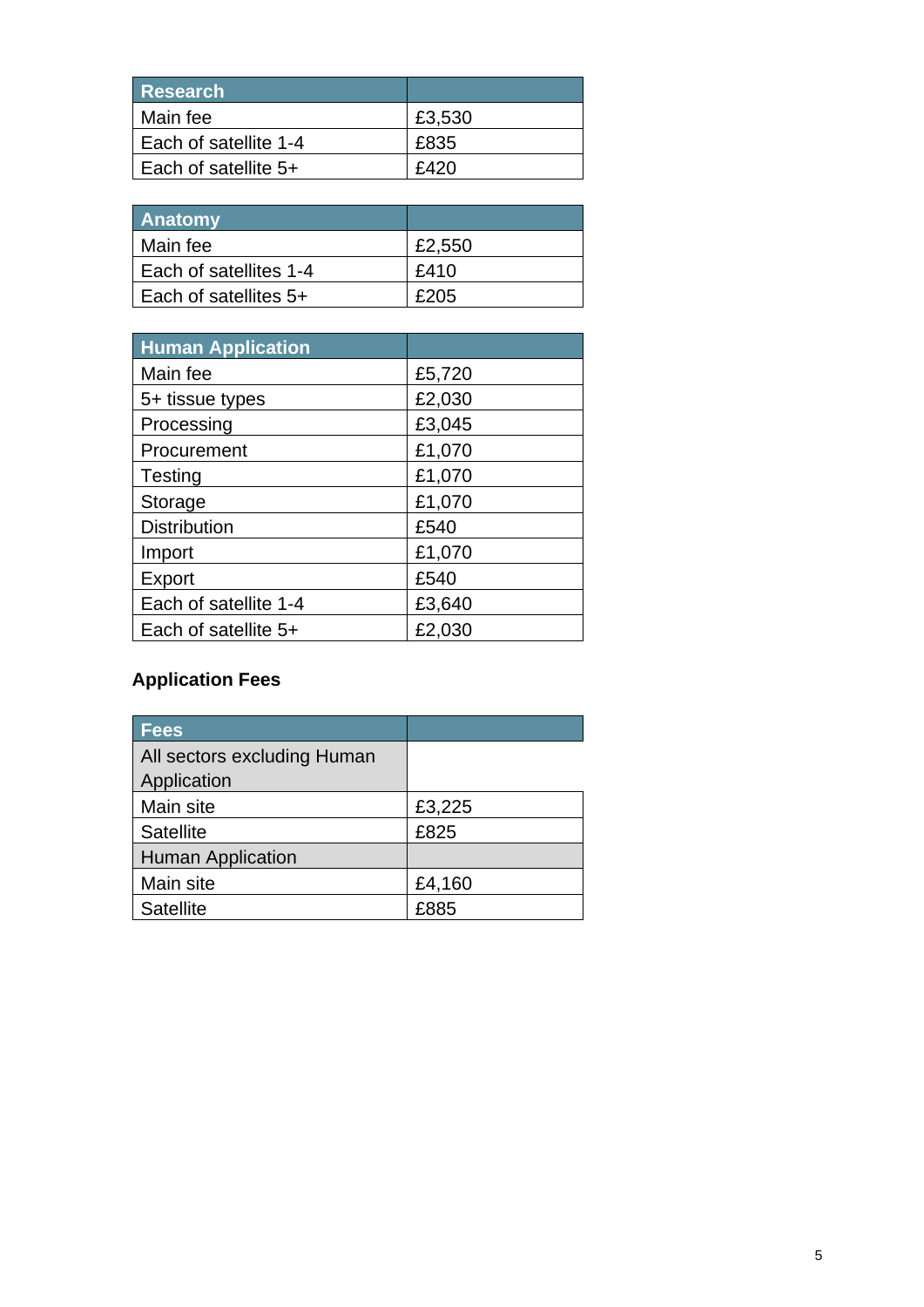

# **Board paper**

| <b>Date</b>                         | 5 November 2020 |               | Paper reference HTA (28/20)      |
|-------------------------------------|-----------------|---------------|----------------------------------|
| Agenda item                         | 12              | <b>Author</b> | Louise Dineley,                  |
|                                     |                 |               | Director of Data, Technology and |
|                                     |                 |               | Development                      |
| <b>Protective</b><br><b>Marking</b> | <b>OFFICIAL</b> |               |                                  |
|                                     |                 |               |                                  |

# **HTA's Contingency Arrangements in Response to COVID-19**

#### **Purpose of paper**

1. This paper aims to provide an update to the Board on the HTA's Contingency Arrangements and state of readiness in response to the ongoing pandemic.

#### **Decision-making to date**

2. The HTA's contingency arrangements in response to COVID-19 continue to reflect those previously shared and agreed with the Board in April 2020.

#### **Action required**

3. The Board is asked to note the paper.

#### **Background**

4. Since March 2020, the HTA has been adapting its working practices to maintain and support the UK's response to the COVID-19 pandemic. The HTA's response had been two fold; firstly considering how through its regulatory activities and responsibilities it could support the national response to the pandemic; and secondly, reviewing its working practices to ensure it continues to operate and deliver its regulatory functions whilst adapting to the changing operating environment.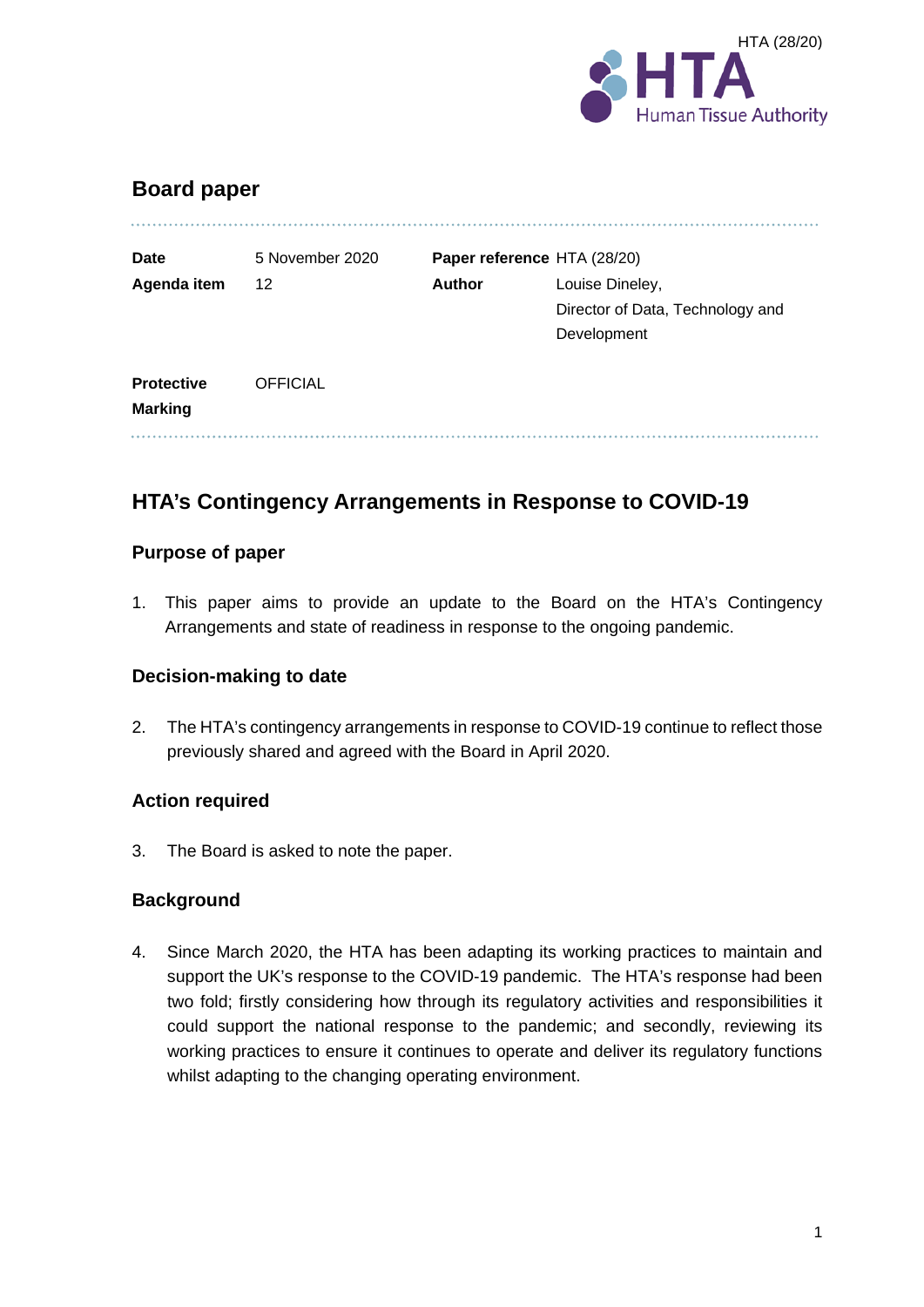#### **Reflecting on Changes since March 2020**

5. Over the last six months, the HTA implemented a number of changes as part of its immediate response to the pandemic and as part of its ongoing response throughout quarters one and two 2020/21. These changes have included:

Support to licensed establishments and maintaining a response to COVID-19:

- Publication of updated guidance to all sectors on the response to COVID-19. This guidance has been subsequently reviewed and updated.
- Introduction and implementation of emergency mortuary licensing provision. This included support and guidance for the establishment of additional temporary body storage facilities.
- Engagement with the sectors and licensed establishments as part of ongoing regulatory oversight.
- Provision of subject matter expertise through contribution to advice, guidance and programmes as part of the national response to the pandemic.
- Suspension of routine inspections in all sectors. This has minimised the regulatory activity and asks on licensed establishments so not to detract from any response to coronavirus.

Internal changes:

- Re prioritised Business plan and deliverables in quarters one and two
- Adoption of remote working across the whole organisation.
- Introduction of supplementary guidance to support flexible working arrangements
- Distribution of supplementary IT equipment to ensure effective home working
- Adapting our regulatory approach to support ongoing oversight of risk
- Identification of priority activities to be protected and maintained through prioritised resource deployment and ongoing contingency planning
- Expedited implementation and adoption of Microsoft 365 and cloud migration.
- Tiered well-being programme for staff incorporating regular check ins, a focus on mental health and wellbeing and access to supportive services including the Employee Assistance Programme and targeted support for those identified through risk assessments as requiring additional or enhanced support or access to services.
- Contingency planning within the HTA workforce model to ensure cover and support to roles, functions and in the event of large-scale absence.
- 6. The introduction of these changes has not been without challenges. For example, some staff experienced significant challenges in adjusting to home working in the early weeks of lockdown. There were many reasons for this, for some it was balancing work and home life, the provision of childcare and home schooling, the change in routine including the lack of a dedicated workspace and the sense of isolation through shielding and or living alone. In addition to the physical adjustments, a number of staff experienced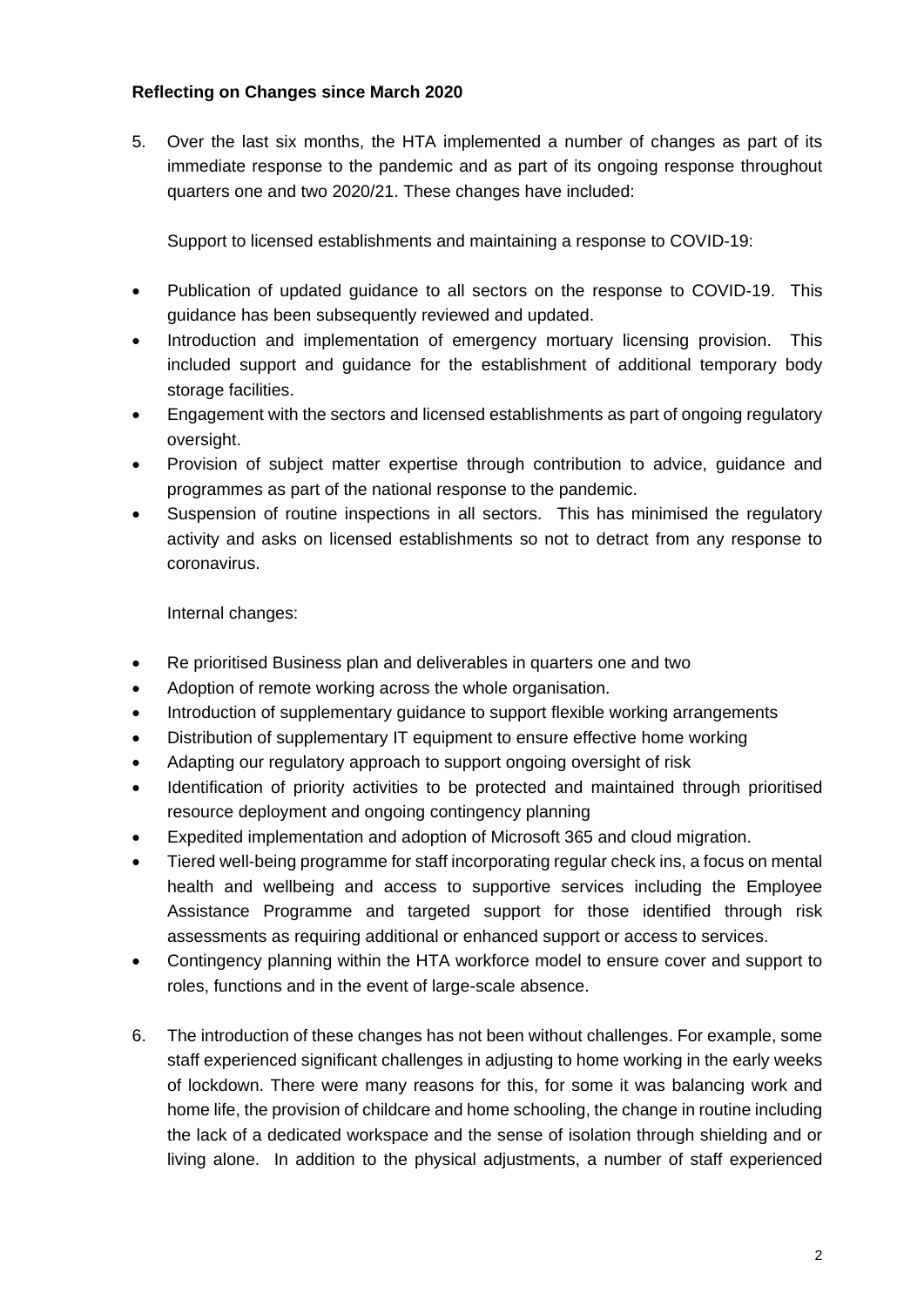emotional stress and challenge, often related to understanding the implications of the pandemic for themselves and their families.

- 7. The longer-term consequences of the pandemic have also been raised by staff concerned about the risk of redundancy. To date the HTA has neither furloughed any staff nor, in the year to date, needed to consider redundancy as a response to the challenges it faces. Our income position remains positive and we have not seen any material changes to the number of licensed establishments or their ability to pay. Monitoring our financial position will be a key component of our future business planning and the continued flexibility of staff will help to minimise any redundancy risk in the future.
- 8. The capability and resilience of the organisation to deliver at speed, demonstrated the HTA's ability to prioritise and to adjust with agility to the changing external conditions. This agility was reflected in a move from annual business planning to quarterly planning in response to the immediate needs of both the staff and stakeholders. There was an early recognition of the need to be flexible with resources to meet new challenging demands. The suspension of establishment inspections resulted in a reduced workload for Regulation Managers. Some Regulation Managers and Transplant Officers have taken on new tasks, e.g. working in a new area (Post-mortem sector or licensing) or contributed to the project to establish virtual regulatory assessments for each sector.
- 9. The need to be more flexible has presented some challenges and identified a key learning point around the need to strengthen our understanding of resource planning and deployment.
- 10. Communication has played a key part in our contingency arrangements. The move to remote working highlighted the importance of clear messages, regular briefings and also replicating the informal kitchen catch ups or corridor conversations. As a result, we developed a number of different routes to inform and engage staff in decisions that were being made, updates on changes as well as listening to how they were feeling or concerns that they may have. Using new and existing channels our communication included:
	- The Chief Executive's Monday all staff briefing and Friday message
	- SMT & HTAMG daily SitReps
	- Daily virtual morning coffee and afternoon team sessions (alternating)
	- Weekly SMT drop in sessions
	- Social Committee events a local quiz night to celebrating national events

#### **Preparedness for– the next six months**

11. Throughout the summer months, the HTA has continued to monitor and reflect on the contingency arrangements it has had in place and its preparedness of a further increase